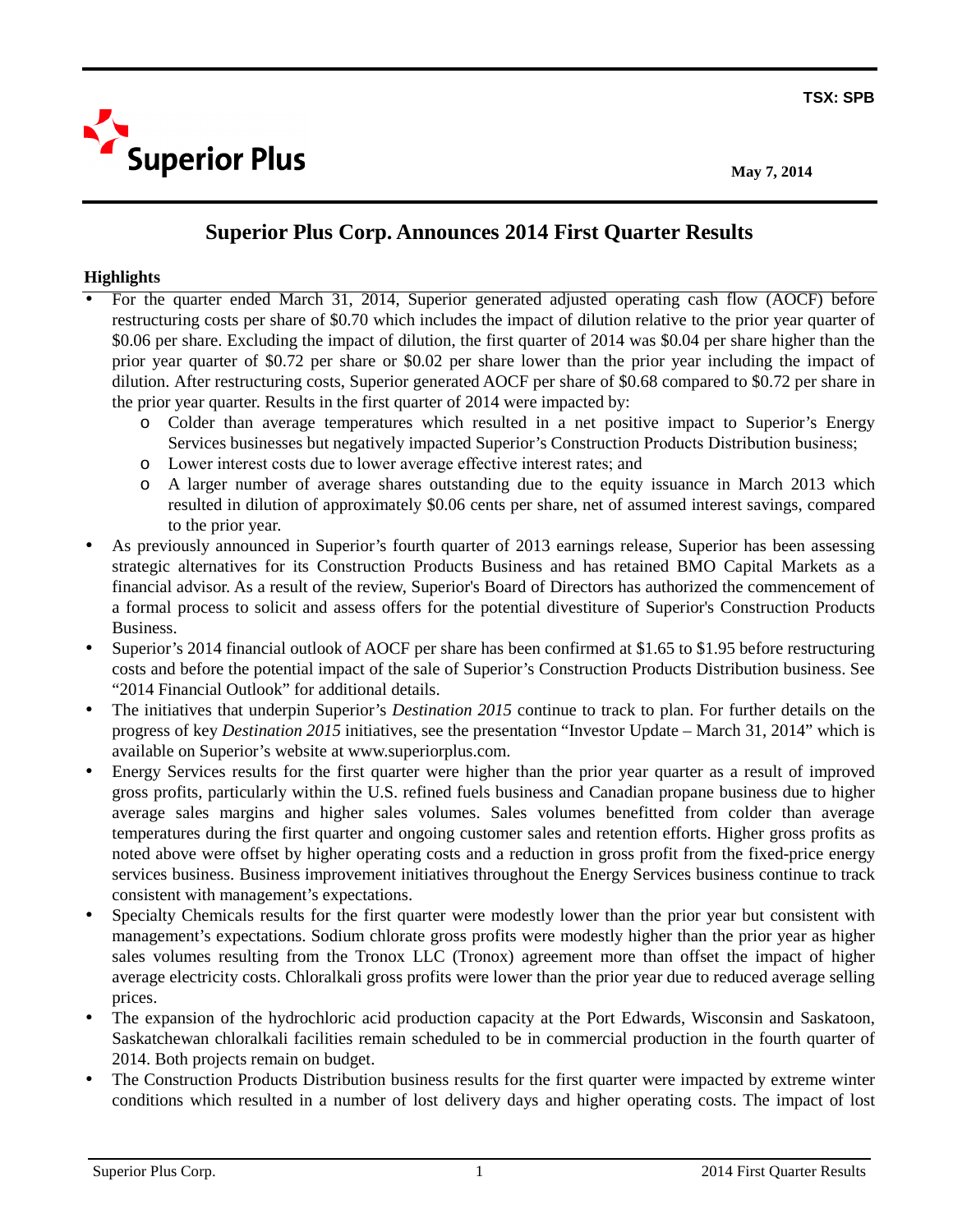delivery days was partially offset by improved average sales margins due to ongoing procurement and pricing initiatives which continued to gain traction throughout the quarter.

- Superior's forecasted December 31, 2014, total debt to EBITDA ratio before restructuring costs of 3.6X to 4.0X is unchanged from the update provided in the 2013 fourth quarter. Superior remains committed to reducing its total debt to EBITDA to a range of 3.0X to 3.5X over the medium term. See "Debt Management Update" for additional details.
- On May 1, 2014, Superior completed the sale of the U.S. portion of its fixed-price energy business for proceeds of \$3.1 million, with deferred consideration of approximately \$1.9 million due over the next nine months if certain conditions are met.

| <b>First Quarter Financial Summary</b> |  |
|----------------------------------------|--|
|                                        |  |

|                                                                        |         | Three months ended |
|------------------------------------------------------------------------|---------|--------------------|
|                                                                        |         | March 31,          |
| (millions of dollars except per share amounts)                         | 2014    | 2013               |
| Revenue                                                                | 1,282.4 | 1.049.9            |
| Gross profit                                                           | 276.6   | 253.1              |
| <b>EBITDA</b> from operations <sup>(1)</sup>                           | 106.3   | 105.7              |
| Interest                                                               | (12.9)  | (17.0)             |
| Cash income tax expense                                                | (0.4)   | (0.4)              |
| Corporate costs                                                        | (4.8)   | (6.1)              |
| Adjusted operating cash flow before restructuring costs <sup>(1)</sup> | 88.2    | 82.2               |
| Restructuring costs $^{(2)}$                                           | (1.8)   | (0.2)              |
| Adjusted operating cash flow after restructuring costs                 | 86.4    | 82.0               |
|                                                                        |         |                    |

| Adjusted operating cash flow per share before restructuring costs, basic $(1)(2)(3)$      | \$0.70 | \$0.72 |
|-------------------------------------------------------------------------------------------|--------|--------|
| Adjusted operating cash flow per share before restructuring costs, diluted $(1)(2)(3)(4)$ | \$0.68 | \$0.69 |
| Adjusted operating cash flow per share, basic $(1)(2)(3)$                                 | \$0.68 | \$0.72 |
| Adjusted operating cash flow per share, diluted $^{(1)(2)(3)(4)}$                         | \$0.66 | \$0.69 |
| Dividends paid per share                                                                  | \$0.15 | \$0.15 |

<sup>(1)</sup> EBITDA from operations and adjusted operating cash flow are key performance measures used by management to evaluate the performance of Superior. These measures are defined under "Non-IFRS Financial Measures" in Superior's 2014 First Quarter Management's Discussion and Analysis (MD&A).

 $^{(2)}$  Superior has restated its 2013 financial results to present them on a before and after restructuring cost basis due to the one-time nature of these costs. See "Restructuring Costs" in Superior's 2014 First Quarter MD&A for additional details.

(3) The weighted average number of shares outstanding for the three months ended March 31, 2014 is 126.2 million (2013 – 113.7 million).

(4) See "Supplemental Financial Information" for additional details on diluted per share amounts.

#### **Segmented Information**

|                                           |       | Three months ended |  |
|-------------------------------------------|-------|--------------------|--|
|                                           |       | March 31,          |  |
| (millions of dollars)                     | 2014  | 2013               |  |
| <b>EBITDA</b> from operations:            |       |                    |  |
| <b>Energy Services</b>                    | 72.2  | 67.8               |  |
| <b>Specialty Chemicals</b>                | 29.6  | 32.9               |  |
| <b>Construction Products Distribution</b> | 4.5   | 5.0                |  |
|                                           | 106.3 | 105.7              |  |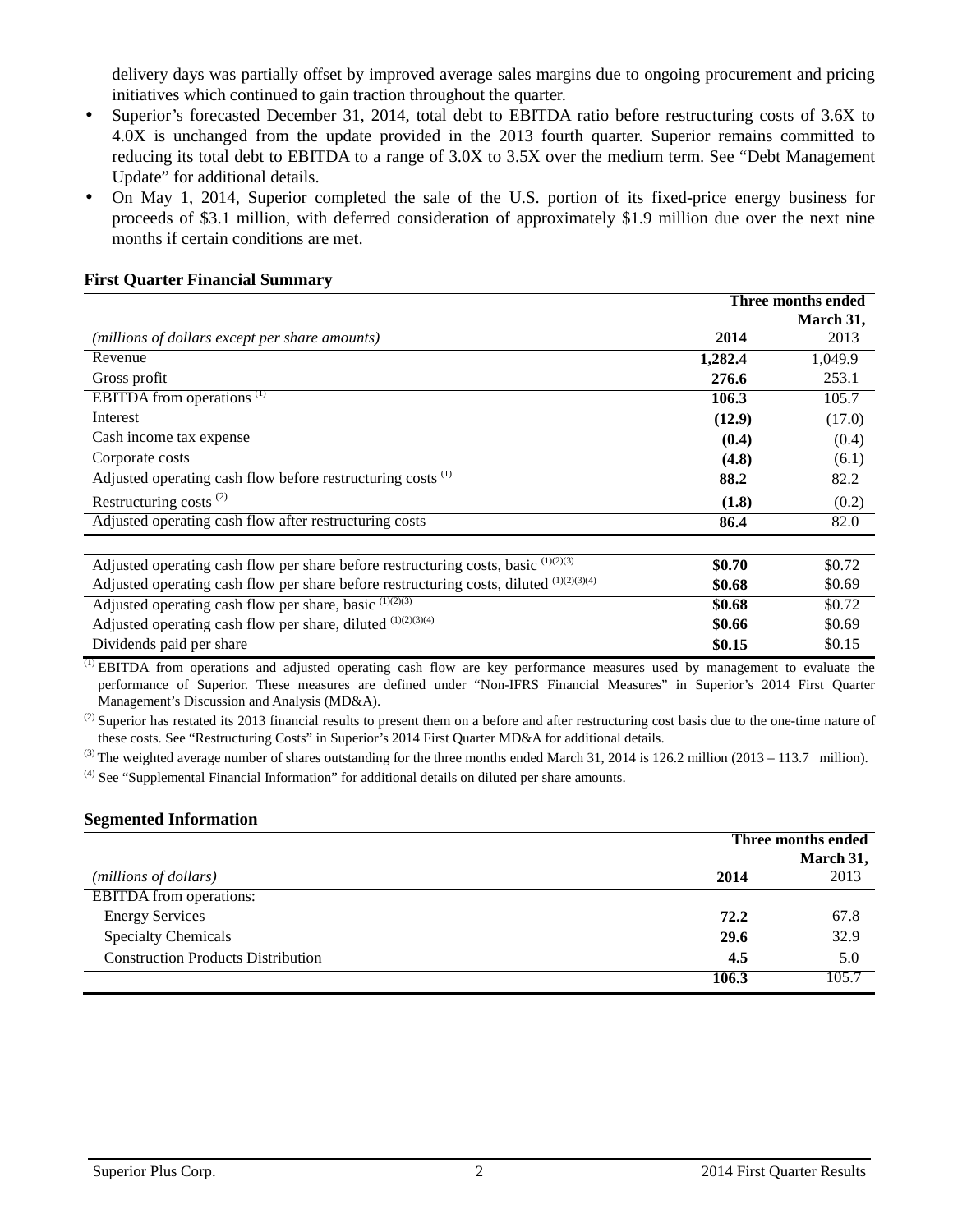# **Energy Services**

- EBITDA from operations for the first quarter was \$72.2 million compared to \$67.8 million in the prior year quarter. Results were impacted by higher gross profits from the U.S. refined fuels and Canadian propane business, offset in part, by a reduction in the fixed-price energy services business.
- The Canadian propane business generated gross profit of \$90.3 million in the first quarter compared to \$77.1 million in the prior year quarter due to improved sales volumes and higher average sales margins.
- Canadian propane average sales margins were 19.9 cents per litre in the first quarter compared to 18.0 cents per litre in the prior year quarter. The increase in average sales margin was due in part to an improved sales mix as a result of a higher proportion of residential sales volumes combined with the impact of improved pricing management. Pricing management during the first quarter of 2014 was critical due to the volatility in the wholesale cost of propane throughout the quarter.
- Canadian propane distribution sales volumes were 25 million litres or 6% higher than the prior year quarter due to improved volumes in all lines of business. Residential and commercial sales volumes benefited from colder than average temperatures across Canada and improved customer sales and retention efforts. Industrial sales volumes were impacted by colder than average temperatures compared to the prior year quarter, offset in part, by the impact of reduced oilfield demand.
- Average weather across Canada, as measured by degree days, for the first quarter was 12% colder than the prior year and 11% colder than the 5-year average. The colder than average weather and numerous winter storms positively impacted sales volumes but resulted in challenging operating and supply conditions which resulted in higher operating costs, partially mitigating the benefit of improved sales volumes.
- The U.S. refined fuels business generated gross profits of \$68.8 million in the first quarter compared to \$52.9 million in the prior year quarter. Gross profits benefited from improved sales mix, margin management initiatives and colder than average temperatures.
- U.S. refined fuels average sales margins of 14.0 cents per litre in the quarter were higher than the prior year quarter of 10.3 cents per litre. Average sales margins benefitted from an increased proportion of higher margin residential sales volumes and improved margins in the wholesale business. Residential margins benefitted from ongoing margin management initiatives and strategic supply initiatives. Wholesale margins benefited from improved supply terms with key suppliers noted in the fourth quarter of 2013 and strategic procurement initiatives. As noted in the fourth quarter of 2013, the wholesale market is anticipated to remain challenging throughout 2014, although Superior has begun to realize the benefit of improved supply terms which will help mitigate the reduction in sales volumes.
- Sales volumes within the U.S. refined fuels business were 20 million litres or 4% lower than the prior year. Sales volumes were impacted by reduced wholesale volumes as noted above, offset by improved residential sales margins and volumes due to colder than average weather experienced during the first quarter.
- Average weather for the U.S. refined fuel business, as measured by degree days, for the first quarter was 18% colder than the prior year and 21% colder than the 5-year average. The impact of weather on the day-to-day operations was not as significant as compared to the impact on the Canadian propane business.
- The fixed-price energy services business generated gross profits of \$(4.3) million compared to \$4.7 million in the prior year quarter. Results in the fixed-price energy business were significantly impacted by volatility in the wholesale cost of natural gas and electricity due to the extreme weather conditions experienced throughout the Northeast U.S. and Eastern Canada. Losses in this business were due to a combination of load balancing and fulfilling customer contracts at higher than anticipated volume at high spot prices. Higher than anticipated volumes and volatile commodity prices were directly attributable to the cold temperatures.
- On May 1, 2014, Superior completed the sale of the U.S. portion of its fixed-price energy business for proceeds of \$3.1 million, with additional deferred consideration of approximately \$1.9 million due over the next nine months if certain conditions are met. The sale simplifies Superior's fixed-price energy business, leaving only the Canadian commercial and industrial natural gas and electricity markets in Ontario, Quebec and Alberta which have a much broader scope and scale than Superior's U.S. business. In light of the sale of the U.S. business, Superior is currently reviewing the strategic fit of the Canadian fixed-price business to the Energy Services business.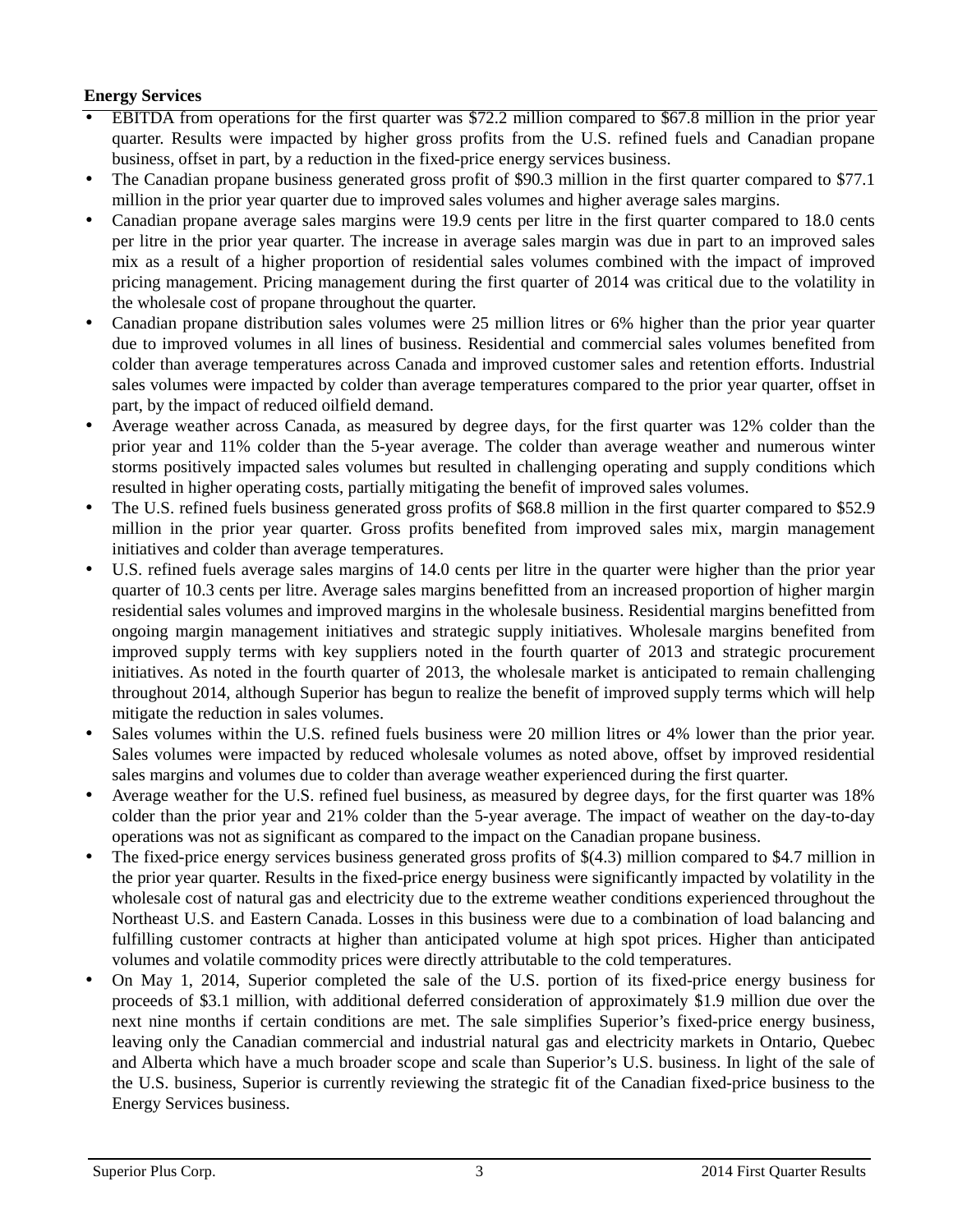- The supply portfolio management business generated gross profits of \$11.2 million in the first quarter compared to \$7.9 million in the prior year quarter. Market conditions were favourable during the first quarter, but were mitigated in part, by a difficult environment for transporting wholesale liquids. Transportation of wholesale liquids during the quarter were significantly constrained due to difficult weather conditions throughout much of Eastern Canada and the Northeast U.S. as a result of numerous winter storms which resulted in reduced availability of truck and rail. Given the scope and scale of Superior's supply portfolio management business, Superior's Canadian propane and U.S. refined fuels businesses were able to continue to supply their customers with product during this very challenging environment. The difficult conditions did result in higher transportation costs throughout the first quarter of 2014.
- Operating expenses were \$102.9 million in the first quarter compared to \$85.7 million in the prior year quarter. Operating expenses were impacted by higher sales volumes in the Canadian propane business and U.S. refined fuels business combined with difficult operating conditions throughout the quarter due to weather as previously mentioned. Additionally, operating expenses were impacted by higher employee costs and professional costs associated with the implementation of the ADD IT system, offset in part, by cost reduction initiatives. The ADD IT system was successfully implemented in the prairie region during April 2014; the remaining regions: Ontario and Quebec are scheduled for implementation during the second quarter of 2014.
- EBITDA from operations for 2014 is anticipated to be higher than in 2013 due to improved results at the Canadian propane and U.S. refined fuels businesses. Improvement in EBITDA is anticipated as a result of modestly higher sales volumes and improved average sales margins due to the ongoing implementation of business initiatives. EBITDA from the wholesale supply business is anticipated to be higher than in 2013 due to year-to-date results, whereas EBITDA from the fixed-price business is anticipated to be lower than 2013 due to 2014 year-to-date results. Operating costs as a percentage of gross profits are anticipated to be modestly lower than the prior year due to improvements from business initiatives offset in part by costs associated with difficult operating conditions throughout the first quarter of 2014. Average weather, as measured by degree days, for the remaining three quarter of 2014 is anticipated to be consistent with the 5-year average period. Operating conditions for the remainder 2014 are anticipated to be similar to 2013.

# **Specialty Chemicals**

- EBITDA from operations for the first quarter was \$29.6 million compared to \$32.9 million in the prior year quarter.
- Sodium chlorate gross profits were higher than the prior year quarter as improved sales volumes resulting from the Tronox agreement announced in the fourth quarter of 2013 more than offset reduced average gross margins. Gross margin per tonne was modestly lower than the prior year due to higher electricity costs and increased truck transportation costs associated with extreme winter conditions. Gross margin per tonne was also impacted by sales mix due to a higher proportion of international and Tronox related sales volumes.
- Sodium chlorate sales volumes were 15% higher than the prior year quarter due to sales volumes associated with the Tronox agreement. The Tronox agreement, announced on October 31, 2013, provides that Superior can purchase and market up to 130,000 metric tonnes of sodium chlorate on an annual basis.
- Chloralkali gross profits were modestly lower than the prior year quarter as lower realized pricing on caustic soda and hydrochloric acid, more than offset improved potassium caustic selling prices and sales volumes.
- Operating expenses of \$38.4 million were \$5.6 million higher than the prior year due to the impact of a weaker Canadian dollar on the foreign currency translation of U.S. dollar denominated expenses, higher maintenance costs, and general inflationary increases, offset in part, by a foreign currency translation gain on the revaluation of U.S. dollar denominated working capital.
- The previously announced hydrochloric acid expansion projects at Port Edwards, Wisconsin and Saskatoon, Saskatchewan remain on-time and on-budget. Upon completion of both projects, Superior will have doubled its total hydrochloric acid production capacity to 360,000 wet metric tonnes. The expansion of the production capacity will allow Superior to optimize overall returns at both facilities by converting a larger portion of its chlorine into higher value hydrochloric acid, thus reducing Superior's exposure to chlorine. The Port Edwards project is anticipated to cost \$18 million with commercial production expected early in the fourth quarter of 2014. The Saskatoon project is anticipated to cost \$25 million with commercial production expected in the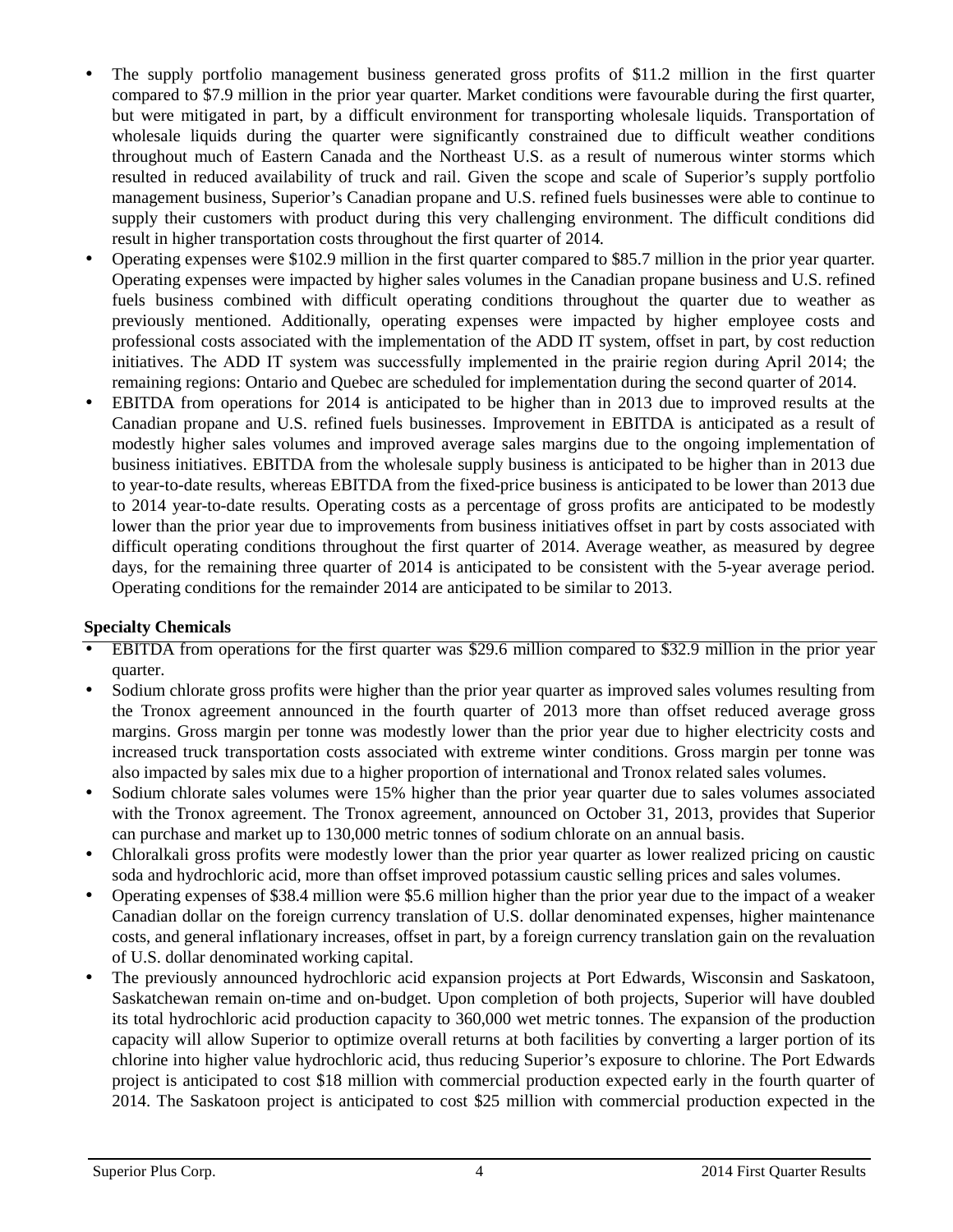fourth quarter of 2014. To date, cumulative costs of \$24 million have been incurred with respect to both projects.

• Superior expects EBITDA from operations for 2014 to be lower than in 2013 due to a reduced contribution from sodium chlorate due to higher electricity prices and plant operating costs, offset in part, by the contribution from the Tronox agreement. Contribution from the chloralkali segment is anticipated to be higher than 2013 due to the completion of the hydrochloric acid facility expansions in the fourth quarter of 2014. Sales volumes of caustic, chlorine and hydrochloric acid are anticipated to be modestly higher than 2013, offset by lower average selling prices. Supply and demand fundamentals in the chloralkali markets in which Superior operates are anticipated to remain similar with the prior year.

# **Construction Products Distribution**

- EBITDA from operations for the first quarter was \$4.5 million compared to \$5.0 million in the prior year quarter. Results in the current year quarter were negatively impacted by adverse weather conditions and \$1.5 million in costs associated with deferring the IT system integration project, the impacts of which more than offset benefits from higher average selling prices and improved average sales margins.
- Gross profit was higher than the prior year quarter due to improved average selling prices and higher average sales margins. Gypsum revenues were higher than the prior year quarter due to improved U.S. sales volumes as a result of ongoing improvements in the U.S. residential construction sector, higher average selling prices and the impact of foreign currency translation on U.S. denominated revenues. These improvements more than offset lower revenues in Canada due to adverse weather conditions and a slowdown in Canadian new housing starts and general construction related activity. Gypsum sales margins benefited from improved board pricing and the success of intelligent pricing initiatives.
- Commercial and industrial insulation (C&I) revenues increased over the prior year quarter due to modest improvements in end-use markets, an increase in market share due to investments in sales and marketing, the opening of a new branch in Baton Rouge, Louisiana and a stronger U.S. dollar. C&I gross margins were modestly higher than the prior year due to marginally improved market conditions and the implementation of intelligent pricing initiatives.
- Operating expenses for the first quarter were \$43.0 million compared to \$40.1 million in the prior year quarter. Operating costs were impacted by costs associated with deferring the IT system integration project, higher sales volumes in the U.S., the impact of foreign currency translation on U.S. denominated expenses, difficult operating conditions due to adverse weather during the first quarter, investments in sales and marketing in the C&I segment and general inflationary increases of wages and benefits. Operating expenses as a percentage of sales were modestly higher than the prior year quarter due to the impact of weather as noted above and lower Canadian revenues.
- As previously noted, Superior's Board of Directors has approved the commencement of a formal process to solicit and assess offers for the potential divestiture of the CPD business.
- Before consideration of the timing of the sales process noted above, Superior anticipates that EBITDA from operations in 2014 will be higher than in 2013 due to continued improvements in U.S. residential construction markets, benefits resulting from ongoing business initiatives and improvements in the commercial and industrial markets. Superior anticipates that the U.S. commercial market will be modestly improved in 2014 compared to 2013 and that the Canadian residential market will continue to be challenging.

#### **Corporate Related**

- Interest expense for the first quarter was \$12.9 million compared to \$17.0 million in the prior year quarter. Interest expense was lower than the prior year quarter as a result of lower average effective interest rates.
- Corporate costs were \$4.8 million in the first quarter which was \$1.3 million lower than the prior year quarter. The decrease in corporate costs is due to lower long-term incentive plan costs due to changes in Superior's share price compared to December 31, 2013.
- Superior's total debt (including convertible debentures) to Compliance EBITDA before restructuring costs was 3.9X as at March 31, 2014 (4.1X after restructuring costs), consistent with 3.9X as at December 31, 2013. See "Debt Management Update" for additional details.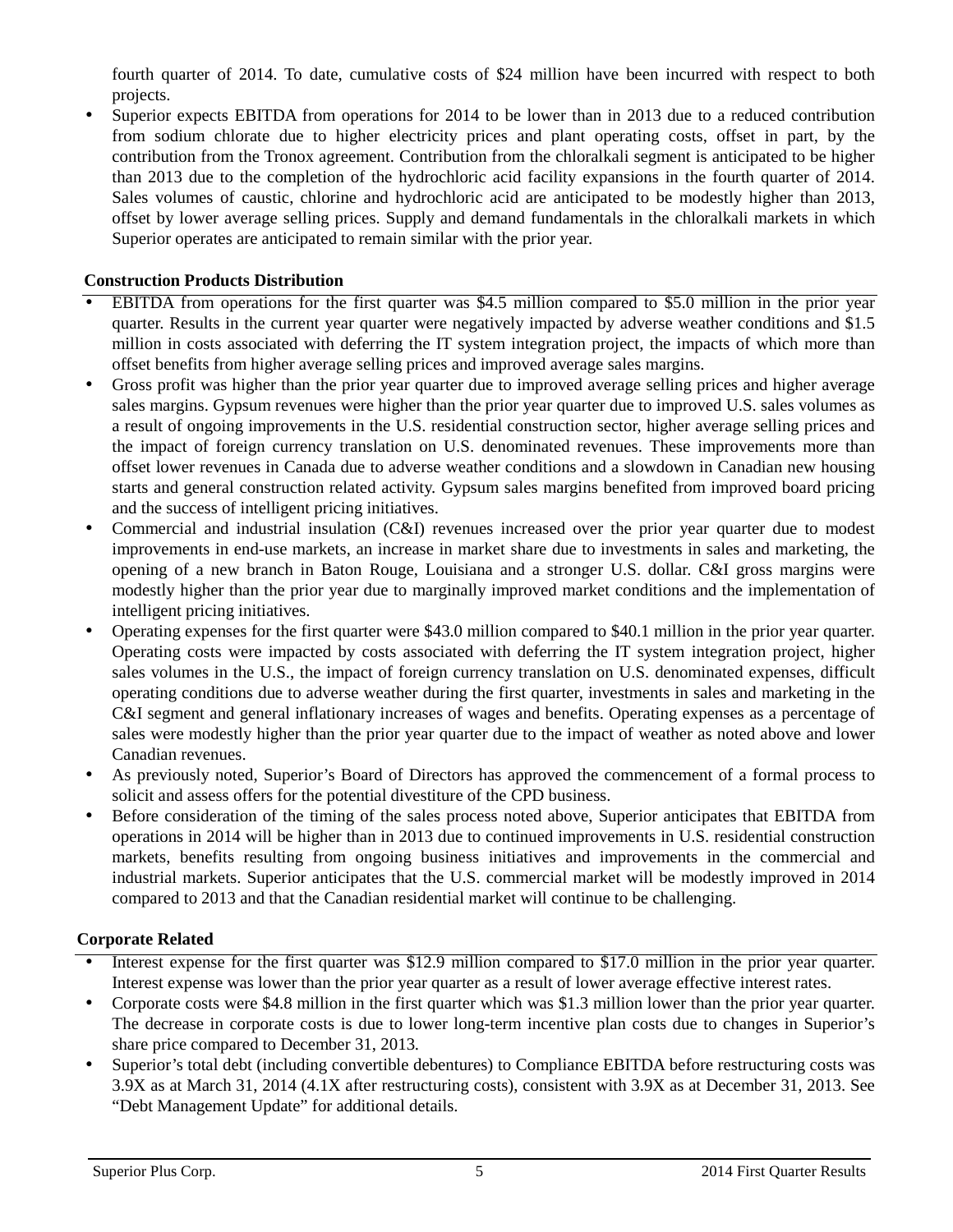• On April 25, 2014, Superior completed the repayment of the \$125.0 million short-term loan facility which was entered into on February 14, 2014 to ensure Superior maintained sufficient liquidity to manage short-term fluctuations in working capital requirements throughout the first quarter of 2014 due to volatility in the wholesale cost of propane. The wholesale cost of propane normalized by the end of the first quarter, alleviating working capital requirements and allowing Superior to redeem the short-term facility before its maturity date.

#### **CRA Income Tax Update**

As previously disclosed, on April 2, 2013 Superior received from the CRA Notices of Reassessment for Superior's 2009 and 2010 taxation years reflecting the CRA's intent to challenge the tax consequences of Superior's corporate conversion transaction (Conversion) which occurred on December 31, 2008. The CRA's position is based on the acquisition of control rules, in addition to the general anti-avoidance rules in the Income Tax Act (Canada).

The table below summarizes Superior's estimated tax liabilities and payment requirements associated with the received and anticipated Notices of Reassessment. Upon receipt of the Notices of Reassessment, 50% of the taxes payable pursuant to such Notices of Reassessment, must be remitted to the CRA.

|                      |                        | 50% of the Taxes    |                      |
|----------------------|------------------------|---------------------|----------------------|
| <b>Taxation Year</b> | Taxes Payable $(1)(2)$ | Payable $^{(1)(2)}$ | <b>Payment Dates</b> |
| 2009/2010            | \$13.0                 | \$6.5               | April 2013           |
| 2011                 | \$10.0 <sup>(3)</sup>  | \$5.0               | 2015                 |
| 2012                 | \$10.0 <sup>(3)</sup>  | \$5.0               | 2015                 |
| 2013                 | \$10.0 <sup>(3)</sup>  | \$5.0               | 2015                 |
| 2014                 | \$20.0 <sup>(3)</sup>  | \$10.0              | 2015                 |
| Total                | \$63.0                 | \$31.5              |                      |

 $^{(1)}$  In millions of dollars.

(2) Includes estimated interest and penalties.

<sup>(3)</sup> Estimated based on Superior's previously filed tax returns, actual 2013 financial results and the midpoint of Superior's 2014 financial outlook.

During 2013, Superior filed a Notice of Objection and a Notice of Appeal with respect to the Notice of Reassessments received on May 8, 2013. Superior anticipates that if the case proceeds in the Tax Court of Canada, the case could be heard in the first quarter of 2015, with a decision rendered by the end of fiscal 2015. If a decision of the Tax Court of Canada were to be appealed, the appeal process could reasonably be expected to take an additional 2 years. If Superior receives a positive decision then any taxes, interest and penalties paid to the CRA will be refunded plus interest and if Superior is unsuccessful then any remaining taxes payable plus interest and penalties will have to be remitted.

Superior remains confident in the appropriateness of its tax filing position and the expected tax consequences of the Conversion and intends to vigorously defend such position and intends to file its future tax returns on a basis consistent with its view of the outcome of the Conversion.

Interim tax payments made by Superior will be recorded to the balance sheet and will not materially impact either adjusted operating cash flow or net earnings.

Based on the midpoint of Superior's current 2014 financial outlook of AOCF per share of \$1.80, if the tax pools from the Conversion were not available to Superior, the impact would be an increase to cash income taxes of approximately \$0.15 per share for 2014. As previously stated, Superior intends to file its future income tax returns on a basis consistent with its view of the outcome of the Conversion.

#### **2014 Financial Outlook**

Superior expects 2014 AOCF per share of \$1.65 to \$1.95, consistent with the financial outlook provided at the end of the fourth quarter of 2013. Superior's 2014 financial outlook is stated before the impact of one-time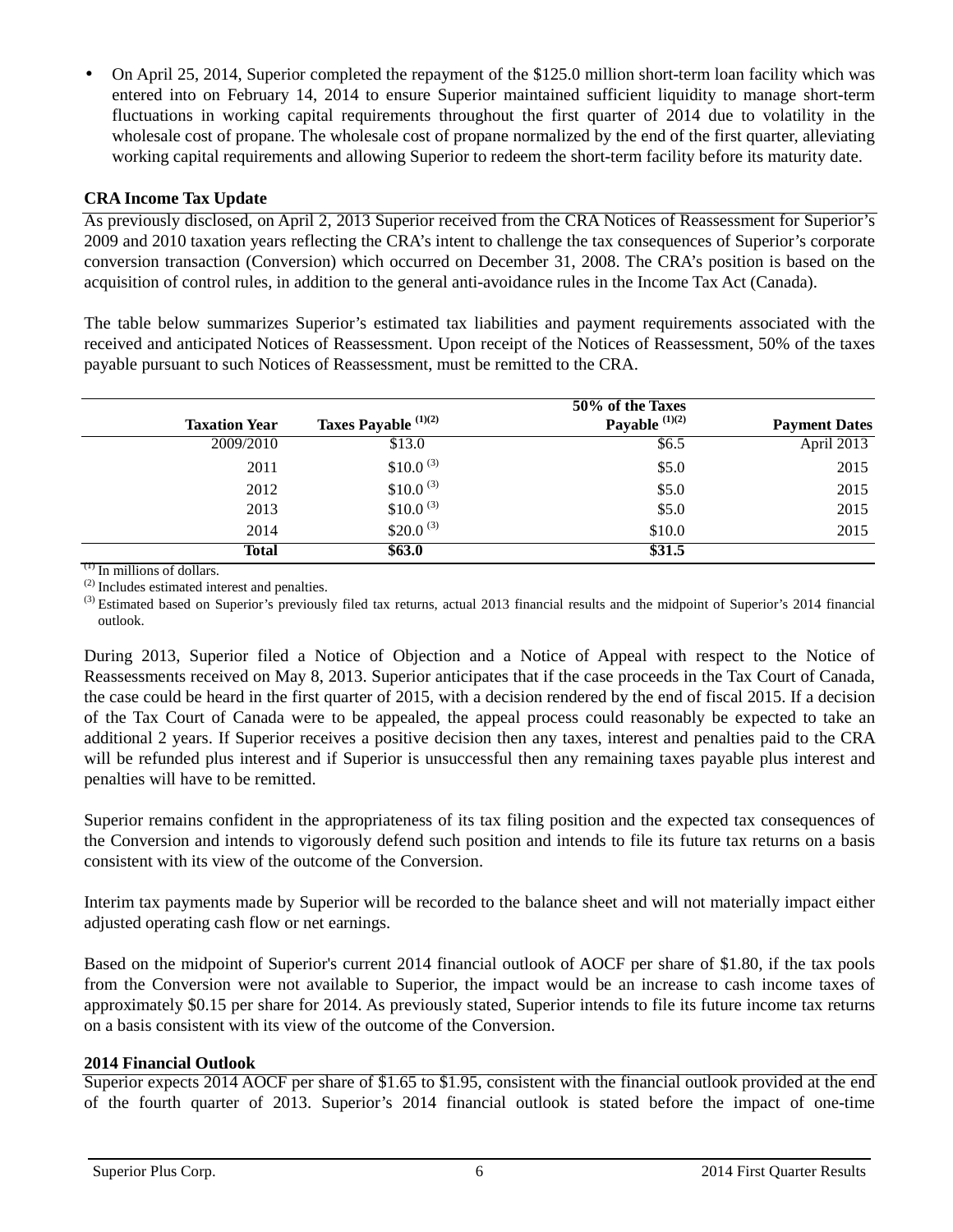restructuring costs anticipated to be incurred in 2014 and the potential sale of the Construction Products Distribution business.

For additional details on the assumptions underlying the 2014 financial outlook, see Superior's 2014 First Quarter MD&A.

#### **Restructuring Cost Summary**

|                                      |      | Three months ended |                   |
|--------------------------------------|------|--------------------|-------------------|
|                                      |      | March 31,          | <b>Cumulative</b> |
| (millions of dollars)                | 2014 | 2013               | 2014 and 2013     |
| Severance                            | 0.4  | 0.2                | 6.1               |
| Branch closure and lease termination |      |                    | 4.7               |
| Consulting                           | 1.4  |                    | 2.7               |
| Inventory write-down                 |      |                    | 3.6               |
| <b>Total Restructuring Costs</b>     | 1.8  | 0.2                | 17.1              |

As previously disclosed in Superior's 2013 third quarter MD&A, Superior is undertaking restructuring activities in its Energy Services and Construction Products Distribution businesses to accelerate ongoing operational improvements. As a result of these activities, Superior incurred \$1.8 million in costs in the first quarter of 2014. Superior anticipates that an additional \$5 to \$7 million in restructuring costs will be expensed during the second quarter of 2014. Superior's forecasted total restructuring costs of \$22 to \$25 million are consistent with the estimate provided in the fourth quarter of 2013.

#### **Debt Management Update**

Superior's anticipated debt repayment for 2014 and total debt to EBITDA leverage ratio as at December 31, 2014, based on Superior's 2014 financial outlook is detailed in the chart below. Superior's December 31, 2014 forecasted total debt to EBITDA leverage ratio is stated before restructuring costs and before the potential impact of the sale of CPD.

|                                                                            | Dollar Per    | Millions of    |
|----------------------------------------------------------------------------|---------------|----------------|
|                                                                            | Share         | <b>Dollars</b> |
| 2014 financial outlook AOCF per share – mid-point $(1)$                    | 1.80          | 227.1          |
| Maintenance capital expenditures, net                                      | (0.28)        | (35.0)         |
| Capital lease obligation repayments                                        | (0.16)        | (20.0)         |
| Restructuring costs                                                        | (0.16)        | (20.0)         |
| Cash flow available for dividends and debt repayment before growth capital | 1.20          | 152.1          |
| Expansion of Port Edward's and Saskatoon facilities                        | (0.17)        | (22.0)         |
| Other growth capital expenditures                                          | (0.12)        | (15.0)         |
| Proceeds on disposition of turbo generator in Chile                        | 0.12          | 15.0           |
| Estimated 2014 free cash flow available for dividend and debt repayment    | 1.03          | 130.1          |
| Dividends                                                                  | (0.60)        | (75.7)         |
| Total estimated debt repayment                                             | 0.43          | 54.4           |
| Estimated total debt to EBTIDA as at December 31, 2014                     | $3.6X - 4.0X$ | $3.6X - 4.0X$  |
| <b>Dividends</b>                                                           | 0.60          | 75.7           |
| Calculated payout ratio after all capital                                  | 58%           | 58%            |

(1) See "Financial Outlook" in Superior's 2014 First Quarter MD&A for additional details including assumptions, definitions and risk factors.

Superior's total debt (including convertible debentures) to Compliance EBITDA before restructuring costs was 3.9X as at March 31, 2014 (4.1X after restructuring costs), consistent with the 3.9X as at December 31, 2013. Debt levels and total leverage as at March 31, 2014 were consistent with December 31, 2013 levels as working capital levels in the Energy Services business were high due to strong sales volumes. Superior anticipates that working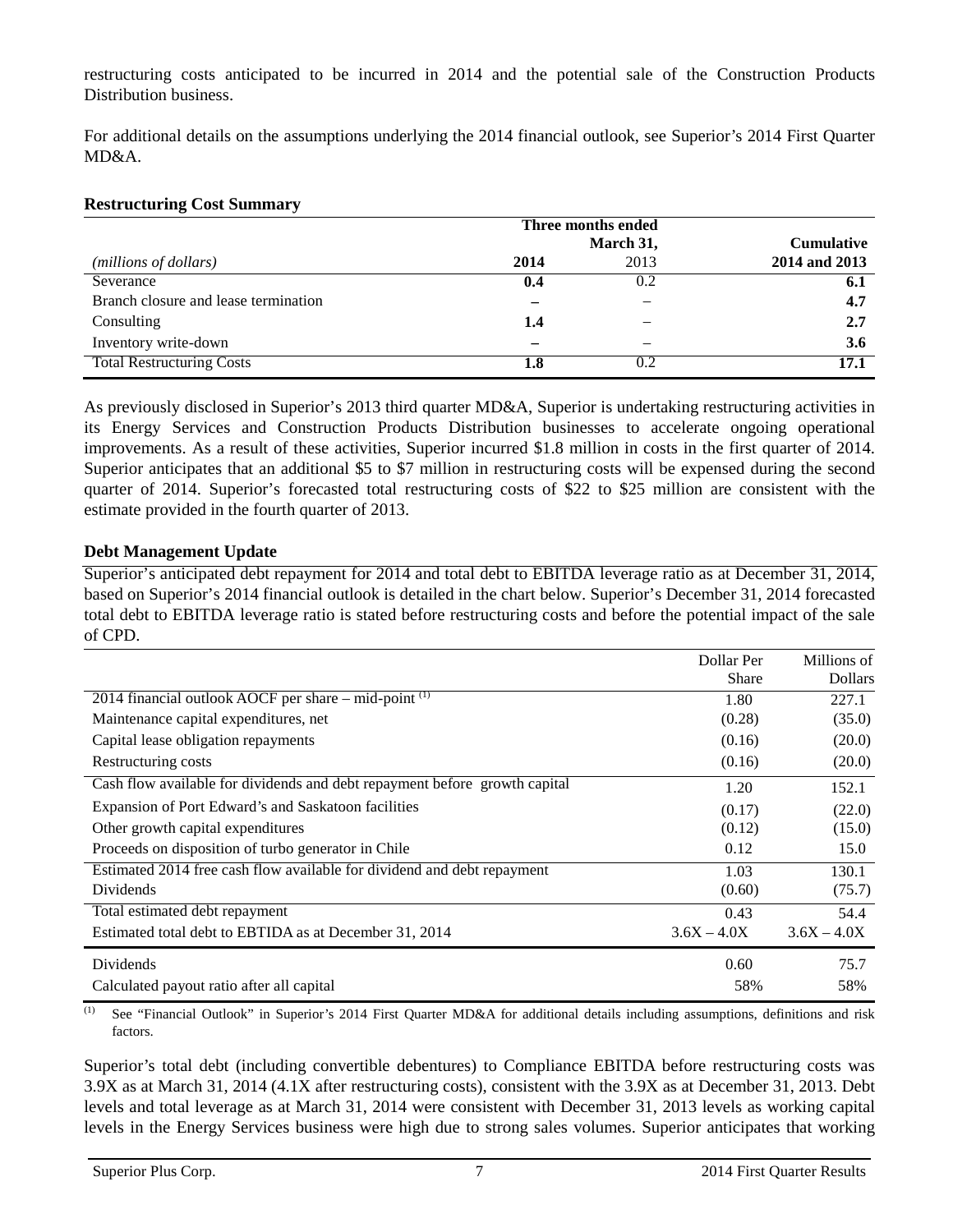capital levels will reduce throughout the second quarter of 2014 due to the seasonal nature of Superior's Energy Service business. Superior continues to focus on reducing its total leverage through ongoing debt reduction, including reducing working capital requirements and improving business operations.

Superior remains focused on managing both its total debt and its total debt to EBITDA. Superior's forecasted total debt to EBITDA at December 31, 2014 is 3.6X to 4.0X, consistent with the forecast provide by Superior in the fourth quarter of 2103. Superior anticipates being at the lower end of the total debt to EBITDA range.

### **2014 Detailed First Quarter Results**

Superior's 2014 First Quarter Management's Discussion and Analysis is attached and is also available on Superior's website at www.superiorplus.com under the Investor Relations section.

# **2014 First Quarter Conference Call**

Superior will be conducting a conference call and webcast for investors, analysts, brokers and media representatives to discuss the 2014 First Quarter Results at 8:30 a.m. MST on Thursday, May 8, 2014. To participate in the call, dial:1-877-677-0837. An archived recording of the call will be available for replay until midnight, July 6, 2014. To access the recording, dial: 1-800-408-3053 and enter pass code 4639812 followed by the # key. Internet users can listen to the call live, or as an archived call, on Superior's website at www.superiorplus.com.

# **Supplemental Financial Information**

#### *Diluted AOCF Per Share*

For the three months ended March 31, 2014, the dilutive impact of the 7.50%, October 31, 2016 convertible debentures was 6.6 million shares (132.8 million total shares on a dilutive basis) with a resulting impact on AOCF before restructuring costs of \$1.4 million (\$89.6 million total on a dilutive basis) and on AOCF of \$1.4 million (\$87.8 million total on a dilutive basis). For the three months ended March 31, 2013, the dilutive impact of the 7.50%, October 31, 2016 convertible debentures was 6.6 million shares (120.3 million total shares on a dilutive basis) with a resulting impact on AOCF of \$1.4 million (\$83.6 million total on a dilutive basis) and on AOCF of \$1.4 million (\$83.4 million total on a dilutive basis).

#### **Forward Looking Information**

Certain information included herein is forward-looking information within the meaning of applicable Canadian securities laws. Forward-looking information may include statements regarding the objectives, business strategies to achieve those objectives, expected financial results (including those in the area of risk management), economic or market conditions, and the outlook of or involving Superior, Superior LP and its businesses. Such information is typically identified by words such as "anticipate", "believe", "continue", "could", "estimate", "expect", "plan", "intend", "forecast", "future", "guidance", "may", "predict", "project", "should", "strategy", "target", "will" or similar expressions suggesting future outcomes.

Forward-looking information in this document includes: future financial position, consolidated and business segment outlooks, expected EBITDA from operations, expected adjusted operating cash flow (AOCF) and adjusted operating cash flow per share, expected leverage ratios and debt repayment, debt management summary, expectations in terms of the cost of operations, capital spend and maintenance and the variability of these costs, timing, costs and benefits of restructuring activities, outcome and timing of the sale of the Construction Products Distribution business, business strategy and objectives, development plans and programs, business expansion and improvement projects, expected timing of commercial production and the costs and benefits associated therewith, market conditions in Canada and the U.S., expected tax consequences of the Conversion, the challenge by the CRA of the tax consequences of the Conversion (and the expected timing and impact of such process including any payment of taxes and the quantum of such payments), future income taxes, the impact of proposed changes to Canadian tax legislation or U.S. tax legislation, future economic conditions, future exchange rates and exposure to such rates, dividend strategy, payout ratio, expected weather, expectations in respect to the global economic environment, our trading strategy and the risk involved in these strategies, the impact of certain hedges on future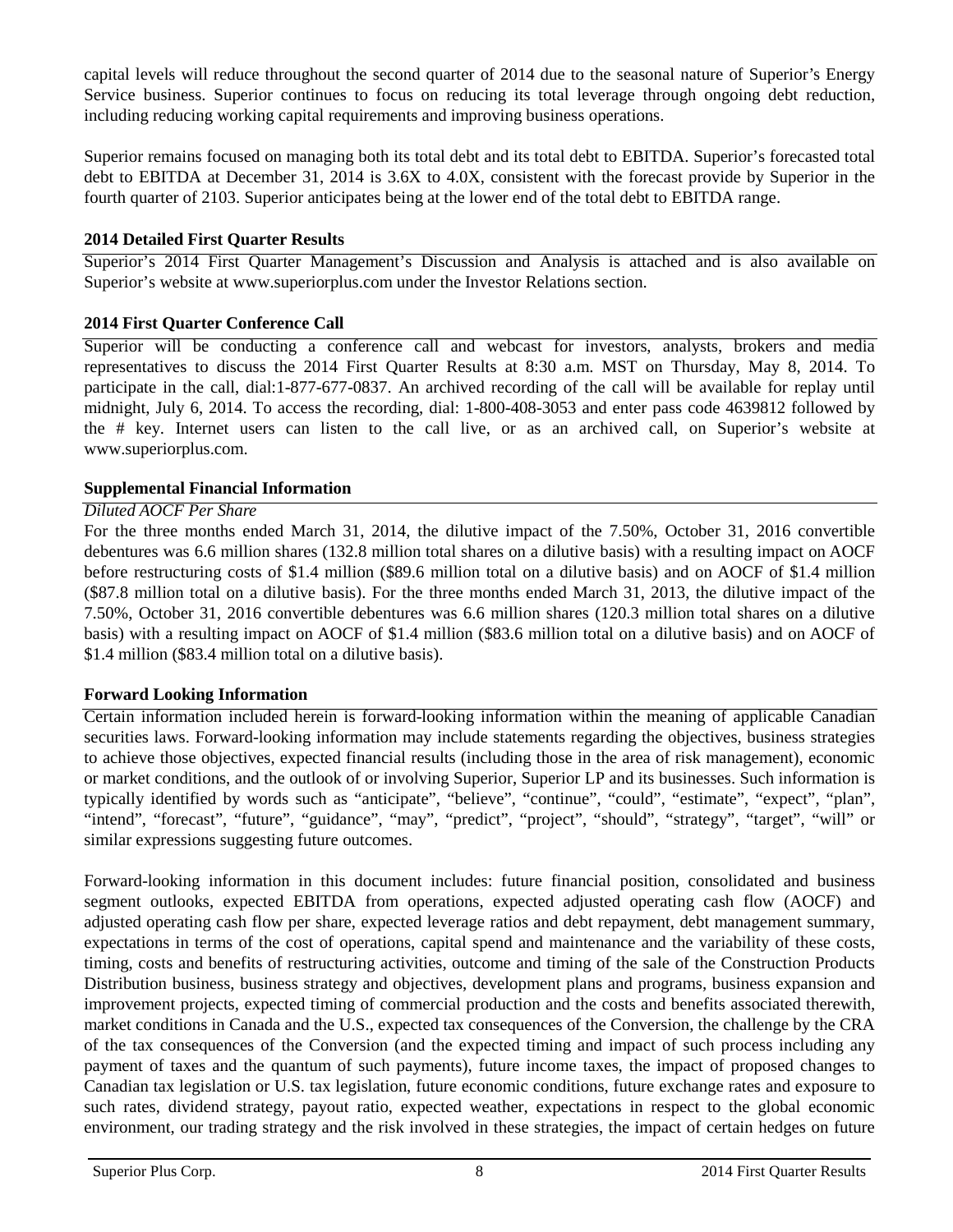reported earnings and cash flows, commodity prices and costs, the impact of contracts for commodities, demand for propane, heating oil and similar products, demand for chemicals including sodium chlorate and chloralkali, effect of operational and technological improvements, anticipated costs and benefits of restructuring activities, business enterprise system upgrade plans, future working capital levels, expected governmental regulatory regimes and legislation and their expected impact on regulatory and legislative compliance costs, expectations for the outcome of existing or potential legal and contractual claims, our ability to obtain financing on acceptable terms, expected life of facilities and statements regarding net working capital and capital expenditure requirements of Superior or Superior Plus LP.

Forward-looking information is provided for the purpose of providing information about management's expectations and plans about the future and may not be appropriate for other purposes. Forward-looking information herein is based on various assumptions and expectations that Superior believes are reasonable in the circumstances. No assurance can be given that these assumptions and expectations will prove to be correct. Those assumptions and expectations are based on information currently available to Superior, including information obtained from third party industry analysts and other third party sources, and the historic performance of Superior's businesses. Such assumptions include anticipated financial performance, current business and economic trends, the amount of future dividends paid by Superior, business prospects, availability and utilization of tax basis, regulatory developments, currency, exchange and interest rates, trading data, cost estimates, our ability to obtain financing on acceptable terms, the assumptions set forth under the "Financial Outlook" sections of our first quarter management's discussion and analysis ("MD&A") and are subject to the risks and uncertainties set forth below.

By its very nature, forward-looking information involves numerous assumptions, risks and uncertainties, both general and specific. Should one or more of these risks and uncertainties materialize or should underlying assumptions prove incorrect, as many important factors are beyond our control, Superior's or Superior LP's actual performance and financial results may vary materially from those estimates and intentions contemplated, expressed or implied in the forward-looking information. These risks and uncertainties include incorrect assessments of value when making acquisitions, increases in debt service charges, the loss of key personnel, fluctuations in foreign currency and exchange rates, inadequate insurance coverage, liability for cash taxes, counterparty risk, compliance with environmental laws and regulations, operational risks involving our facilities, force majeure, labour relations matters, our ability to access external sources of debt and equity capital, and the risks identified in (i) our MD&A under the heading "Risk Factors" and (ii) Superior's most recent Annual Information Form. The preceding list of assumptions, risks and uncertainties is not exhaustive.

When relying on our forward-looking information to make decisions with respect to Superior, investors and others should carefully consider the preceding factors, other uncertainties and potential events. Any forward-looking information is provided as of the date of this document and, except as required by law, neither Superior nor Superior LP undertakes to update or revise such information to reflect new information, subsequent or otherwise. For the reasons set forth above, investors should not place undue reliance on forward-looking information.

For more information about Superior, visit our website at www.superiorplus.com or contact:

| <b>Wayne Bingham</b> | <b>Executive Vice-President and Chief Financial Officer</b> |
|----------------------|-------------------------------------------------------------|
|                      | E-mail: whingham@superiorplus.com                           |
|                      | Phone: (403) 218-2951 / Fax: (403) 218-2973                 |
| <b>Jay Bachman</b>   | Vice-President, Investor Relations and Treasurer            |
|                      | E-mail: jbachman@superiorplus.com                           |
|                      | Phone: (403) 218-2957 / Fax: (403) 218-2973                 |
|                      | Toll Free: 1-866-490-PLUS (7587)                            |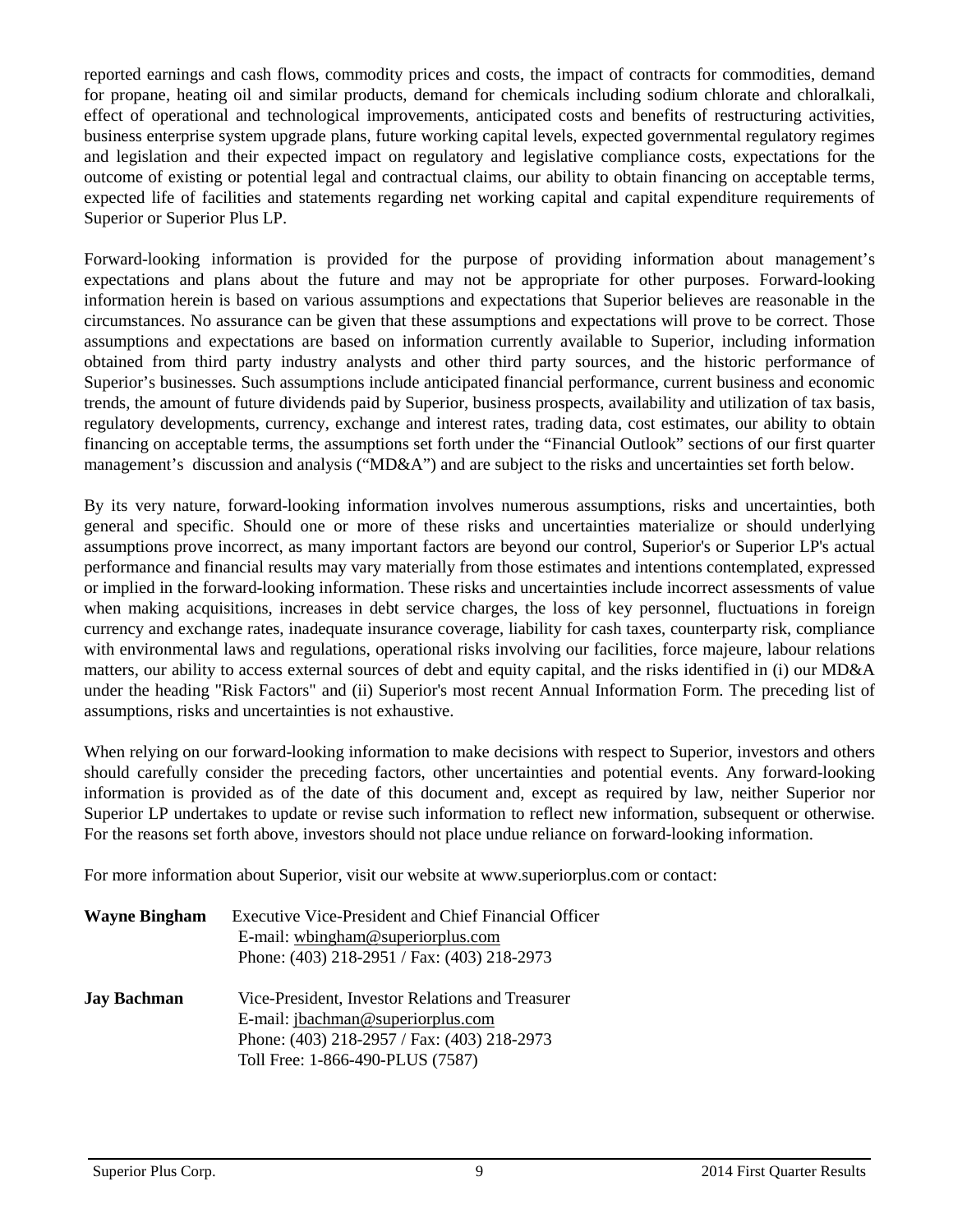# **Management's Discussion and Analysis of 2014 First Quarter Results May 7, 2014**

The following Management Discussion & Analysis (MD&A) is a review of the financial performance and position of Superior Plus Corp. (Superior) as at and for the three months ended March 31, 2014 and 2013. The information in this MD&A is current to May 7, 2014. This MD&A should be read in conjunction with Superior's audited consolidated financial statements and notes to those statements as at and for the twelve months ended December 31, 2013 and its December 31, 2013 MD&A. Additional information regarding Superior, including the Annual Information Form, is available on SEDAR at www.sedar.com, and on Superior's website, www.superiorplus.com.

The accompanying unaudited condensed consolidated financial statements of Superior were prepared by and are the responsibility of Superior's management. Superior's unaudited condensed consolidated financial statements were prepared in accordance with *International Accounting Standard 34 Interim Financial Reporting* as issued by the International Accounting Standards Board (IASB). Dollar amounts in this MD&A are expressed in Canadian dollars and millions except where otherwise noted.

#### **Overview of Superior**

Superior is a diversified business corporation. Superior holds 99.9% of Superior Plus LP (Superior LP), a limited partnership formed between Superior General Partner Inc. (Superior GP) as general partner and Superior as limited partner. Superior owns 100% of the shares of Superior GP and Superior GP holds 0.1% of Superior LP. The cash flow of Superior is solely dependent on the results of Superior LP and is derived from the allocation of Superior LP's income to Superior by means of partnership allocations. Superior, through its ownership of Superior LP and Superior GP, has three operating segments: the Energy Services segment, which includes a Canadian propane distribution business, a U.S. refined fuels distribution business, a fixed-price energy services business and a supply portfolio management business; the Specialty Chemicals segment; and the Construction Products Distribution segment.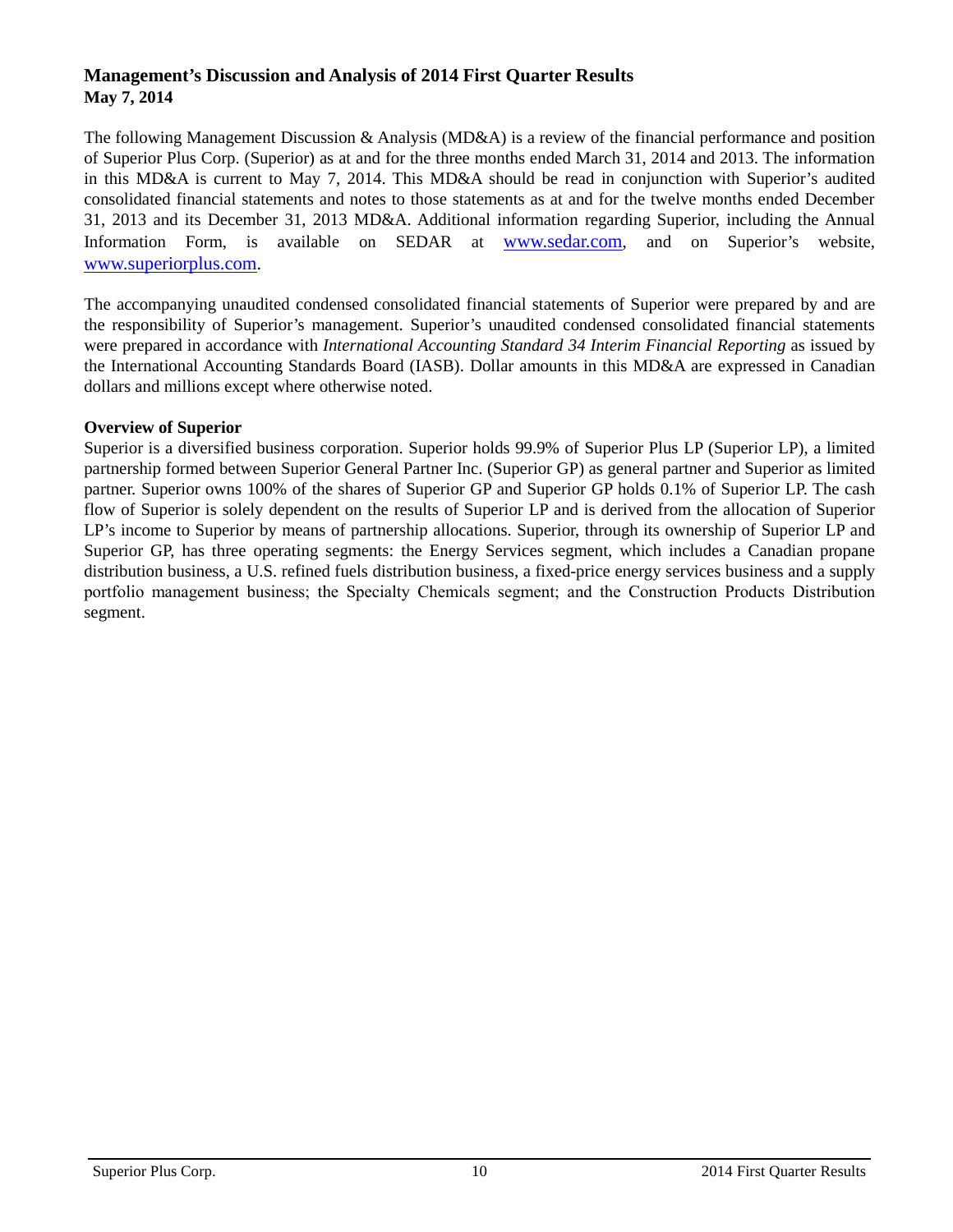# **First Quarter Results Summary of Adjusted Operating Cash Flow**

|                                                                        |              | Three months ended |
|------------------------------------------------------------------------|--------------|--------------------|
|                                                                        |              | March 31,          |
| (millions of dollars except per share amounts)                         | $2014^{(4)}$ | $2013^{(4)}$       |
| EBITDA from operations: $(1)$                                          |              |                    |
| <b>Energy Services</b>                                                 | 72.2         | 67.8               |
| <b>Specialty Chemicals</b>                                             | 29.6         | 32.9               |
| <b>Construction Products Distribution</b>                              | 4.5          | 5.0                |
|                                                                        | 106.3        | 105.7              |
| Interest expense                                                       | (12.9)       | (17.0)             |
| Corporate costs                                                        | (4.8)        | (6.1)              |
| Cash income tax expense                                                | (0.4)        | (0.4)              |
| Adjusted operating cash <sup>(1)</sup> flow before restructuring costs | 88.2         | 82.2               |
| Restructuring costs                                                    | (1.8)        | (0.2)              |
| Adjusted operating cash flow <sup>(1)</sup>                            | 86.4         | 82.0               |
| Adjusted operating cash flow per share before restructuring            |              |                    |
| costs, basic $^{(2)}$                                                  | \$0.70       | \$0.72             |
| Adjusted operating cash flow per share before restructuring            |              |                    |
| costs, diluted <sup>(3)</sup>                                          | \$0.68       | \$0.69             |
| Adjusted operating cash flow per share, basic $(2)$                    | \$0.68       | \$0.72             |
| Adjusted operating cash flow per share, diluted $(3)$                  | \$0.66       | \$0.69             |

(1) Earnings before interest, taxes, depreciation and amortization (EBITDA) and adjusted operating cash flow are not IFRS measures. See "Non-IFRS Financial Measures".

<sup>(2)</sup> The weighted average number of shares outstanding for the three months ended March 31, 2014, is 126.2 million (March 31, 2013 – 113.7 million).

(3) For the three months ended March 31, 2014, the dilutive impact of the 7.50%, October 31, 2016 convertible debentures was 6.6 million shares (132.8 million total shares on a dilutive basis) with a resulting impact on AOCF before restructuring costs of \$1.4 million (\$89.6 million total on a dilutive basis) and on AOCF of \$1.4 million (\$87.8 million total on a dilutive basis). For the three months ended March 31, 2013, the dilutive impact of the 7.50%, October 31, 2016 convertible debentures was 6.6 million shares (120.3 million total shares on a dilutive basis) with a resulting impact on AOCF of \$1.4 million (\$83.6 million total on a dilutive basis) and on AOCF of \$1.4 million (\$83.4 million total on a dilutive basis). Superior's diluted per share amounts exclude all debentures which have an exercise price above Superior's share price as at March 31, 2014 since it is unlikely any material conversions would occur.

<sup>(4)</sup> Superior has restated its 2013 financial results and presented its 2014 financial results on a before and after restructuring cost basis due to the one-time nature of these items. See Restructuring Costs for further details.

#### **Adjusted Operating Cash Flow Reconciled to Net Cash Flow from Operating Activities** (1)

|                                            | Three months ended |           |
|--------------------------------------------|--------------------|-----------|
|                                            |                    | March 31, |
| (millions of dollars)                      | 2014               | 2013      |
| Net cash flow from operating activities    | 51.1               | 95.3      |
| Add:                                       |                    |           |
| Non-cash interest expense                  | 1.5                | 1.7       |
| Increase in non-cash working capital       | 48.6               | 4.1       |
| Less:                                      |                    |           |
| Gain on debenture redemptions              |                    | (0.2)     |
| Income tax expense                         | (0.4)              | (0.4)     |
| Finance expense recognized in net earnings | (14.4)             | (18.5)    |
| <b>Adjusted operating cash flow</b>        | 86.4               | 82.0      |

 $\overline{^{(1)}}$  See the unaudited condensed consolidated financial statements for net cash flow from operating activities and changes in non-cash working capital.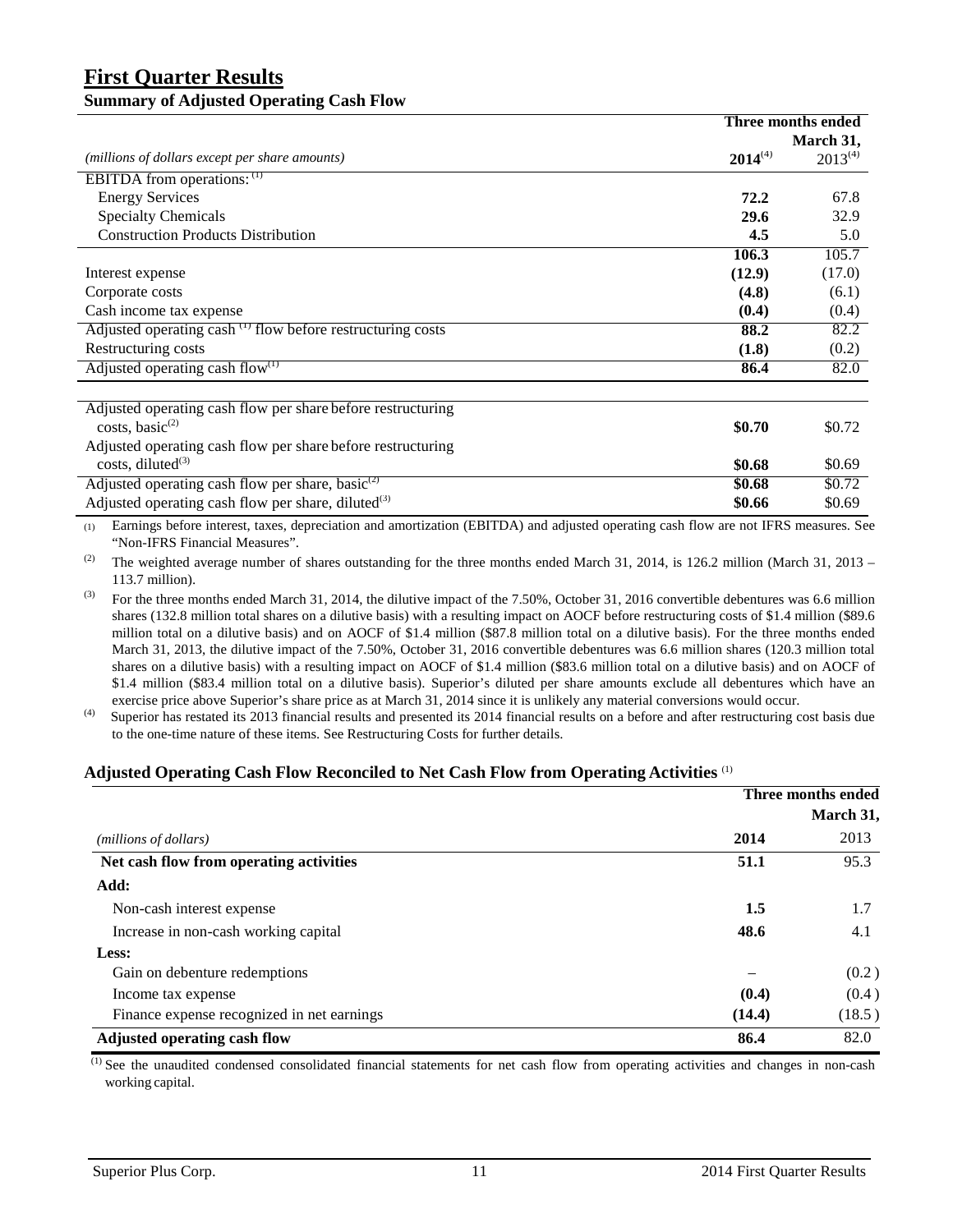First quarter adjusted operating cash flow (before restructuring costs of \$1.8 million) was \$88.2 million, an increase of \$6.0 million or 7% from the prior year quarter. The increase in adjusted operating cash flow was primarily due to higher operating results at Energy Services and lower interest costs. Adjusted operating cash flow (before restructuring costs) of \$0.70 per share, decreased by \$0.02 per share from the prior year quarter due to a 11% increase in the weighted average number of shares outstanding offset in part by the increase in adjusted operating cash flow as noted above. The weighted average number of shares outstanding increased as a result of shares issued from Superior's Dividend Reinvestment Program and Optional Share Purchase Plan (DRIP) and the completion of an equity offering on March 27, 2013 for gross proceeds of \$143.9 million and 13.0 million shares.

The net earnings for the first quarter were \$40.6 million, compared to net earnings of \$31.4 million in the prior year quarter. Net earnings were higher due to increased sales volumes and gross margins as a result of colder weather as compared to historical norms offset in part by higher operating costs. Interest costs were lower due to reduced debt levels and unrealized derivative financial instrument losses were lower due to foreign currency losses on Superior's foreign currency financial derivatives compared to the prior year quarter as a result of the appreciation of the U.S. dollars offset in part by gains on natural gas forward contracts due to an increase in natural gas prices. Revenue of \$1,282.4 million was \$232.5 million higher than in the prior year's quarter due to increased Energy Services revenue as a result of higher propane commodity prices and sales volumes and increased Specialty Chemicals revenue due to higher sales volumes and favourable foreign exchange impact. Gross profit of \$276.6 million was \$23.5 million higher than in the prior year quarter primarily due to increased Energy Services gross profits as a result of higher sales volumes and gross margins and higher Construction Products Distribution gross profits due to increased gross margins offset in part by losses from the fixed price energy business. Operating expenses of \$200.7 million in the first quarter were \$21.6 million higher than in the prior year quarter primarily due to increased operating expenses associated with higher sales volumes at Energy Services and the negative impact of weaker Canadian dollar on the translation of U.S. denominated operating expenses. Total income tax expense for the first quarter was \$16.8 million compared to income tax expense of \$15.8 million in the prior year quarter. The slight increase in income tax expense was due to higher net earnings in the first quarter of 2014.

#### **Energy Services**

Energy Services' condensed operating results for 2014 and 2013:

|                                                       |         | Three months ended |
|-------------------------------------------------------|---------|--------------------|
|                                                       |         | March 31,          |
| (millions of dollars)                                 | 2014    | 2013               |
| $Revenue^{(1)}$                                       | 939.6   | 719.7              |
| Cost of sales $^{(1)}$                                | (764.5) | (566.2)            |
| Gross profit                                          | 175.1   | 153.5              |
| Less: Cash operating and administrative $costs^{(1)}$ | (102.9) | (85.7)             |
| <b>EBITDA</b> from operations                         | 72.2    | 67.8               |

 $<sup>(1)</sup>$  In order to better reflect the results of its operations, Superior has reclassified certain amounts for purposes of this MD&A to present its</sup> results as if it had accounted for various transactions as accounting hedges. See "Reconciliation of Divisional Segmented Revenue, Cost of Sales and Cash Operating and Administrative Costs Included in this MD&A" for detailed amounts.

<sup>(2)</sup> Energy Services EBITDA from operations has been restated and restructuring cost have been excluded from EBITDA from operations. The above results exclude restructuring costs for the three months ended March 31, 2014 and 2013 of \$1.8 million and \$0.2 million, respectively. See Restructuring Costs for further details.

Revenues for the first quarter of 2014 were \$939.6 million, an increase of \$219.9 million from revenues of \$719.7 million in 2013. The increase in revenues was primarily due to higher commodity prices and sales volumes due to colder weather during the first quarter as compared to the prior year quarter. Total gross profit for the first quarter of 2014 was \$175.1 million, an increase of \$21.6 million or 14% as compared to the prior year quarter. The increase in gross profit was primarily due to higher sales volumes and gross margins at Canadian propane distribution and U.S. refined fuels along with strong contribution from supply portfolio management offset in part by lower fixed-price energy services gross profits. A summary and detailed review of gross profit is provided below.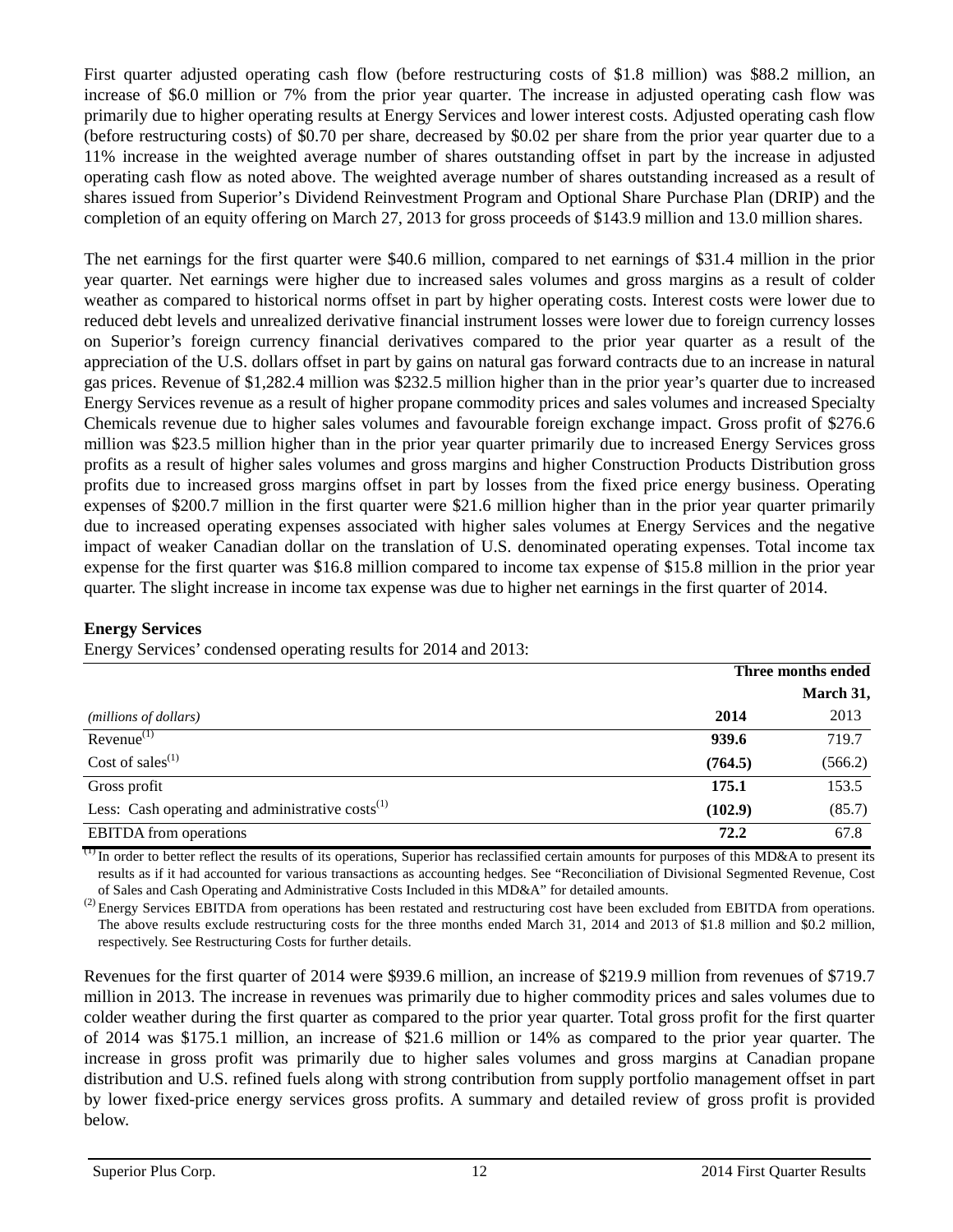#### **Gross Profit Detail**

|                                 |       | Three months ended |
|---------------------------------|-------|--------------------|
|                                 |       | March 31,          |
| (millions of dollars)           | 2014  | 2013               |
| Canadian propane distribution   | 90.3  | 77.1               |
| U.S. refined fuels distribution | 68.8  | 52.9               |
| Other services                  | 9.1   | 10.9               |
| Supply portfolio management     | 11.2  | 7.9                |
| Fixed-price energy services     | (4.3) | 4.7                |
| Total gross profit              | 175.1 | 153.5              |

#### **Canadian Propane Distribution**

Canadian propane distribution gross profit for the first quarter was \$90.3 million, an increase of \$13.2 million or 17% from 2013, due to higher sales volumes and gross margins. Residential and commercial sales volumes increased by 19 million litres or 12% from the prior year quarter due to significantly colder weather, new residential sales and improved customer retention. Average weather across Canada for the first quarter, as measured by degree days, was 12% colder than the prior year and 11% colder than the five-year average. Industrial volumes increased by 5 million litres or 2% due to increased demand from large commercial and mining customers as a result of colder weather. Automotive propane sales volumes were consistent with the prior year quarter as increased propane prices narrowed the price spread between propane and gasoline which reduced demand.

Average propane sales margins for the first quarter increased to 19.9 cents per litre from 18.0 cents per litre in the prior year quarter. The increase is principally due to favourable movement in the sales mix as the current quarter included a higher proportion of higher-margin heating related sales volumes, the benefit of improved pricing management and the impact of declining supply costs during the end of February and into March.

| <b>Volumes by End-Use Application</b> |                              |      | Volumes by Region <sup>(1)</sup> |                              |      |
|---------------------------------------|------------------------------|------|----------------------------------|------------------------------|------|
|                                       | Three months ended March 31, |      |                                  | Three months ended March 31, |      |
| ( <i>millions of litres</i> )         | 2014                         | 2013 | ( <i>millions of litres</i> )    | 2014                         | 2013 |
| Residential                           | 60                           | 52   | Western Canada                   | 260                          | 255  |
| Commercial                            | 118                          | 107  | Eastern Canada                   | 159                          | 144  |
| Agricultural                          | 18                           | 17   | Atlantic Canada                  | 35                           | 30   |
| Industrial                            | 243                          | 238  |                                  |                              |      |
| Automotive                            | 15                           | 15   |                                  |                              |      |
|                                       | 454                          | 429  |                                  | 454                          | 429  |

#### **Canadian Propane Distribution Sales Volumes**

(1) **Regions**: Western Canada region consists of British Columbia, Alberta, Saskatchewan, Manitoba, Northwest Ontario, Yukon and Northwest Territories; Eastern Canada region consists of Ontario (except for Northwest Ontario) and Quebec; and Atlantic Canada region consists of New Brunswick, Newfoundland & Labrador, Nova Scotia and Prince Edward Island.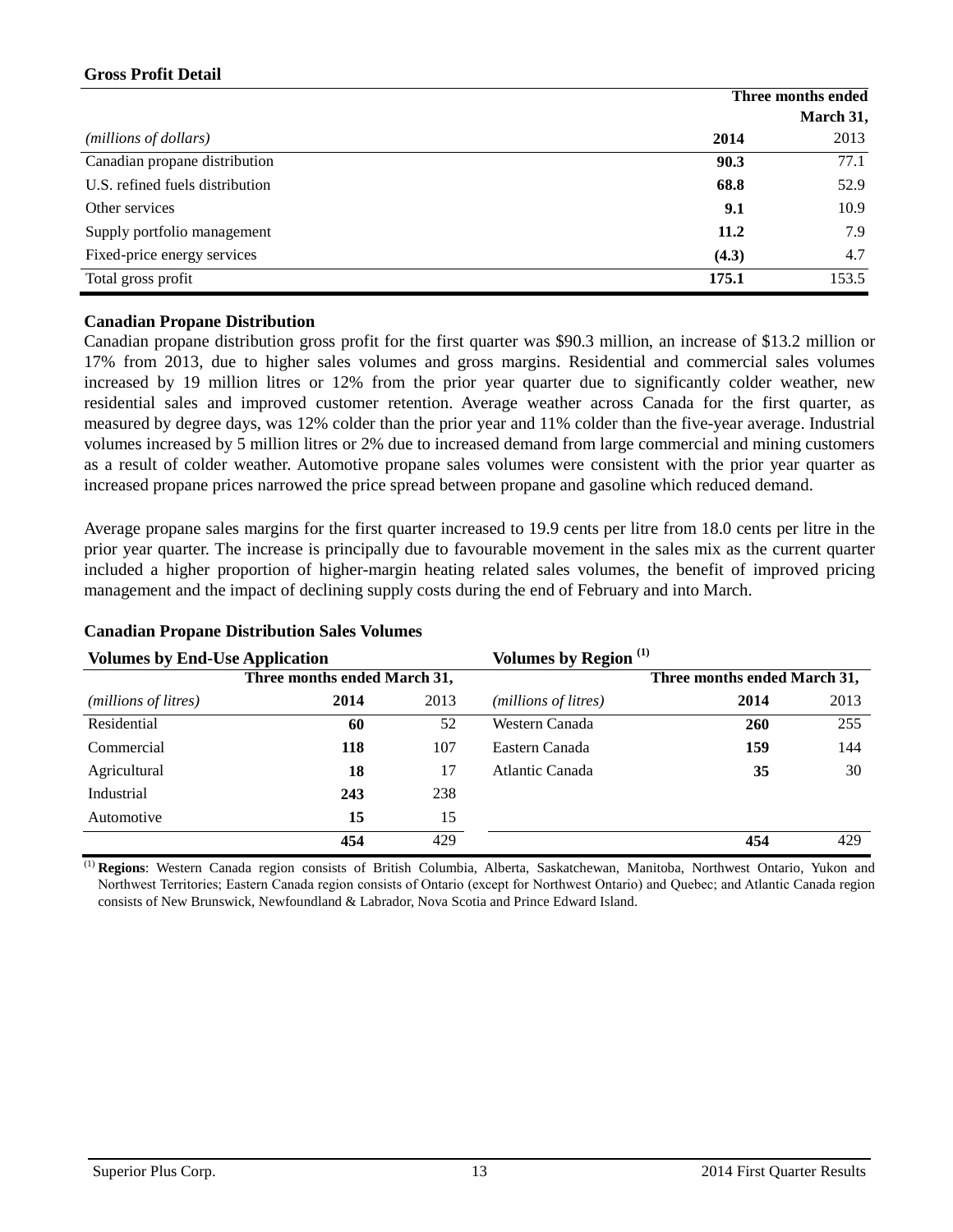### **U.S. Refined Fuels Distribution**

U.S. refined fuels distribution gross profit for the first quarter was \$68.8 million, an increase of \$15.9 million or 30% from the prior year quarter. The increase in gross profit was due to higher gross margins offset in part by lower sales volumes. Sales volumes of 492 million litres, decreased by 20 million litres or 4% from the prior year quarter. The decrease was primarily due continuing challenges in the wholesale market and supply constraints offset in part by higher heating related demand for heating oil, propane and commercial fuels as a result of the extremely cold weather experienced in Northeastern U.S. Average weather as measured by heating degree days for the first quarter was 18% colder than the prior year quarter and 21% colder than the 5-year average. Average U.S. refined fuels sales margins of 14.0 cents per litre increased from 10.3 cents per litre in the prior year quarter. Sales margins were positively impacted by a favourable sales mix due to a higher proportion of higher-margin heating related sales volumes, effective price and supply management in an escalating cost environment and favourable foreign exchange translation contribution.

| Volumes by End-Use Application |                              | Volumes by Region |                                |                              |      |
|--------------------------------|------------------------------|-------------------|--------------------------------|------------------------------|------|
|                                | Three months ended March 31, |                   |                                | Three months ended March 31, |      |
| ( <i>millions of litres</i> )  | 2014                         | 2013              | ( <i>millions of litres</i> )  | 2014                         | 2013 |
| Residential                    | 164                          | 143               | <b>Northeast United States</b> | 492                          | 512  |
| Commercial                     | 211                          | 226               |                                |                              |      |
| Automotive                     | 117                          | 143               |                                |                              |      |
|                                | 492                          | 512               |                                | 492                          | 512  |

#### **U.S. Refined Fuels Distribution Sales Volumes Volumes by End-Use Application** (1) **Volumes by Region** (2)

(1) **Volume**: Volume of heating oil, propane, diesel and gasoline sold (millions of litres).

(2) **Regions**: Northeast United States region consists of Pennsylvania, Connecticut, New York, and Rhode Island.

#### **Other Services**

Other services gross profit was \$9.1 million in the first quarter, a decrease of \$1.8 million from the prior year quarter due to lower profitability on appliance and parts revenues.

#### **Supply Portfolio Management**

Supply portfolio management gross profits were \$11.2 million in the first quarter, an increase of \$3.3 million from the prior year quarter due to favourable market conditions, optimization of arbitrage opportunities through logistics management and increased sales volumes associate with colder weather offset in part by a difficult environment for transporting supply which increased transportation costs.

#### **Fixed-Price Energy Services**

| <b>FIXEU-I LICE EIRELEY SEI VICES CLUSS L'IUIIU</b> |                     |           |                                   |                     |                                   |                                  |  |  |  |
|-----------------------------------------------------|---------------------|-----------|-----------------------------------|---------------------|-----------------------------------|----------------------------------|--|--|--|
| (millions of dollars except)                        |                     |           | Three months ended March 31, 2014 |                     | Three months ended March 31, 2013 |                                  |  |  |  |
| volume and per unit<br><i>amounts</i> )             | <b>Gross Profit</b> | Volume    | <b>Per Unit</b>                   | <b>Gross Profit</b> | Volume                            | Per Unit                         |  |  |  |
| Natural $gas(1)$                                    | (2.6)               | 4.6 GJ    | (56.5c)/GJ                        | 3.0                 | 4.5 GJ                            | $66.7 \frac{\text{C}}{\text{G}}$ |  |  |  |
| Electricity <sup>(2)</sup>                          | (1.7)               | 244.4 KWh | $(0.70\phi)/KWh$                  | 1.7                 | 205.2KWh                          | $0.83 \phi$ /KWh                 |  |  |  |
| Total                                               | (4.3)               |           |                                   | 4.7                 |                                   |                                  |  |  |  |

# **Fixed-Price Energy Services Gross Profit**

 $^{(1)}$  Natural gas volumes are expressed in thousands of gigajoules (GJ).

 $^{(2)}$  Electricity volumes are expressed in thousands of kilowatt hours (KWh).

Fixed-price energy services gross profit was a loss of \$4.3 million in the first quarter, a decrease of \$9.0 million or 191% from \$4.7 million in the prior year quarter. Natural gas gross profit was a loss of \$2.6 million, a decrease of \$5.6 million from the prior year quarter due to negative gross margins. Natural gas gross profit per unit was a loss of 56.5 cents per gigajoule (GJ), a decrease of 123.2 cents per GJ or 185% from the prior year quarter due to a significant increase in the spot price of natural gas associated with extremely cold weather which negatively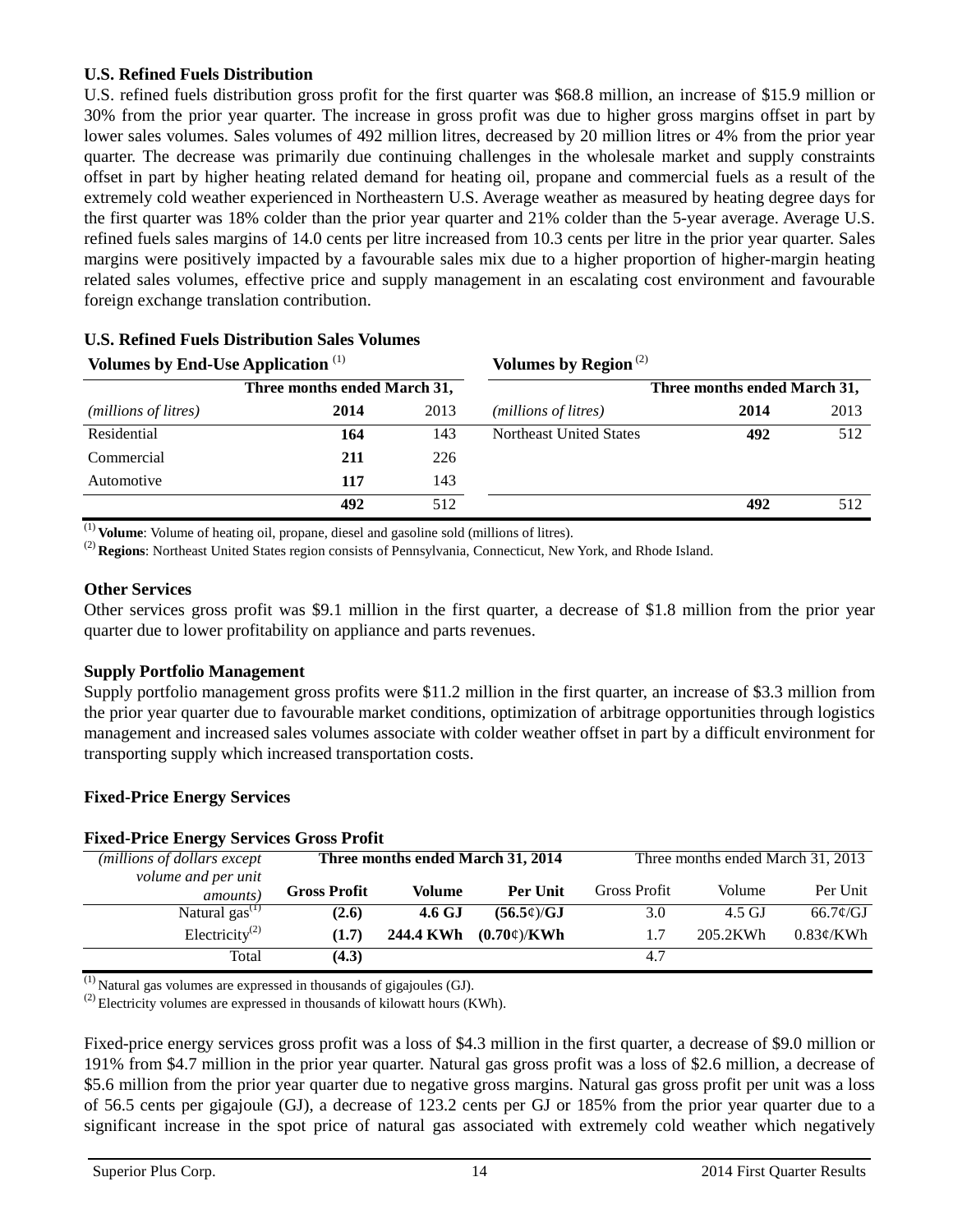impacted margins as natural gas was purchased at high prices to cover balancing and supply requirements. Sales volumes of natural gas were 4.6 million GJ, an increase of 0.1 million GJ or 2% higher than the prior year quarter due to colder weather. Electricity gross profit in the first quarter of 2014 was a loss \$1.7 million, a decrease of \$3.4 million or 200% from the prior year quarter due to significantly increase in customer demand associated with extremely cold weather which required the purchase of supply at record high market prices.

#### **Operating Costs**

Cash operating and administrative costs were \$102.9 million in the first quarter of 2014, an increase of \$17.2 million or 20% from the prior year quarter. The increase in expenses was primarily due to higher delivery costs associated with increased sales volumes and difficult weather conditions, system conversion costs, higher vehicle expenses and the impact of a weaker Canadian dollar on the translation of U.S. denominated operating expenses offset in part by cost reduction initiatives implemented during 2012/2013.

# **Fixed-Price Energy Asset Sale**

On May 1, 2014, Superior closed the sale of its U.S. based residential and commercial electricity customer base to Crius Energy. Superior has decided to exit both the residential and commercial Northeast U.S. based electricity markets in order to focus on the Canadian market and reduce the risk of future losses associated with volatility in electricity prices. Superior received proceeds of \$3.1 million from the sale on May 1, 2014 and expects to receive deferred consideration of approximately \$1.9 million during the next 9 months if certain conditions are met.

# **Financial Outlook**

EBITDA from operations for 2014 is anticipated to be higher than in 2013 due to improved results at the Canadian propane and U.S. refined fuels businesses. Improvement in EBITDA is anticipated as a result of higher sales volumes and improved average sales margins due to the ongoing business operational improvements and contribution from colder weather experienced during the first quarter. EBITDA from the wholesale supply business is anticipated to higher than 2013 due to year-to-date results, whereas EBITDA from fixed-price energy services is anticipated to be lower than 2013 due to 2014 year-to-date results. Operating costs as a percentage of gross profits are anticipated to be modestly lower than the prior year due to improvements from business initiatives offset in part by costs associated with difficult operating conditions throughout the first quarter of 2014. Average weather, as measured by degree days, is anticipated to be consistent with the five-year average for the remainder of 2014. Operating conditions for the remainder of 2014 are expected to be similar to 2013. The difficult wholesale propane supply conditions experienced at the beginning of 2014 due in part to lower than average propane storage levels and colder than average temperatures moderated towards the end of the first quarter and are expected to return to historical levels during the second quarter.

Initiatives to improve results in the Energy Services business continued during the first quarter of 2014 in conjunction with Superior's *Destination 2015* initiative and Superior's goal for each of its businesses to become best-in-class. Business improvement projects for 2014 include: a) improving customer service, b) improving overall logistics and procurement functions, c) enhancing the management of margins, d) working capital management e) improving existing and implementing new technologies to facilitate improvements to the business, f) headcount reductions and g) execution of the detailed restructuring plan.

The restructuring plan for the Canadian Propane distribution and U.S. refined fuels businesses are expected to accelerate realization of operating efficiencies by implementing a more disciplined and consistent management operating system across the segment designed to leverage the new processes and information system investments and by sizing the organization to efficiently meet its operational business needs. The restructuring plan is expected to be completed by mid-2014.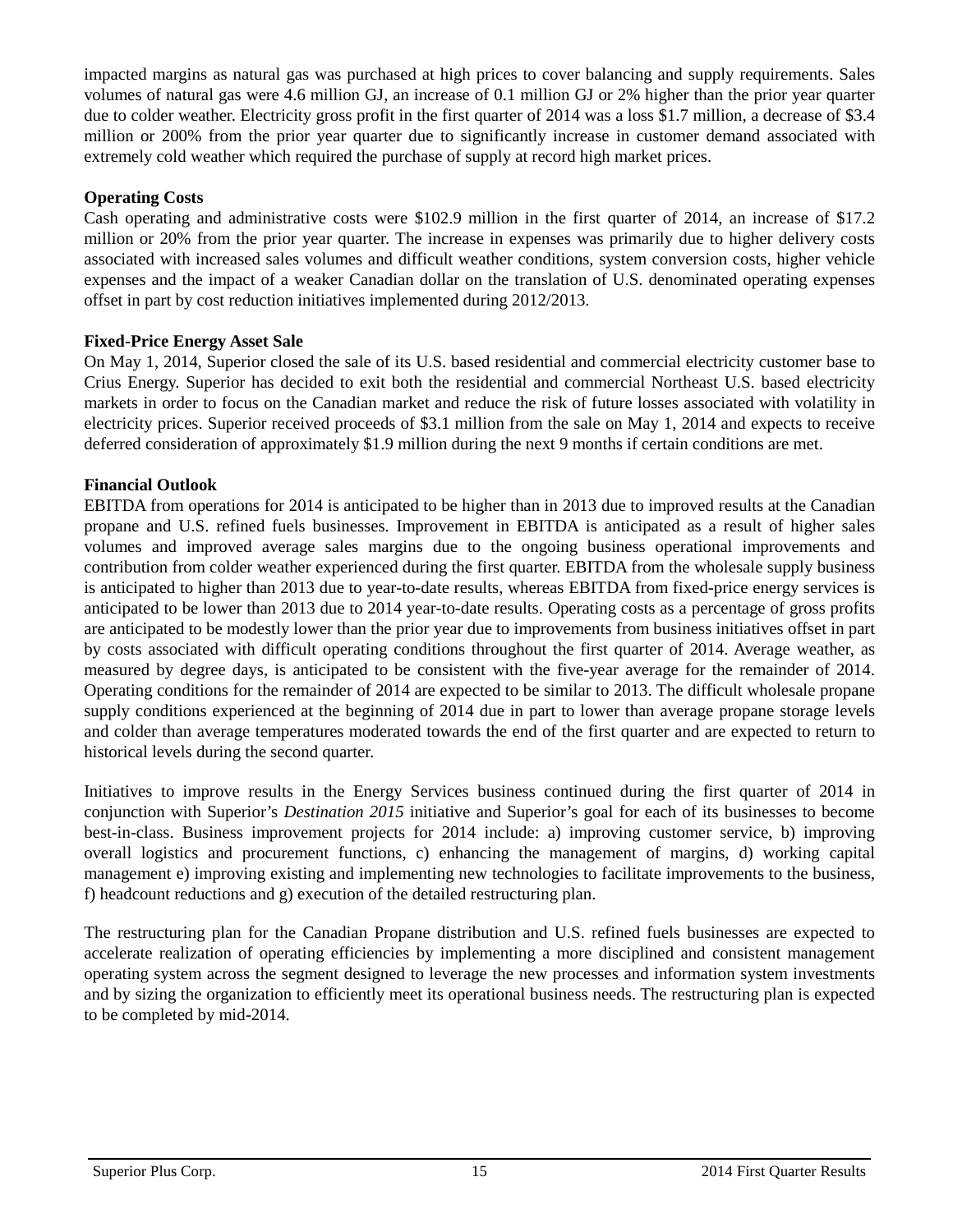# **System Conversion**

In 2013, Canadian propane distribution commenced the implementation of an order-to-cash, billing and logistics IT system to replace the distribution and invoicing functions of the present enterprise system. The total estimated cost of the implementation is \$21.7 million. Approximately \$19.0 million has been incurred to date and the estimated completion is the summer of 2014. During the third and fourth quarters of 2013, the new system was successfully implemented in the Atlantic and British Columbia regions and during April of 2014, it was successfully implemented in the Prairies. The remaining three regions will be converted during the remainder of the second quarter of 2014. The implementation has been phased in order to minimize the impact on the business during the heating season.

During 2014, Canadian propane distribution will migrate its current data center located in Calgary, Alberta to a new location in New Jersey, U.S. along with approximately 175 services and more than 200 applications. Superior does not anticipated any business interruptions associated with the migration.

In addition to the significant assumptions detailed above, refer to "Risk Factors to Superior" for a detailed review of significant business risks affecting the Energy Services' businesses.

#### **Specialty Chemicals**

Specialty Chemicals' condensed operating results for 2014 and 2013:

|                                                          |           |       | Three months ended |           |  |
|----------------------------------------------------------|-----------|-------|--------------------|-----------|--|
| (millions of dollars except per metric tonne             |           |       |                    | March 31, |  |
| $(MT)$ amounts)                                          |           | 2014  |                    | 2013      |  |
|                                                          | \$ per MT |       | \$ per MT          |           |  |
| Chemical revenue $^{(1)}$                                | 159.1     | 716   | 144.6              | 711       |  |
| Chemical cost of sales <sup>(1)</sup>                    | (91.1)    | (410) | (78.9)             | (388)     |  |
| Chemical gross profit                                    | 68.0      | 306   | 65.7               | 323       |  |
| Less: Cash operating and administrative<br>$costs^{(1)}$ | (38.4)    | (173) | (32.8)             | (161)     |  |
| <b>EBITDA</b> from operations                            | 29.6      | 133   | 32.9               | 162       |  |
| Chemical volumes sold (thousands of MTs)                 | 222       |       | 203                |           |  |

 $\overline{^{(1)}}$  In order to better reflect the results of its operations, Superior has reclassified certain amounts for purposes of this MD&A related to derivative financial instruments, non-cash amortization and foreign currency translation losses or gains related to U.S.-denominated working capital. See "Reconciliation of Divisional Segmented Revenue, Cost of Sales and Cash Operating and Administrative Costs Included in this MD&A" for detailed amounts.

Chemical revenue for the first quarter of \$159.1 million was \$14.5 million or 10% higher than in the prior year quarter primarily due to higher sodium chlorate sales volumes offset in part by lower chloralkali/potassium pricing. First quarter gross profit of \$68.0 million was \$2.3 million higher than in the prior year quarter due to higher sodium chlorate gross profits. Sodium chlorate gross profits increased due to higher sales volumes offset in part by lower gross margins. Sodium chlorate gross margins were lower due to higher average electricity costs, increased transportation costs associated with extreme winter conditions and sales mix due to a higher proportion of international and Tronox related sales volumes. Sodium chlorate sales volumes increased by approximately 18,000 tonnes or 15% compared to the prior year quarter due to incremental contribution from the Tronox agreement announced in the fourth quarter of 2013 and provides Superior with access to up to 130,000 tonnes of supply on an annual basis. Chloralkali/potassium products gross profits were lower than the prior year quarter due to slightly lower gross margins offset by higher sale volumes. Sales volumes were higher due to increased demand for potassium caustic offset in part by lower chlorine sales volumes. Gross margins were lower due to a reduction in average selling prices for caustic and hydrochloric acid.

Cash operating and administrative costs of \$38.4 million were \$5.6 million or 17% higher than in the prior year quarter due to impact of a weaker Canadian dollar on the translation of U.S. dollar denominated expenses, timing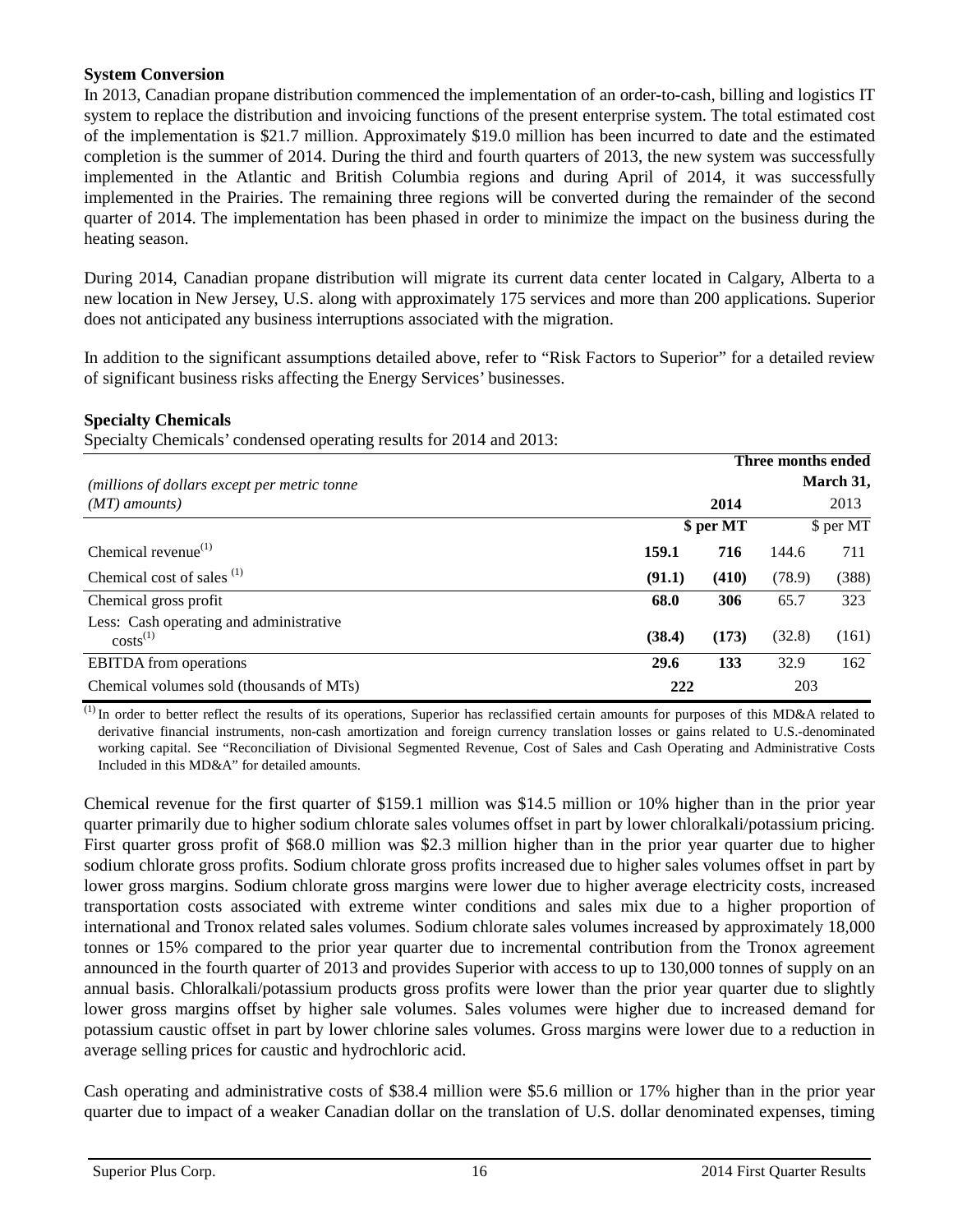of plant maintenance and general inflationary increases offset in part by gains on the translation of U.S. dollar denominated net working capital.

### **Major Capital Projects**

As announced in the first quarter of 2012, Superior approved an \$18.0 million expansion of hydrochloric acid production capacity at the Port Edwards, Wisconsin chloralkali facility. The plant's capacity of 110,000 wet metric tonnes (WMT), or 36,000 dry metric tonnes, is being increased to approximately 220,000 WMT. The expansion project commenced in 2012, with commercial production expected early in the fourth quarter of 2014.

As announced in the third quarter of 2012, Superior has approved a \$25.0 million expansion of hydrochloric acid production capacity at the Saskatoon, Saskatchewan chloralkali facility. The plant's capacity of 70,000 WMT, or 22,000 dry metric tonnes, will be increased to approximately 140,000 WMT. The expansion project commenced in 2012, with commercial production expected in the fourth quarter of 2014.

As at March 31, 2014, a total of \$24.0 million had been spent on the two projects. Upon completion of both projects, Superior will have total hydrochloric acid production capacity of approximately 360,000 WMT. The two expansions will allow Superior to optimize overall returns at both facilities by converting a larger portion of its chlorine into higher-value hydrochloric acid.

#### **Financial Outlook**

EBITDA from operations for 2014 is expected to be lower than in 2013 due to reduced sodium chlorate contribution from higher average electricity prices and plant operating costs, offset in part by the contribution from the Tronox agreement. Contribution from the chloralkali segment is anticipated to be higher than in 2013 due to the completion of the hydrochloric acid facility expansions during 2014. Selling prices and sales volumes of caustic, chlorine and hydrochloric acid are anticipated to be modestly higher than 2013, offset by lower average selling prices. Supply and demand fundamentals in the chloralkali markets in which Superior operates are anticipated to remain consistent with the prior year.

In addition to the significant assumptions detailed above, refer to "Risk Factors to Superior" for a detailed review of the significant business risks affecting Superior's Specialty Chemicals' segment.

#### **Construction Products Distribution**

Construction Products Distribution's condensed operating results for 2014 and 2013:

|                                               |         | Three months ended |
|-----------------------------------------------|---------|--------------------|
|                                               |         | March 31,          |
| (millions of dollars)                         | 2014    | 2013               |
| Revenue $(2)$                                 | 185.8   | 186.5              |
| Cost of sales $(2)$                           | (138.3) | (141.4)            |
| Gross profit                                  | 47.5    | 45.1               |
| Less: Cash operating and administrative costs | (43.0)  | (40.1)             |
| <b>EBITDA</b> from operations                 | 4.5     | 5.0                |

 $<sup>(1)</sup>$  In order to better reflect the results of its operations, Superior has reclassified certain amounts for purposes of this MD&A to present its</sup> results as if it had accounted for various transactions as accounting hedges. See "Reconciliation of Divisional Segmented Revenue, Cost of Sales and Cash Operating and Administrative Costs Included in this MD&A" for detailed amounts.

<sup>(2)</sup> The prior year revenue and cost of sales classifications between GSD and C&I have been adjusted to align with the ongoing restructuring efforts.

Revenues of \$185.8 million for the first quarter of 2014 were \$0.7 million or nil% lower than in the prior year quarter. Revenue decreased slightly due to a slowdown in Canadian new housing starts and severe winter weather in both Canada and U.S. which reduced construction activity and delivery days. This was offset in part by higher contribution from some U.S. regions due to ongoing improvement in the construction market, pricing initiatives and the impact of a weaker Canadian dollar on the translation of U.S. dollar revenue.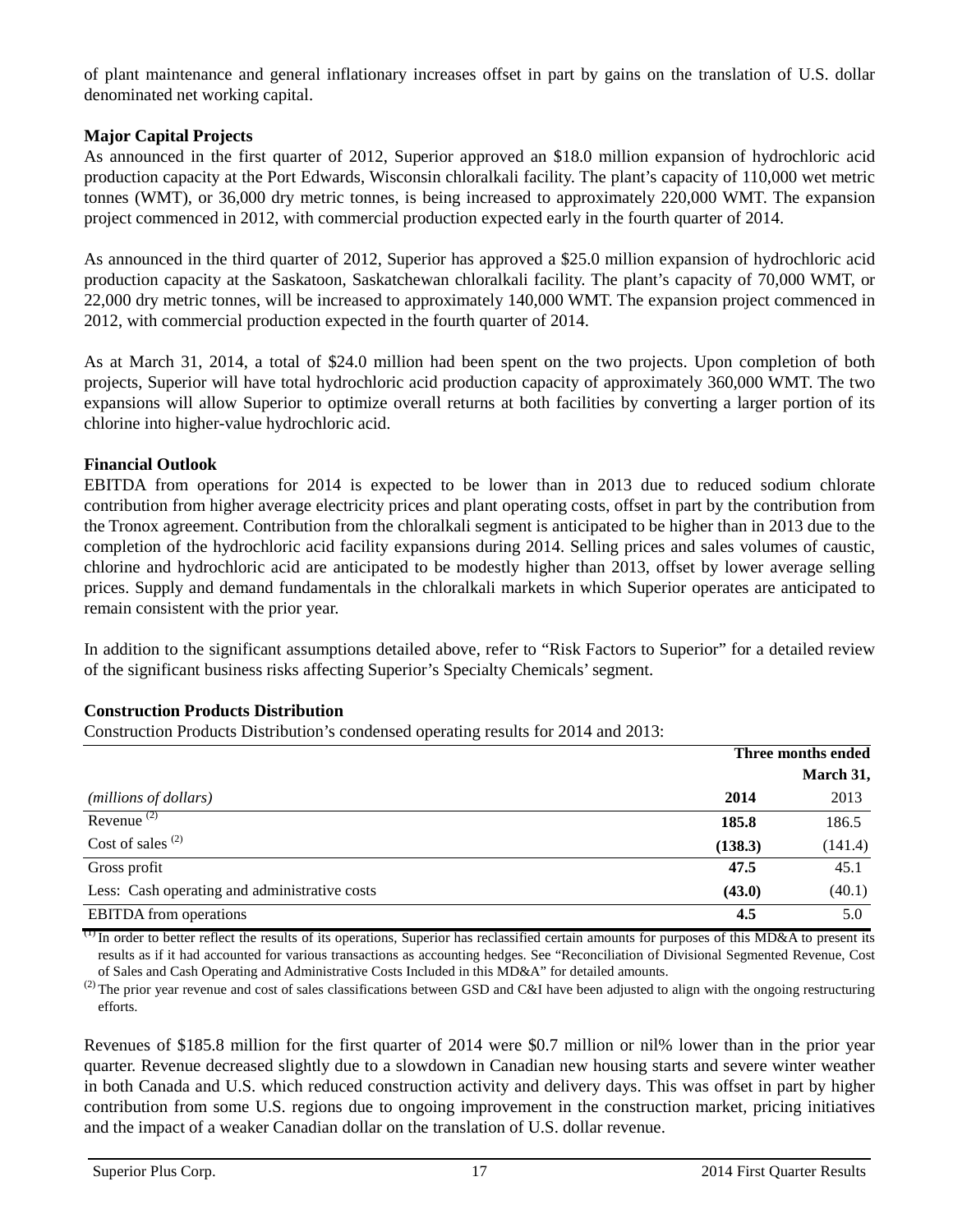Gross profits of \$47.5 million in the first quarter were \$2.4 million or 5% higher than in the prior year quarter primarily due to increased gross margins. The increase in gross margins was due to improved average selling prices, successful procurement initiatives including volume rebate achievements, sales mix, impact of exiting less profitable markets and the benefit of a weaker Canadian dollar on the translation of U.S. denominated revenue.

Cash operating and administrative costs were \$43.0 million in the first quarter, an increase of \$2.9 million or 7% from the prior year quarter. The increase was primarily due the impact of a weaker Canadian dollar on the translation of U.S. denominated operating costs, higher delivery costs due to adverse winter weather and costs associated with suspending the system conversion project.

#### **Construction Products Distribution Strategic Alternatives**

As previously announced in Superior's fourth quarter financial discussion, Superior has been assessing strategic alternatives for its Construction Products Distribution segment and has retained BMO Capital Markets as a financial advisor. As a result of the review, Superior's Board of Directors has authorized the commencement of a formal process to solicit and assess offers for the potential divestiture of the Construction Products Distribution segment.

#### **Financial Outlook**

Before consideration of the timing of the sale process noted above, Superior anticipates that EBITDA from operations in 2014 will be higher than in 2013 due to continued improvements in U.S. residential construction markets, benefits resulting from ongoing business initiatives and improvements in the commercial and industrial insulation markets. Superior anticipates that the U.S. commercial market will improve in 2014 over 2013 and that the Canadian residential markets will continue to be challenging.

Initiatives to improve results in the Construction Products Distribution business continued during the first quarter of 2014. Ongoing business improvement projects include: a) assessment of overall logistics and existing branch network, b) review of supply chain management including procurement and transportation, c) review of product pricing, d) working capital management, e) sales growth in select focus products/markets, and f) execution of the detailed restructuring plan.

In late 2013, Construction Products Distribution initiated a business transformation project to fully integrate its C&I and GSD operations. The project consists of realigning the management structure along geographic lines, adopting best practice common business processes, and integrating all operations onto a single ERP (computer) system. The project was expected to take approximately two years and conclude at the end of 2015. The ERP system conversion has been placed on hold due to the proposed sale of the Construction Products Distribution segment.

As part of the business transformation project, the decision was made, in the fourth quarter of 2013, to relocate the Calgary, Alberta corporate office to Dallas, Texas. The relocation has been suspended pending the conclusion of the sale process.

In addition to the Construction Products Distribution segment's significant assumptions detailed above, refer to "Risk Factors to Superior" for a detailed review of the significant business risks affecting Superior's Construction Products Distribution segment.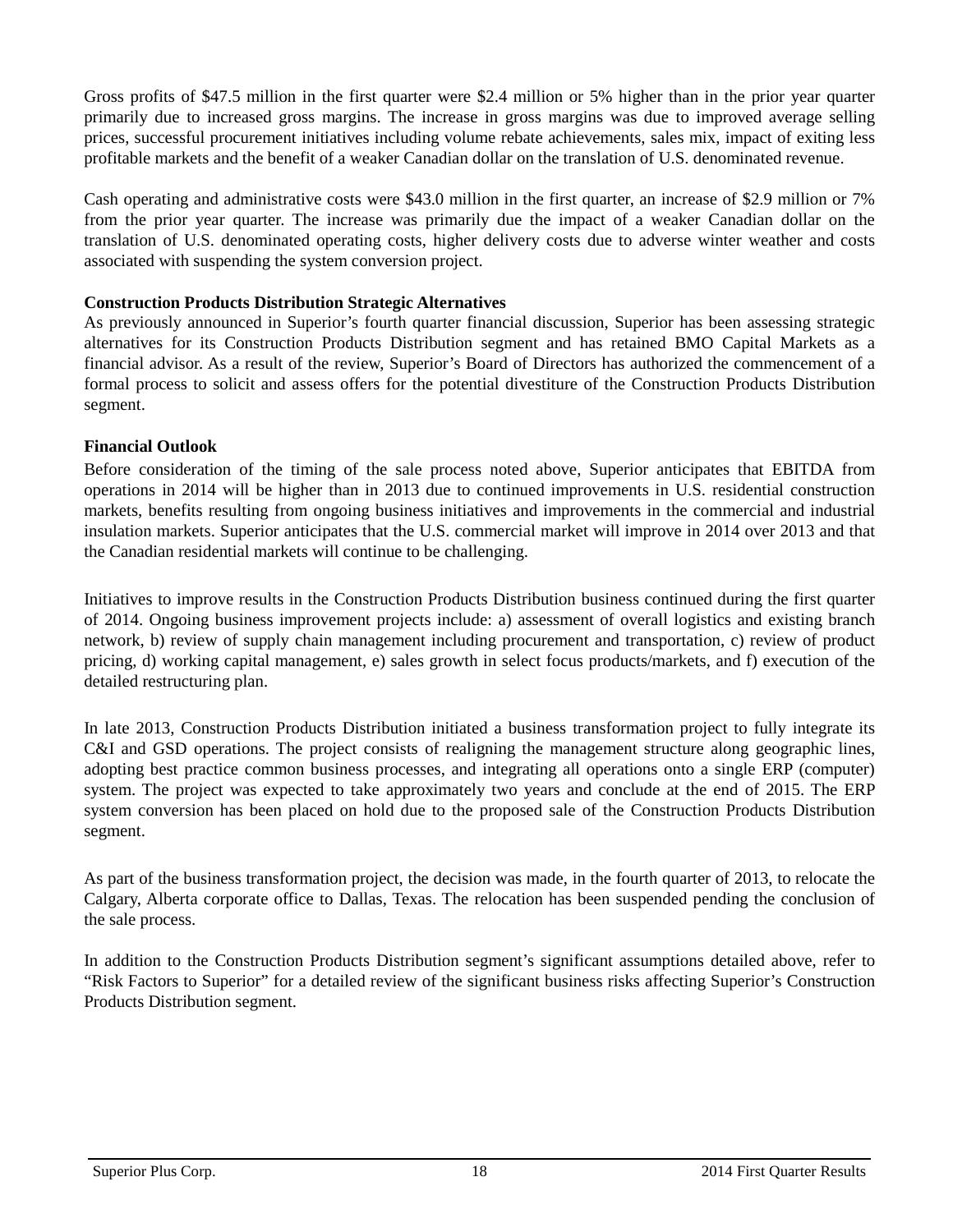#### **Consolidated Capital Expenditure Summary**

|                                                    |       | Three months ended |
|----------------------------------------------------|-------|--------------------|
|                                                    |       | March 31,          |
| (millions of dollars)                              | 2014  | 2013               |
| Efficiency, process improvement and growth-related | 10.5  | 8.5                |
| Other capital                                      | 6.3   | 3.2                |
|                                                    | 16.8  | 11.7               |
| Proceeds on disposition of capital                 | (0.4) | (0.5)              |
| Total net capital expenditures                     | 16.4  | 11.2               |
| Investment in finance leases                       | 0.9   | 1.0                |
| Total expenditures including finance leases        | 17.3  | 12.2.              |

Efficiency, process improvement and growth related expenditures were \$10.5 million in the first quarter compared to \$8.5 million in the prior year quarter. These are primarily related to the expansion projects at Specialty Chemicals and Energy Services' purchases of rental assets and truck related expenditures although additional expenditures were made during the quarter on the Canadian Propane distribution system conversion. Other capital expenditures were \$6.3 million in the first quarter compared to \$3.2 million in the prior year quarter, consisting primarily of required maintenance and general capital across all of Superior's segments although additional expenditures were made at Specialty Chemicals. Proceeds on the disposal of capital were \$0.4 million in the first quarter and consisted of Superior's disposition of surplus tanks, cylinders and property. During the first quarter Superior entered into new leases with a capital equivalent value of \$0.9 million primarily related to delivery vehicles for the Energy Services and Construction Products Distribution segments.

#### **Corporate and Interest Costs**

Corporate costs for the first quarter were \$4.8 million, compared to \$6.1 million in the prior year quarter. The decrease was primarily due to lower long term incentive costs as Superior's share price did not increase as significantly as the prior year quarter offset in part by higher consulting and legal costs.

Interest expense on borrowing and finance lease obligations for the first quarter was \$5.4 million, compared to \$9.1 million in the prior year quarter. The decrease was due to lower average debt as a result of Superior's \$143.9 million equity offering (\$137.8 million net of issuance costs) which closed on March 27, 2013, higher cash flows and the benefit of debt repayment efforts during the past 12 months. See "Liquidity and Capital Resources" discussion for further details on the change in average debt levels.

Interest on Superior's convertible unsecured subordinated debentures ("Debentures" which include all series of convertible unsecured subordinated debentures) for the first quarter was \$7.5 million compared to \$7.9 million in the prior year quarter. The decrease was due to the redemption of \$49.9 million of Superior's \$25.0 million of Superior's 5.85% convertible subordinated debentures due October 31, 2015 on April 9, 2013 and \$68.9 million of Superior's 7.50% convertible subordinated debentures due December 31, 2014 on September 3, 2013 offset in part by the issuance of \$97.0 million of 6.00% convertible subordinated debentures on July 22, 2013 which mature on June 30, 2019.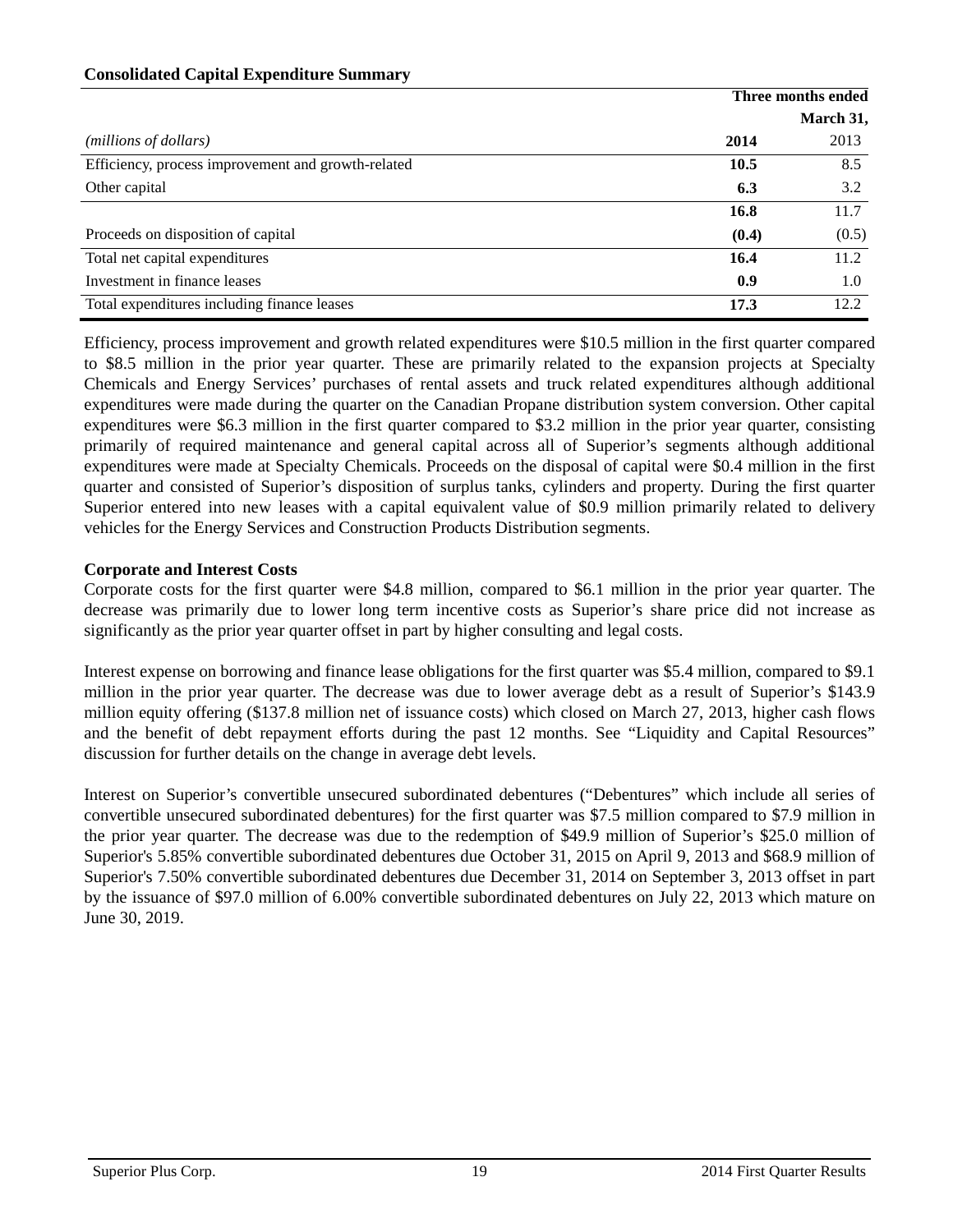#### **Restructuring Costs**

Superior's restructuring costs have been categorized together and excluded from segmented results. Below is a table summarizing these costs:

|                                            |      | Three months ended |                             |
|--------------------------------------------|------|--------------------|-----------------------------|
|                                            |      | March 31,          | <b>Cumulative costs for</b> |
| (millions of dollars)                      | 2014 | 2013               | 2013 and 2014               |
| Severance costs                            | 0.4  | 0.2                | 0.1                         |
| Branch closure and lease termination costs |      |                    | 4.7                         |
| Consulting costs                           | 1.4  |                    | 2.7                         |
| Inventory write-downs                      |      |                    | 3.6                         |
| Total restructuring costs                  |      | ብ 2                | 17.1                        |

Superior recognized \$1.8 million of restructuring costs during the first quarter 2014 as compared to \$0.2 million in the prior year quarter. The \$1.8 million of restructuring costs recognized during the first quarter were related to employee severance costs and consulting costs at Energy Services. Superior expects to incur between \$5 million and \$7 million in restructuring costs during the second quarter and a total of between \$7 million and \$10 million of restructuring costs during 2014. Total restructuring costs are anticipated to be between \$22 million and \$25 million during 2013 and 2014 which is consistent with the range provided in Superior's fourth quarter 2013 Financial Discussion.

#### **Income Taxes**

Total income tax expense for the first quarter was \$16.8 million and consists of \$0.4 million in cash income tax recovery and \$16.4 million in deferred income tax expense, compared to a total income tax expense of \$15.8 million in the prior year quarter, which consisted of \$0.4 million in cash income tax expense and a \$15.4 million deferred income tax expense.

Cash income tax expense for the first quarter was \$0.4 million and consisted of income tax expense in the U.S. of \$0.4 million (2013 Q1 - \$0.4 million of U.S. cash tax expense). Deferred income tax expense for the first quarter was \$16.4 million (2013 Q1 - \$15.4 million deferred income tax expense), resulting in a corresponding net deferred income tax asset of \$272.4 million as at March 31, 2014. The increase in deferred income tax expense was due to higher taxable earnings compared to the prior year quarter.

#### **Canada Revenue Agency (CRA) Income Tax Update**

As previously disclosed, on April 2, 2013 Superior received from the CRA Notices of Reassessment for Superior's 2009 and 2010 taxation years reflecting the CRA's intent to challenge the tax consequences of Superior's corporate conversion transaction (Conversion) which occurred on December 31, 2008. The CRA's position is based on the acquisition of control rules, in addition to the general anti-avoidance rules in the Income Tax Act (Canada).

The table below summarizes Superior's estimated tax liabilities and payment requirements associated with the received and anticipated Notices of Reassessment. Upon receipt of the Notices of Reassessment, 50% of the taxes payable pursuant to such Notices of Reassessment, must be remitted to the CRA.

| <b>Taxation Year</b> | Taxes Payable (1)(2)   | 50% of the Taxes<br>Payable $(1)(2)$ | <b>Payment Dates</b> |
|----------------------|------------------------|--------------------------------------|----------------------|
| 2009/2010            | \$13.0                 | \$6.5                                | Paid in April 2013   |
| 2011                 | $$10.0$ (3)            | \$5.0                                | 2015                 |
| 2012                 | $$10.0$ (3)            | \$5.0                                | 2015                 |
| 2013                 | $$10.0$ <sup>(3)</sup> | \$5.0                                | 2015                 |
| 2014                 | $$20.0$ <sup>(3)</sup> | \$10.0                               | 2015                 |
| <b>Total</b>         | \$63.0                 | \$31.5                               |                      |

 $(1)$  In millions of dollars.

(2) Includes estimated interest and penalties.

<sup>(3)</sup> Estimated based on Superior's previously filed tax returns and the midpoint of Superior's 2014 outlook.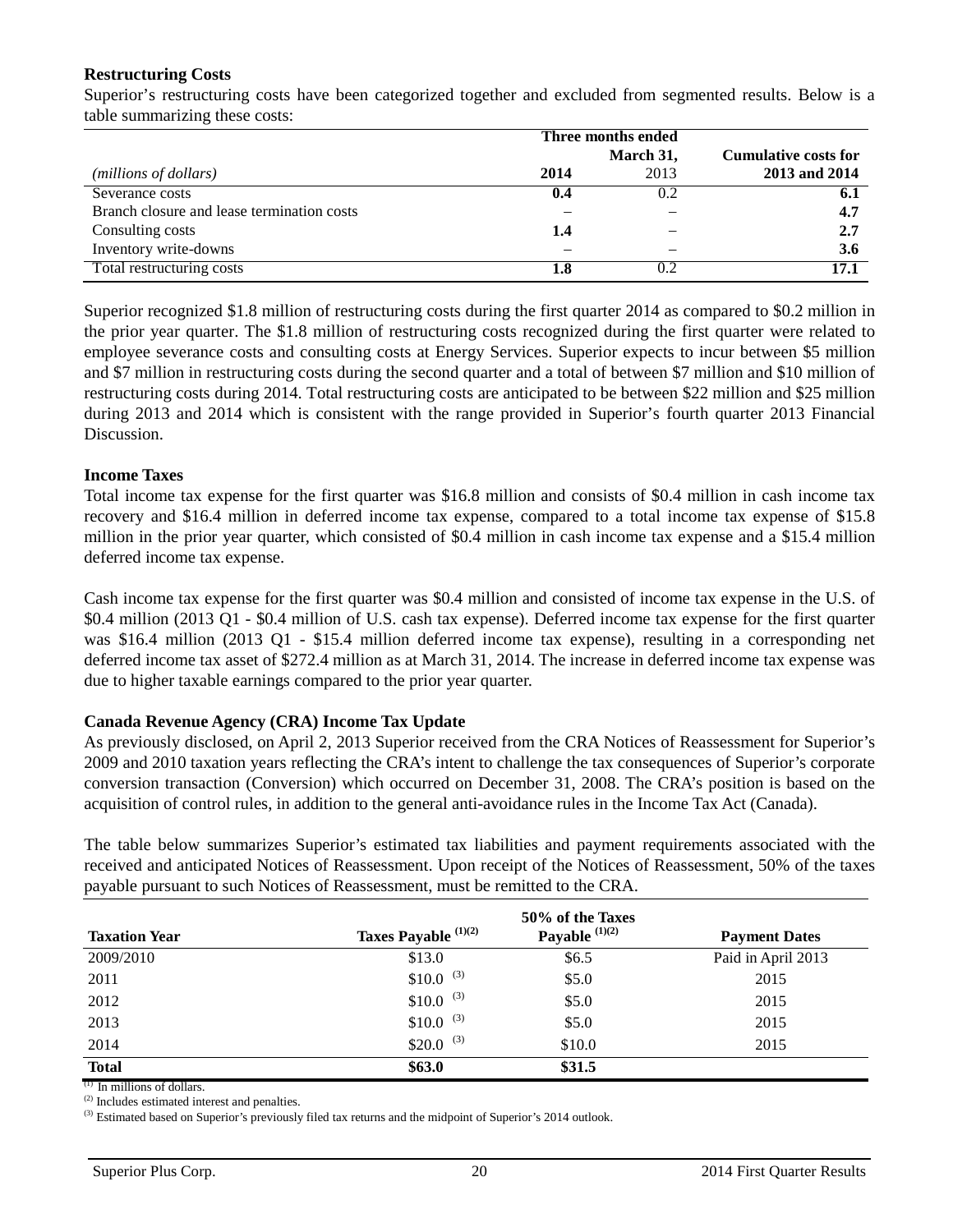During 2013, Superior filed a Notice of Objection and a Notice of Appeal with respect to the Notice of Reassessments received on May 8, 2013. Superior anticipates the case could be heart in the Tax Court of Canada, in the first quarter of 2015, with a decision rendered by the end of fiscal 2015. If a decision of the Tax Court of Canada were to be appealed, the appeal process could reasonably be expected to take an additional 2 years. If Superior receives a positive decision then any taxes, interest and penalties paid to the CRA will be refunded plus interest and if Superior is unsuccessful then any remaining taxes payable plus interest and penalties will have to be remitted.

Superior remains confident in the appropriateness of its tax filing position and the expected tax consequences of the Conversion and intends to vigorously defend such position and intends to file its future tax returns on a basis consistent with its view of the outcome of the Conversion.

Interim tax payments made by Superior will be recorded to the balance sheet and will not materially impact either adjusted operating cash flow or net earnings.

Based on the midpoint of Superior's current 2014 financial outlook of AOCF per share of \$1.80, if the tax pools from the Conversion were not available to Superior, the impact would be an increase to cash income taxes of approximately \$0.15 per share for 2014. As previously stated, Superior intends to file its future income tax returns on a basis consistent with its view of the outcome of the Conversion.

#### **Financial Outlook**

Superior's outlook is for adjusted operating cash flow for 2014 to be between \$1.65 per share and \$1.95 per share, before restructuring costs and any impact of a potential sale of Construction Products Distribution, consistent with the outlook included in Superior's 2013 fourth-quarter Financial Discussion. Achieving Superior's adjusted operating cash flow depends on the operating results of its three operating segments.

In addition to the operating results of Superior's three operating segments, significant assumptions underlying Superior's 2014 outlook are:

- Economic growth in Canada and the U.S. is expected to be similar to or modestly higher than in 2013;
- Superior is expected to continue to attract capital and obtain financing on acceptable terms;
- Superior's estimated total debt to EBITDA ratio is based on maintenance and growth related expenditures of \$72.0 million in 2014 and working capital funding requirements which do not contemplate any significant commodity price changes;
- The foreign currency exchange rate between the Canadian dollar and US dollar is expected to average 1.10 in 2014 on all unhedged foreign currency transactions;
- Financial and physical counterparties are expected to continue fulfilling their obligations to Superior;
- Regulatory authorities are not expected to impose any new regulations impacting Superior;
- Superior's average interest rate on floating-rate debt is expected to remain consistent with 2013 levels; and
- Canadian and U.S. based cash taxes are expected to be minimal for 2014 based on existing statutory income tax rates and the ability to use available tax basis.

# *Energy Services*

- Average temperatures across Canada and the Northeast U.S. in 2014 are expected to be consistent with the recent five-year average for the remainder of the year;
- Total propane and U.S. refined fuels-related sales volumes are expected to increase in 2014 due to the impact from customer win-back and retention programs;
- Wholesale propane and U.S. refined fuels-related prices are not anticipated to significantly affect demand for propane, refined fuels and related services;
- Supply portfolio management market results for 2014 are expected to increase modestly from 2013 due to growth in sales volumes and margins;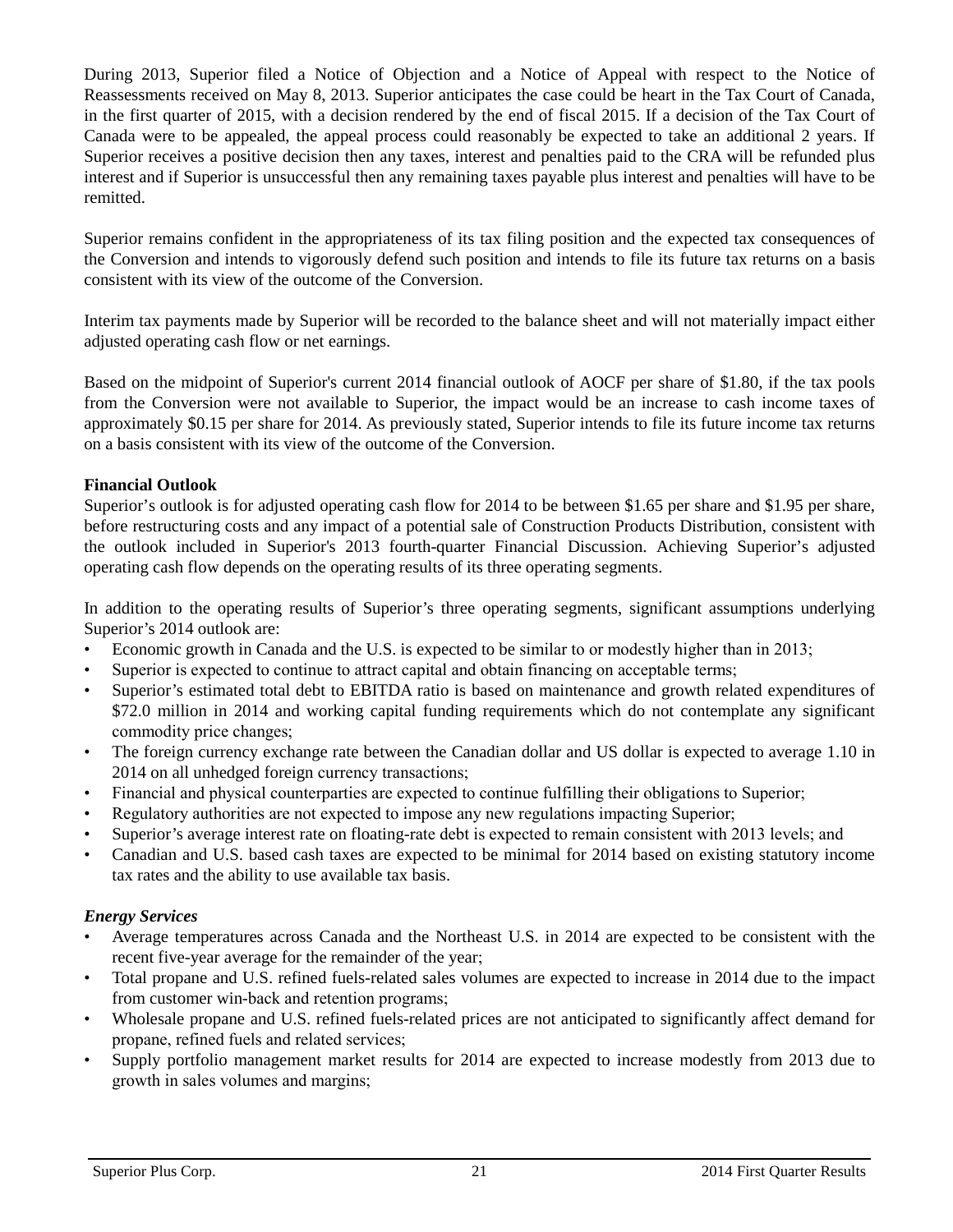- Fixed-price energy services results for 2014 are expected to decrease from 2013 due to market challenges experienced during the first quarter, the sale of the U.S. based residential and commercial customer base and continued challenges in the natural gas market; and
- Operating costs are expected to decrease in 2014 from 2013 due to improvements in operational efficiencies from business initiatives.

# *Specialty Chemicals*

- Sodium chlorate contribution in 2014 is expected to decrease from 2013 due to lower gross margins associated with higher electricity prices. Sales volumes in 2014 are expected to increase as compared to 2013 due to the impact of the strategic supply agreement;
- Chloralkali contribution in 2014 is expected to be higher than in 2013 due to higher sales volumes associated with the completion of the Port Edwards and Saskatoon expansions;
- Electricity costs are expected to increase in 2014 as compared to the prior year; and
- Average plant utilization will approximate greater than 94% in 2014.

# *Construction Products Distribution*

- Revenues in 2014 are expected to increase as compared to 2013 due to continued growth in U.S. based GSD sales as the U.S. residential market continues to improve, and higher C&I sales revenue due to improvement in the U.S. commercial construction segment;
- Sales margins in 2014 are expected to increase from 2013 due to continued focus on price management, customer profitability and procurement; and
- Operating costs in 2014 are expected to decrease as a percentage of revenue compared to 2013 due to anticipated savings from restructuring efforts.
- Superior's 2014 outlook includes a full year contribution from Construction Products Distribution.

# *Restructuring Charges*

Superior has incurred a total of \$17.1 million of restructuring costs to date associated with the restructuring efforts announced during the fourth quarter of 2013 of which \$1.8 million was incurred during the first quarter of 2014. The \$1.8 million was incurred for severance and consulting costs at Energy Services. Total restructuring costs are expected to be between \$22 million to \$25 million for 2013 and 2014 and this is consistent with the range provided in Superior's fourth-quarter Financial Discussion. Superior expects to incur between \$5 million and \$7 million of total restructuring costs during the second quarter of 2014. These costs are excluded from Superior's 2014 financial outlook.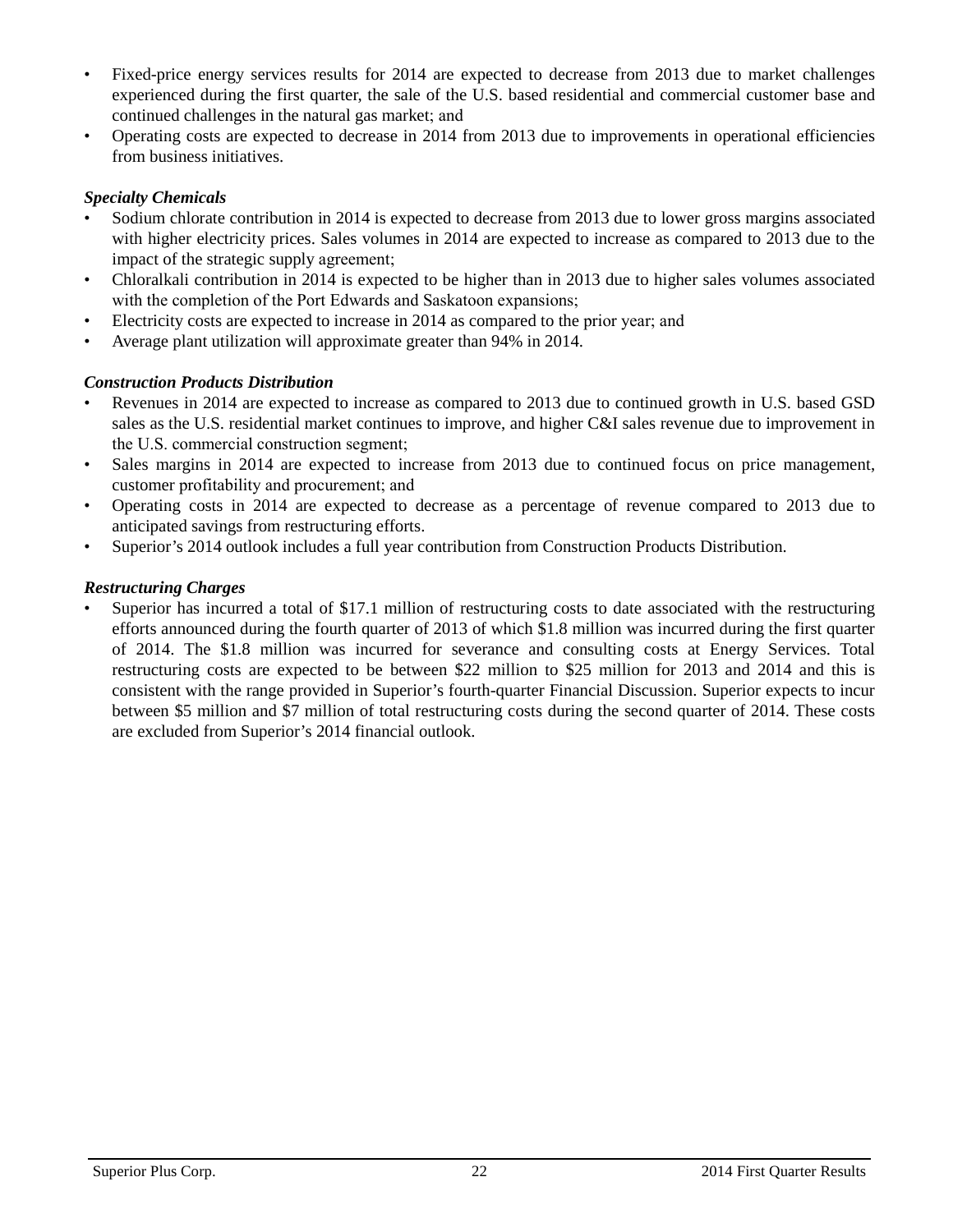#### **Debt Management Update**

Superior's anticipated debt repayment for 2014 and total debt to EBITDA leverage ratio as at December 31, 2014, based on Superior's 2014 financial outlook and year-to-date results, are detailed in the chart below.

Debt Management Summary

|                                                                            |            | Millions of                 |
|----------------------------------------------------------------------------|------------|-----------------------------|
|                                                                            | Per Share  | dollars                     |
| 2014 financial outlook AOCF per share – mid-point $(1)$                    | \$<br>1.80 | 227.1                       |
| Maintenance capital expenditures, net                                      | (0.28)     | (35.0)                      |
| Capital lease obligation repayments                                        | (0.16)     | (20.0)                      |
| Restructuring costs                                                        | (0.16)     | (20.0)                      |
| Cash flow available for dividends and debt repayment before growth capital | \$<br>1.20 | 152.1                       |
| Expansion of Port Edward's and Saskatoon facilities                        | (0.17)     | (22.0)                      |
| Other growth capital expenditures                                          | (0.12)     | (15.0)                      |
| Proceeds on disposition of turbo generator in Chile                        | 0.12       | 15.0                        |
| Estimated 2014 free cash flow available for dividend and debt repayment    | \$<br>1.03 | 130.1                       |
| Dividends (annualized)                                                     | (0.60)     | (75.7)                      |
| Total estimated debt repayment                                             | \$<br>0.43 | 54.4                        |
| Estimated total debt to EBITDA ratio as at December 31, 2014               |            | $3.6X - 4.0X$ $3.6X - 4.0X$ |
| Dividend per share (annualized)                                            | \$<br>0.60 | 75.7                        |
| Calculated payout ratio after all capital                                  | 58%        | 58%                         |

(1) See "Financial Outlook" for additional details including assumptions, definitions and risk factors.

In addition to Superior's significant assumptions detailed above, refer to "Risk Factors to Superior" for a detailed review of Superior's significant business risks.

# **Liquidity and Capital Resources**

Superior's revolving syndicated bank facility (Credit Facility), term loans and finance lease obligations (collectively Borrowing) before deferred financing fees totalled \$584.1 million as at March 31, 2014, an increase of \$5.4 million from December 31, 2013. The increase in Borrowing was primarily due to higher net working capital requirements and capital expenditures offset in part by cash flow from operating activities.

On June 10, 2013, Superior completed an extension of its \$570.0 million Credit Facility with eight lenders. The Credit Facility matures on June 27, 2016 and can be expanded to \$750.0 million. Financial covenant ratios were unchanged with a consolidated secured debt to consolidated EBITDA ratio and a consolidated debt to consolidated EBITDA ratio of 3.0x and 5.0x, respectively. See "Summary of Cash Flow" for details on Superior's sources and uses of cash.

As at March 31, 2014, Debentures (before deferred issuance fees and discount values) issued by Superior totalled \$494.4 million which was \$0.1 million lower than the balance as at December 31, 2013 due to the conversion of \$0.1 of debentures into common shares. See Note 12 to the unaudited condensed consolidated financial statements for additional details on Superior's Debentures.

As previously announced, on February 14, 2014, Superior closed a \$125.0 million term loan facility which matures on August 14, 2014. The term loan facility provides additional liquidity to ensure Superior has sufficient financial flexibility to manage short term fluctuations in working capital requirements. Throughout the end of 2013 and the beginning of 2014, Superior's working capital requirements increased due to a rise in the wholesale cost of propane. The wholesale cost of propane and the related working capital started to normalize during March which allowed Superior repaid the facility in full on April 25, 2014. As at March 31, 2013, approximately \$137.9 million was available under the Credit Facility which Superior considers sufficient to meet its expected net working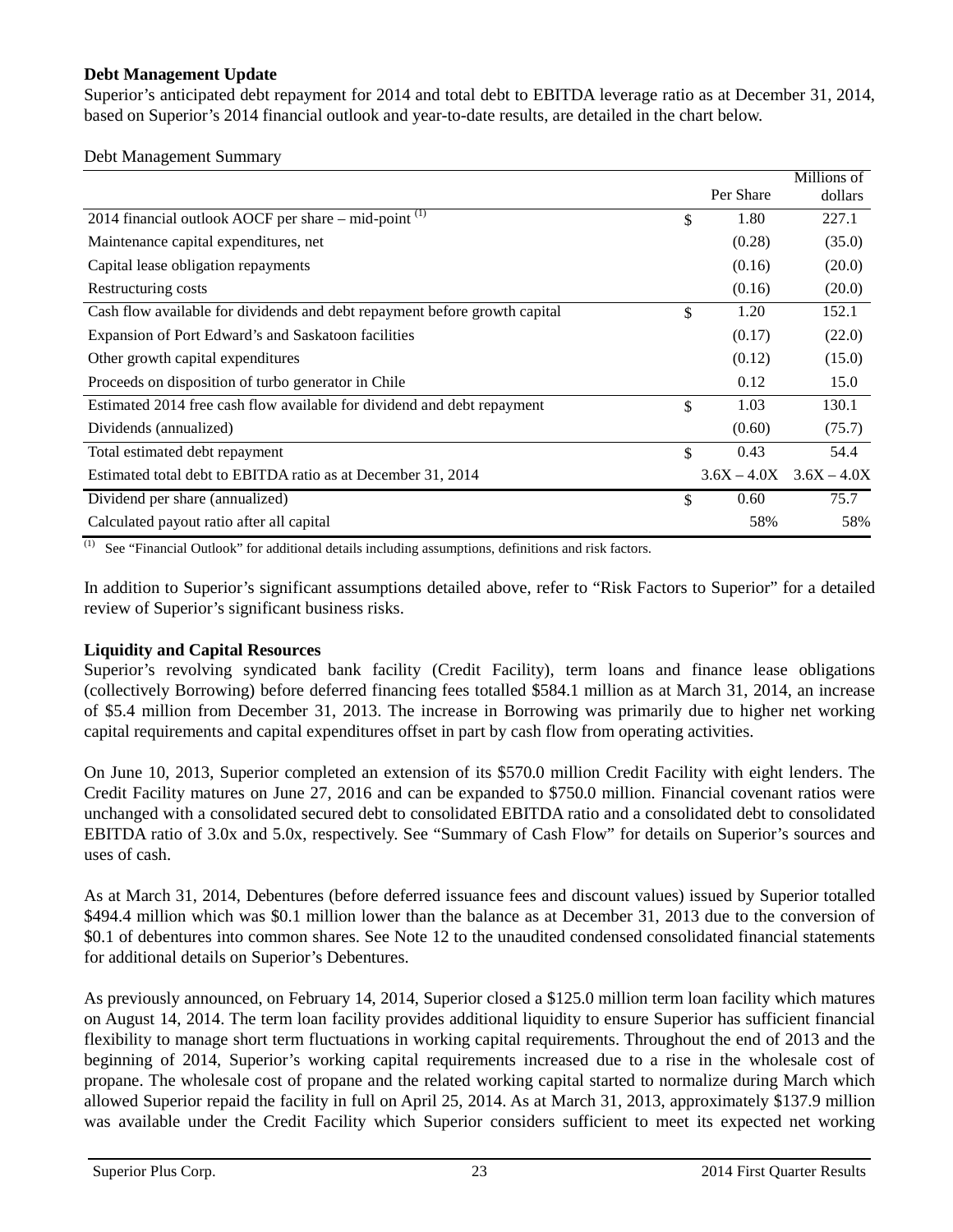capital, capital expenditure and refinancing requirements during 2014 when combined with the above noted \$125 million term loan facility.

Consolidated net working capital was \$336.3 million as at March 31, 2014, an increase of \$43.2 million from net working capital of \$293.1 million as at December 31, 2013. The increase was primarily due to higher Energy Services net working capital requirements due to increased commodity prices and sales volumes. Superior's net working capital requirements are financed from its Credit Facility.

Proceeds received from the DRIP for 2014 were \$nil as compared to \$3.6 million in 2013. The decrease was due to Superior suspending the DRIP following payment of the March dividend in April 2013.

As at March 31, 2014, when calculated in accordance with the Credit Facility, the consolidated secured debt to compliance EBITDA ratio was 2.2 to 1.0 (December 31, 2013 – 2.2 to 1.0) and the consolidated debt to compliance EBITDA ratio was 2.2 to 1.0 (December 31,  $2013 - 2.2$  to 1.0). For both of these covenants, Debentures are excluded. These ratios are within the requirements of Superior's debt covenants. In accordance with the Credit Facility, Superior must maintain a consolidated secured debt to compliance EBITDA ratio of not more than 3.0 to 1.0 and not more than 3.5 to 1.0 as a result of acquisitions. In addition, Superior must maintain a consolidated debt to compliance EBITDA ratio of not more than 5.0 to 1.0, excluding Debentures. Superior's total debt to compliance EBITDA ratio was 4.1 to 1.0 as at March 31, 2014 and 3.9 to 1.0 on a before restructuring cost basis. Also, Superior is subject to several distribution tests and the most restrictive stipulates that Distributions (including Debenture holders and related payments) cannot exceed compliance EBITDA less cash income taxes, plus \$35.0 million on a trailing 12-month rolling basis. On a 12-month rolling basis as at March 31, 2014, Superior's available distribution amount was \$140.0 million under the above noted distribution test.

On December 11, 2013, Standard & Poor's raised Superior and Superior LP's long-term corporate credit rating to BB from BB- and the senior secured debt rating to BBB- from BB+. The outlook rating for Superior remains stable. On July 2, 2013, Dominion Bond Rating Service confirmed Superior LP's senior secured rating of BB (high) and Superior LP's senior unsecured rating of BB (low). The trend for both ratings is stable.

As at March 31, 2014, Superior had an estimated defined benefit pension solvency deficiency of approximately \$10.5 million (December 31, 2013 - \$12.8 million) and a going concern surplus of approximately \$18.1 million (December 31, 2013 – surplus - \$11.5 million). Funding requirements required by applicable pension legislation are based upon going concern and solvency actuarial assumptions. These assumptions differ from the going concern actuarial assumptions used in Superior's financial statements. Superior has sufficient liquidity through its existing Credit Facility and anticipated future operating cash flow to fund this deficiency over the prescribed period.

In the normal course of business, Superior is subject to lawsuits and claims. Superior believes the resolution of these matters will not have a material adverse effect, individually or in the aggregate, on Superior's liquidity, consolidated financial position or results of operations. Superior records costs as they are incurred or when they become determinable.

#### **Shareholders' Capital**

The weighted average number of common shares issued and outstanding at the end of the first quarter was 126.2 million shares, an increase of 12.5 million common shares from the prior year quarter due to the issuance of 13,806,271 common shares on March 27, 2013 and the resulting impact on weighted average number of common shares outstanding during the past 12 months.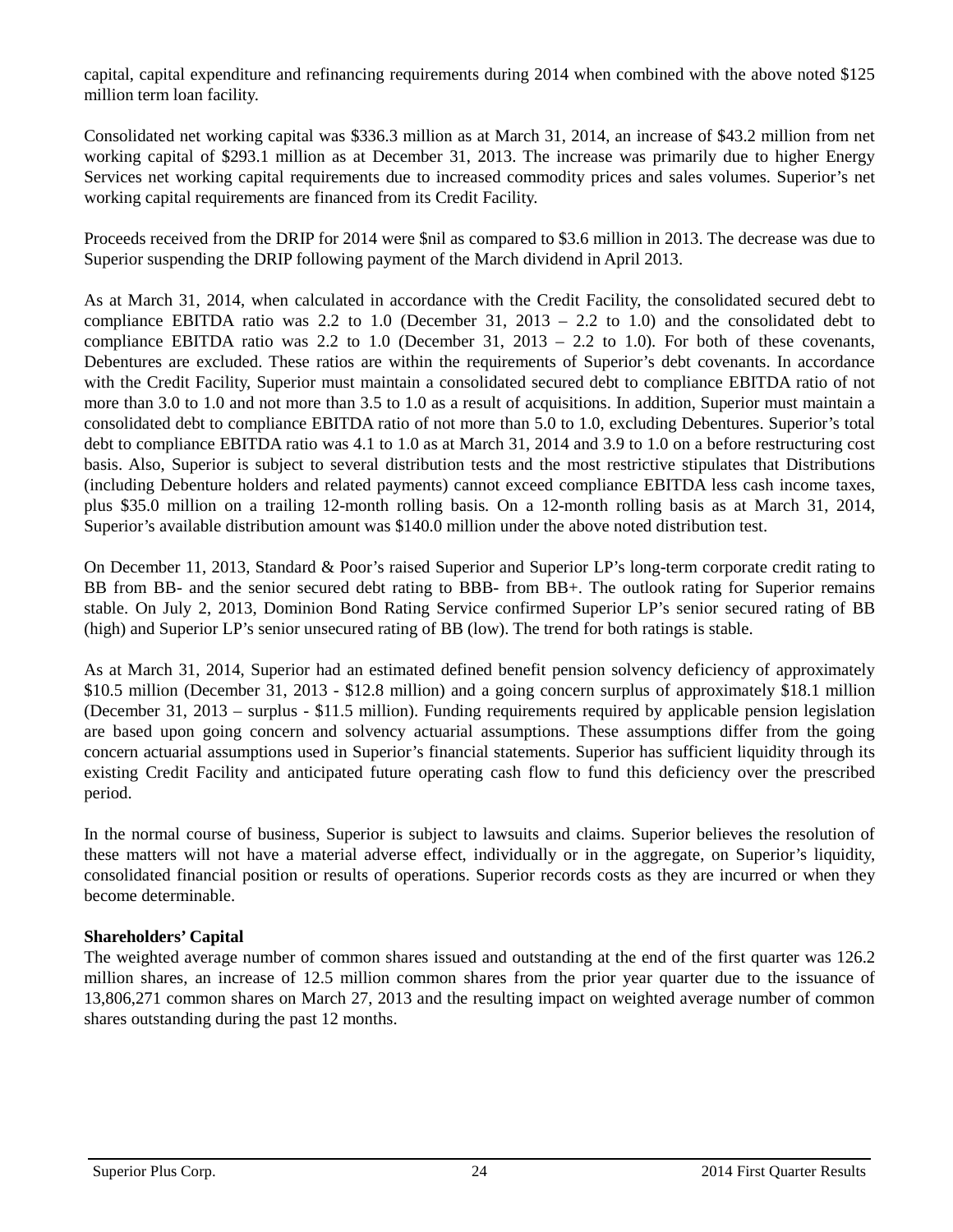As at May 7, 2014, March 31, 2014 and December 31, 2013, the following common shares and securities convertible into common shares were issued and outstanding:

|                                                                  | May 7, 2014                             |               | March 31, 2014                          |               | <b>December 31, 2013</b>                |               |  |
|------------------------------------------------------------------|-----------------------------------------|---------------|-----------------------------------------|---------------|-----------------------------------------|---------------|--|
| (millions)                                                       | <b>Convertible</b><br><b>Securities</b> | <b>Shares</b> | <b>Convertible</b><br><b>Securities</b> | <b>Shares</b> | <b>Convertible</b><br><b>Securities</b> | <b>Shares</b> |  |
| Common shares outstanding                                        |                                         | 126.2         |                                         | 126.2         |                                         | 126.2         |  |
| 5.75% Debentures <sup><math>(1)</math></sup>                     | \$172.5                                 | 9.1           | \$172.5                                 | 9.1           | \$172.5                                 | 9.1           |  |
| 6.00% Debentures <sup>(2)</sup>                                  | \$150.0                                 | 9.9           | \$150.0                                 | 9.9           | \$150.0                                 | 9.9           |  |
| 7.50% Debentures $^{(3)}$                                        | \$74.9                                  | 6.6           | \$74.9                                  | 6.6           | \$75.0                                  | 6.6           |  |
| 6.00% Debentures $(4)$                                           | \$97.0                                  | 5.8           | \$97.0                                  | 5.8           | \$97.0                                  | 5.8           |  |
| Shares outstanding and issuable upon<br>conversion of Debentures |                                         | 157.6         |                                         | 157.6         |                                         | 157.6         |  |

(1) Convertible at \$19.00 per share.<br>(2) Convertible at \$15.10 per share.

(2) Convertible at \$15.10 per share.<br>(3) Convertible at \$11.35 per share.

Convertible at \$11.35 per share.

 $^{(4)}$  Convertible at \$16.75 per share.

#### **Dividends Paid to Shareholders**

Dividends paid to Superior's shareholders depend on its cash flow from operating activities with consideration for Superior's changes in working capital requirements, investing activities and financing activities. See "Summary of Adjusted Operating Cash Flow" and "Summary of Cash Flow" for additional details.

Dividends paid to shareholders for 2014 were \$18.9 million (before DRIP proceeds of \$nil) or \$0.60 per share compared to \$16.9 million (before DRIP proceeds of \$3.6 million) or \$0.60 per share in 2013. The increase of \$2.0 million was due to the issuance of shares under Superior's DRIP during 2013 and the equity offering completed on March 27, 2013. Superior's monthly dividend is \$0.05 per share or \$0.60 per share on an annualized basis. See "Debt Management Update" for further details. Dividends to shareholders are declared at the discretion of Superior's Board of Directors.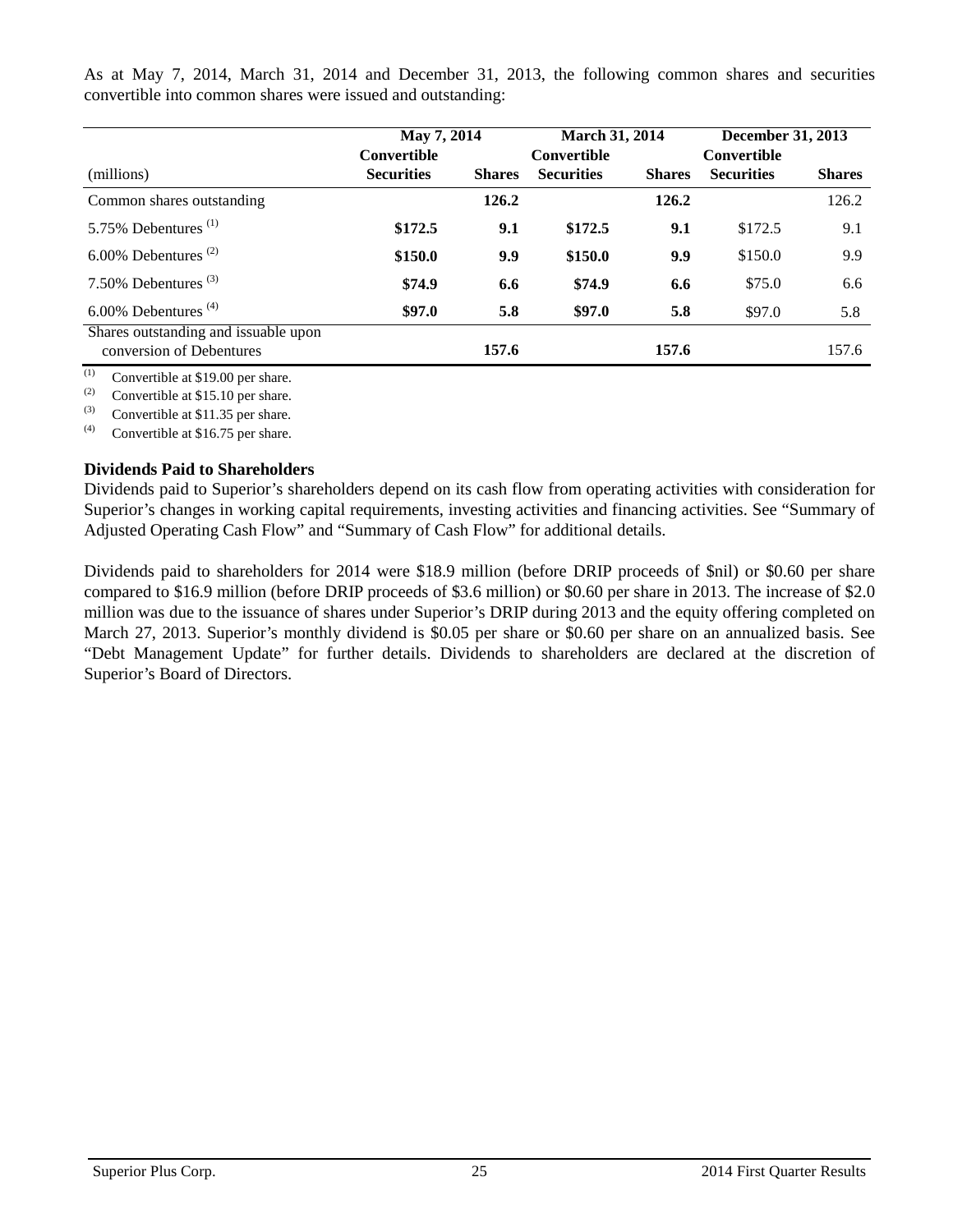# Superior's primary sources and uses of cash are detailed below:

# **Summary of Cash Flow** (1)

|                                                                                    |        | Three months ended |
|------------------------------------------------------------------------------------|--------|--------------------|
|                                                                                    |        | March 31,          |
| (millions of dollars)                                                              | 2014   | 2013               |
| <b>Cash flow from operating activities</b>                                         | 46.2   | 90.6               |
| Investing activities <sup><math>(2)</math></sup> :                                 |        |                    |
| Purchase of property, plant and equipment                                          | (16.8) | (11.7)             |
| Proceeds from disposal of property, plant and equipment                            | 0.4    | 0.5                |
| Cash flow used in investing activities                                             | (16.4) | (11.2)             |
| Financing activities:                                                              |        |                    |
| Net repayment of revolving term bank credits and other<br>debt                     |        | (123.6)            |
| Repayment of finance lease obligation                                              | (4.7)  | (3.9)              |
| Redemption of 5.75% convertible debentures                                         |        | (50.0)             |
| Proceeds from issuance of common shares                                            |        | 143.9              |
| Issue costs on issuance of common shares                                           |        | (6.1)              |
| Proceeds from the dividend reinvestment plan                                       |        | 3.6                |
| Dividends paid to shareholders                                                     | (18.9) | (16.9)             |
| Cash flow used in financing activities                                             | (23.6) | (53.0)             |
| Net increase in cash and cash equivalents                                          | 6.2    | 26.4               |
| Cash and cash equivalents, beginning of period                                     | 8.3    | 7.6                |
| Effect of translation of foreign currency-denominated cash<br>and cash equivalents | 0.1    | (0.1)              |
| Cash and cash equivalents, end of period                                           | 14.6   | 33.9               |

(1) See the consolidated statement of cash flow for additional details.

 $(2)$  See "Consolidated Capital Expenditure Summary" for additional details.

#### **Financial Instruments – Risk Management**

Derivative and non-financial derivatives are used by Superior to manage its exposure to fluctuations in foreign currency exchange rates, interest rates, share-based compensation and commodity prices. Superior assesses the inherent risks of these instruments by grouping derivative and non-financial derivatives related to the exposures these instruments mitigate. Superior's policy is not to use derivative or non-financial derivative instruments for speculative purposes. Superior does not formally designate its derivatives as hedges and, as a result, Superior does not apply hedge accounting and is required to designate its derivatives and non-financial derivatives as held for trading. Refer to Superior's 2013 Annual MD&A for further details on financial instrument risk management.

As at March 31, 2014, Superior has hedged approximately 91% of its estimated US dollar exposure for 2014 and 68% for 2015. The estimated sensitivity of adjusted operating cash flow for Superior, including divisional US exposures and the impact on US-denominated debt with respect to a \$0.01 change in the Canadian to United States exchange rate for 2014 is \$0.2 million and for 2015 is \$0.3 million after giving effect to United States forward contracts for 2014 and 2015, as shown in the table below. Superior's sensitivities and guidance are based on an anticipated average Canadian to US dollar foreign currency exchange rate for 2014 of 1.10.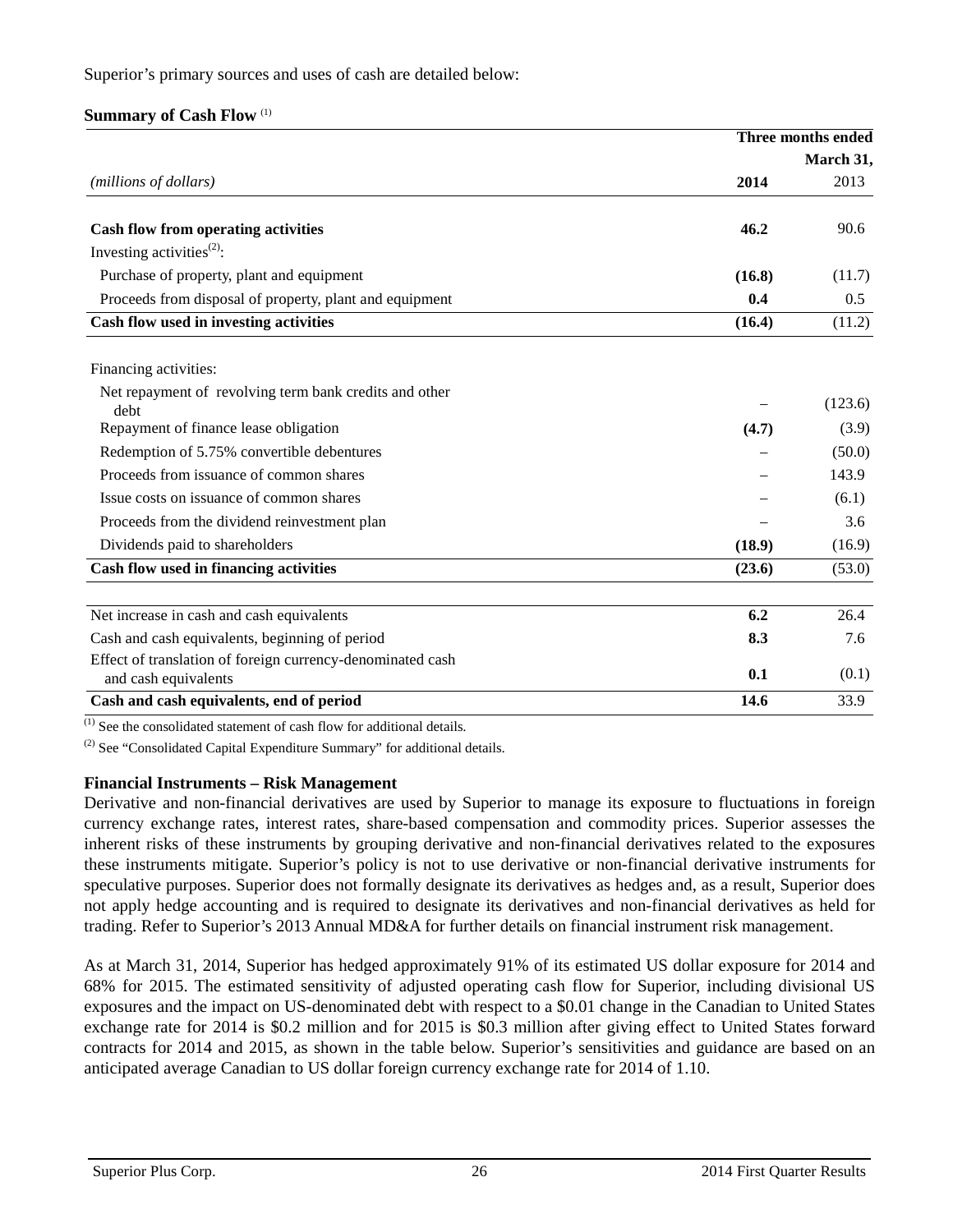| (US\$ millions except exchange rates)                                   | 2014   | 2015  | 2016  | 2017 | 2018 | 2019 and<br><b>Thereafter</b> | <b>Total</b> |
|-------------------------------------------------------------------------|--------|-------|-------|------|------|-------------------------------|--------------|
| Energy Services – US\$ forward sales                                    | 7.2    | 26.0  |       |      |      | —                             | 33.2         |
| Construction Products Distribution - US\$ forward sales                 | 9.0    | 12.0  | 12.0  |      |      | -                             | 33.0         |
| Specialty Chemicals – US\$ forward sales                                | 148.3  | 148.0 | 101.4 | 51.0 |      | -                             | 448.7        |
| Corporate – US\$ forward purchases                                      | (27.0) |       |       |      |      | -                             | (27.0)       |
| Net US \$ forward sales                                                 | 137.5  | 186.0 | 113.4 | 51.0 |      |                               | 487.9        |
| Energy Services – Average US\$ forward sales rate                       | 1.00   | 1.01  |       |      |      |                               | 1.01         |
| Construction Products Distribution – Average US\$<br>forward sales rate | 1.00   | 1.00  | 1.03  |      |      |                               | 1.01         |
| Specialty Chemicals – Average US\$ forward sales rate                   | 1.03   | 1.02  | 1.04  | 1.04 |      |                               | 1.03         |
| Corporate – US\$ forward purchases rate                                 | 1.01   |       |       |      |      |                               | 1.01         |
| Net average external US\$/CDN\$ exchange rate                           | 1.02   | 1.01  | 1.04  | 1.04 |      |                               | 1.02         |

For additional details on Superior's financial instruments, including the amount and classification of gains and losses recorded in Superior's first quarter condensed consolidated financial statements, summary of fair values, notional balances, effective rates and terms, and significant assumptions used in the calculation of the fair value of Superior's financial instruments, see Note 13 to the unaudited condensed consolidated financial statements.

#### **Disclosure Controls and Procedures and Internal Controls Over Financial Reporting**

No changes have been made in Superior's internal control over financial reporting that have materially affected, or are reasonably likely to materially affect, Superior's internal control over financial reporting in the quarter ended March 31, 2014.

The Canadian propane business system roll out (see System Conversion) commenced during the third quarter of 2013 and is expected to be completed by the second quarter of 2014. Management has concluded that the change materially affected Superior's internal controls over financial reporting. Superior's management team has participated at all levels of planning and execution of the IT system and has concluded that no material deficiency has resulted from this change to internal controls over financial reporting. The planning and execution of the system transition will continue to be overseen by senior management with involvement by the President and VP Finance of the business and the certifying officers.

#### **Critical Accounting Policies and Estimates**

Superior's unaudited condensed consolidated financial statements have been prepared in accordance with IFRS. The significant accounting policies are described in the unaudited condensed consolidated financial statements for the period ended March 31, 2014. Certain of these accounting policies, as well as estimates made by management in applying such policies, are recognized as critical because they require management to make subjective or complex judgments about matters that are inherently uncertain. Our critical accounting estimates relate to the allowance for doubtful accounts, employee future benefits, future income tax assets and liabilities, the valuation of derivatives and non-financial derivatives and asset impairments and the assessment of potential provision retirement obligations.

#### **Recent Accounting Pronouncements**

Certain new standards, interpretations, amendments or improvements to existing standards were issued by the IASB or the International Financial Reporting Interpretations Committee (IFRIC) that are mandatory for accounting periods beginning on January 1, 2014 or later. The affected standards that apply to Superior are as follows: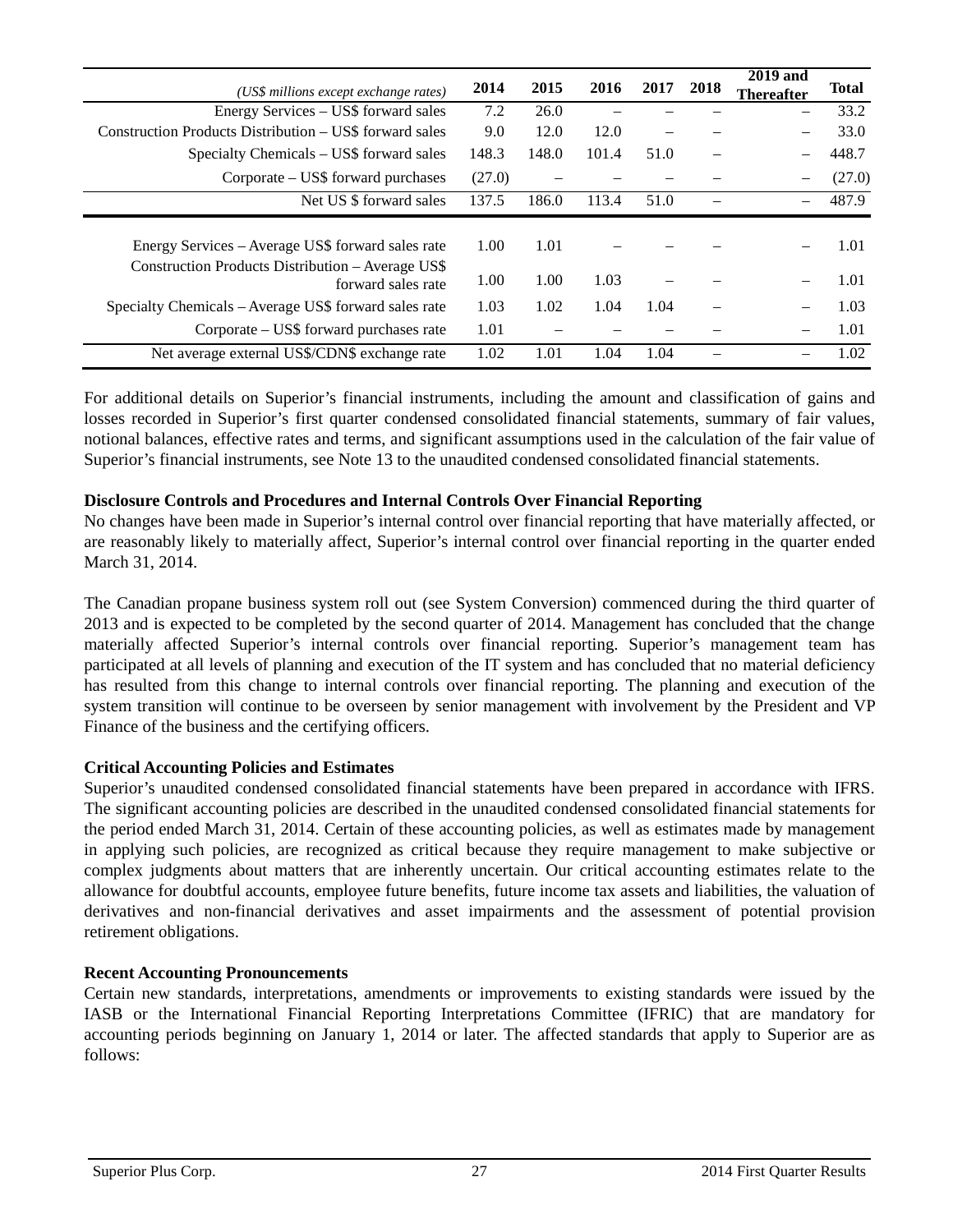#### IFRS 9 – *Financial Instruments: Classification and Measurement*

IFRS 9, Financial Instruments, was issued in November 2009 and is intended to replace International Accounting Standard (IAS) 39*, Financial Instruments: Recognition and Measurement*. IFRS 9 uses a single approach to determine whether a financial asset is measured at amortized cost or fair value, replacing the multiple rules in IAS 39. The approach in IFRS 9 is based on how an entity manages its financial instruments in the context of its business model and the contractual cash flow characteristics of the financial assets. The new standard also requires a single impairment method to be used, replacing the multiple impairment methods in IAS 39. Requirements for financial liabilities were added in October 2010 and they largely carried forward existing requirements in IAS 39, except that fair value changes due to credit risk for liabilities designated at fair value through profit and loss would generally be recorded in other comprehensive income. This standard is required to be applied for accounting periods beginning on or after January 1, 2015, with earlier adoption permitted. Superior is assessing the effect of IFRS 9 on its financial results and financial position; changes, if any, are not expected to be material.

#### **Superior adopted the following on January 1, 2014**:

#### IAS 36 *– Impairment of Assets*

The IASB issued *Recoverable Amount Disclosures for Non-Financial Assets (Amendments to IAS 36)* on May 29, 2013. The overall effect of the amendments is to reduce the circumstances in which the recoverable amount of cash-generating units ("CGUs") is required to be disclosed and to clarify the disclosures required when an impairment loss has been recognized or reversed in the period. The amendments are required to be adopted retrospectively for fiscal years beginning January 1, 2014, with earlier adoption permitted. Superior adopted the amendments on January 1, 2014, with no impact to Superior.

#### IFRS 10 – *Consolidated Financial Statements*, IFRS 12 – *Disclosure of Interests in Other Entities* and IAS 27 – *Separate Financial Statements*

The amendments to IFRS 10 define an investment entity and require a reporting entity that meets the definition of an investment entity not to consolidate its subsidiaries but instead to measure its subsidiaries at fair value through profit or loss in its consolidated and separate financial statements. Consequently, IFRS 12 and IAS 27 were amended to introduce new disclosure requirements for investment entities. Superior adopted the amendments on January 1, 2014, with no impact to Superior.

#### *International Financial Reporting Interpretations Committee (IFRIC) 21*, *Levies*

IFRIC 21, *Levies*, was issued on May 20, 2013 provides guidance on when to recognize a liability for a levy imposed by a government, both for levies that are accounted for in accordance with IAS 37 Provisions, Contingent Liabilities and Contingent Assets and those where the timing and amount of the levy is certain. The Interpretation covers the accounting for outflows imposed on entities by governments (including government agencies and similar bodies) in accordance with laws and/or regulations. However, it does not include income taxes (see IAS 12 Income Taxes), fines and other penalties, liabilities arising from emissions trading schemes and outflows within the scope of other Standards. It also provides the following guidance on recognition of a liability to pay levies: The liability is recognized progressively if the obligating event occurs over a period of time and if an obligation is triggered on reaching a minimum threshold, the liability is recognized when that minimum threshold is reached. This standard must be applied for accounting periods beginning on or after January 1, 2014, with retrospective application from December 31, 2012. Superior adopted IFRS 21 on January 1, 2014, with retroactive application from December 31, 2012 with no impact to its financial results.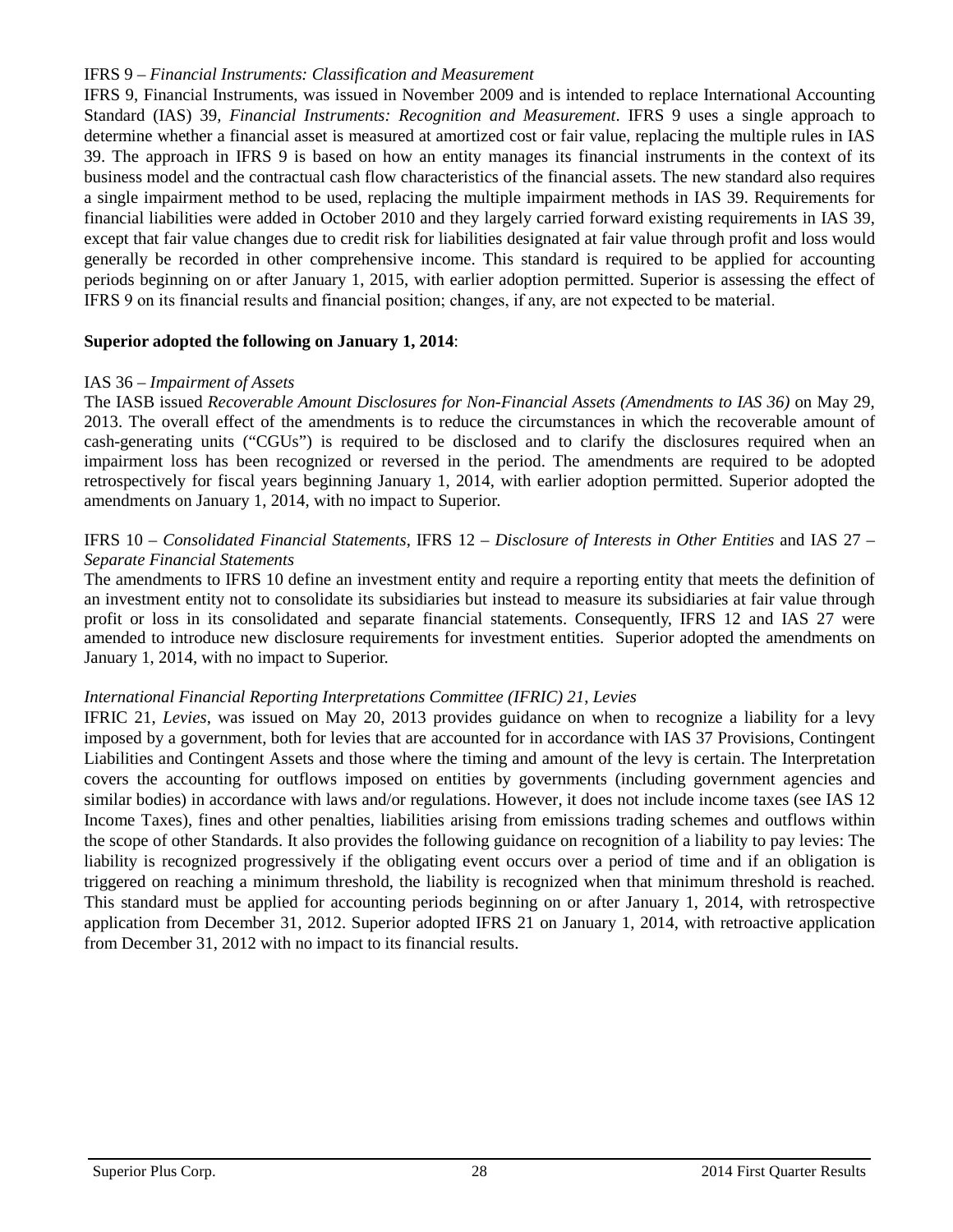#### **Quarterly Financial and Operating Information**

|                                       | o<br>2014      | 2013 Quarters |        |          |         |        | $2012$ Quarters <sup>(2)(3)</sup> |        |
|---------------------------------------|----------------|---------------|--------|----------|---------|--------|-----------------------------------|--------|
| (millions of dollars except per share | <b>Quarter</b> |               |        |          |         |        |                                   |        |
| amounts)                              | First          | Fourth        | Third  | Second   | First   | Fourth | Third                             | Second |
| Canadian propane sales volumes        |                |               |        |          |         |        |                                   |        |
| (millions of litres)                  | 454            | 405           | 232    | 265      | 429     | 383    | 240                               | 255    |
| U.S. refined fuels sales volumes      |                |               |        |          |         |        |                                   |        |
| (millions of litres)                  | 492            | 411           | 326    | 383      | 512     | 428    | 335                               | 363    |
| Natural gas sales volumes             |                |               |        |          |         |        |                                   |        |
| (millions of GJs)                     | 5              | 5             | 5      | 5        | 5       | 5      | 5                                 | 5      |
| Electricity sales volumes             |                |               |        |          |         |        |                                   |        |
| (millions of KwH)                     | 244            | 228           | 249    | 205      | 205     | 200    | 245                               | 187    |
| Chemical sales volumes                |                |               |        |          |         |        |                                   |        |
| (thousands of metric tonnes)          | 222            | 220           | 204    | 199      | 203     | 200    | 193                               | 190    |
| Revenues                              | 1,282.4        | 1,034.7       | 813.8  | 854.4    | 1,049.9 | 934.0  | 790.1                             | 843.3  |
| Gross profit                          | 276.6          | 240.8         | 184.9  | 190.0    | 253.1   | 228.2  | 195.9                             | 184.1  |
| Net earnings (loss)                   | 40.6           | 10.9          | 35.9   | (25.5)   | 31.4    | 13.5   | 35.9                              | 12.7   |
| Per share, basic                      | \$0.32         | \$0.09        | \$0.28 | \$(0.20) | \$0.28  | \$0.12 | \$0.32                            | \$0.11 |
| Per share, diluted                    | \$0.28         | \$0.05        | \$0.12 | \$(0.20) | \$0.27  | \$0.12 | \$0.29                            | \$0.11 |
| Adjusted operating cash flow          | 86.4           | 55.9          | 24.2   | 30.2     | 82.0    | 61.9   | 33.7                              | 28.2   |
| Per share, basic                      | \$0.70         | \$0.44        | \$0.19 | \$0.24   | \$0.72  | \$0.55 | \$0.30                            | \$0.25 |
| Per share, diluted                    | \$0.68         | \$0.43        | \$0.19 | \$0.24   | \$0.69  | \$0.53 | \$0.30                            | \$0.25 |
| Adjusted operating cash flow          |                |               |        |          |         |        |                                   |        |
| before restructuring costs            | 88.2           | 70.1          | 24.4   | 30.9     | 82.2    | 65.9   | 37.3                              | 29.3   |
| Per share, basic                      | \$0.68         | \$0.56        | \$0.19 | \$0.24   | \$0.72  | \$0.59 | \$0.33                            | \$0.26 |
| Per share, diluted                    | \$0.66         | \$0.54        | \$0.19 | \$0.24   | \$0.69  | \$0.57 | \$0.33                            | \$0.26 |
| Net working capital <sup>(1)</sup>    | 336.3          | 293.1         | 202.0  | 242.3    | 280.5   | 279.2  | 218.3                             | 234.4  |

 $<sup>(1)</sup>$  Net working capital reflects amounts as at the quarter-end and is comprised of accounts receivable and inventories, less trade and other</sup> payables and deferred revenue.

(2) Superior's 2012 quarterly results have been restated for the adoption of IAS 19 *Employee Benefits, amendments.*

(3) December 31, 2012 has been restated for the impact of a prior-period adjustment.

#### **Non-IFRS Financial Measures**

#### *Adjusted Operating Cash Flow*

AOCF is equal to cash flow from operating activities as defined by IFRS, adjusted for changes in non-cash working capital, other expenses, non-cash interest expense, current income taxes and finance costs. Superior may deduct or include additional items in its calculation of AOCF; these items would generally, but not necessarily, be items of a non-recurring nature. AOCF is the main performance measure used by management and investors to evaluate Superior's performance. Readers are cautioned that it is not a defined performance measure under IFRS and cannot be assured. Superior's calculation of AOCF may differ from similar calculations used by comparable entities. AOCF represents cash flow generated by Superior that is available for, but not necessarily limited to, changes in working capital requirements, investing activities and financing activities of Superior.

The seasonality of Superior's individual quarterly results must be assessed in the context of annualized AOCF. Adjustments recorded by Superior as part of its calculation of AOCF include, but are not limited to, the impact of the seasonality of Superior's businesses, principally the Energy Services segment, by adjusting for non-cash working capital items, thereby eliminating the impact of the timing between the recognition and collection/payment of Superior's revenues and expenses, which can differ significantly from quarter to quarter. Adjustments are also made to reclassify the cash flow related to natural gas and electricity customer contractrelated costs in a manner consistent with the income statement's recognition of these costs. AOCF is reconciled to net cash flow from operating activities on page 11.

#### *EBITDA*

EBITDA represents earnings before taxes, depreciation, amortization, finance expense and certain other non-cash expenses, and is used by Superior to assess its consolidated results and those of its operating segments. EBITDA is not a defined performance measure under IFRS. Superior's calculation of EBITDA may differ from similar calculations used by comparable entities. The EBITDA of Superior's operating segments may be referred to as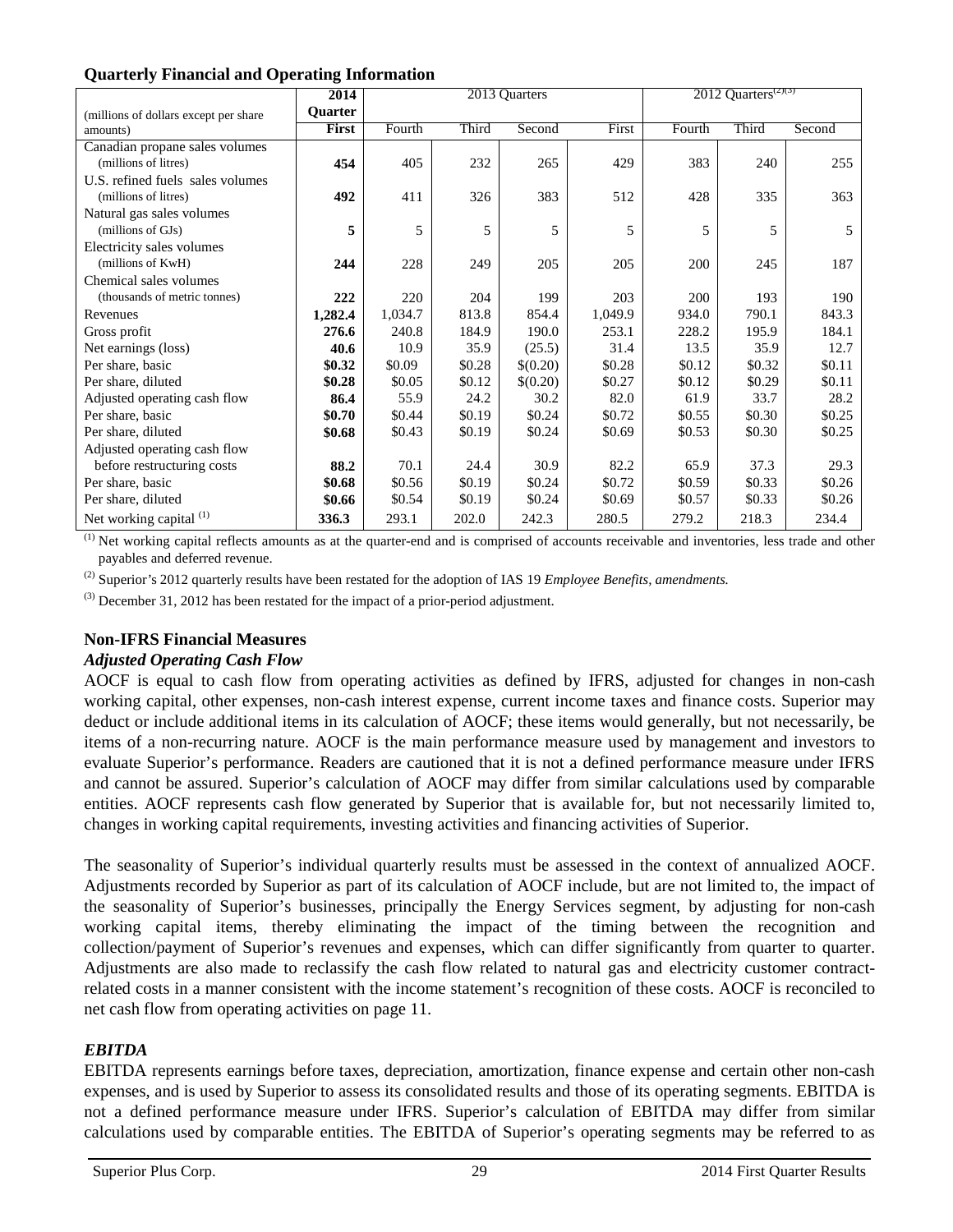EBITDA from operations. Net earnings before income taxes are reconciled to EBITDA from operations on page 30.

# *Compliance EBITDA*

Compliance EBITDA represents earnings before interest, taxes, depreciation, amortization and certain other noncash expenses calculated on a 12-month trailing basis, giving pro forma effect to acquisitions and divestitures, and is used by Superior to calculate compliance with its debt covenants and other credit information. Compliance EBITDA is not a defined performance measure under IFRS. Superior's calculation of compliance EBITDA may differ from similar calculations used by comparable entities. See Note 15 to the unaudited condensed consolidated financial statements for a reconciliation of net earnings to compliance EBITDA.

#### *Payout Ratio*

Payout ratio represents dividends as a percentage of AOCF less other capital expenditures, and is used by Superior to assess its financial results and leverage. Payout ratio is not a defined performance measure under IFRS. Superior's calculation of payout ratio may differ from similar calculations used by comparable entities.

### **Reconciliation of Net Earnings before income taxes to EBITDA from Operations** (1) (2)

|      |                                                                              |                 |                   | <b>Construction</b> |
|------|------------------------------------------------------------------------------|-----------------|-------------------|---------------------|
|      |                                                                              | <b>Energy</b>   | <b>Specialty</b>  | <b>Products</b>     |
|      | For the three months ended March 31, 2014                                    | <b>Services</b> | <b>Chemicals</b>  | <b>Distribution</b> |
|      | Net Earnings before income taxes                                             | 71.3            | $\overline{16.9}$ | 2.7                 |
| Add: | Depreciation included in selling, distribution and administrative costs      | 10.6            |                   | 1.6                 |
|      | Depreciation included in cost of sales                                       |                 | 11.9              |                     |
|      | Customer contract-related costs                                              | (0.4)           |                   |                     |
|      | Restructuring costs                                                          | 1.8             |                   |                     |
|      | Finance expense                                                              | 0.7             | 0.3               | 0.2                 |
|      | Unrealized (gains) losses on derivative financial instruments                | (11.8)          | 0.5               |                     |
|      | <b>EBITDA</b> from operations                                                | 72.2            | 29.6              | 4.5                 |
|      |                                                                              |                 |                   | Construction        |
|      |                                                                              | <b>Energy</b>   | <b>Specialty</b>  | <b>Products</b>     |
|      |                                                                              |                 |                   |                     |
|      | For the three months ended March 31, 2013                                    | <b>Services</b> | <b>Chemicals</b>  | <b>Distribution</b> |
|      | Net Earnings before income taxes                                             | 71.3            | 22.6              | 3.3                 |
|      | Add: Depreciation included in selling, distribution and administrative costs | 13.3            |                   | 1.5                 |
|      | Depreciation included in cost of sales                                       |                 | 10.3              |                     |
|      | Losses on disposal of assets                                                 | 0.3             |                   | 0.1                 |
|      | Customer contract-related costs                                              | (0.2)           |                   |                     |
|      | Restructuring costs                                                          | 0.2             |                   |                     |
|      | Finance expense                                                              | 0.8             | 0.1               | 0.1                 |
|      | Unrealized gains on derivative financial instruments                         | (17.9)          | (0.1)             |                     |

(1) See the unaudited condensed consolidated financial statements for net earnings before income taxes, depreciation of property, plant, equipment, intangible assets and accretion of convertible debenture issuance costs, depreciation included in cost of sales, customer contract-related costs and unrealized gains or losses on derivative financial instruments.

(2) See "Non-IFRS Financial Measures" for additional details.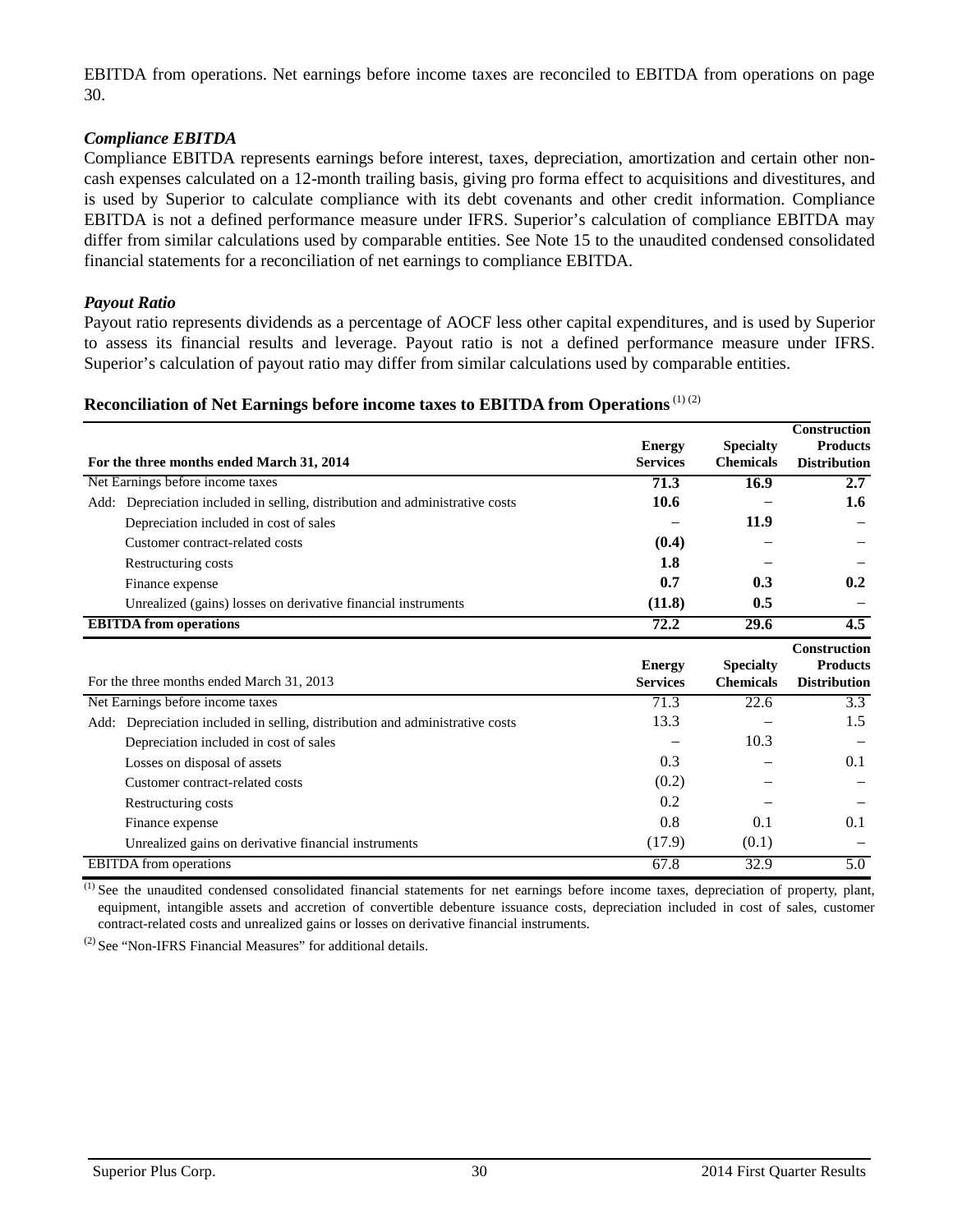### **Reconciliation of Divisional Segmented Revenue, Cost of Sales and Cash Operating and Administrative Costs Included in this MD&A**

|                                                                                                      |                          |                  | For the three months ended |                 |           | For the three months ended |
|------------------------------------------------------------------------------------------------------|--------------------------|------------------|----------------------------|-----------------|-----------|----------------------------|
|                                                                                                      |                          |                  | March 31, 2014             |                 |           | March 31, 2013             |
|                                                                                                      |                          |                  | <b>Construction</b>        |                 |           | Construction               |
|                                                                                                      | <b>Energy</b>            | <b>Specialty</b> | <b>Products</b>            | Energy          | Specialty | Products                   |
|                                                                                                      | <b>Services</b>          | <b>Chemicals</b> | <b>Distribution</b>        | <b>Services</b> | Chemicals | Distribution               |
| <b>Revenue per financial statements</b>                                                              | 939.6                    | 157.0            | 185.8                      | 719.7           | 143.7     | 186.5                      |
| Foreign currency gains related to                                                                    |                          |                  |                            |                 |           |                            |
| working capital                                                                                      |                          | 2.1              |                            |                 | 0.9       |                            |
| Revenue per the MD&A                                                                                 | 939.6                    | 159.1            | 185.8                      | 719.7           | 144.6     | 186.5                      |
|                                                                                                      |                          |                  |                            |                 |           |                            |
| Cost of products sold per financial                                                                  | (764.5)                  | (103.0)          | (138.3)                    | (566.2)         | (89.2)    | (141.4)                    |
| statements<br>Non-cash amortization                                                                  |                          | 11.9             |                            |                 | 10.3      |                            |
| Cost of products sold per the MD&A                                                                   | (764.5)                  | (91.1)           | (138.3)                    | (566.2)         | (78.9)    | (141.4)                    |
| <b>Gross profit</b>                                                                                  | 175.1                    | 68.0             | 47.5                       | 153.5           | 65.7      | 45.1                       |
| Cash operating and administrative<br>costs per financial statements<br>Amortization and depreciation | (114.9)                  | (36.3)           | (44.6)                     | (99.3)          | (31.9)    | (41.7)                     |
| expenses                                                                                             | 10.6                     |                  | 1.6                        | 13.3            |           | 1.5                        |
| Losses on disposal of assets                                                                         |                          |                  |                            | 0.3             |           | 0.1                        |
| Customer contract-related costs                                                                      | (0.4)                    |                  |                            | (0.2)           |           |                            |
| Restructuring costs                                                                                  | 1.8                      |                  |                            | 0.2             |           |                            |
| Reclassification of foreign currency<br>gains related to working capital                             | $\overline{\phantom{0}}$ | (2.1)            |                            | —               | (0.9)     |                            |
| <b>Cash operating and administrative</b><br>costs per the MD&A                                       | (102.9)                  | (38.4)           | (43.0)                     | (85.7)          | (32.8)    | (40.1)                     |

# **Risk Factors to Superior**

The risks factors and uncertainties detailed below are a summary of Superior's assessment of its material risk factors as detailed in Superior's 2013 Annual Information Form under "Risk Factors" which is filed on the Canadian Securities Administrators' website, www.sedar.com, and on Superior's website, www.superiorplus.com.

# **Risks to Superior**

Superior depends entirely on the operations and assets of Superior LP. Superior's ability to make dividend payments to its shareholders depends on the ability of Superior LP to make distributions on its outstanding limited partnership units, as well as on the operations and business of Superior LP.

There is no assurance regarding the amount of cash to be distributed by Superior LP or generated by Superior LP and, therefore, there is no assurance regarding funds available for dividends to shareholders. The amount distributed in respect of the limited partnership units will depend on a variety of factors including, without limitation, the performance of Superior LP's operating businesses, the effect of acquisitions or dispositions on Superior LP, and other factors that may be beyond the control of Superior LP or Superior. In the event significant sustaining capital expenditures are required by Superior LP or the profitability of Superior LP declines, there would be a decrease in the amount of cash available for dividends to shareholders and such decrease could be material.

Superior's dividend policy and the distribution policy of Superior LP are subject to change at the discretion of the Board of Directors of Superior or the Board of Directors of Superior General Partner Inc., the general partner of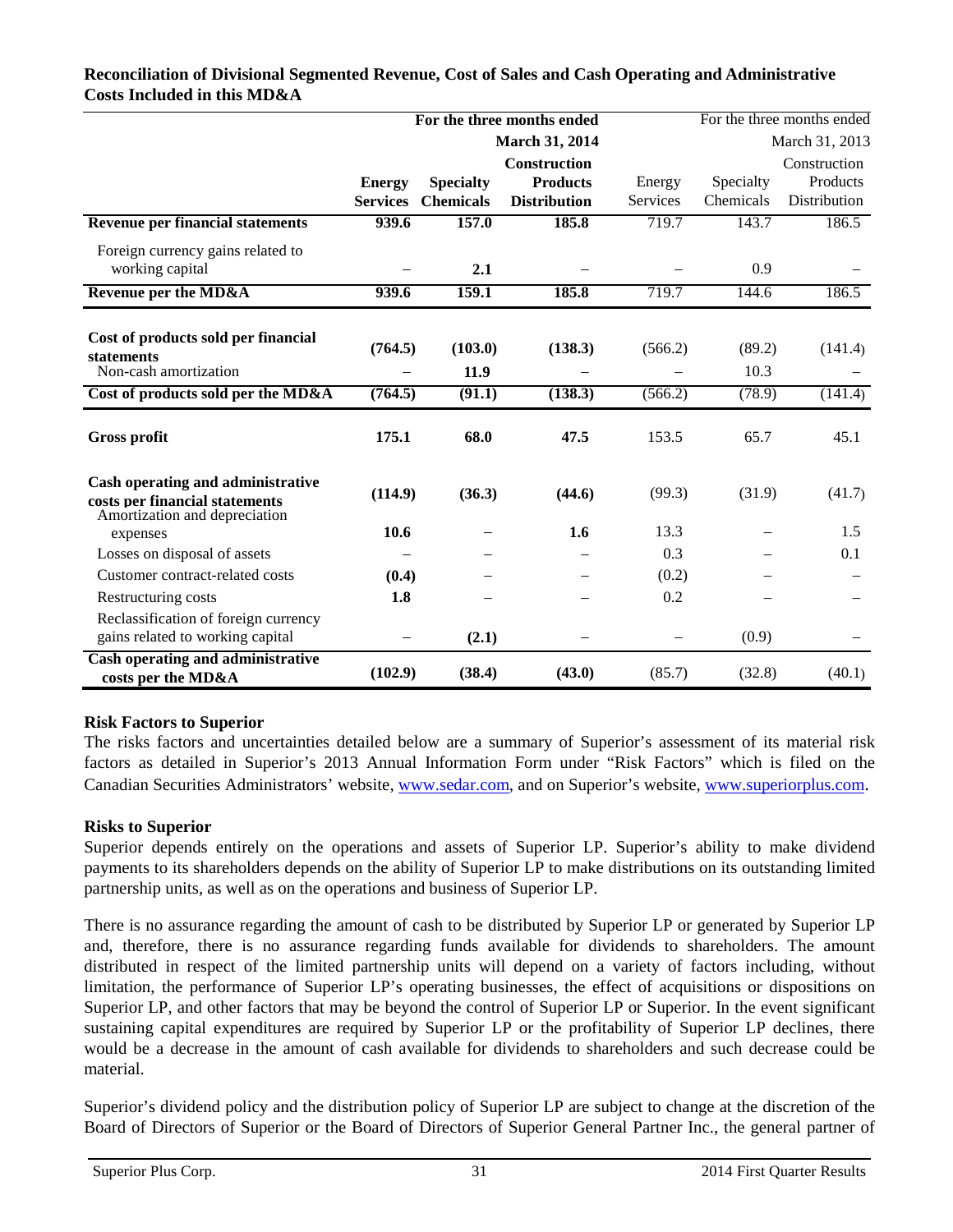Superior LP, as applicable. Superior's dividend policy and the distribution policy of Superior LP are also limited by contractual agreements including agreements with lenders to Superior and its affiliates and by restrictions under corporate law.

As previously disclosed by Superior, on April 2, 2013, Superior received from the CRA, Notices of Reassessment for Superior's 2009 and 2010 taxation years reflecting the CRA's intent to challenge the tax consequences of the Conversion. The CRA's position is based on the acquisition of control rules, in addition to the general antiavoidance rules in the Tax Act. See Canada Revenue Agency Income Tax Update.

During 2013, Superior filed a Notice of Objection and a Notice of Appeal with respect to the Notice of Reassessments received on May 8, 2013. Superior anticipates the case could be heard in the Tax Court of Canada, in the first quarter of 2015, with a decision rendered by the end of fiscal 2015. If a decision of the Tax Court of Canada were to be appealed, the appeal process could reasonably be expected to take an additional 2 years. If Superior receives a positive decision then any taxes, interest and penalties paid to the CRA will be refunded plus interest and if Superior is unsuccessful then any remaining taxes payable plus interest and penalties will have to be remitted.

Superior remains confident in the appropriateness of its tax filing position and the expected tax consequences of the Conversion and intends to vigorously defend such position. Superior also strongly believes that there was no acquisition of control of Ballard and that the general anti-avoidance rule does not apply to the Conversion and intends to file its future tax returns on a basis consistent with its view of the outcome of the Conversion.

Upon receipt of the Notices of Reassessment, 50% of the taxes payable pursuant to such Notices of Reassessment, must be remitted to the CRA. Superior would also be required to make a payment of 50% of the taxes the CRA claims are owed in any future tax year if the CRA were to issue a similar notice of reassessment for such years and Superior were to appeal such other years. See the CRA Income Tax Update section for further details on the amounts paid and estimated amounts payable. Superior has 90 days from any future Notice of Reassessment to prepare and file a Notice of Objection, which would be reviewed by the CRA's appeals division. If the CRA is not in agreement with Superior's Notice of Objection, Superior has the option to appeal to the Tax Court of Canada following the same process described above.

The credit facilities and U.S. notes of Superior LP contain covenants that require Superior LP to meet certain financial tests and that restrict, among other things, the ability of Superior LP to incur additional debt, dispose of assets or pay dividends/distributions in certain circumstances. These restrictions may preclude Superior LP from returning capital or making distributions on the limited partnership units.

The payout by Superior LP of substantially all of its available cash flow means that capital expenditures to fund growth opportunities can only be made in the event that other sources of financing are available. Lack of access to such additional financing could limit the future growth of the business of Superior LP and, over time, have a material adverse effect on the amount of cash available for dividends to shareholders.

To the extent that external sources of capital, including public and private markets, become limited or unavailable, Superior's and Superior LP's ability to make the necessary capital investments to maintain or expand the current business, and to make necessary principal payments and debenture redemptions under its term credit facilities may be impaired.

Superior maintains substantial floating interest rate exposure through a combination of floating interest rate borrowing and the use of derivative instruments. Demand levels for approximately half of Energy Services' sales and substantially all of Specialty Chemicals' and Construction Products Distribution's sales are affected by general economic trends. Generally speaking, when the economy is strong, interest rates increase, as does demand from Superior's customers, thereby increasing Superior's sales and its ability to pay higher interest costs, and vice-versa. In this way, there is a common relationship among economic activity levels, interest rates and Superior's ability to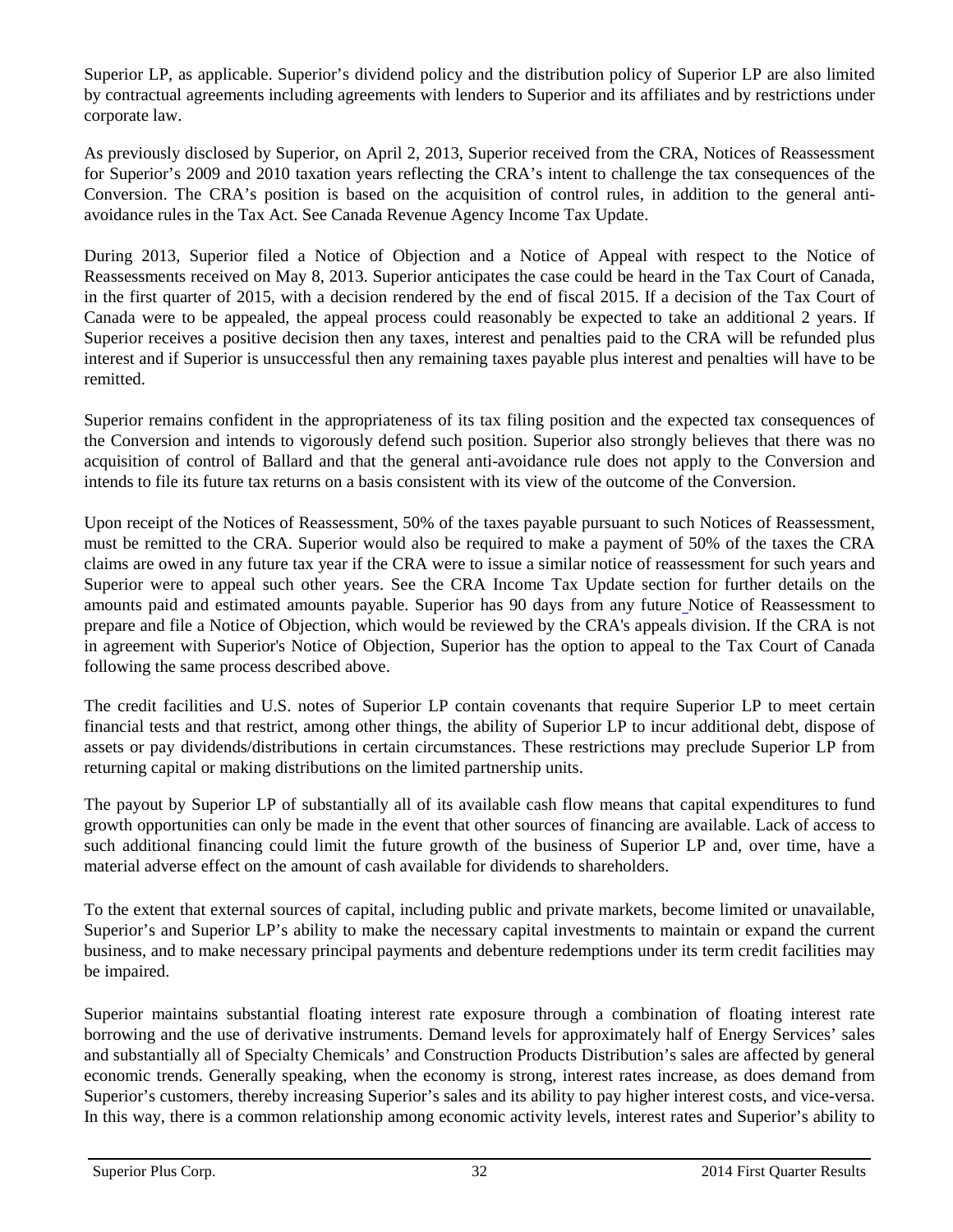pay higher or lower rates. Increased interest rates, however, will affect Superior's borrowing costs, which may have an adverse effect on Superior.

A portion of Superior's net cash flow is denominated in US dollars. Accordingly, fluctuations in the Canadian/US dollar exchange rate can affect profitability. Superior attempts to mitigate this risk by hedging.

The timing and amount of capital expenditures incurred by Superior LP or by its subsidiaries will directly affect the amount of cash available to Superior for dividends to shareholders. Dividends may be reduced, or even eliminated, at times when significant capital expenditures are incurred or other unusual expenditures are made.

If the Board of Directors of Superior decides to issue additional common shares, preferred shares or securities convertible into common shares, existing shareholders may suffer significant dilution.

There can be no assurance that income tax laws in the numerous jurisdictions in which Superior operates will not be changed, interpreted or administered in a manner which adversely affects Superior and its shareholders. In addition, there can be no assurance that the CRA (or a provincial tax agency), the U.S. Internal Revenue Service (or a state or local tax agency), or the Chilean Internal Revenue Service (collectively, the Tax Agencies) will agree with how Superior calculates its income for tax purposes or that the various Tax Agencies will not change their administrative practices to the detriment of Superior or its shareholders.

#### **Risks to Superior's Segments**

#### **Energy Services**

# *Canadian Propane Distribution and U.S. Refined Fuels*

Propane is sold in competition with other energy sources such as fuel oil, electricity and natural gas, some of which are less costly on an energy-equivalent basis. While propane is usually more cost-effective than electricity, electricity is a major competitor in most areas. Fuel oil is also used as a residential, commercial and industrial source of heat and, in general, is less costly on an equivalent-energy basis, although operating efficiencies, environmental and air quality factors help make propane competitive with fuel oil. Except for certain industrial and commercial applications, propane is generally not competitive with natural gas in areas with natural gas service. Other alternative energy sources such as compressed natural gas, methanol and ethanol are available or could be further developed and could have an impact on the propane industry in general and Canadian propane distribution in particular, in the future. The trend towards increased conservation measures and technological advances in energy efficiency may have a detrimental effect on propane demand and Canadian propane distribution's sales. Demand for traditional propane end-use applications is increasing marginally with general economic growth. However, increases in the cost of propane encourage customers to reduce fuel consumption and to invest in more energy efficient equipment, reducing demand. Automotive propane demand is currently stabilizing after several years of decline but the decline trend could resume depending on propane pricing and the market acceptance of propane conversion options and the availability of infrastructure.

Competition in the U.S. refined fuels business' markets generally occurs on a local basis between large, fullservice, multi-state marketers and smaller, independent local marketers. Marketers primarily compete based on price and service and tend to operate in close proximity to customers, typically within a 35-mile marketing radius from a central depot, in order to minimize delivery costs and provide prompt service.

Weather and general economic conditions affect distillates market volumes. Weather influences the immediate demand for distillates, primarily for heating, while longer-term demand declines due to economic conditions as customers trend towards conservation and supplement heating with alternative sources such as wood pellets. Also, harsh weather can create conditions that exacerbate demand for propane, impede the transportation and delivery of propane, or restrict the ability for Superior Propane to obtain propane from its suppliers. Such conditions may also increase Superior Propane's operating costs and may reduce customers' demand for propane, any of which may have an adverse effect on Superior. Spikes in demand caused by weather or other factors can stress the supply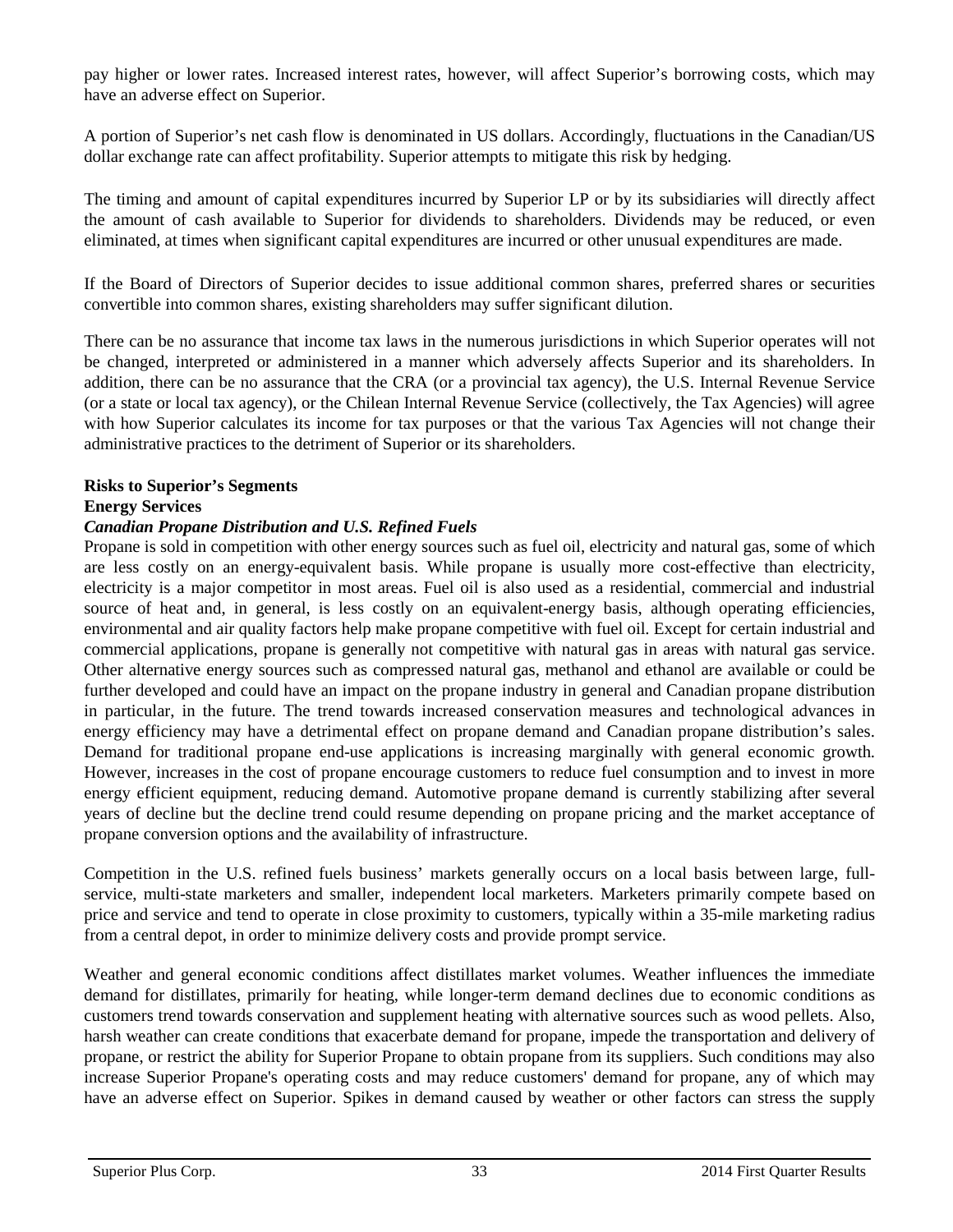chain and hamper Superior's ability to obtain additional quantities of propane. Transportation providers (rail and truck) have limited ability to provide resources in terms of extreme peak demand.

The trend towards increased conservation measures and technological advances in energy efficiency may have a detrimental effect on propane and heating oil demand and Superior's sales. Further, increases in the cost of propane encourage customers to conserve fuel and to invest in more energy-efficient equipment, reducing demand. Changes in propane supply costs are normally passed through to customers, but timing lags (between when Superior purchases the propane and when the customer purchases the propane) may result in positive or negative gross margin fluctuations.

Superior offers its customers various fixed-price propane and heating oil programs. In order to mitigate the price risk from offering these services, Superior uses its physical inventory position, supplemented by forward commodity transactions with various third parties having terms and volumes substantially the same as its customers' contracts. In periods of high propane price volatility the fixed-price programs create exposure to over or under-supply positions as the demand from customers may significantly exceed or fall short of supply procured. In addition, if propane prices decline significantly subsequent to customers signing up for a fixed-price program, there is a risk that customers will default on their commitments.

Superior's operations are subject to the risks associated with handling, storing and transporting propane in bulk. Slight quantities of propane may also be released during transfer operations. To mitigate risks, Superior has established a comprehensive environmental, health and safety protection program. It consists of an environmental policy, codes of practice, periodic self-audits, employee training, quarterly and annual reporting and emergency prevention and response.

The U.S. refined fuels business, through a centralized safety and environment management system, ensures that safety practices and regulatory compliance are an important part of its business. The storage and delivery of refined fuels pose the risk of spills which could adversely affect the soil and water of storage facilities and customer properties.

Superior's fuel distribution businesses are based and operate in Canada and the United States and, as a result, such operations could be affected by changes to laws, rules or policies which could either be more favourable to competing energy sources or increase compliance costs or otherwise negatively affect the operations of Energy Services in comparison to such competing energy sources. Any such changes could have an adverse effect on the operations of Energy Services.

In 2013, two regions at Canadian propane distribution were converted to a new order to cash, billing and logistics IT system to replace the distribution and invoicing functions of the present enterprise system. While no significant financial or business issues have resulted, in 2014, Canadian propane distribution will implement the same system in its remaining four regions by the end of the second quarter. To mitigate the risk associated with system changes, Superior Propane has leveraged operational learnings from the USRF organization, which has have been using this system and implementation will be rolled out one region at a time. Superior will migrate its current data center located in Calgary, Alberta to a new location in New Jersey, United States through 2014; approximately 120 servers and more than 200 applications will be transferred. A disruption in the availability of current and future business applications may result from the migration, leading to Superior being unable to carry out required business transactions.

Approximately 18% of Superior's Canadian propane distribution business employees and 5% of U.S. refined fuels distribution business employees are unionized. Collective bargaining agreements are renegotiated in the normal course of business. While labour disruptions are not expected, there is always risk associated with the renegotiation process that could have an adverse impact on Superior.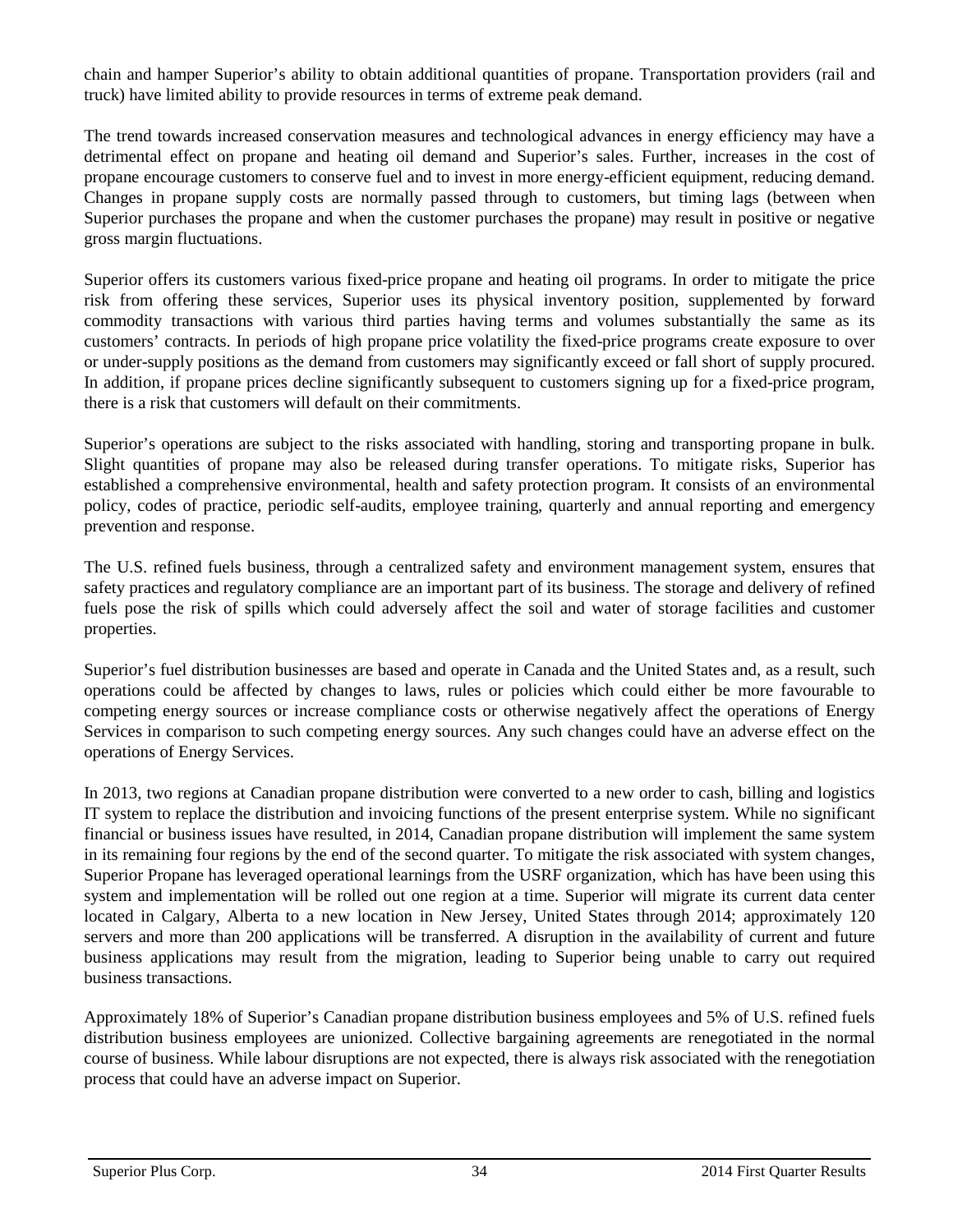# *Fixed-price Energy Services Business*

There may be new market entrants in the energy retailing business that compete directly for the customer base that Superior targets, slowing or reducing its market share.

Fixed-price energy services purchases natural gas to meet its estimated commitments to its customers based on their historical consumption of gas. Depending on a number of factors, including weather, customer attrition and poor economic conditions affecting commercial customers' production levels, customer natural gas consumption may vary from the volume purchased. This variance must be reconciled and settled at least annually and may require fixed-price energy services to purchase or sell natural gas at market prices which may have an adverse impact on the results of this business. To mitigate potential balancing risk, fixed-price energy services closely monitors its balancing position and takes measures such as adjusting gas deliveries and transferring gas between pools of customers, minimizing imbalances. The reserve is reviewed monthly to ensure that it is sufficient to absorb any balancing losses.

Fixed-price energy services matches its customers' estimated electricity requirements by entering into electricity swaps in advance of acquiring customers. Depending on several factors, including weather, customers' energy consumption may vary from the volumes purchased by fixed-price energy services. Fixed-price energy services is able to invoice existing commercial electricity customers for balancing charges when the amount of energy used is greater or less than the tolerance levels set initially. In certain circumstances, there can be balancing issues for which fixed-price energy services is responsible when customer aggregation forecasts are not realized.

Fixed-price energy services resources its fixed-price term natural gas sales commitments by entering into various physical and financial natural gas and U.S. dollar foreign exchange purchase contracts for similar terms and volumes to create an effective Canadian dollar fixed-price cost of supply. Superior transacts with ten financial and physical natural gas counterparties. There can be no assurance that any of these counterparties will not default on any of their obligations to Superior. The financial condition of each counterparty is, however, evaluated and credit limits are established to minimize Superior's exposure to this risk. There is also a risk that supply commitments and foreign exchange positions may become mismatched; however, this is monitored daily in compliance with Superior's risk management policy.

Fixed-price energy services must retain qualified sales agents in order to properly execute its business strategy. The continued growth of fixed-price energy services is reliant on the services of agents to sign up new customers. There can be no assurance that competitive conditions will allow these agents to achieve these customer additions. Lack of success in the marketing programs of fixed-price energy services would limit future growth of cash flow.

Fixed-price energy services operates in the highly regulated energy industry in Ontario and Quebec. Changes to laws could impact this business' operations. As part of the current regulatory framework, local delivery companies are mandated to perform certain services on behalf of fixed-price energy services, including invoicing, collection, assuming specific bad debt risks, and storage and distribution of natural gas. Any elimination or changes to these rules could have a significant adverse effect on the results of this business. As of May 1, 2014 fixed-price energy services no longer markets electricity in Pennsylvania and although it continues to market natural gas in New York State. The regulatory environment in Pennsylvania is favourable to retail choice. The Pennsylvania Utility Commission's Retail Market Investigation focused on solutions to increase retail market share and included orders for utilities to investigate retail opt-in auctions to entice customers to consider retail choice, reduce enrolment timelines, implement retail referral programs and design seamless moves that would reduce churn as a customer moves or changes accounts.

#### **Specialty Chemicals**

Specialty Chemicals competes with sodium chlorate, chloralkali and potassium producers on a worldwide basis. Key competitive factors include price, product quality, logistics capability, reliability of supply, technical capability and service. The end-use markets for products are correlated to the general economic environment and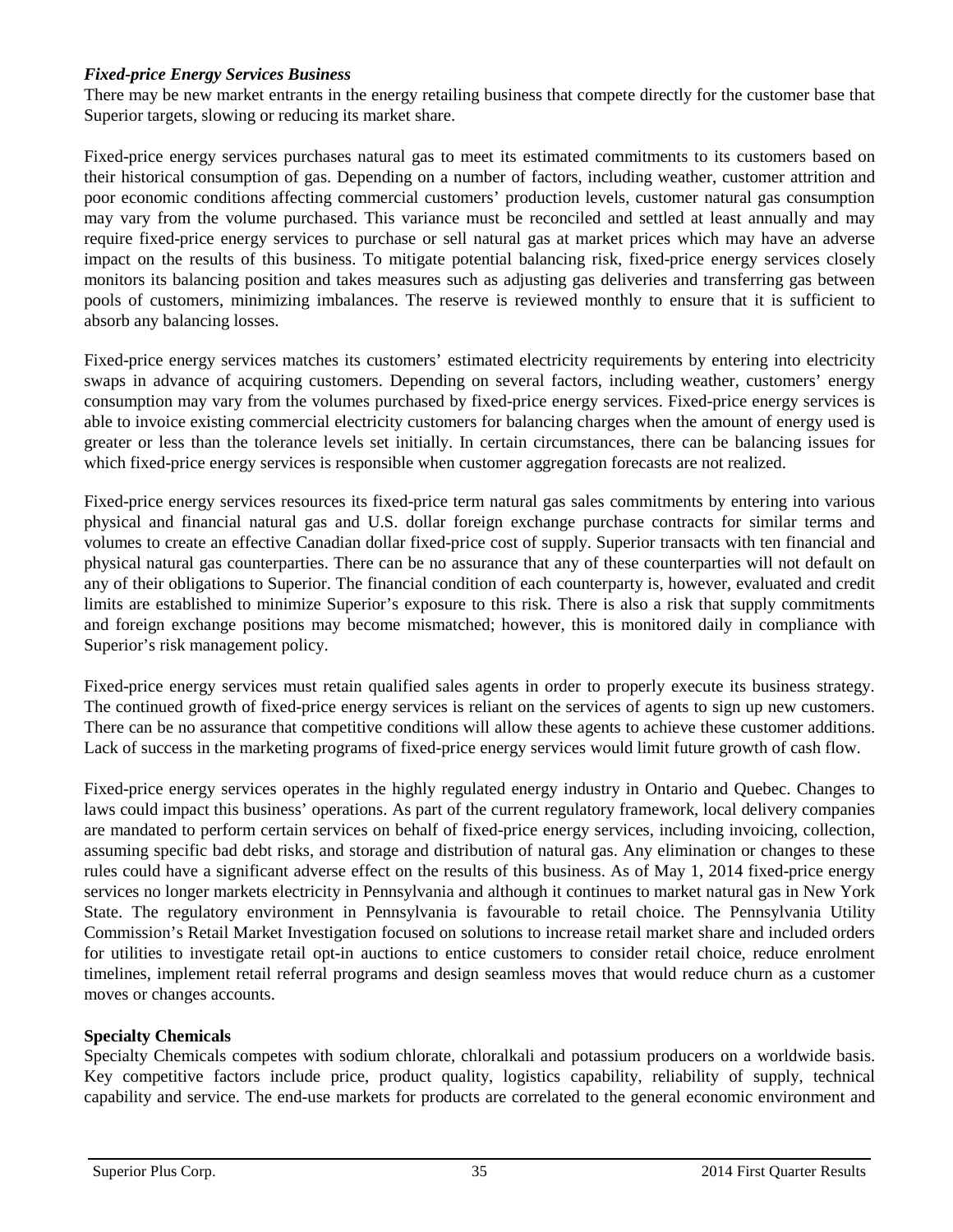the competitiveness of customers, all of which are outside of the segment's control, along with market pricing for pulp.

Specialty Chemicals has long-term electricity contracts or electricity contracts that renew automatically with power producers in each of the jurisdictions where its plants are located. There is no assurance that Specialty Chemicals will remain able to secure adequate supplies of electricity at reasonable prices or on acceptable terms.

Potassium chloride (KCl) is a major raw material used in the production of potassium hydroxide at the Port Edwards, Wisconsin facility. Substantially all of Specialty Chemicals' KCl is received from Potash Corporation of Saskatchewan. Specialty Chemicals has limited ability to source KCl from additional suppliers.

Specialty Chemicals is exposed to fluctuations in the U.S. dollar and the euro versus the Canadian dollar. Specialty Chemicals manages its exposure to fluctuations between the U.S. dollar and Canadian dollar by entering into hedge contracts with external third parties and internally with other Superior businesses.

Specialty Chemicals' operations involve the handling, production, transportation, treatment and disposal of materials that are classified as hazardous and are regulated by environmental, health and safety laws, regulations and requirements. There is potential for the release of highly toxic and lethal substances, including chlorine from a facility or transportation equipment. Equipment failure could result in damage to facilities, death or injury and liabilities to third parties. If at any time the appropriate regulatory authorities deem any of the segment's facilities unsafe, they may order that such facilities be shut down.

Specialty Chemicals' operations and activities in various jurisdictions require regulatory approval for the handling, production, transportation and disposal of chemical products and waste substances. The failure to obtain or comply fully with such applicable regulatory approval may materially adversely affect Specialty Chemicals.

Specialty Chemicals' does not directly operate or control Tronox's Hamilton, Mississippi sodium chlorate facility. A major production outage or unplanned downtime could harm Specialty Chemicals' reputation and its ability to meet customer requirements.

Specialty Chemicals' production facilities maintain complex process and electrical equipment. The facilities have existed for many years and undergone upgrades and improvements. Routine maintenance is regularly completed to ensure equipment is operated within appropriate engineering and technical requirements. Notwithstanding Specialty Chemicals' operating standards and history of limited downtime, breakdown of electrical transformer or rectifier equipment would temporarily reduce production at the affected facility. Although the segment has insurance to mitigate substantial loss due to equipment outage, Specialty Chemicals' reputation and its ability to meet customer requirements could be harmed by a major electrical equipment failure.

Approximately 25% of Specialty Chemicals' employees are unionized. Collective bargaining agreements are renegotiated in the normal course of business. While labour disruptions are not expected, there is always risk associated with the negotiation process that could have an adverse impact on Superior.

# **Construction Products Distribution**

Activity in the Construction Products Distribution segment is subject to changes in general economic activity and, in particular, residential and non-residential construction. New residential construction is subject to such factors as household income, employment levels, customer confidence, population changes and the local supply of residential units. Residential renovation is not as sensitive to these factors and can provide some balance in the demand for residential construction product distribution. Non-residential activity can be subdivided into commercial, industrial and institutional. New construction in these sectors is subject to many of the same general economic factors as residential activity. In the industrial and institutional subsectors, government and regulatory programs can also have a significant impact on the outlook for product distribution, particularly as related to Superior's insulation businesses. As a result, changes to general economic activity or other factors mentioned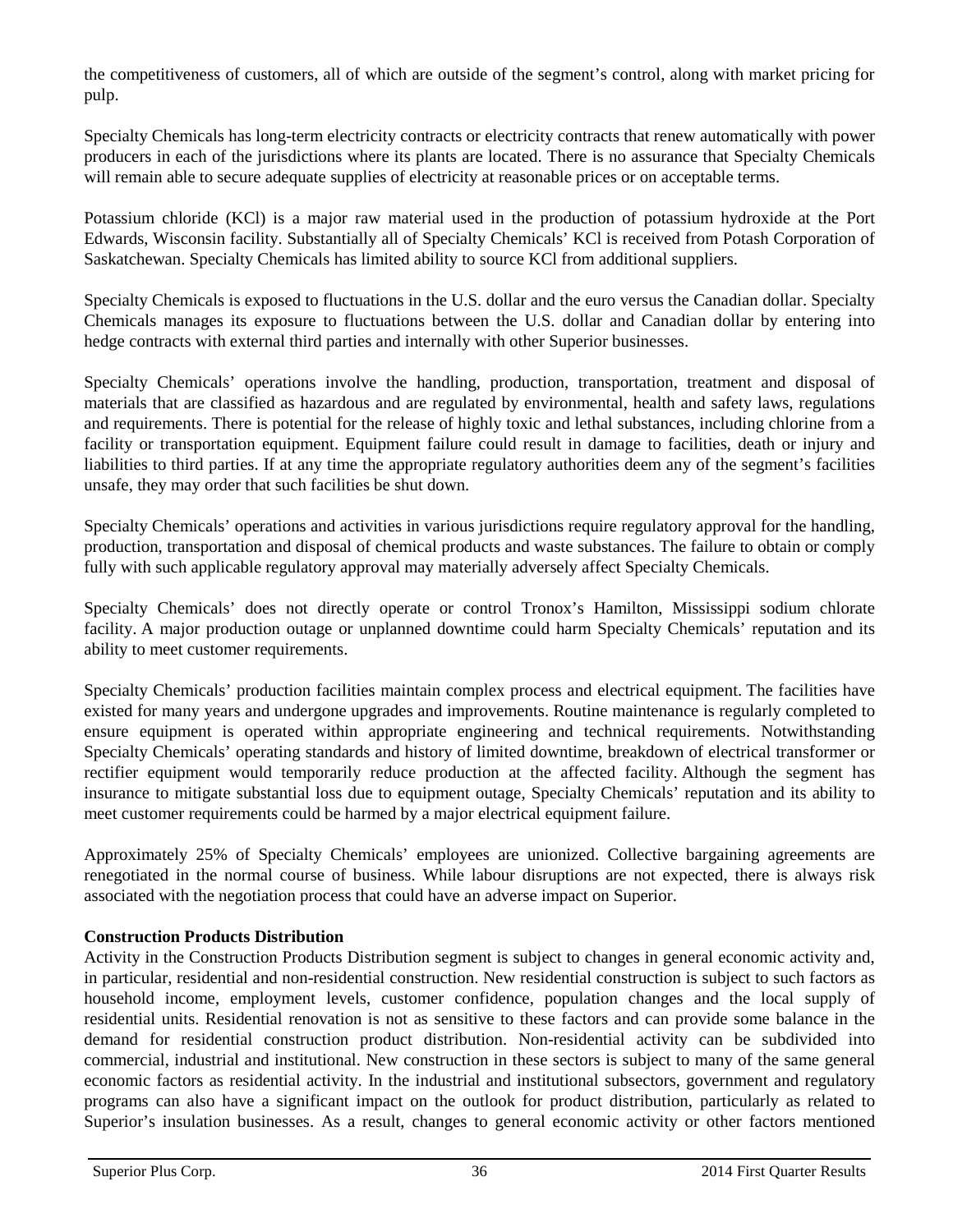above that affect the amount of construction or renovation in residential and non-residential markets can have an adverse effect on the segment's business and Superior.

Construction Products Distribution competes with other specialty construction distributors servicing the builder/contractor market, in addition to big-box home centres and independent lumber yards. The ability to remain competitive depends on the segment's ability to provide reliable service at competitive prices.

The GSD market is driven largely by residential and non-residential construction. Demand for wall and ceiling building materials is affected by changes in general and local economic factors including demographic trends, employment levels, interest rates, consumer confidence and overall economic growth. These factors in turn affect existing housing sales, new home construction, new non-residential construction, and office/commercial space turnover, all of which are significant factors in determining demand for products and services.

The C&I market is driven largely by C&I construction spending and economic growth. Demand is influenced by commercial construction and renovation, the construction, maintenance and expansion of industrial process facilities (such as oil refineries, petrochemical plants and power generation facilities) and institutional facilities in the government, healthcare and education sectors.

The distribution of walls and ceilings and C&I products involves risks, including the failure or substandard performance of equipment, human error, natural disasters, suspension of operations and new government statutes, regulations, guidelines or policies. Operations are also subject to various hazards incidental to the handling, processing, storage and transportation of certain hazardous materials, including industrial chemicals. These hazards can result in personal injury including fatalities, damage to and destruction of property and equipment and environmental damage. There can be no assurance that as a result of past or future operations, there will not be claims of injury by employees or members of the public due to exposure, or alleged exposure, to these materials. There can be no assurance as to the actual amount of these liabilities or their timing, if any. The business maintains safe working practices through proper procedures, direction and utilization of equipment such as forklifts, boom trucks, fabrication equipment and carts/dollies. The business handles and stores a variety of construction materials and maintains appropriate material handling compliance programs in accordance with local, state/provincial and federal regulations.

During 2013, CPD initiated a business transformation project to fully integrate its C&I and GSD operations. The project consists of realigning the management structure along geographic lines, adopting best practice common business processes, and integrating all operations onto a single ERP system. The ERP system integration has been suspended as a result of the proposed sale of the Construction Products Distribution segment. If, and when, the project resumes, it is expected to take approximately two years to three years. Upon full commencement of the project, the scoping, requirements definition, business process definition, design, and testing of the integrated ERP system would take approximately one year with the branch conversions taking place the following year. Implementation problems could result in disruption to the business and/or inaccurate information for management and financial reporting. Risk would be mitigated by extensive testing and regionally phased implementation.

Approximately 4% of Construction Products Distribution's employees are unionized. Collective bargaining agreements are renegotiated in the normal course of business. While labour disruptions are not expected, there is always risk associated with the negotiation process that could have an adverse impact on the segment and Superior.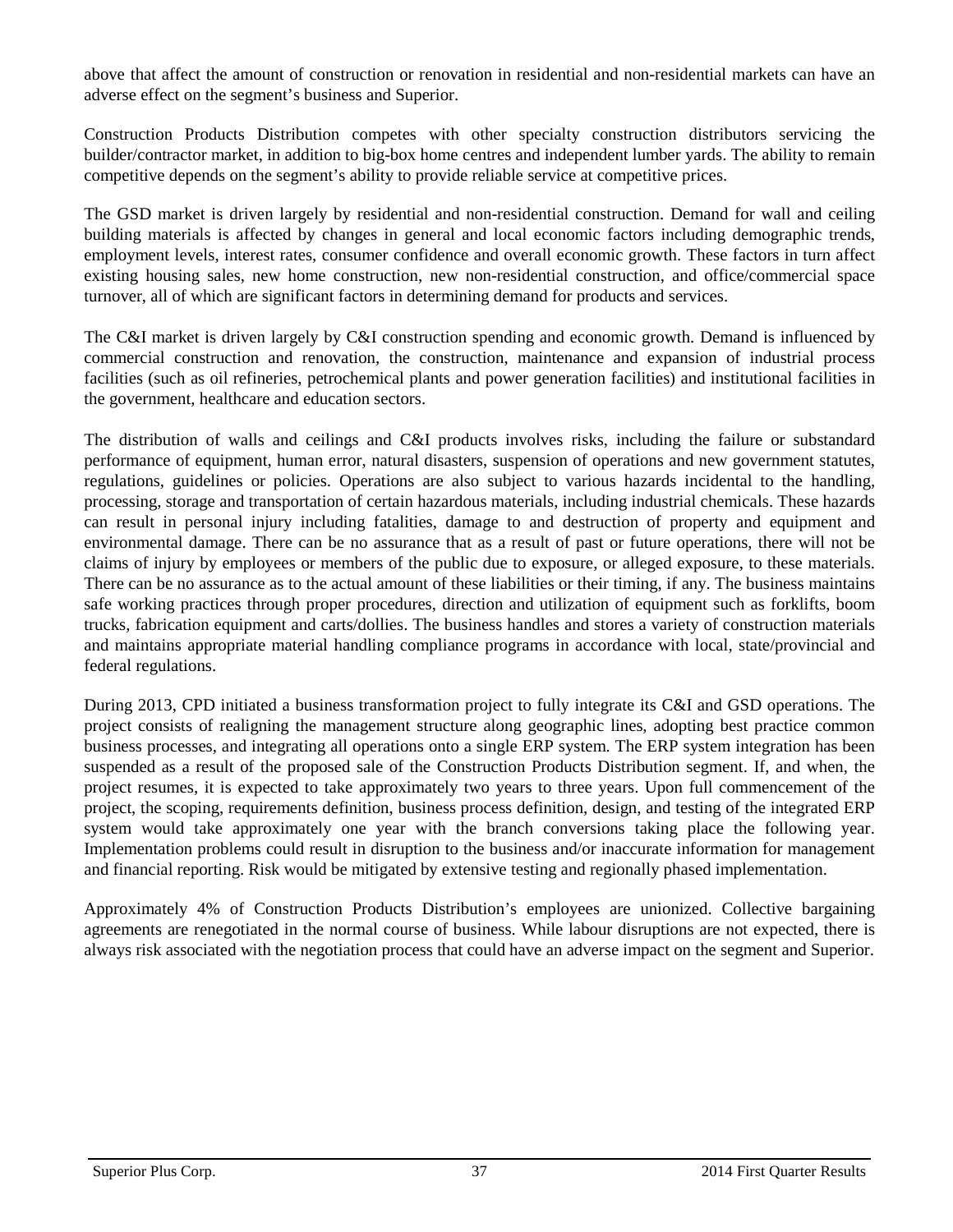# **SUPERIOR PLUS CORP. Condensed Consolidated Balance Sheets**

|                                                                                           |              | March 31,    | December 31,   |
|-------------------------------------------------------------------------------------------|--------------|--------------|----------------|
| (unaudited, millions of Canadian dollars)                                                 | <b>Notes</b> | 2014         | 2013           |
| <b>Assets</b>                                                                             |              |              |                |
| <b>Current Assets</b>                                                                     |              |              |                |
| Cash and cash equivalents                                                                 |              | 14.6         | 8.3            |
| Trade and other receivables                                                               | 4&13         | 534.8        | 479.8          |
| Prepaid expenses                                                                          |              | 33.2         | 35.3           |
| Inventories                                                                               |              | 185.2        | 206.3          |
| Unrealized gains on derivative financial instruments                                      | 13           | 12.8         | 13.7           |
| <b>Total Current Assets</b>                                                               |              | 780.6        | 743.4          |
|                                                                                           |              |              |                |
| <b>Non-Current Assets</b>                                                                 |              |              |                |
| Property, plant and equipment                                                             | 6            | 888.0        | 877.9          |
| Intangible assets                                                                         |              | 19.7         | 19.0           |
| Goodwill                                                                                  |              | 193.9        | 193.7          |
| Notes and finance lease receivables                                                       |              | 10.3         | 10.2           |
| Deferred tax                                                                              | 14           | 276.5        | 292.3          |
| Unrealized gains on derivative financial instruments                                      | 13           | 6.0          | 4.6            |
| <b>Total Non-Current Assets</b>                                                           |              | 1,394.4      | 1,397.7        |
|                                                                                           |              |              |                |
| <b>Total Assets</b>                                                                       |              | 2,175.0      | 2,141.1        |
|                                                                                           |              |              |                |
| <b>Liabilities and Equity</b>                                                             |              |              |                |
| <b>Current Liabilities</b>                                                                |              |              |                |
| Trade and other payables                                                                  | 8            | 381.4        | 396.2          |
| Deferred revenue                                                                          | 9            | 20.7         | 24.8           |
| Borrowing                                                                                 | 11           | 98.1         | 67.0           |
| Dividends and interest payable                                                            |              | 14.8         | 7.3            |
| Unrealized losses on derivative financial instruments<br><b>Total Current Liabilities</b> | 13           | 24.9         | 25.1           |
|                                                                                           |              | 539.9        | 520.4          |
| <b>Non-Current Liabilities</b>                                                            |              |              |                |
| Borrowing                                                                                 | 11           |              |                |
| Convertible unsecured subordinated debentures                                             | 12           | 483.8        | 509.1<br>469.4 |
| Other liabilities                                                                         | 10           | 470.5<br>0.8 | 0.4            |
| Provisions                                                                                | 7            | 20.6         | 19.5           |
| Employee future benefits                                                                  |              | 21.5         | 23.3           |
| Deferred tax                                                                              | 14           | 4.1          | 4.0            |
| Unrealized losses on derivative financial instruments                                     | 13           | 57.1         | 54.8           |
| <b>Total Non-Current Liabilities</b>                                                      |              | 1,058.4      | 1,080.5        |
|                                                                                           |              |              |                |
| <b>Total Liabilities</b>                                                                  |              | 1,598.3      | 1,600.9        |
|                                                                                           |              |              |                |
| <b>Equity</b>                                                                             |              |              |                |
| Capital                                                                                   |              | 1,787.9      | 1,787.9        |
| Deficit                                                                                   |              | (1,218.1)    | (1,239.8)      |
| Accumulated other comprehensive gain (loss)                                               |              | 6.9          | (7.9)          |
| <b>Total Equity</b>                                                                       | 15           | 576.7        | 540.2          |
|                                                                                           |              |              |                |
| <b>Total Liabilities and Equity</b>                                                       |              | 2,175.0      | 2,141.1        |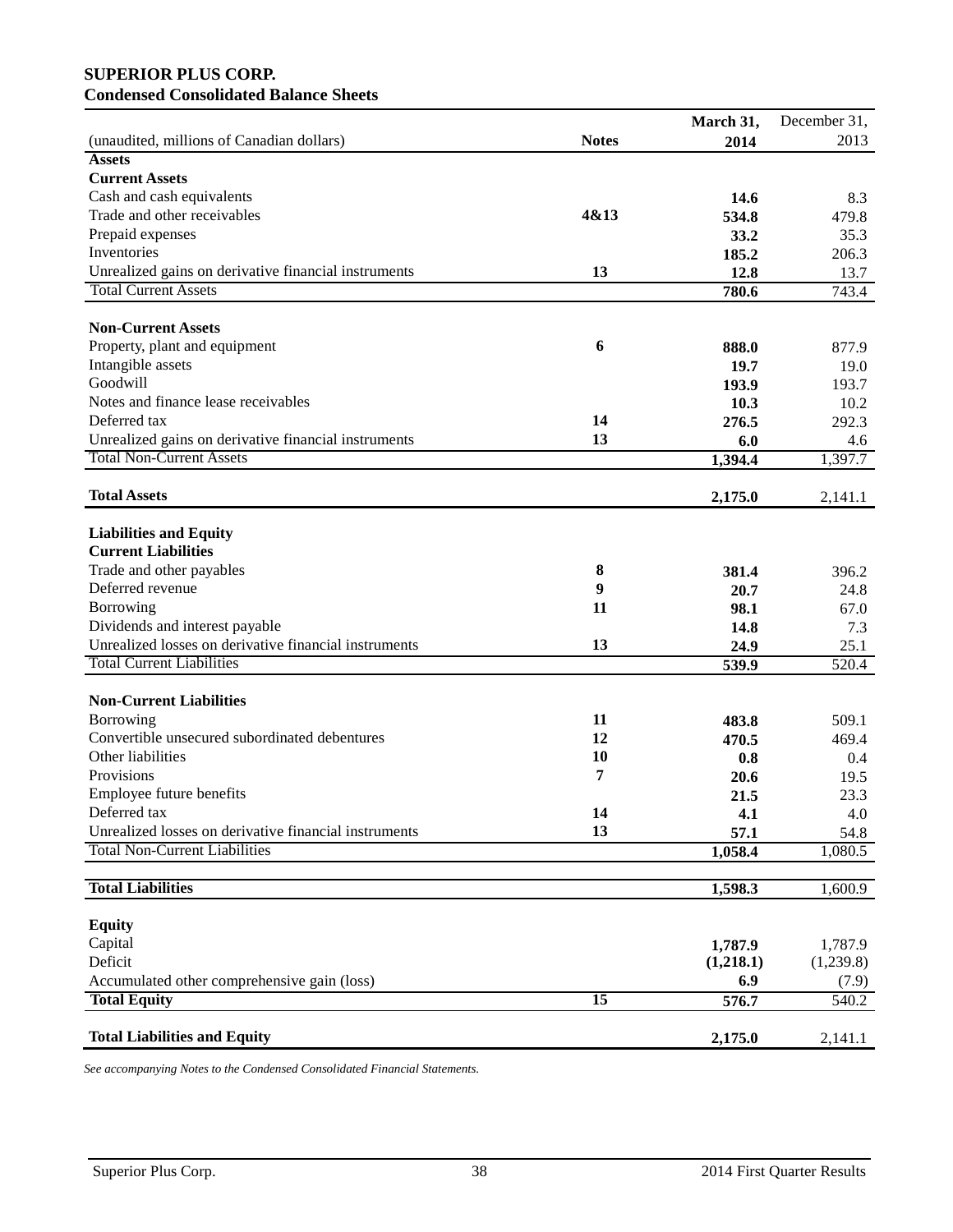#### **SUPERIOR PLUS CORP. Condensed Consolidated Statement of Changes in Equity**

|                                                                           |                          |                                         |              |                | <b>Accumulated</b><br>other |              |
|---------------------------------------------------------------------------|--------------------------|-----------------------------------------|--------------|----------------|-----------------------------|--------------|
|                                                                           | Share                    | Contributed<br>$Surplus$ <sup>(1)</sup> | <b>Total</b> |                | comprehensive               |              |
| (unaudited, millions of Canadian dollars)                                 | Capital                  |                                         | Capital      | <b>Deficit</b> | gain (loss)                 | <b>Total</b> |
| <b>January 1, 2013</b>                                                    | 1,644.0                  | 2.5                                     | 1,646.5      | (1,218.2)      | (53.9)                      | 374.4        |
| Net earnings                                                              |                          | $\overline{\phantom{0}}$                |              | 31.4           |                             | 31.4         |
| Option value associated with<br>redemption of convertible debentures      |                          | (0.4)                                   | (0.4)        |                |                             | (0.4)        |
| Shares issued under dividend<br>reinvestment plan                         | 3.6                      |                                         | 3.6          |                |                             | 3.6          |
| Issuance of common shares                                                 | 138.1                    |                                         | 138.1        |                |                             | 138.1        |
| Issue costs associated with the issuance<br>of common shares              | (0.3)                    |                                         | (0.3)        |                |                             | (0.3)        |
| Dividends declared to shareholders                                        |                          |                                         |              | (17.6)         |                             | (17.6)       |
| Unrealized foreign currency gains on<br>translation of foreign operations |                          |                                         |              |                | 7.8                         | 7.8          |
| Actuarial defined benefit gains                                           |                          |                                         |              |                | 6.1                         | 6.1          |
| Income tax expense on other<br>comprehensive income                       |                          |                                         |              |                | (1.4)                       | (1.4)        |
| March 31, 2013                                                            | 1,785.4                  | 2.1                                     | 1,787.5      | (1,204.4)      | (41.4)                      | 541.7        |
| Net earnings                                                              | $\overline{\phantom{0}}$ | $\qquad \qquad -$                       |              | 21.3           | $\overline{\phantom{0}}$    | 21.3         |
| Option value associated with<br>redemption of convertible debentures      |                          | (0.7)                                   | (0.7)        |                |                             | (0.7)        |
| Shares issued under dividend<br>reinvestment plan                         | 1.3                      |                                         | 1.3          |                |                             | 1.3          |
| Issue costs associated with the issuance<br>of common shares              | (0.2)                    |                                         | (0.2)        |                |                             | (0.2)        |
| Dividends declared to shareholders                                        |                          |                                         |              | (56.7)         |                             | (56.7)       |
| Unrealized foreign currency gains on<br>translation of foreign operations |                          |                                         |              |                | 19.1                        | 19.1         |
| Actuarial defined benefit gains                                           |                          |                                         |              |                | 20.2                        | 20.2         |
| Reclassification of derivatives losses<br>previously deferred             |                          |                                         |              |                | (0.4)                       | (0.4)        |
| Income tax expense on other<br>comprehensive loss                         |                          |                                         |              |                | (5.4)                       | (5.4)        |
| <b>December 31, 2013</b>                                                  | 1,786.5                  | 1.4                                     | 1,787.9      | (1,239.8)      | (7.9)                       | 540.2        |
| Net earnings                                                              |                          | $\overline{\phantom{0}}$                |              | 40.6           | $\overline{\phantom{0}}$    | 40.6         |
| Dividends declared to shareholders                                        |                          |                                         |              | (18.9)         |                             | (18.9)       |
| Unrealized foreign currency gains on<br>translation of foreign operations |                          |                                         |              |                | 14.8                        | 14.8         |
| Actuarial defined benefit loss                                            |                          |                                         |              |                | (0.1)                       | (0.1)        |
| Income tax recovery on other<br>comprehensive income                      |                          |                                         |              |                | 0.1                         | 0.1          |
| March 31, 2014                                                            | 1,786.5                  | 1.4                                     | 1,787.9      | (1,218.1)      | 6.9                         | 576.7        |
|                                                                           |                          |                                         |              |                |                             |              |

<sup>(1)</sup> Contributed surplus represents Superiors equity reserve for the option value associated with the issuance of convertible unsecured subordinated debentures and warrants.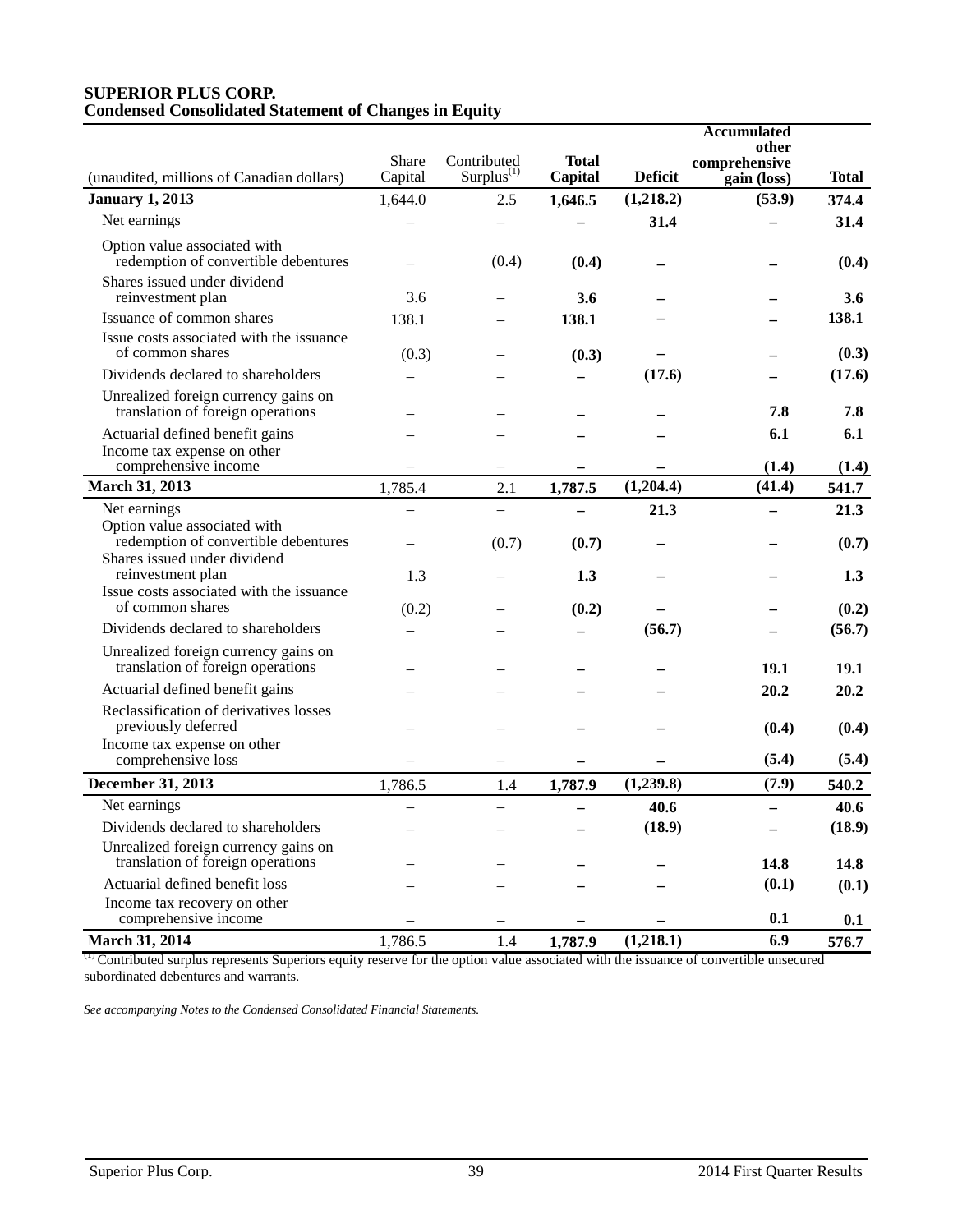#### **SUPERIOR PLUS CORP. Condensed Consolidated Statement of Net Earnings and Total Comprehensive Income**

|                                                                           |              | Three months ended | Three months ended |
|---------------------------------------------------------------------------|--------------|--------------------|--------------------|
|                                                                           |              | March 31,          | March 31,          |
| (unaudited, millions of Canadian dollars except per share amounts)        | <b>Notes</b> | 2014               | 2013               |
| <b>Revenues</b>                                                           | 18           | 1,282.4            | 1,049.9            |
| Cost of sales (includes products $&$ services)                            | 18           | (1,005.8)          | (796.8)            |
| Gross profit                                                              |              | 276.6              | 253.1              |
| <b>Expenses</b>                                                           |              |                    |                    |
| Selling, distribution and administrative costs                            | 18           | (200.7)            | (179.1)            |
| Finance expense                                                           | 18           | (14.4)             | (18.5)             |
| Unrealized losses on derivative financial instruments                     | 13           | (4.1)              | (8.3)              |
|                                                                           |              | (219.2)            | (205.9)            |
|                                                                           |              |                    |                    |
| Net earnings before income taxes                                          |              | 57.4               | 47.2               |
| Income tax expense                                                        | 14           | (16.8)             | (15.8)             |
| Net earnings                                                              |              | 40.6               | 31.4               |
| Net earnings                                                              |              | 40.6               | 31.4               |
| Other comprehensive income:                                               |              |                    |                    |
| Unrealized foreign currency gains on translation of foreign<br>operations |              | 14.8               | 7.8                |
| Actuarial defined benefit (losses) gains                                  |              | (0.1)              | 6.1                |
| Income tax recovery (expense) on other comprehensive<br>income            |              | 0.1                | (1.4)              |
| Other comprehensive income                                                |              | 14.8               | 12.5               |
| <b>Total Comprehensive income for the period</b>                          |              | 55.4               | 43.9               |
| Net earnings per share                                                    |              |                    |                    |
| <b>Basic</b>                                                              | 16           | \$0.32             | \$0.28             |
| Diluted                                                                   | 16           | \$0.28             | \$0.27             |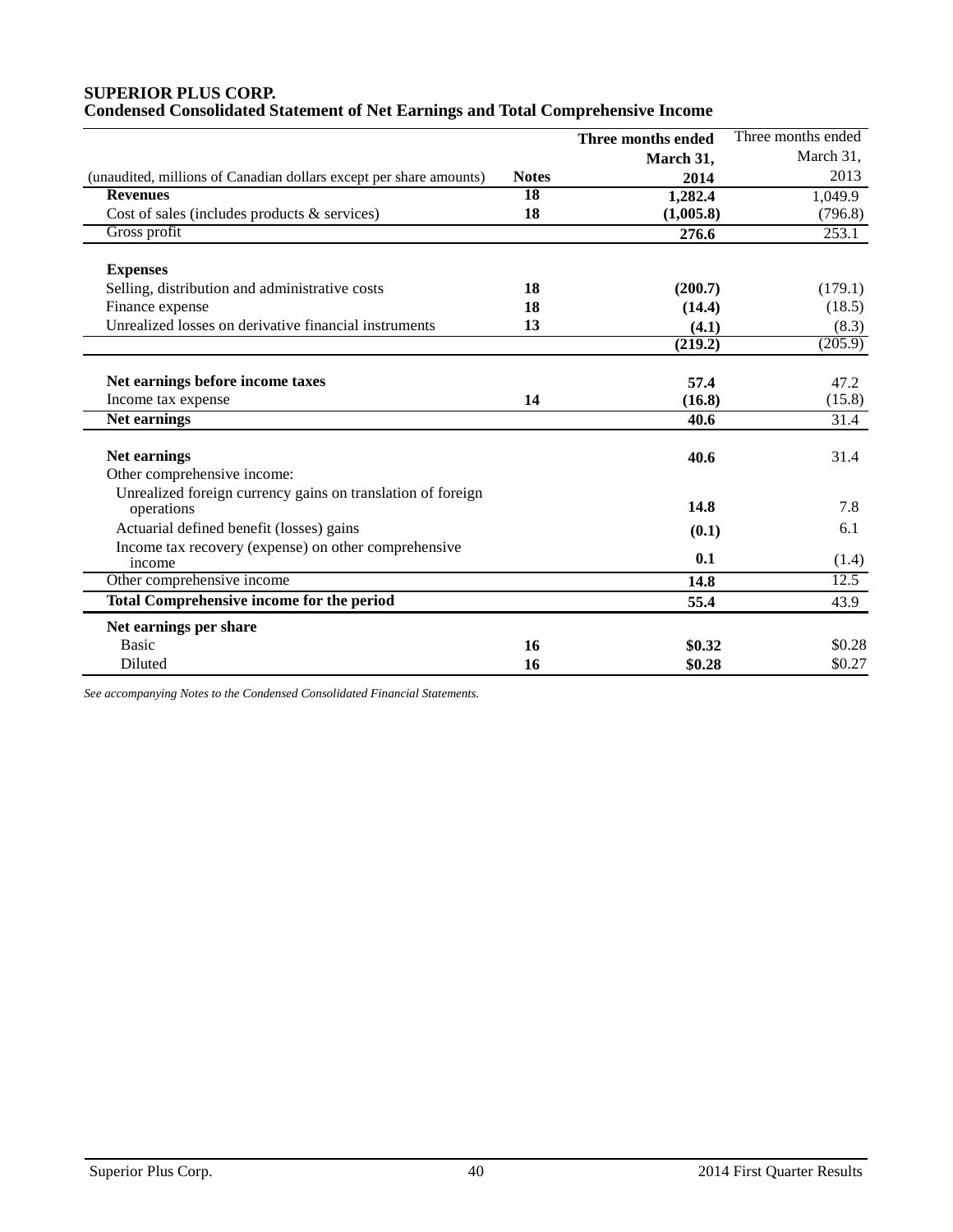#### **SUPERIOR PLUS CORP. Condensed Consolidated Statement of Cash Flows**

|                                                                                       |              | Three months ended | Three months ended |
|---------------------------------------------------------------------------------------|--------------|--------------------|--------------------|
|                                                                                       |              | March 31,          | March 31,          |
| (unaudited, millions of Canadian dollars)                                             | <b>Notes</b> | 2014               | 2013               |
| <b>OPERATING ACTIVITIES</b>                                                           |              |                    |                    |
| Net earnings for the period                                                           |              | 40.6               | 31.4               |
| Adjustments for:                                                                      |              |                    |                    |
| Depreciation included in selling, distribution and                                    |              |                    |                    |
| administrative costs                                                                  | 6            | 11.4               | 10.3               |
| Amortization of intangible assets                                                     |              | 0.9                | 4.6                |
| Depreciation included in cost of sales                                                | 6            | 11.9               | 10.3               |
| Losses on disposal of assets                                                          |              |                    | 0.4                |
| Unrealized losses on derivative financial instruments                                 | 13           | 4.1                | 8.3                |
| Customer contract-related costs                                                       |              | (0.4)              | (0.2)              |
| Finance expense recognized in net earnings                                            |              | 14.4               | 18.5               |
| Income tax expense recognized in net earnings                                         |              | 16.8               | 15.8               |
| Increase in non-cash operating working capital                                        | 17           | (48.6)             | (4.1)              |
| Net cash flows from operating activities                                              |              | 51.1               | 95.3               |
| Income taxes paid                                                                     |              | (0.1)              | $\qquad \qquad -$  |
| Interest paid                                                                         |              | (4.8)              | (4.7)              |
| Cash flows from operating activities                                                  |              | 46.2               | 90.6               |
|                                                                                       |              |                    |                    |
| <b>INVESTING ACTIVITIES</b>                                                           |              |                    |                    |
| Purchase of property, plant and equipment                                             | 6            | (16.8)             | (11.7)             |
| Proceeds from disposal of property, plant and equipment                               |              | 0.4                | 0.5                |
| Cash flows used in investing activities                                               |              | (16.4)             | (11.2)             |
|                                                                                       |              |                    |                    |
| <b>FINANCING ACTIVITIES</b>                                                           |              |                    |                    |
| Net repayment of revolving term bank credits and other debt                           |              | (4.7)              | (123.6)<br>(3.9)   |
| Repayment of finance lease obligations                                                |              |                    | (50.0)             |
| Redemption of 5.75% convertible debentures<br>Proceeds from issuance of common shares |              |                    |                    |
|                                                                                       |              |                    | 143.9              |
| Issuance costs for common shares                                                      |              |                    | (6.1)              |
| Proceeds from the Dividend Reinvestment Plan                                          |              |                    | 3.6                |
| Dividends paid to shareholders                                                        |              | (18.9)             | (16.9)             |
| Cash flows used in financing activities                                               |              | (23.6)             | (53.0)             |
| Net increase in cash and cash equivalents                                             |              | 6.2                | 26.4               |
| Cash and cash equivalents, beginning of period                                        |              |                    |                    |
| Effect of translation of foreign currency-denominated cash                            |              | 8.3                | 7.6                |
| and cash equivalents                                                                  |              | 0.1                | (0.1)              |
| Cash and cash equivalents, end of period                                              |              | 14.6               | 33.9               |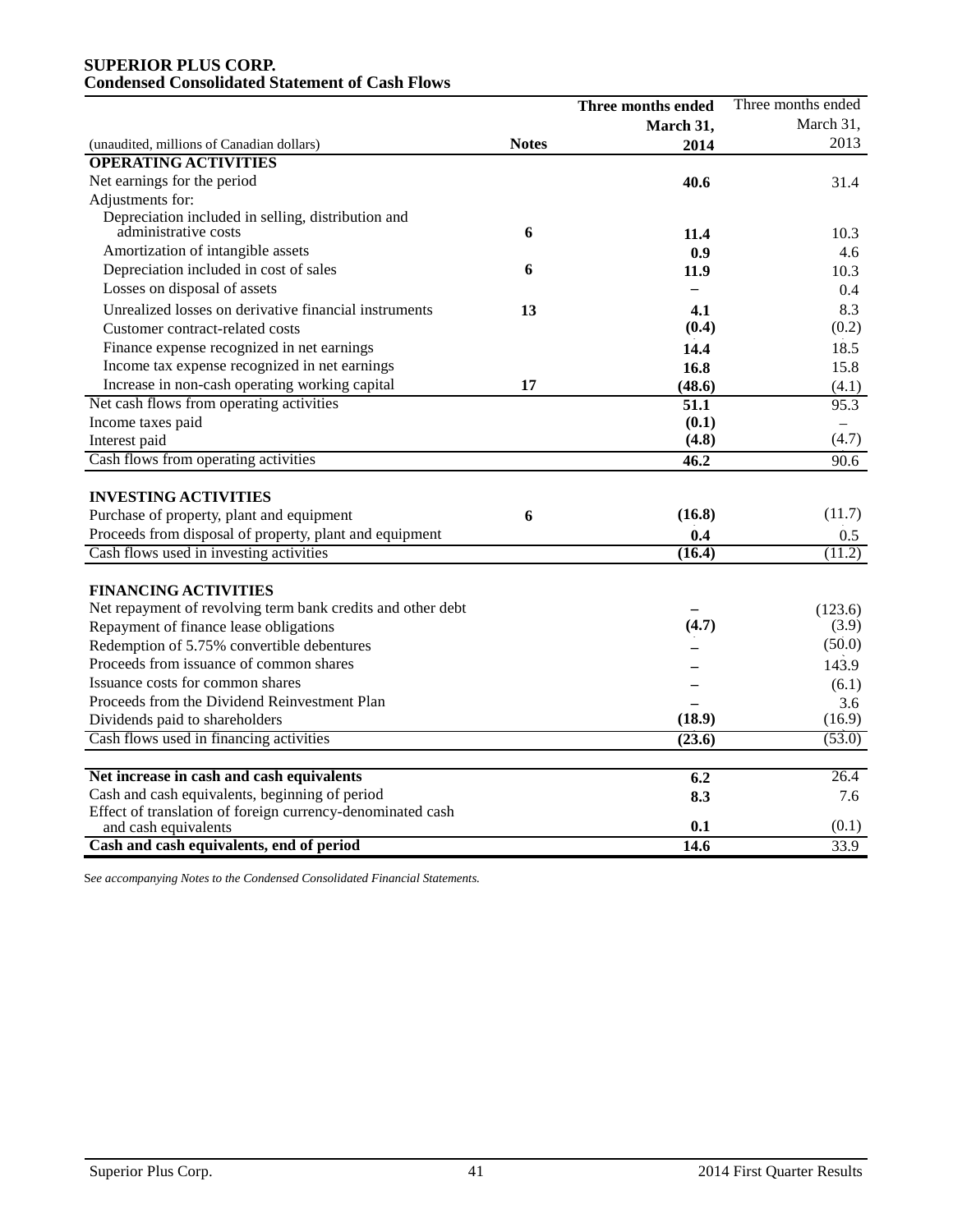# **Notes to the Unaudited Condensed Consolidated Financial Statements**

(unaudited, Tabular amounts in millions of Canadian dollars, except per share amounts)

#### **1. Organization**

Superior Plus Corp. (Superior) is a diversified business corporation, incorporated under the Canada Business Corporations Act. The registered office is at suite  $1400$ ,  $840 - 7<sup>th</sup>$  Avenue S.W., Calgary, Alberta. Superior holds 100% of Superior Plus LP (Superior LP), a limited partnership formed between Superior General Partner Inc. as general partner and Superior as limited partner. Superior holds 100% of the interest of Superior General Partner Inc. Superior does not conduct active business operations but rather distributes to shareholders a portion of the income it receives from Superior Plus LP in the form of partnership allocations, net of expenses and interest payable on the convertible unsecured subordinated debentures (the debentures). Superior's investments in Superior Plus LP are financed by share capital and debentures. Superior is a publicly traded company with its common shares trading on the Toronto Stock Exchange ("TSX") under the exchange symbol SPB.

The accompanying unaudited condensed consolidated financial statements (consolidated financial statements) of Superior as at March 31, 2014 and the three months ended March 31, 2014 and 2013 were authorized for issuance by the Board of Directors on May 7, 2014.

#### **Reportable Operating Segments**

Superior operates three distinct reportable operating segments: Energy Services, Specialty Chemicals and Construction Products Distribution. Superior's Energy Services' operating segment provides distribution, wholesale procurement and related services in relation to propane, heating oil and other refined fuels under the following: Canadian propane division and U.S. refined fuels division. Energy Services also provides fixed-price natural gas and electricity supply services under Superior Energy Management. Specialty Chemicals' is a leading supplier of sodium chlorate and technology to the pulp and paper industries and a regional supplier of potassium and chloralkali products in the U.S. Midwest. Construction Products Distribution is one of the largest distributors of commercial and industrial insulation in North America and the largest distributor of specialty construction products to the walls and ceilings industry in Canada (See Note 20).

#### **2. Basis of Presentation**

The accompanying consolidated financial statements were prepared in accordance with International Accounting Standard 34 *Interim Financial Reporting* (IAS 34) as issued by the International Accounting Standards Board (IASB) using the accounting policies Superior adopted in its annual consolidated financial statements as at and for the year ended December 31, 2013 other than the standards adopted as at January 1, 2014. The accounting policies are based on the International Financial Reporting Standards (IFRS) and International Financial Reporting Interpretations Committee (IFRIC) interpretations that were applicable at that time. These accounting policies have been applied consistently to all periods presented in these consolidated financial statements, and have been applied consistently throughout the consolidated entities.

The consolidated financial statements are presented in Canadian dollars, Superior's functional currency. All financial information presented in Canadian dollars has been rounded to the nearest hundred-thousand. These consolidated financial statements should be read in conjunction with Superior's 2013 annual consolidated financial statements.

The consolidated financial statements were prepared on the historical cost basis except for certain financial instruments that are measured at fair value as explained in Superior's 2013 annual consolidated financial statements and incorporate the accounts of Superior and its wholly-owned subsidiaries. Subsidiaries are all entities over which Superior has the power to govern the financial and operating policies generally accompanying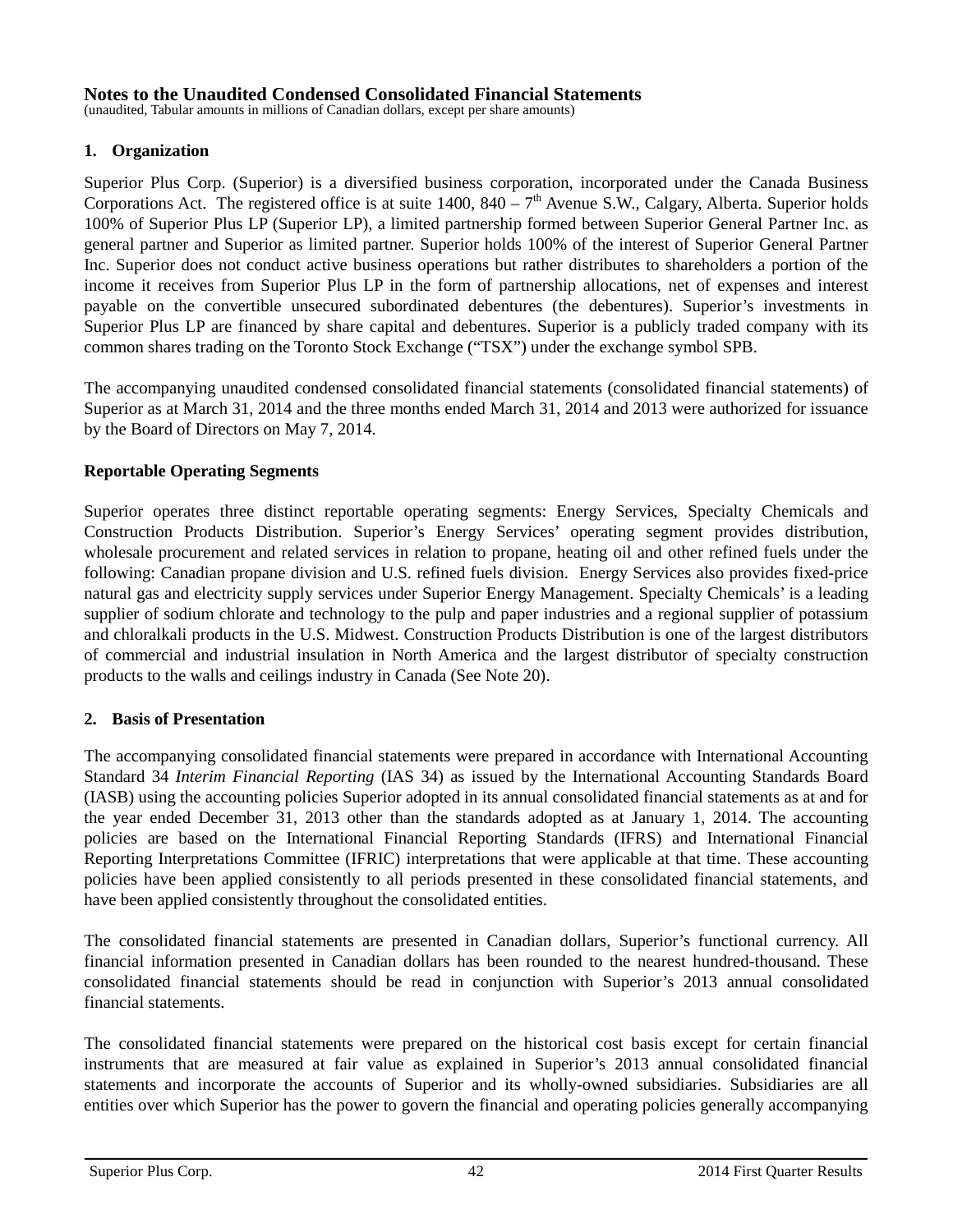a shareholding of more than one-half of the voting rights. The results of subsidiaries are included in Superior's statement of net earnings from date of acquisition or, in the case of disposals, up to the effective date of disposal. All transactions and balances between Superior and Superior's subsidiaries are eliminated on consolidation. Superior's subsidiaries are all wholly owned directly or indirectly by Superior Plus Corp.

### **Significant Accounting Policies**

# **(a) Significant Accounting Judgments, Estimates and Assumptions**

The preparation of Superior's consolidated financial statements in accordance with IFRS requires management to make judgments, estimates and assumptions that affect the reported amounts of assets, liabilities, net earnings and related disclosure. The estimates and associated assumptions are based on historical experience and various other factors deemed reasonable under the circumstances, the results of which form the basis of making the judgments about carrying values of assets and liabilities that are not readily apparent from other sources. Actual results may differ from these estimates. The areas involving a higher degree of judgment or complexity, or where assumptions and estimates are significant to the financial statements are consistent with those disclosed in Superior's 2013 annual consolidated financial statements.

# **(b) Recent Accounting Pronouncements**

Certain new standards, interpretations, amendments and improvements to existing standards were issued by the IASB or International Financial Reporting Interpretations Committee (IFRIC) that are mandatory for accounting periods beginning January 1, 2014 or later periods. The affected standards are consistent with those disclosed in Superior's 2013 annual consolidated financial statements.

#### **Superior adopted the following standards on January 1, 2014:**

#### IAS 36 *– Impairment of Assets*

The IASB issued *Recoverable Amount Disclosures for Non-Financial Assets (Amendments to IAS 36)* on May 29, 2013. The overall effect of the amendments is to reduce the circumstances in which the recoverable amount of cash-generating units ("CGUs") is required to be disclosed and to clarify the disclosures required when an impairment loss has been recognized or reversed in the period. The amendments are required to be adopted retrospectively for fiscal years beginning January 1, 2014, with earlier adoption permitted. Superior adopted the amendments on January 1, 2014, with no impact to Superior.

# IFRIC 21 *– Levies*

The interpretation was issued on May 20, 2013 provides guidance on when to recognize a liability for a levy imposed by a government, both for levies that are accounted for in accordance with IAS 37 – *Provisions, Contingent Liabilities and Contingent Assets* and those where the timing and amount of the levy is certain. The Interpretation covers the accounting for outflows imposed on entities by governments (including government agencies and similar bodies) in accordance with laws and/or regulations. However, it does not include income taxes (see IAS 12 – *Income Taxes*), fines and other penalties, liabilities arising from emissions trading schemes and outflows within the scope of other Standards. It also provides the following guidance on recognition of a liability to pay levies: The liability is recognized progressively if the obligating event occurs over a period of time and if an obligation is triggered on reaching a minimum threshold, the liability is recognized when that minimum threshold is reached. This standard must be applied for accounting periods beginning on or after January 1, 2014, with retrospective application from December 31, 2012. Superior adopted the interpretation on January 1, 2014, with no impact to Superior.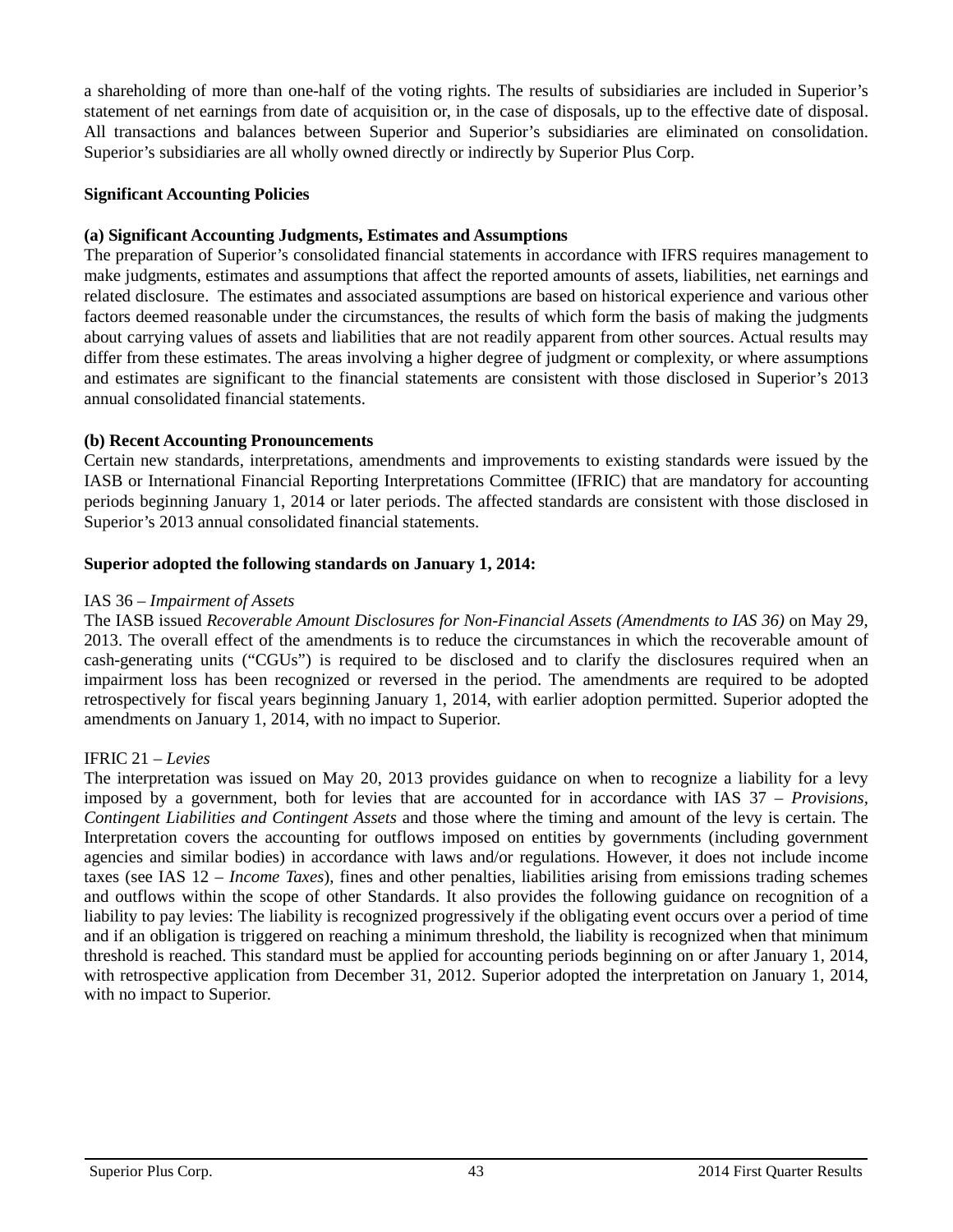#### IFRS 10 – *Consolidated Financial Statements*, IFRS 12 – *Disclosure of Interests in Other Entities* and IAS 27 – *Separate Financial Statements*

The amendments to IFRS 10 define an investment entity and require a reporting entity that meets the definition of an investment entity not to consolidate its subsidiaries but instead to measure its subsidiaries at fair value through profit or loss in its consolidated and separate financial statements. Consequently, IFRS 12 and IAS 27 were amended to introduce new disclosure requirements for investment entities. Superior adopted the amendments on January 1, 2014, with no impact to Superior.

#### **New and revised IFRS standards issued but not yet effective**

#### IFRS 9 – *Financial Instruments: Classification and Measurement*

IFRS 9 was issued in November 2009 and is intended to replace IAS 39 – *Financial Instruments: Recognition and Measurement*. IFRS 9 uses a single approach to determine whether a financial asset is measured at amortized cost or fair value, replacing the multiple rules in IAS 39. The approach in IFRS 9 is based on how an entity manages its financial instruments in the context of its business model and the contractual cash flow characteristics of the financial assets. The new standard also requires a single impairment method to be used, replacing the multiple impairment methods in IAS 39. Requirements for financial liabilities were added in October 2010 and they largely carried forward existing requirements in IAS 39 except that fair value changes due to credit risk for liabilities designated at fair value through profit and loss would generally be recorded in other comprehensive income. This standard must be applied for accounting periods beginning on or after January 1, 2018, with earlier adoption permitted. Superior is assessing the effect of IFRS 9 on its financial results and financial position; changes, if any, are not expected to be material.

#### **3. Seasonality of Operations**

#### **Energy Services**

Sales typically peak in the first quarter when approximately one-third of annual propane and other refined fuels sales volumes and gross profits are generated due to the demand from heating end-use customers. They then decline through the second and third quarters, rising seasonally again in the fourth quarter with heating demand. Similarly, net working capital is typically at seasonal highs during the first and fourth quarters, and normally declines to seasonal low in the second and third quarters. Net working capital is also significantly influenced by wholesale propane prices and other refined fuels.

#### **Construction Products Distribution**

Sales typically peak during the second and third quarters with the seasonal increase in building and renovation activities. They then decline through the fourth quarter and into the subsequent first quarter. Similarly, net working capital is typically at seasonally highs levels during the second and third quarters, and normally decline to seasonal lows in the fourth and first quarters.

#### **4. Trade and Other Receivables**

A summary of trade and other receivables is as follows:

|                                      | <b>Note</b> | March 31,<br>2014 | December 31,<br>2013 |
|--------------------------------------|-------------|-------------------|----------------------|
| Trade receivables, net of allowances | 13          | 502.8             | 443.2                |
| Accounts receivable – other          |             | <b>31.0</b>       | 35.7                 |
| Finance lease receivable             |             | 1.0               | 0.9                  |
| Trade and other receivables          |             | 534.8             | 479.8                |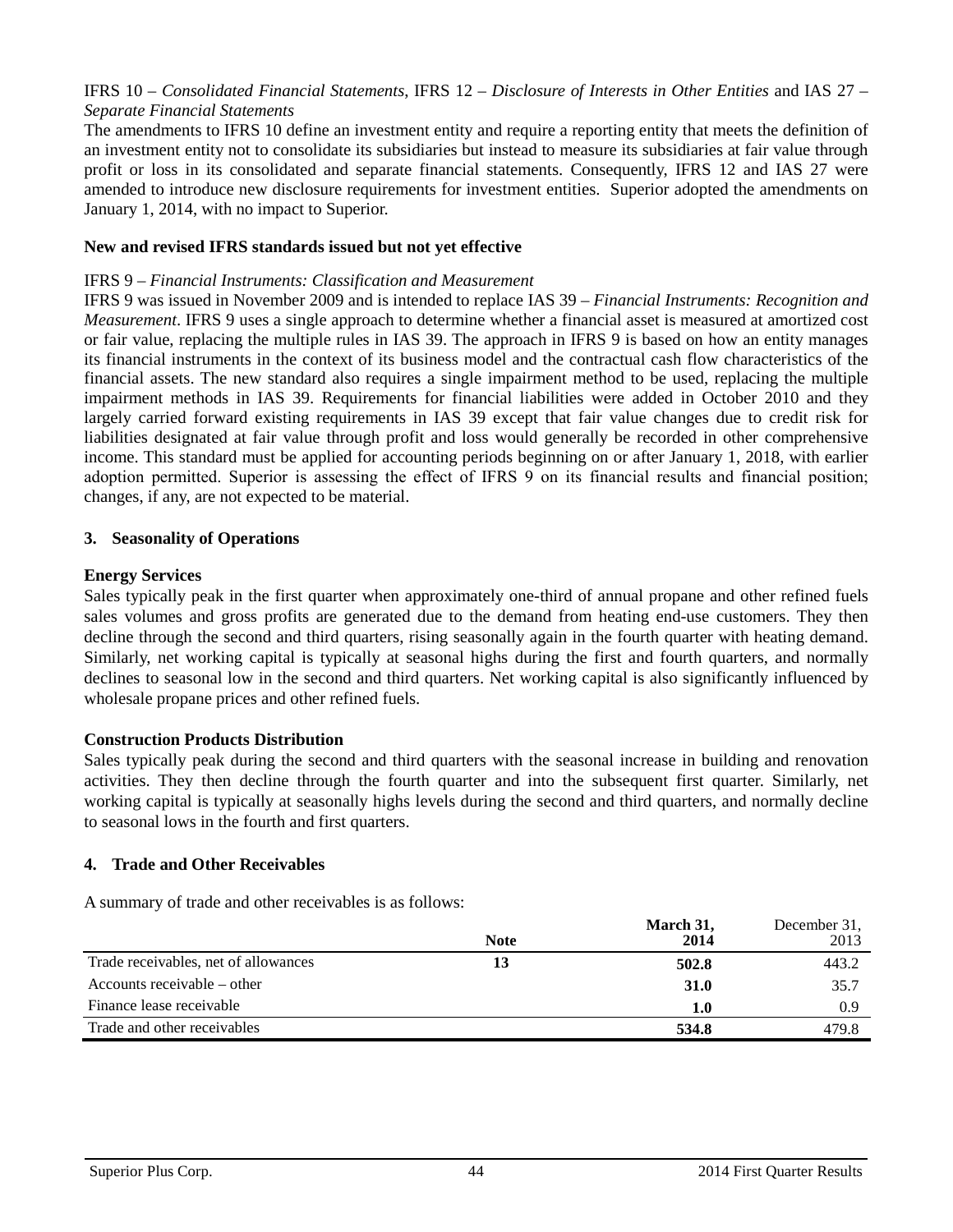### **5. Inventories**

The cost of inventories recognized as an expense during the three months ended March 31, 2014 was \$909.2 million (March 31, 2013 - \$744.5 million). Superior recorded an inventory write down during the three months ended March 31, 2014 of \$nil (March 31, 2013 - \$nil). No write-down reversals were recorded during the three months ended March 31, 2014 and 2013.

### **6. Property, Plant and Equipment**

|                                  |      |                  | <b>Specialty</b><br><b>Chemicals</b> | <b>Energy</b><br><b>Services</b> | <b>Construction</b><br><b>Products</b> |                                  |              |
|----------------------------------|------|------------------|--------------------------------------|----------------------------------|----------------------------------------|----------------------------------|--------------|
|                                  | Land | <b>Buildings</b> | Plant &<br>Equipment                 | <b>Retailing</b><br>Equipment    | <b>Distribution</b><br>Equipment       | Leasehold<br><b>Improvements</b> | <b>Total</b> |
| Cost                             |      |                  |                                      |                                  |                                        |                                  |              |
| Balance at December 31, 2013     | 29.5 | 154.8            | 816.2                                | 629.4                            | 48.1                                   | 11.2                             | 1,689.2      |
| <b>Balance at March 31, 2014</b> | 29.8 | 158.1            | 839.7                                | 639.9                            | 49.5                                   | 11.4                             | 1,728.4      |
| <b>Accumulated Depreciation</b>  |      |                  |                                      |                                  |                                        |                                  |              |
| Balance at December 31, 2013     |      | 50.0             | 389.1                                | 334.7                            | 29.4                                   | 8.1                              | 811.3        |
| <b>Balance at March 31, 2014</b> |      | 52.2             | 404.5                                | 344.4                            | 31.0                                   | 8.3                              | 840.4        |
| <b>Carrying Amount</b>           |      |                  |                                      |                                  |                                        |                                  |              |
| Balance at December 31, 2013     | 29.5 | 104.8            | 427.1                                | 294.7                            | 18.7                                   | 3.1                              | 877.9        |
| <b>Balance at March 31, 2014</b> | 29.8 | 105.9            | 435.2                                | 295.5                            | 18.5                                   | 3.1                              | 888.0        |

Depreciation per cost category:

|                                                | March 31,                                                          | March 31, |
|------------------------------------------------|--------------------------------------------------------------------|-----------|
|                                                | 2014                                                               | 2013      |
| Cost of sales                                  | 11.9                                                               | 10.3      |
| Selling, distribution and administrative costs | 11.4                                                               | 10.3      |
| Total<br>$\overline{a}$                        | 23.3<br><br>$\overline{a}$<br>$\wedge$ $\sim$ $\sim$ $\sim$ $\sim$ | 20.6      |

The carrying amount of Superior's property, plant, and equipment includes \$67.4 million of leased assets as at March 31, 2014 (December 31, 2013 – \$68.9 million).

On October 20, 2012, a kerosene leak was discovered in the bottom of a storage tank at U.S. refined fuels Marcy terminal location. The leak was investigated and contained. U.S. refined fuels then notified the Department of Environmental Conservation (DEC) which performed an independent review of the leak and other tanks at this location. On December 27, 2012, the DEC issued a notice of violation based on its inspections and subsequent to discussions between management and the DEC, a consent order was issued to U.S. refined fuels on February 4, 2013. The consent order stated that the secondary containment system and storage tanks were not in compliance with DEC design requirements and needed to be rebuilt to specific standards by September 1, 2013 in order to remain operational. The consent order was modified October 2013 to extend the requirement to rebuild to specific standards by September 1, 2014. Repair of the facility has been suspended pending the outcome of a dispute between Superior and the previous owner and operator of the facility as to responsibility for the repair. This decision is not expected to have any material impact on the operations of U.S. refined fuels or operating results going forward.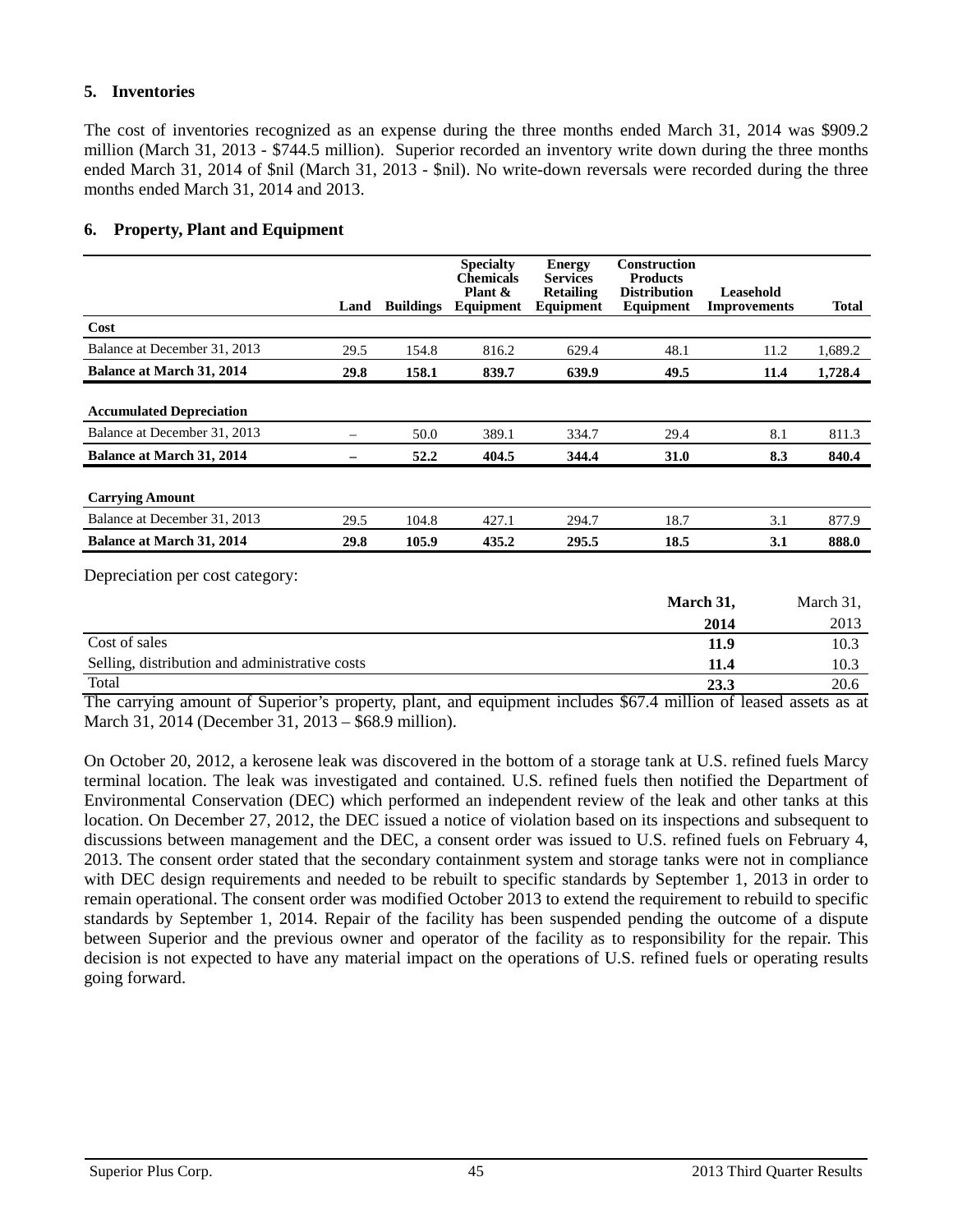#### **7. Provisions**

|                                          |       | <b>Restructuring Decommissioning</b> | <b>Environmental</b> | <b>Total</b> |
|------------------------------------------|-------|--------------------------------------|----------------------|--------------|
| <b>Balance at December 31, 2013</b>      | 12.2  | 14.3                                 | 1.3                  | 27.8         |
| <b>Additions</b>                         | 0.2   |                                      | 0.1                  | 0.3          |
| Utilization                              | (1.2) |                                      | (0.2)                | (1.4)        |
| Unwinding of discount                    |       | 0.1                                  |                      | 0.1          |
| Impact of change in discount rate        |       | 0.7                                  |                      | 0.7          |
| Net foreign currency exchange difference | 0.1   | 0.3                                  | 0.1                  | 0.5          |
| <b>Balance at March 31, 2014</b>         | 11.3  | 15.4                                 |                      | 28.0         |

|                | March 31,<br>2014 | December 31,<br>2013 |
|----------------|-------------------|----------------------|
| <b>Current</b> | 7.4               | 8.3                  |
| Non-current    | 20.6              | 19.5                 |
|                | 28.0              | 27.8                 |

#### *Restructuring*

Restructuring costs are recorded in selling, distribution, and administrative costs. For the three months ended March 31, 2014 restructuring expense was \$1.8 million (March 31, 2013 – \$0.2 million). Provisions for restructuring are recorded in provisions, except for the current portion, which is recorded in trade and other payables. As at March 31, 2014, the current portion of restructuring costs was \$7.4 million (December 31, 2013 – \$8.3 million). As at March 31, 2014, the long term portion of restructuring costs was \$3.9 million (December 31, 2013 – \$3.9 million). The provision is primarily for severance, lease costs and consulting fees.

#### *Decommissioning*

#### *Specialty Chemicals*

Superior makes full provision for the future cost of decommissioning Specialty Chemicals' chemical facilities. The provision is on a discounted basis and is based on existing technologies at current prices or long-term price assumptions, depending on the activity's expected timing. As at March 31, 2014, the discount rate used in Superior's calculation was 2.95% (December 31, 2013 – 3.14%). Superior estimates the total undiscounted expenditures required to settle its decommissioning liabilities to be approximately \$20.9 million (December 31, 2013 – \$20.6 million) which will be paid over the next 18 to 26 years. While Superior's provision for decommissioning costs is based on the best estimate of future costs and the economic lives of the chemical facilities, the amount and timing of these costs is uncertain.

#### *Energy Services*

Superior makes full provision for the future costs of decommissioning certain assets associated with the Energy Services segment. Superior estimates the total undiscounted expenditures required to settle its decommissioning liabilities to be approximately \$9.8 million at March 31, 2014 (December 31, 2013 – \$9.5 million) which will be paid over the next 18 years. The discount rate of 2.95% at March 31, 2014 (December 31, 2013 – 3.14%) was used to calculate the present value of the estimated cash flows.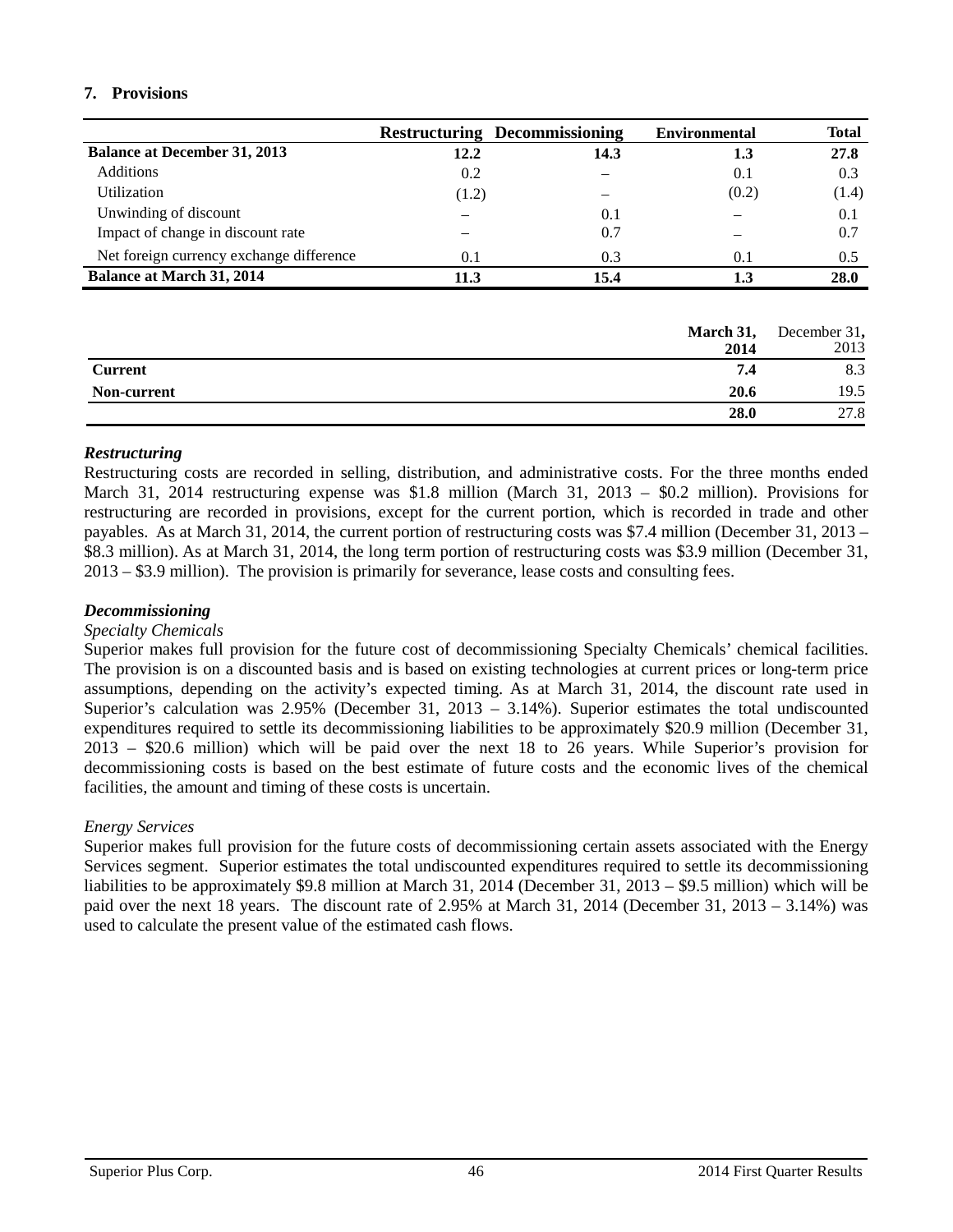# *Environmental*

Provisions for environmental remediation are made when a clean-up is probable and the amount of the obligation can be reliably estimated. Generally, this coincides with commitment to a formal plan or, if earlier, on divestment or closure of inactive sites. Superior estimates the total undiscounted expenditures required to settle its environmental expenditures to be approximately \$1.4 million at March 31, 2014 (December 31, 2013 – \$1.3 million) which will be paid over the next two years. The provision for environmental expenditures has been estimated using existing technology, at current prices and discounted using a discount rate of 2.95% at March 31, 2014 (December 31, 2013 – 3.14%). The extent and cost of future remediation programs are inherently difficult to estimate. They depend on the scale of any possible contamination, the timing and extent of corrective actions, and Superior's share of the liability.

# **8. Trade and Other Payables**

A summary of trade and other payables is as follows:

|                                                       |              | March 31, | December 31. |
|-------------------------------------------------------|--------------|-----------|--------------|
|                                                       | <b>Notes</b> | 2014      | 2013         |
| Trade payables                                        |              | 284.7     | 300.7        |
| Other payables                                        |              | 62.4      | 63.2         |
| Net benefit obligation                                |              | 4.2       | 3.8          |
| Restructuring provision                               | 7            | 7.4       | 8.3          |
| Amounts due to customers under construction contracts |              | 2.6       | 1.3          |
| Share-based payments                                  |              | 20.1      | 18.9         |
| Trade and other payables                              |              | 381.4     | 396.2        |

#### **9. Deferred Revenue**

|                                        | March 31,<br>2014 | December 31,<br>2013 |
|----------------------------------------|-------------------|----------------------|
| Balance at the beginning of the period | 24.8              | 19.2                 |
| Deferred during the period             | 4.4               | 32.8                 |
| Released to net earnings               | (9.0)             | (28.5)               |
| Foreign exchange impact                | 0.5               | 1.3                  |
| Balance at the end of the period       | 20.7              | 24.8                 |

The deferred revenue relates to Energy Services' unearned service revenue and Specialty Chemicals' unearned product-related revenues.

#### **10. Other Liabilities**

|                  | March 31,<br>2014 | December 31,<br>2013 |
|------------------|-------------------|----------------------|
| Supply agreement | 0.8               | ∪.∸                  |
|                  | 0.8               | V.4                  |

The supply agreement above relates to the Specialty Chemicals supply agreement with Tronox LLC ("Tronox") to purchase up to 130,000 MT of sodium chlorate per year from Tronox's Hamilton, Mississipi facility as nominated annually by Specialty Chemicals. As part of the agreement, the parties have entered into a strategic long-term agreement for the supply of chloralakali product by Specialty Chemicals to service Tronox's requirements in North America.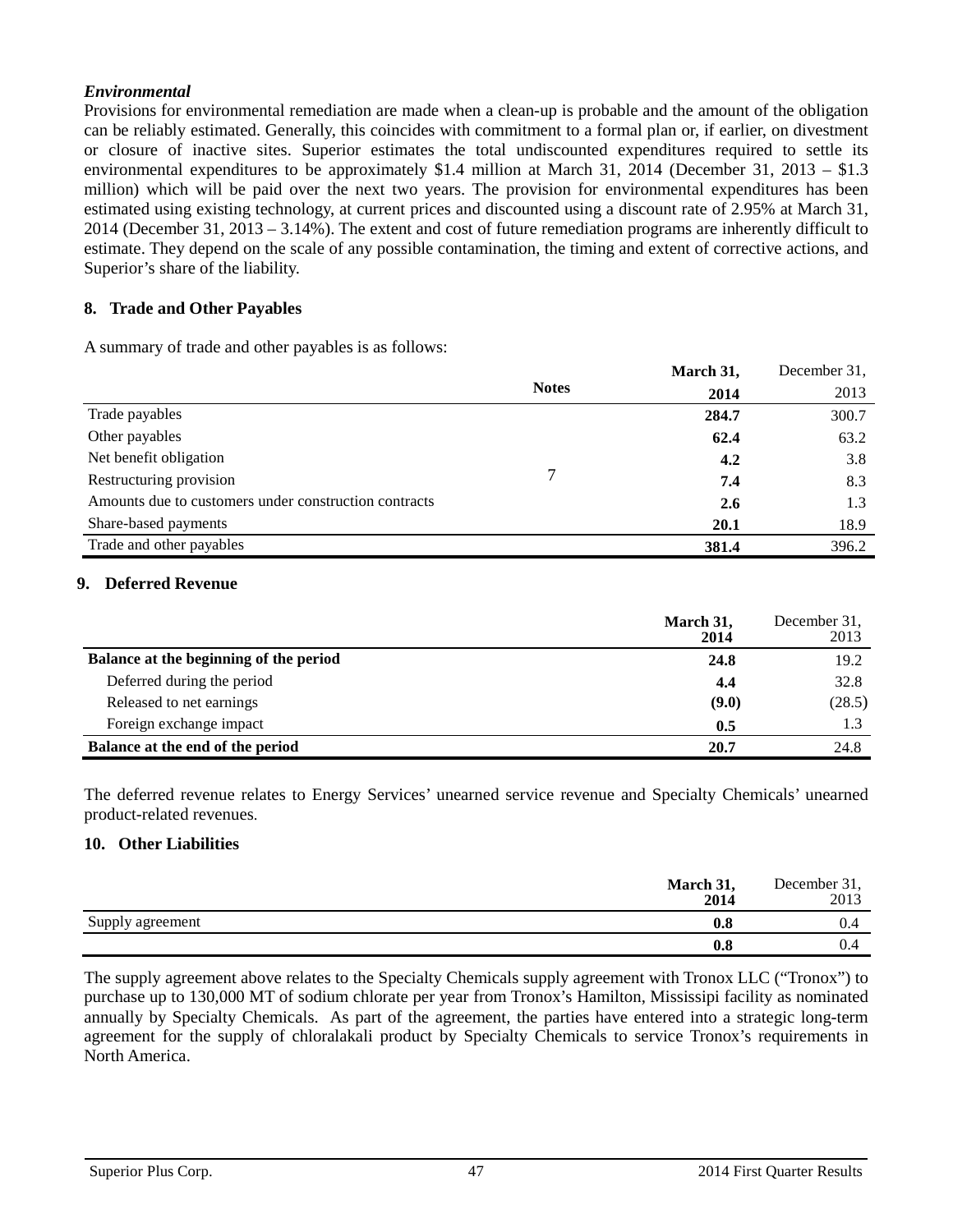#### **11. Borrowing**

|                                                                                                         | Year of<br>Maturity | <b>Effective Interest</b><br>Rate                       | March 31,<br>2014 | December 31,<br>2013 |
|---------------------------------------------------------------------------------------------------------|---------------------|---------------------------------------------------------|-------------------|----------------------|
| <b>Revolving Term Bank Credit Facilities</b> <sup>(1)</sup>                                             |                     |                                                         |                   |                      |
| Bankers' Acceptances (BA)                                                                               | 2016                | Floating BA rate<br>plus applicable credit<br>spread    | 276.5             | 246.5                |
| Short-Term Credit Facility <sup>(4)</sup>                                                               | 2014                | Floating BA rate<br>plus applicable credit<br>spread    | 25.0              |                      |
| Canadian Prime Rate Loan                                                                                | 2016                | Prime rate plus<br>credit spread                        |                   | 26.3                 |
| <b>LIBOR</b> Loans<br>(US \$108.0 million; 2013 US \$129.0 million)                                     | 2016                | Floating LIBOR rate<br>plus applicable credit<br>spread | 119.4             | 137.3                |
| <b>US Base Rate Loan</b><br>(US \$3.0; 2013– US\$11.5 million)                                          | 2016                | US Prime rate plus<br>credit spread                     | 3.3               | 12.2                 |
|                                                                                                         |                     |                                                         | 424.2             | 422.3                |
| <b>Other Debt</b>                                                                                       |                     |                                                         |                   |                      |
| Accounts receivable factoring program <sup>(2)</sup>                                                    |                     | <b>Floating BA Plus</b>                                 | 13.4              | 9.3                  |
| Deferred consideration                                                                                  |                     | 2014-2018 Non-interest-bearing                          | 4.0               | 4.0                  |
|                                                                                                         |                     |                                                         | 17.4              | 13.3                 |
| <b>Senior Secured Notes</b> <sup>(3)</sup>                                                              |                     |                                                         |                   |                      |
| Senior secured notes subject to fixed interest<br>rates (US\$60.0 million; $2013 - US$60.0$<br>million) | 2014-2015           | 7.62%                                                   | 66.3              | 63.8                 |
| <b>Finance Lease Obligations</b>                                                                        |                     |                                                         |                   |                      |
| Finance lease obligations                                                                               |                     |                                                         | 76.4              | 79.3                 |
|                                                                                                         |                     |                                                         |                   |                      |
| Total borrowing before deferred financing fees                                                          |                     |                                                         | 584.3             | 578.7                |
| Deferred financing fees                                                                                 |                     |                                                         | (2.4)             | (2.6)                |
| Borrowing                                                                                               |                     |                                                         | 581.9             | 576.1                |
| <b>Current maturities</b>                                                                               |                     |                                                         | (98.1)            | (67.0)               |
| Borrowing                                                                                               |                     |                                                         | 483.8             | 509.1                |

(1) On June 10, 2013, Superior and its wholly-owned subsidiaries, Superior Plus Financing Inc. and Commercial E Industrial (Chile) Limitada, extended their \$570.0 million credit facility which can be expanded up to \$750.0 million. The credit facility matures on June 27, 2016 and is secured by a general charge over the assets of Superior and certain of its subsidiaries. As at March 31, 2014, Superior had \$32.8 million of outstanding letters of credit (December 31, 2013 – \$27.9 million) and approximately \$118.2 million of outstanding financial guarantees (December 31, 2013 – \$115.3 million). The fair value of Superior's revolving term bank credit facilities, other debt, letters of credit, and financial guarantees approximates their carrying value as a result of the market-based-interest rates, the short-term nature of the underlying debt instruments and other related factors.

<sup>(2)</sup> Superior has entered into a Master Receivables Purchase Agreement (MRPA) with a financial institution by which it may purchase from time to time, on an uncommitted revolving basis, a 100% interest in receivables from Superior. The maximum aggregate amount of purchased receivables purchased by the financial institution under this agreement and outstanding at any time is limited to \$15.0 million. As at March 31, 2014, the accounts receivable factoring program totalled CDN \$13.4 million (December 31, 2013 – CDN \$9.3 million).

<sup>(3)</sup> Senior secured notes (the Notes) totalling US \$60.0 million and US \$60.0 million (respectively, CDN \$66.3 million at March 31, 2014 and CDN \$63.8 million at December 31, 2013) are secured by a general charge over the assets of Superior and certain of its subsidiaries. Principal repayments began in the fourth quarter of 2009. Management has estimated the fair value of the Notes based on comparisons to Treasury instruments with similar maturities, interest rates and credit risk profiles. The estimated fair value of the Notes as at March 31, 2014 was CDN

\$71.7 million (December 31, 2013 – CDN \$68.5 million).<br>(4) On February 14, 2014, Superior closed a \$125.0 million term loan facility which matures on August 14, 2014. The term loan facility provides additional liquidity to ensure Superior has sufficient financial flexibility to manage short term fluctuations in working capital requirements. Throughout the end of 2013 and the beginning of 2014, Superior's working capital requirements increased due to a rise in the wholesale cost of propane. Superior anticipates that the wholesale cost of propane and the related working capital will continue to normalize throughout the remainder of the 2014 heating season. Superior repaid the short-term credit facility on April 25, 2014.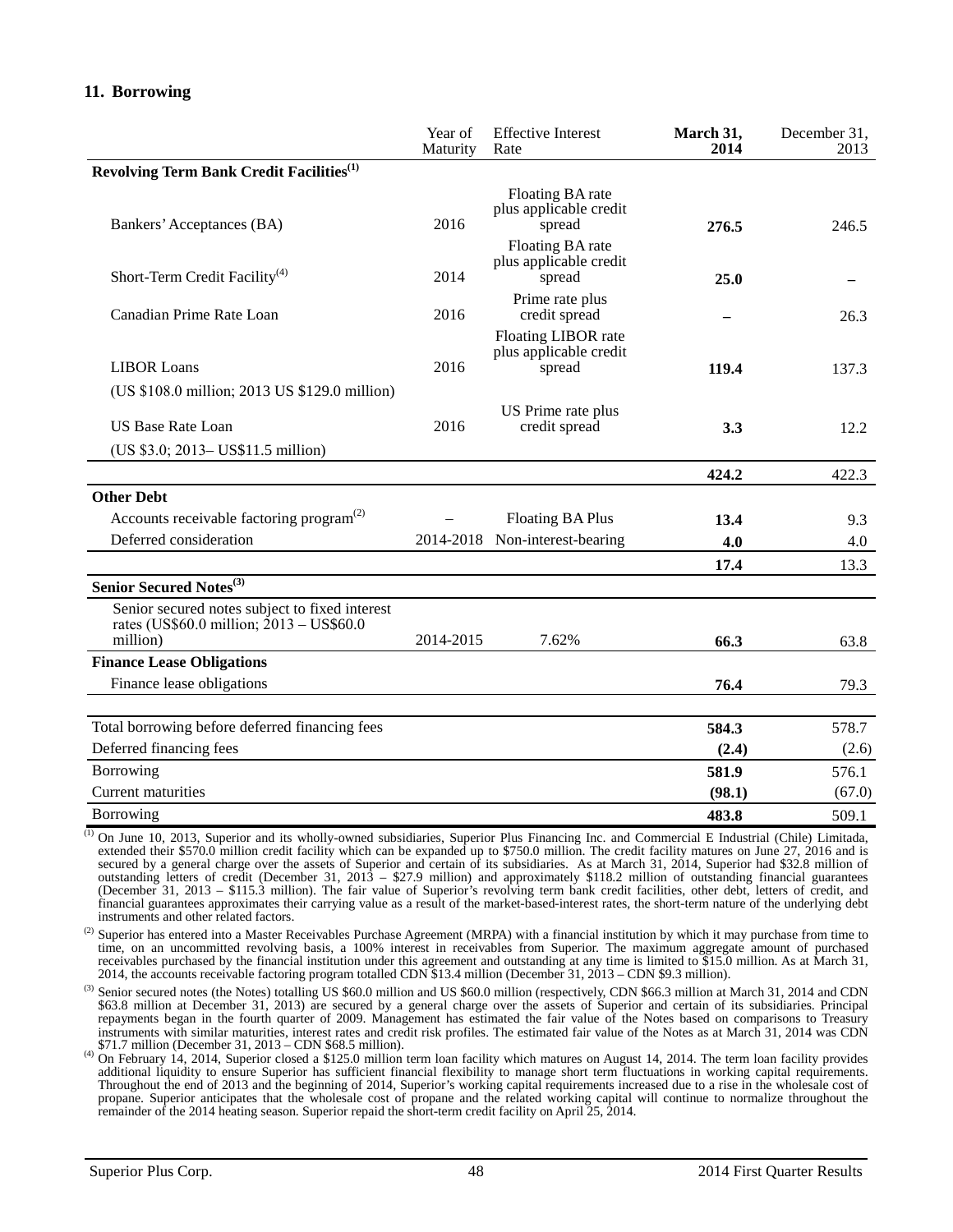Repayment requirements of borrowing before deferred financing fees are as follows:

| <b>Total</b>       | 584.3 |
|--------------------|-------|
| Subsequent to 2019 |       |
| Due in 2019        | 1.8   |
| Due in 2018        | 4.6   |
| Due in 2017        | 6.5   |
| Due in 2016        | 415.2 |
| Due in $2015$      | 58.1  |
| Current maturities | 98.1  |
|                    |       |

# **12. Convertible Unsecured Subordinated Debentures**

| Maturity                                          | June<br>2017 | June<br>2018 | October<br>2016 | June<br>2019 | <b>Total</b> |  |  |  |
|---------------------------------------------------|--------------|--------------|-----------------|--------------|--------------|--|--|--|
| Interest rate                                     | 5.75%        | 6.00%        | 7.50%           | 6.00%        | Carrying     |  |  |  |
| Conversion price per share                        | \$19.00      | \$15.10      | \$11.35         | \$16.75      | <b>Value</b> |  |  |  |
| Debentures outstanding as<br>at March 31, 2014    | 168.9        | 145.2        | 72.7            | 83.7         | 470.5        |  |  |  |
| Debentures outstanding as at<br>December 31, 2013 | 168.6        | 144.9        | 72.7            | 83.2         | 469.4        |  |  |  |
| Quoted market value as at<br>March 31, 2014       | 176.8        | 157.5        | 86.2            | 100.9        | 521.4        |  |  |  |
| Quoted market value as at<br>December 31, 2013    | 174.4        | 156.8        | 86.3            | 99.5         | 517.0        |  |  |  |

Superior's debentures are as follows:

The debentures may be converted into shares at the option of the holder at any time prior to maturity and may be redeemed by Superior in certain circumstances. Superior may elect to pay interest and principal upon maturity or redemption by issuing shares to a trustee in the case of interest payments, and to the debenture holders in the case of payment of principal. The number of any shares issued will be determined based on market prices for the shares at the time of issuance. Superior also has a cash conversion put option which allows Superior to settle any conversion of debentures in cash, in lieu of delivering common shares to the debenture holders of the October 2016, June 2018 and June 2019 convertible debentures. The cash conversion put option has been classified as an embedded derivative and measured at fair value through net earnings (FVTNE) (see Note 13 for further details).

# **13. Financial Instruments**

IFRS requires disclosure around fair value and specifies a hierarchy of valuation techniques based on whether the inputs to those valuation techniques are observable or unobservable. Observable inputs reflect market data obtained from independent sources, while unobservable inputs reflect Superior's market assumptions. These two types of input create the following fair-value hierarchy:

- *Level 1* Quoted prices in active markets for identical instruments.
- *Level 2* Quoted prices for similar instruments in active markets; quoted prices for identical or similar instruments in markets that are not active; and model-derived valuations in which all significant inputs and significant value drivers are observable in active markets.
- Level 3 Valuations derived from valuation techniques in which one or more significant inputs or significant value drivers are unobservable.

The fair value of a financial instrument is the consideration estimated to be agreed upon in an arm's-length transaction between knowledgeable, willing parties who are under no compulsion to act. Fair values are determined by reference to quoted bid or asking prices, as appropriate, in the most advantageous active market for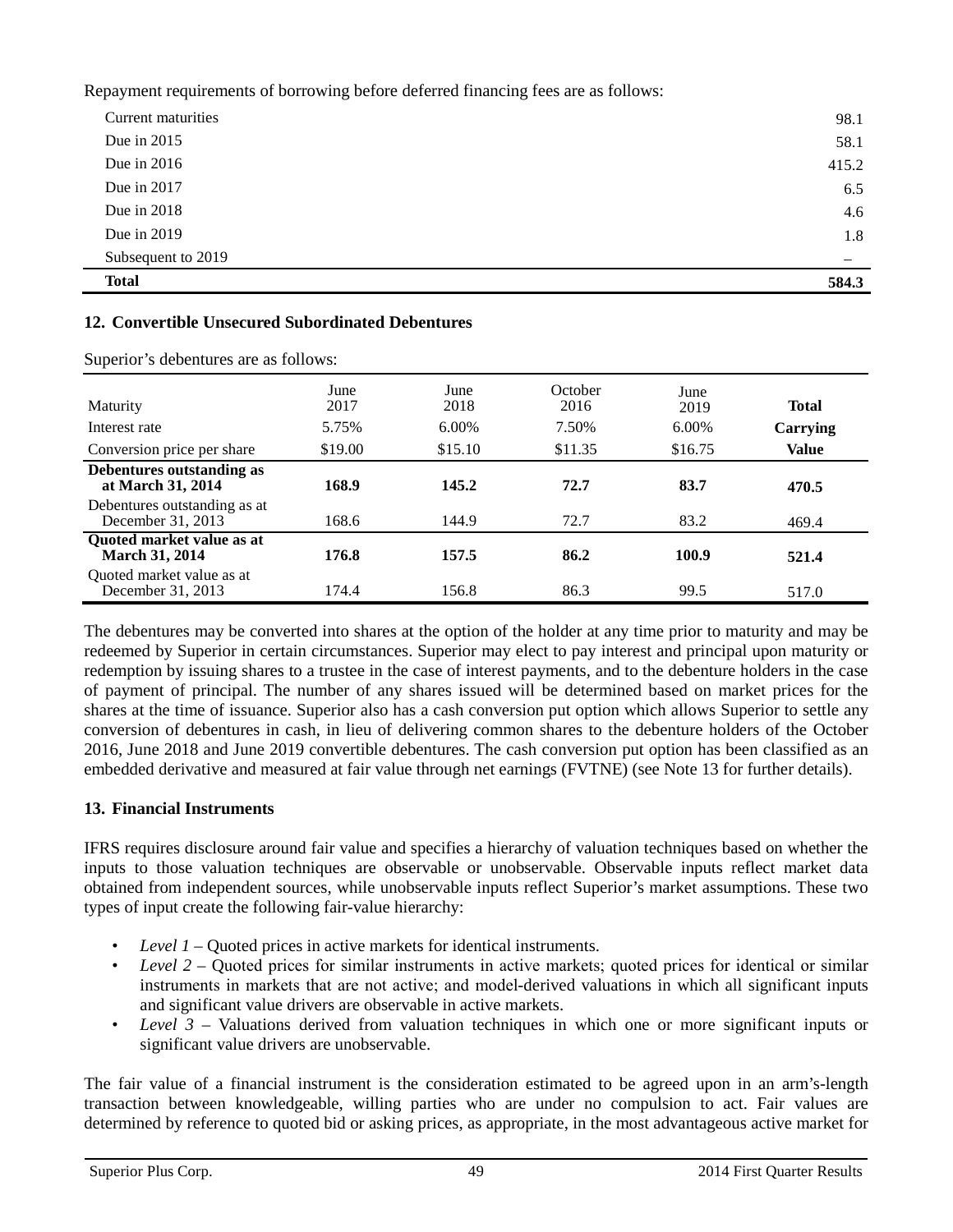that instrument to which Superior has immediate access (Level 1). Where bid and ask prices are unavailable, Superior uses the closing price of the instrument's most recent transaction. In the absence of an active market, Superior estimates fair values based on prevailing market rates (bid and ask prices, as appropriate) for instruments with similar characteristics and risk profiles or internal or external valuation models, such as discounted cash flow analysis using, to the extent possible, observable market-based inputs (Level 2). Superior uses internally developed methodologies and unobservable inputs to determine the fair value of some financial instruments when required (Level 3).

Fair values determined using valuation models require assumptions concerning the amount and timing of estimated future cash flows and discount rates. In determining those assumptions, Superior looks primarily to available readily observable external market inputs including forecast commodity price curves, interest rate yield curves, currency rates, and price and rate volatilities as applicable.

With respect to the valuation of Specialty Chemicals' fixed-price electricity agreement, the valuation of this agreement requires Superior to make assumptions about the long-term price of electricity in electricity markets for which active market information is not available. The impact of the assumption for the long-term forward price curve of electricity has a material impact on the fair value of this agreement. A \$1/MWh change in the forecast price of electricity would result in a change in the fair value of this agreement of \$0.8 million, with a corresponding impact to net earnings before income taxes.

No changes in valuation techniques were made by Superior during the period ended March 31, 2014 and no financial instruments have been reclassified between the different fair value input levels.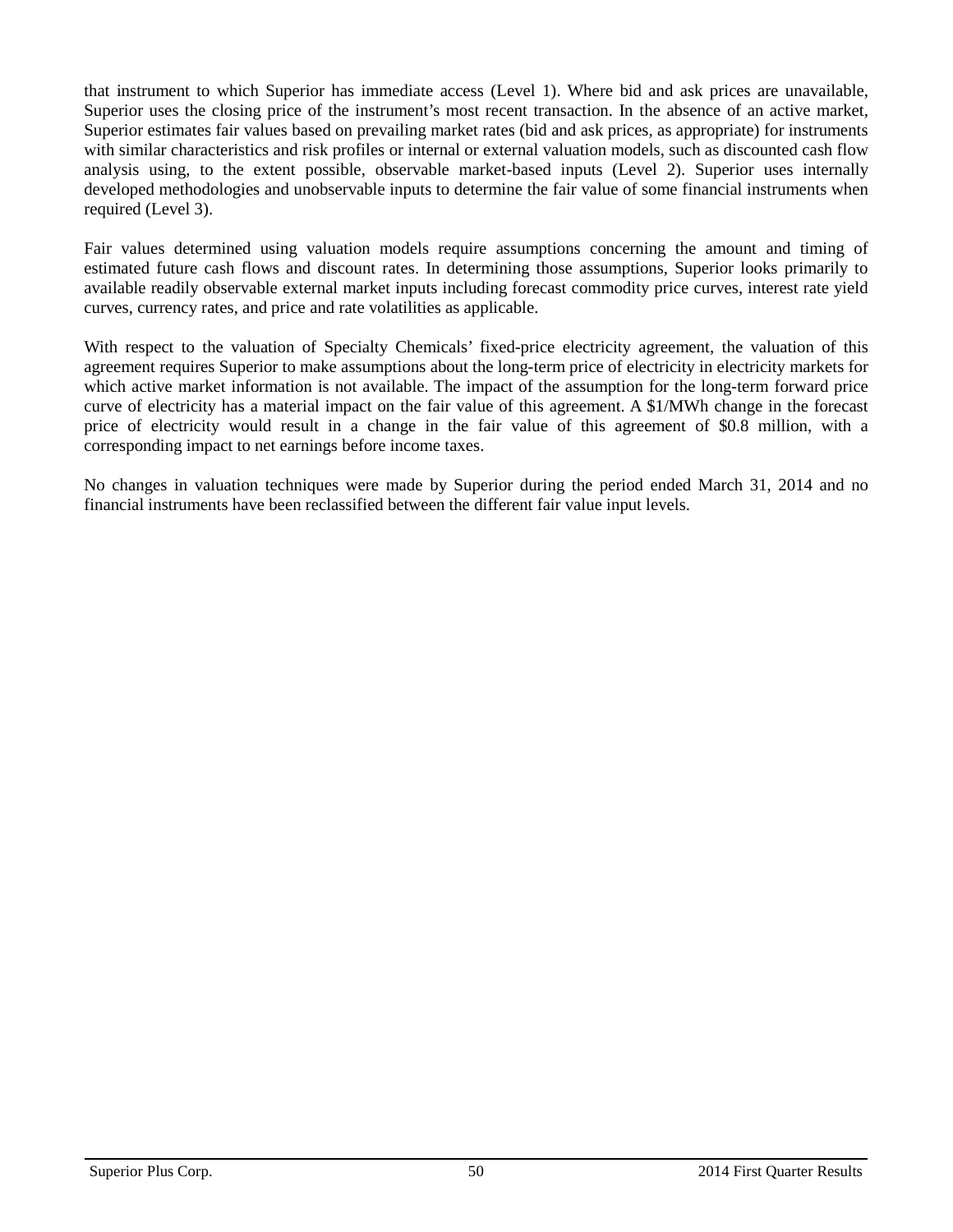|                                                                             |                                        |             |                                              |                                        | <b>Asset (Liability)</b> |                                |  |  |
|-----------------------------------------------------------------------------|----------------------------------------|-------------|----------------------------------------------|----------------------------------------|--------------------------|--------------------------------|--|--|
| <b>Description</b>                                                          | Notional <sup>(1)</sup>                | <b>Term</b> | <b>Effective</b><br>Rate                     | Fair<br><b>Value</b><br>Input<br>Level | 2014                     | March 31, December 31,<br>2013 |  |  |
| Natural gas financial swaps-AECO                                            | 22.26 $GI^{(2)}$                       | 2014-2018   | <b>CDN</b><br>\$4.13 GJ                      | Level 1                                | (2.3)                    | (12.7)                         |  |  |
| Foreign currency forward contracts,<br>net sale                             | $US$515.0^{(3)}$                       | 2014-2017   | 1.02                                         | Level 1                                | (46.3)                   | (29.2)                         |  |  |
| Foreign currency forward contracts,<br>balance sheet-related                | $US$27.0^{(3)}$                        | 2014        | 1.01                                         | Level 1                                | 2.7                      | 1.6                            |  |  |
| Interest rate swaps – CDN\$                                                 | $$200.0^{(3)}$                         | 2014-2017   | Six-month<br><b>BA</b> rate<br>plus<br>2.65% | Level 2                                | 7.4                      | 6.2                            |  |  |
| Equity derivative contracts                                                 | \$14.0 <sup>(3)</sup>                  | 2014-2017   | \$11.81<br>/share                            | Level 2                                | 0.9                      | 1.5                            |  |  |
| Debenture-embedded derivative                                               | $$322.0^{(3)}$                         | 2014-2019   | $\overbrace{\phantom{1232211}}$              | Level 3                                | (24.5)                   | (26.9)                         |  |  |
| Energy Services' propane wholesale<br>purchase and sale contracts, net sale | $1.54$ USG <sup>(4)</sup>              | 2014        | \$1.20<br>/USG                               | Level 2                                | (1.5)                    | 1.9                            |  |  |
| Energy Services' electricity swaps                                          | $0.88$ MWh <sup><math>(5)</math></sup> | 2014-2018   | \$39.55<br>/MWh                              | Level 2                                | (0.9)                    | (6.1)                          |  |  |
| Energy Services' heating oil purchase<br>and sale contracts                 | 4.83<br>Gallons <sup>(4)</sup>         | 2014        | <b>US \$3.20</b><br>/Gallon                  | Level 2                                | (0.1)                    | 0.2                            |  |  |
| Specialty Chemicals' fixed-price<br>electricity purchase agreements         | 34-45 $MW^{(6)}$                       | 2014-2017   | \$37-\$59<br>/MWh                            | Level 3                                | 1.4                      | 1.9                            |  |  |

 $(1)$  Notional values as at March 31, 2014.

 $^{(2)}$  Millions of gigajoules (GJ) purchased.

(3) Millions of dollars.

<sup>(4)</sup> Millions of United States gallons purchased.

 $<sup>(5)</sup>$  Millions of megawatt hours (MWh).</sup>

 $<sup>(6)</sup>$  Megawatts (MW) on a 24/7 continual basis per year purchased.</sup>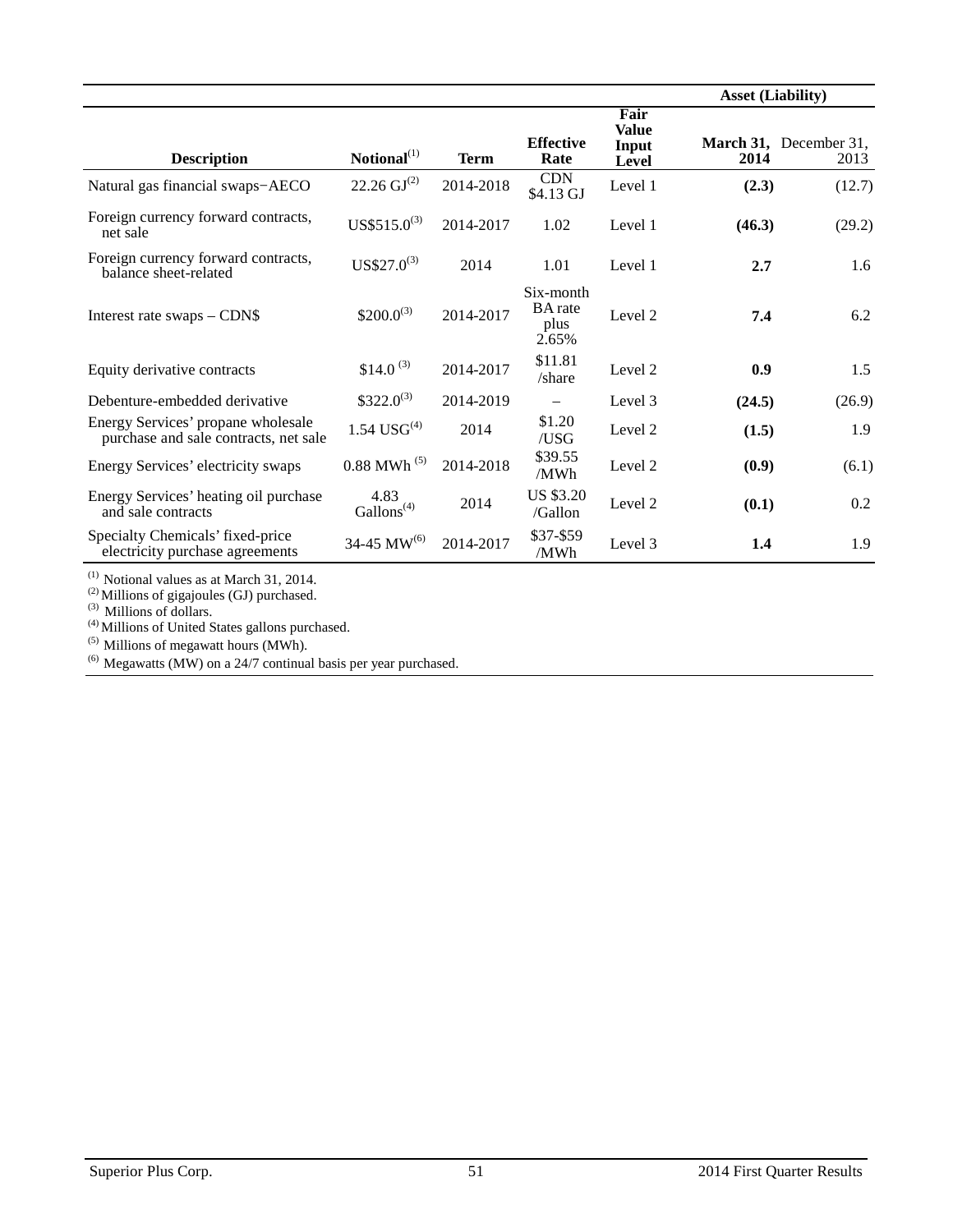All financial and non-financial derivatives are designated as held-for-trading upon their initial recognition.

| <b>Description</b>                                               | <b>Current</b><br><b>Assets</b> | Long-term<br><b>Assets</b> | <b>Current</b><br><b>Liabilities</b> | Long-term<br><b>Liabilities</b> |
|------------------------------------------------------------------|---------------------------------|----------------------------|--------------------------------------|---------------------------------|
| Natural gas financial swaps -AECO                                | 4.0                             | 0.4                        | 3.8                                  | 2.9                             |
| Energy Services' electricity swaps                               | 1.1                             |                            | 0.6                                  | 1.4                             |
| Foreign currency forward contracts, net sale                     |                                 |                            | 18.1                                 | 28.2                            |
| Foreign currency forward contracts, balance sheet-related        | 2.7                             |                            |                                      |                                 |
| Interest rate swaps                                              | 2.7                             | 4.9                        | 0.1                                  | 0.1                             |
| Equity derivative contracts                                      | 0.9                             |                            |                                      |                                 |
| Debenture-embedded derivative                                    |                                 |                            |                                      | 24.5                            |
| Energy Services' propane wholesale purchase and sale contracts   | 0.7                             |                            | 2.2                                  |                                 |
| Energy Services' heating oil purchase and sale contracts         |                                 |                            | 0.1                                  |                                 |
| Specialty Chemicals' fixed-price electricity purchase agreements | 0.7                             | 0.7                        |                                      |                                 |
| As at March 31, 2014                                             | 12.8                            | 6.0                        | 24.9                                 | 57.1                            |
| As at December 31, 2013                                          | 13.7                            | 4.6                        | 25.1                                 | 54.8                            |

|                                                                     | For the three months ended     |                                  | For the three months ended |                           |  |
|---------------------------------------------------------------------|--------------------------------|----------------------------------|----------------------------|---------------------------|--|
|                                                                     |                                | <b>March 31, 2014</b>            | March 31, 2013             |                           |  |
| Description                                                         | <b>Realized</b><br>Gain (Loss) | <b>Unrealized</b><br>Gain (Loss) | Realized<br>Gain (Loss)    | Unrealized<br>Gain (Loss) |  |
| Natural gas financial swaps - AECO                                  | (0.4)                          | 10.4                             | (7.7)                      | 14.5                      |  |
| Energy Services electricity swaps                                   | 8.7                            | 5.2                              | (1.6)                      | 3.6                       |  |
| Foreign currency forward contracts, net sale                        | (3.5)                          | (17.1)                           | 0.1                        | (13.6)                    |  |
| Foreign currency forward contracts, balance sheet-related           |                                | 1.1                              |                            | 1.0                       |  |
| Interest rate swaps                                                 |                                | 1.2                              |                            | 0.3                       |  |
| Equity derivative contracts                                         |                                | (0.4)                            |                            | 1.0                       |  |
| Energy Services' propane wholesale purchase and sale<br>contracts   |                                | (3.4)                            |                            | (0.6)                     |  |
| Energy Services' butane wholesale purchase and sale contracts       |                                |                                  |                            | 0.2                       |  |
| Energy Services' heating oil purchase and sale contracts            | 0.6                            | (0.3)                            | 0.7                        | 0.2                       |  |
| Energy Services' diesel purchase and sale contracts                 |                                |                                  |                            | 0.1                       |  |
| Specialty Chemicals' fixed-price electricity purchase<br>agreements | 0.7                            | (0.5)                            |                            | 0.1                       |  |
| Total gains (losses) on financial and non-financial derivatives     | 6.1                            | (3.8)                            | (8.5)                      | 6.8                       |  |
| Foreign currency translation of senior secured notes                |                                | (2.6)                            |                            | (1.8)                     |  |
| Unrealized change in fair value of debenture-embedded<br>derivative |                                | 2.3                              |                            | (13.3)                    |  |
| Total gains (losses)                                                | 6.1                            | (4.1)                            | (8.5)                      | (8.3)                     |  |

Realized gains or losses on financial and non-financial derivatives and foreign currency translation gains or losses on the revaluation of Canadian domiciled US-denominated working capital have been classified on the statement of net earnings based on the underlying nature of the financial statement line item and/or the economic exposure being managed.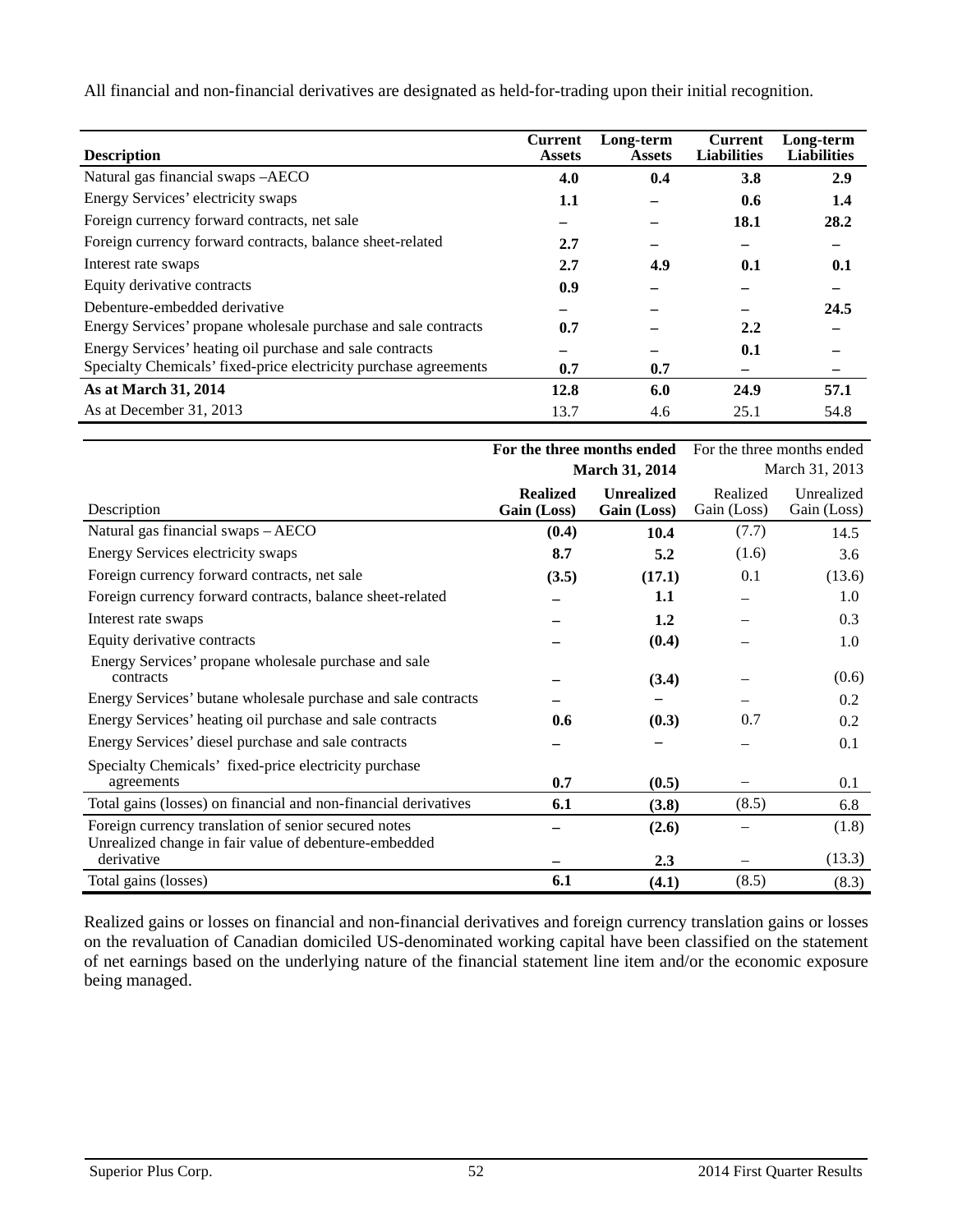#### *Offsetting of financial instruments*

Financial assets and liabilities are offset and the net amount reported on the consolidated balance sheets where Superior currently has a legally enforceable right to set-off the recognized amounts and there is an intention to settle on a net basis or realize the asset and settle the liability simultaneously. In the normal course of business, Superior enters into various master netting agreements or other similar arrangements that do not meet the criteria for offsetting, however, although still allow for the related amount to be set-off in certain circumstances, such as bankruptcy or the termination of contracts.

| <b>Derivative Assets</b>                                                           | <b>Amounts Offset</b>  |                                              |                                                  | <b>Amounts</b> not offset              |                                      |            |
|------------------------------------------------------------------------------------|------------------------|----------------------------------------------|--------------------------------------------------|----------------------------------------|--------------------------------------|------------|
| <b>March 31, 2014</b>                                                              | Gross<br><b>Assets</b> | Gross<br><b>Liabilities</b><br><b>Offset</b> | <b>Net</b><br><b>Amounts</b><br><b>Presented</b> | <b>Financial</b><br><b>Instruments</b> | Cash<br><b>Collateral</b><br>Pledged | <b>Net</b> |
| Natural gas financial swaps $-$ AECO <sup><math>(1)</math></sup>                   | 5.6                    | (1.2)                                        | 4.4                                              |                                        |                                      | 4.4        |
| Energy Services' electricity swaps <sup>(1)</sup>                                  | 1.6                    | (0.5)                                        | 1.1                                              |                                        |                                      | 1.1        |
| Energy Services' propane wholesale<br>purchase and sale contracts <sup>(4)</sup>   | 0.1                    |                                              | 0.1                                              | 0.6                                    |                                      | 0.7        |
| Energy Services' heating oil purchase and<br>sale contracts <sup>(2)</sup>         |                        |                                              |                                                  |                                        | 0.6                                  | 0.6        |
| Specialty Chemicals' fixed-price electricity<br>purchase agreements <sup>(3)</sup> | 53.8                   | (52.4)                                       | 1.4                                              |                                        |                                      | 1.4        |
| Total                                                                              | 61.1                   | (54.1)                                       | 7.0                                              | 0.6                                    | 0.6                                  | 8.2        |

Subject to an enforceable master netting agreement in the form of an International Swaps and Derivatives Association agreement ("ISDA").

(2) Regularly settled net in the normal course of business and is considered standardized brokerage accounts. As at March 31, 2014, Energy Services has pledged cash of \$0.6 million under a standardized agreement with respect to open derivative contracts.

(3) Standard terms of the Power Purchase Agreement ("PPA") allowing net settlement of payments in the normal course of business.<br>(4) Recularly settled cross in the normal course of business

Regularly settled gross in the normal course of business.

| <b>Derivative Liabilities</b>                                                                  | <b>Amounts Offset</b>       |                                                |                                                  | <b>Amounts not offset</b>       |                                      |            |  |
|------------------------------------------------------------------------------------------------|-----------------------------|------------------------------------------------|--------------------------------------------------|---------------------------------|--------------------------------------|------------|--|
| <b>March 31, 2014</b>                                                                          | Gross<br><b>Liabilities</b> | <b>Gross</b><br><b>Assets</b><br><b>Offset</b> | <b>Net</b><br><b>Amounts</b><br><b>Presented</b> | <b>Financial</b><br>Instruments | Cash<br><b>Collateral</b><br>Pledged | <b>Net</b> |  |
| Natural gas financial swaps $-$ AECO <sup><math>(1)</math></sup>                               | 7.6                         | (0.9)                                          | 6.7                                              |                                 |                                      | 6.7        |  |
| Energy Services' electricity swaps <sup>(1)</sup><br>Energy Services' heating oil purchase and | 3.2                         | (1.2)                                          | 2.0                                              |                                 |                                      | 2.0        |  |
| sale contracts <sup><math>(2)</math></sup>                                                     | 0.1                         |                                                | 0.1                                              |                                 |                                      | 0.1        |  |
| Total                                                                                          | 10.9                        | (2.1)                                          | 8.8                                              |                                 |                                      | 8.8        |  |

 $<sup>(1)</sup>$  Subject to an enforceable master netting agreement in the form of an International Swaps and Derivatives Association agreement</sup> ("ISDA").

<sup>(2)</sup> Regularly settled net in the normal course of business and are considered standardized brokerage accounts.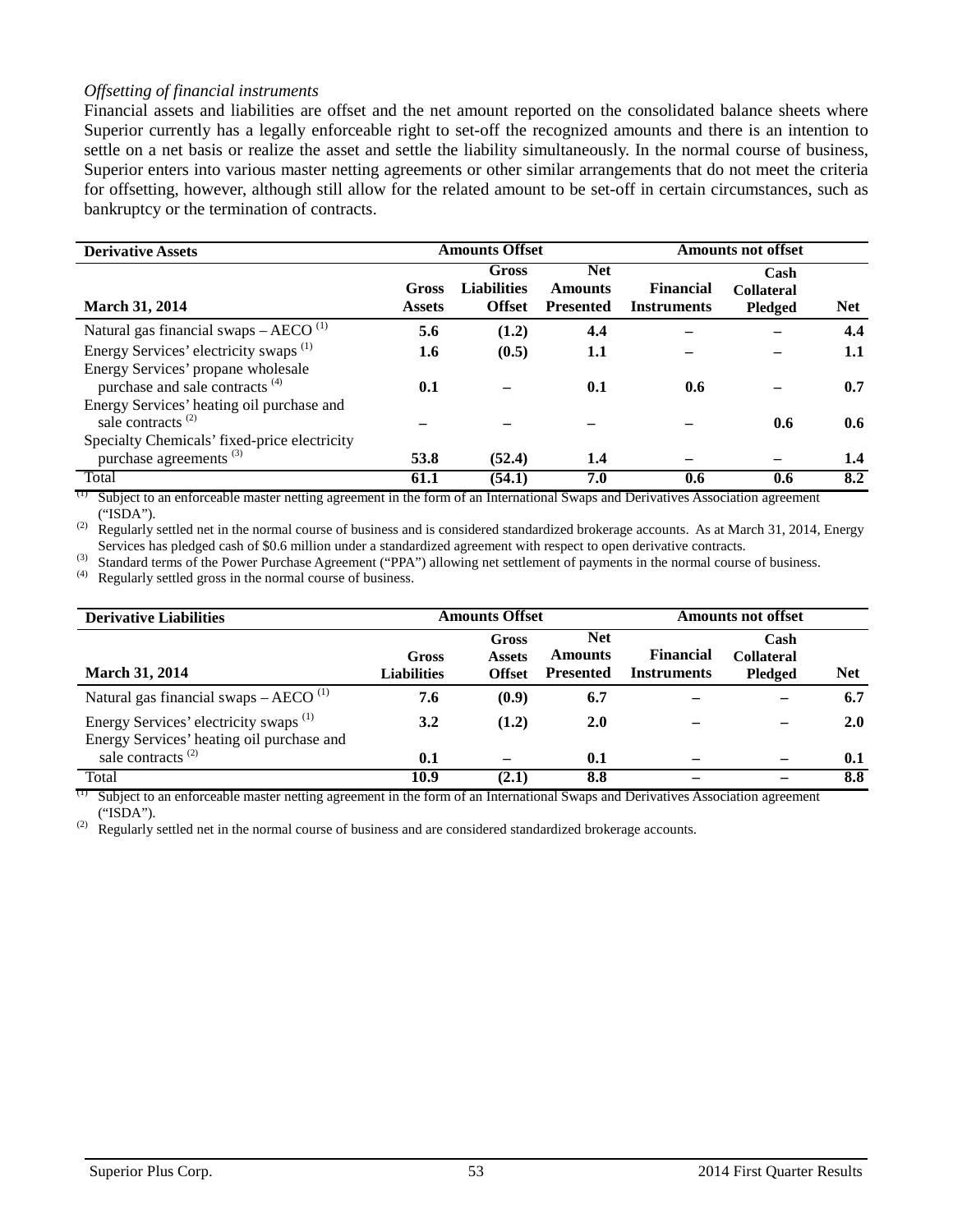| <b>Derivative Assets</b>                                                          |                        | <b>Amounts Offset</b>                 |                                                  | <b>Amounts not offset</b>              |                                      |            |
|-----------------------------------------------------------------------------------|------------------------|---------------------------------------|--------------------------------------------------|----------------------------------------|--------------------------------------|------------|
| December 31, 2013                                                                 | Gross<br><b>Assets</b> | Gross<br>Liabilities<br><b>Offset</b> | <b>Net</b><br><b>Amounts</b><br><b>Presented</b> | <b>Financial</b><br><b>Instruments</b> | Cash<br><b>Collateral</b><br>Pledged | <b>Net</b> |
| Natural gas financial swaps $-$ AECO <sup><math>(1)</math></sup>                  | 1.2                    | (0.1)                                 | 1.1                                              |                                        |                                      | 1.1        |
| Energy Services electricity swaps <sup>(1)</sup>                                  | 0.7                    | (0.3)                                 | 0.4                                              |                                        |                                      | 0.4        |
| Energy Services propane wholesale<br>purchase and sale contracts $(2)(4)$         | 1.1                    | (0.2)                                 | 0.9                                              | 3.9                                    |                                      | 4.8        |
| Energy Services heating oil purchase and<br>sale contracts <sup>(2)</sup>         | 0.3                    |                                       | 0.3                                              |                                        | 0.4                                  | 0.7        |
| Specialty Chemicals fixed-price electricity<br>purchase agreements <sup>(3)</sup> | 56.1                   | (54.2)                                | 1.9                                              |                                        |                                      | 1.9        |
| Total                                                                             | 59.4                   | (54.8)                                | 4.6                                              | 3.9                                    | 0.4                                  | 8.9        |

Subject to an enforceable master netting agreement in the form of an International Swaps and Derivatives Association agreement ("ISDA").

 $(2)$  Regularly settled net in the normal course of business and is considered standardized brokerage accounts. As at December 31, 2013, Energy Services has pledged cash of \$0.4 million under a standardized agreement with respect to open derivative contracts.

<sup>(3)</sup> Standard terms of the Power Purchase Agreement ("PPA") allowing net settlement of payments in the normal course of business.

 $(4)$  Regularly settled gross in the normal course of business.

| <b>Derivative Liabilities</b>                                                                                               | <b>Amounts Offset</b>       |                                                |                                                  | <b>Amounts not offset</b>              |                                      |            |
|-----------------------------------------------------------------------------------------------------------------------------|-----------------------------|------------------------------------------------|--------------------------------------------------|----------------------------------------|--------------------------------------|------------|
| December 31, 2013                                                                                                           | Gross<br><b>Liabilities</b> | <b>Gross</b><br><b>Assets</b><br><b>Offset</b> | <b>Net</b><br><b>Amounts</b><br><b>Presented</b> | <b>Financial</b><br><b>Instruments</b> | Cash<br><b>Collateral</b><br>Pledged | <b>Net</b> |
| Natural gas financial swaps $-$ AECO <sup><math>(1)</math></sup>                                                            | 14.9                        | (1.1)                                          | 13.8                                             |                                        |                                      | 13.8       |
| Energy Services electricity swaps <sup>(1)</sup>                                                                            | 6.9                         | (0.4)                                          | 6.5                                              |                                        |                                      | 6.5        |
| Energy Services propane wholesale<br>purchase and sale contracts <sup>(3)</sup><br>Energy Services heating oil purchase and |                             |                                                |                                                  | 2.9                                    |                                      | 2.9        |
| sale contracts <sup>(2)</sup>                                                                                               | 0.2                         | (0.1)                                          | 0.1                                              |                                        |                                      | 0.1        |
| Total                                                                                                                       | 22.0                        | (1.6)                                          | 20.4                                             | 2.9                                    |                                      | 23.3       |

 $\overline{u}$  Subject to an enforceable master netting agreement in the form of an International Swaps and Derivatives Association agreement ("ISDA").

<sup>(2)</sup> Regularly settled net in the normal course of business and are considered standardized brokerage accounts.

(3) Regularly settled gross in the normal course of business.

#### The following summarizes Superior's classification and measurement of financial assets and liabilities:

|                                                        | <b>Classification</b> | <b>Measurement</b> |
|--------------------------------------------------------|-----------------------|--------------------|
| <b>Financial Assets</b>                                |                       |                    |
| Cash and cash equivalents                              | Loans and receivables | Amortized cost     |
| Trade and other receivables                            | Loans and receivables | Amortized cost     |
| Derivative assets                                      | <b>FVTNE</b>          | Fair Value         |
| Notes and finance lease receivables                    | Loans and receivables | Amortized cost     |
| <b>Financial liabilities</b>                           |                       |                    |
| Trade and other payables                               | Other liabilities     | Amortized cost     |
| Dividends and interest payable                         | Other liabilities     | Amortized cost     |
| Borrowing                                              | Other liabilities     | Amortized cost     |
| Convertible unsecured subordinated debentures $^{(1)}$ | Other liabilities     | Amortized cost     |
| Derivative liabilities                                 | <b>FVTNE</b>          | Fair Value         |

 $<sup>(1)</sup>$  Except for derivatives embedded in the related financial instruments that are classified as FVTNE and measured at fair value.</sup>

#### **Non-Derivative Financial Instruments**

The fair value of Superior's cash and cash equivalents, trade and other receivables, notes and finance lease receivables, trade and other payables, and dividends and interest payable approximates their carrying value due to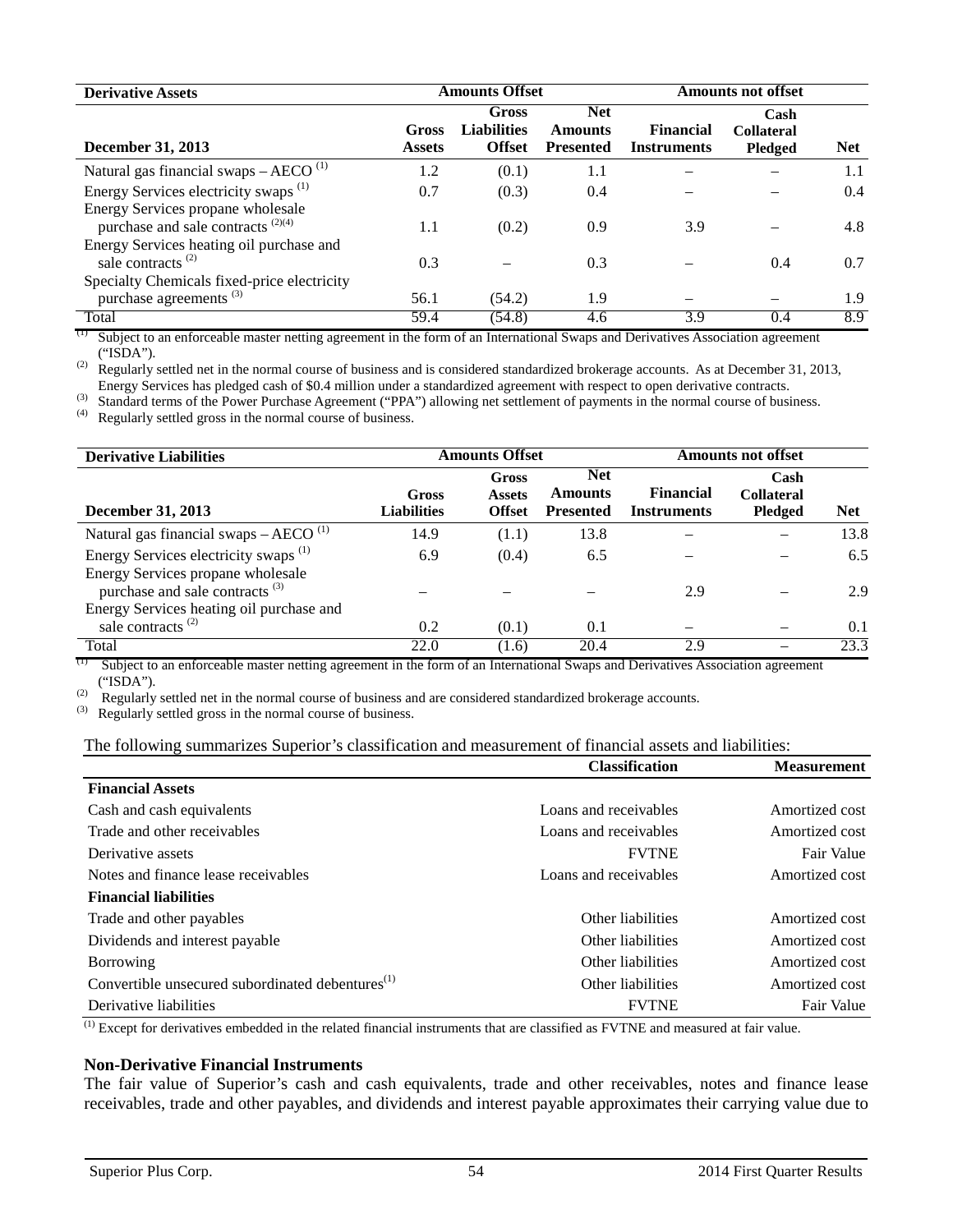the short-term nature of these amounts. The carrying value and the fair value of Superior's borrowing and convertible unsecured subordinated debentures are provided in Notes 11 and 12.

# **Financial Instruments – Risk Management**

# *Market Risk*

Financial derivatives and non-financial derivatives are used by Superior to manage its exposure to fluctuations in foreign currency exchange rates, interest rates and commodity prices. Superior assesses the inherent risks of these instruments by grouping derivative and non-financial derivatives related to the exposures these instruments mitigate. Superior's policy is not to use financial derivative or non-financial derivative instruments for speculative purposes. Superior does not formally designate its derivatives as hedges and, as a result, Superior does not apply hedge accounting and is required to designate its financial derivatives and non-financial derivatives as fair value through net earnings. Details on Superior's market risk policies are consistent with those disclosed in Superior's 2013 annual consolidated financial statements.

# *Credit Risk*

Superior utilizes a variety of counterparties in relation to its derivative and non-financial derivative instruments in order to mitigate its counterparty risk. Superior assesses the credit-worthiness of its significant counterparties at the inception and throughout the term of a contract. Superior is also exposed to customer credit risk. Energy Services deals with a large number of small customers, thereby reducing this risk. Specialty Chemicals, due to the nature of its operations, sells its products to a relatively small number of customers. Specialty Chemicals mitigates its customer credit risk by actively monitoring the overall credit-worthiness of its customers. Energy Services has minimal exposure to customer credit risk as local natural gas and electricity distribution utilities have been mandated, for a nominal fee, to provide Energy Services with invoicing, collection and the assumption of bad debt risk for residential customers. Energy Services actively monitors the credit-worthiness of its commercial customers. Overall, Superior's credit quality is enhanced by its portfolio of customers which is diversified across geographical (primarily Canada and the United States) and end-use (primarily commercial, residential and industrial) markets.

Allowances for doubtful accounts receivables are reviewed by Superior at each balance sheet date. Superior updates its estimate of the allowance for doubtful accounts based on the evaluation of the recoverability of trade receivables with each customer, taking into account historical collection trends of past due accounts and current economic conditions. Trade receivables are written-off once it is determined they are not collectible.

|                            | March 31,<br>2014 | December 31,<br>2013 |
|----------------------------|-------------------|----------------------|
| Current                    | 310.3             | 317.8                |
| Past due less than 90 days | 181.5             | 118.0                |
| Past due over 90 days      | 20.4              | 14.7                 |
| Trade receivables          | 512.2             | 450.5                |

Pursuant to their respective terms, trade receivables, before deducting an allowance for doubtful accounts, are aged as follows:

The current portion of Superior's trade receivables is neither impaired nor past due and there are no indications as of the reporting date that the debtors will not make payment.

Superior's trade receivables are stated after deducting a provision of \$9.4 million as at March 31, 2014 (December 31, 2013 − \$7.3 million). The movement in the provision for doubtful accounts was as follows: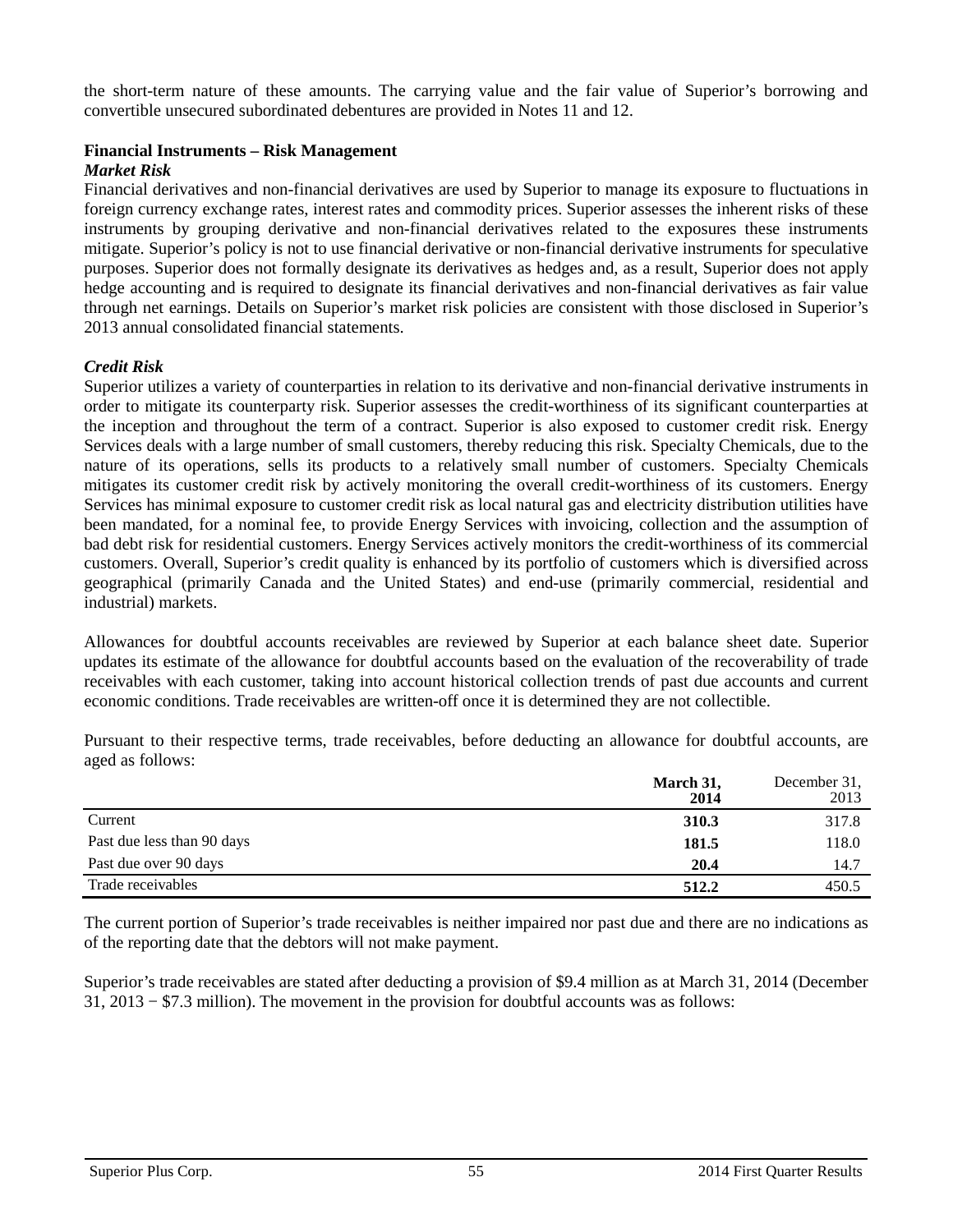|                                                                 | March 31,<br>2014 | December 31.<br>2013 |
|-----------------------------------------------------------------|-------------------|----------------------|
| Allowance for doubtful accounts, at the beginning of the period | (7.3)             | (7.2)                |
| Impairment losses recognized on receivables                     | (2.9)             | (3.6)                |
| Amounts written off during the period as uncollectible          | 0.1               | 3.0                  |
| Amounts recovered                                               | 0.7               | 0.5                  |
| Allowance for doubtful accounts at the end of the period        | (9.4)             | (7.3)                |

# *Liquidity Risk*

Liquidity risk is the risk that Superior cannot meet a demand for cash or fund an obligation as it comes due. Liquidity risk also includes the risk of not being able to liquidate assets in a timely manner at a reasonable price.

To ensure it is able to react to contingencies and investment opportunities quickly, Superior maintains sources of liquidity at the corporate and subsidiary levels. The main sources of liquidity are cash and other financial assets, the undrawn committed revolving-term bank credit facility, equity markets and debenture markets.

Superior is subject to the risks associated with debt financing, including the ability to refinance indebtedness at maturity. Superior believes these risks are mitigated through the use of long-term debt secured by high-quality assets, maintaining debt levels that in management's opinion are appropriate, and by diversifying maturities over an extended period. Superior also seeks to include in its agreements terms that protect it from liquidity issues of counterparties that might otherwise impact liquidity.

|                                                   |        |       |       |       |                          | <b>2019</b> and |              |
|---------------------------------------------------|--------|-------|-------|-------|--------------------------|-----------------|--------------|
|                                                   | 2014   | 2015  | 2016  | 2017  | 2018                     | Thereafter      | <b>Total</b> |
| Borrowing                                         | 98.1   | 58.1  | 415.2 | 6.5   | 4.6                      | 1.8             | 584.3        |
| Convertible unsecured subordinated debentures     |        |       | 72.8  | 168.8 | 145.2                    | 83.7            | 470.5        |
| US\$ foreign currency forward sales contracts     | 164.4  | 186.0 | 113.4 | 51.0  | $\overline{\phantom{0}}$ |                 | 514.8        |
| US\$ foreign currency forward purchases contracts | (27.0) |       |       |       |                          |                 | (27.0)       |
| CDN\$ natural gas purchases                       | 21.0   | 2.9   | 0.4   | 0.2   |                          |                 | 24.5         |
| CDN\$ propane purchases                           | 6.1    | 0.2   |       |       |                          |                 | 6.3          |
| US\$ propane purchases                            | 1.5    |       |       |       |                          |                 | 1.5          |
| Fixed-price electricity purchase commitments      | 27.5   | 17.7  | 17.7  | 17.7  |                          |                 | 80.6         |

Superior's contractual obligations associated with its financial liabilities are as follows:

Superior's contractual obligations are considered normal-course operating commitments and do not include the impact of mark-to-market fair values on financial and non-financial derivatives. Superior expects to fund these obligations through a combination of cash flow from operations, proceeds on revolving term bank credit facilities and proceeds on the issuance of share capital. Superior's financial instruments' sensitivities as at March 31, 2014 are consistent with those disclosed in Superior's 2013 annual consolidated financial statements.

#### **14. Income Taxes**

Consistent with prior periods, Superior recognizes a provision for income taxes for its subsidiaries that are subject to current and deferred income taxes, including United States income tax and Chilean income tax.

Total income tax expense, comprised of current taxes and deferred taxes for the three months ended March 31, 2014 was \$16.8 million, compared to \$15.8 million in the comparative period. For the three months ended March 31, 2014, deferred income tax expense from operations in Canada, the United States and Chile was \$16.4 million which resulted in a corresponding total net deferred income tax asset of \$272.4 million at March 31, 2014.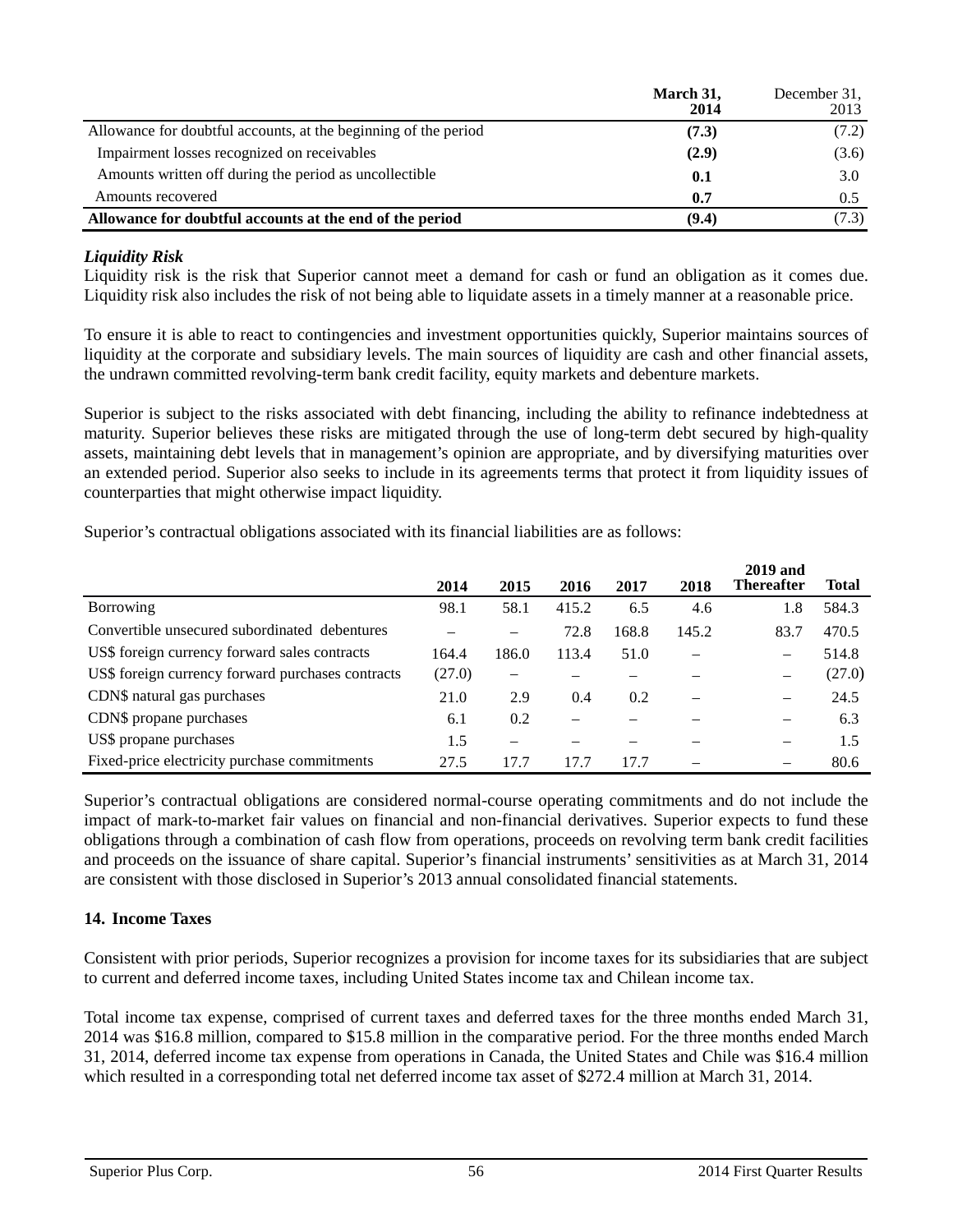As previously disclosed, on April 2, 2013 Superior received from the CRA Notices of Reassessment for Superior's 2009 and 2010 taxation years reflecting the CRA's intent to challenge the tax consequences of Superior's corporate conversion transaction (Conversion) which occurred on December 31, 2008. The CRA's position is based on the acquisition of control rules, in addition to the general anti-avoidance rules in the Income Tax Act (Canada).

The table below summarizes Superior's estimated tax liabilities and payment requirements associated with the received and anticipated Notices of Reassessment. Upon receipt of the Notices of Reassessment, 50% of the taxes payable pursuant to such Notices of Reassessment, must be remitted to the CRA.

| <b>Taxation Year</b> | Taxes Payable (1)(2)   | 50% of the Taxes<br>Payable $^{(1)(2)}$ | <b>Payment Dates</b> |
|----------------------|------------------------|-----------------------------------------|----------------------|
| 2009/2010            | \$13.0                 | \$6.5                                   | Paid in April 2013   |
| 2011                 | $$10.0$ (3)            | \$5.0                                   | 2015                 |
| 2012                 | $$10.0$ (3)            | \$5.0                                   | 2015                 |
| 2013                 | $$10.0$ (3)            | \$5.0                                   | 2015                 |
| 2014                 | $$20.0$ <sup>(3)</sup> | \$10.0                                  | 2015                 |
| Total                | \$63.0                 | \$31.5                                  |                      |

 $\overline{^{(1)}}$  In millions of dollars.

(2) Includes estimated interest and penalties.

<sup>(3)</sup> Estimated based on Superior's previously filed tax returns, Superior's 2013 results and the midpoint of Superior's 2014 outlook.

During 2013, Superior filed a Notice of Objection and a Notice of Appeal with respect to the Notice of Reassessments received on May 8, 2013. Superior anticipates the case could be heart in the Tax Court of Canada, in the first quarter of 2015, with a decision rendered by the end of fiscal 2015. If a decision of the Tax Court of Canada were to be appealed, the appeal process could reasonably be expected to take an additional 2 years. If Superior receives a positive decision then any taxes, interest and penalties paid to the CRA will be refunded plus interest and if Superior is unsuccessful then any remaining taxes payable plus interest and penalties will have to be remitted.

Superior remains confident in the appropriateness of its tax filing position and the expected tax consequences of the Conversion and intends to vigorously defend such position and intends to file its future tax returns on a basis consistent with its view of the outcome of the Conversion.

#### **15. Total Equity**

Superior is authorized to issue an unlimited number of common shares and an unlimited number of preferred shares. The holders of common shares are entitled to dividends if, as and when, declared by the Board of Directors: to one vote per share at shareholders' meetings; and upon liquidation, dissolution or winding up of Superior to receive pro rata the remaining property and assets of Superior, subject to the rights of any shares having priority over the common shares, of which none is outstanding.

Preferred shares are issuable in series with each class of preferred share having such rights as the Board of Directors may determine. Holders of preferred shares are entitled, in priority over holders of common shares, to be paid ratably with holders of each other series of preferred shares the amount of accumulated dividends, if any, specified to be payable preferentially to the holders of such series upon liquidation, dissolution or winding up of Superior. Superior has no preferred shares outstanding.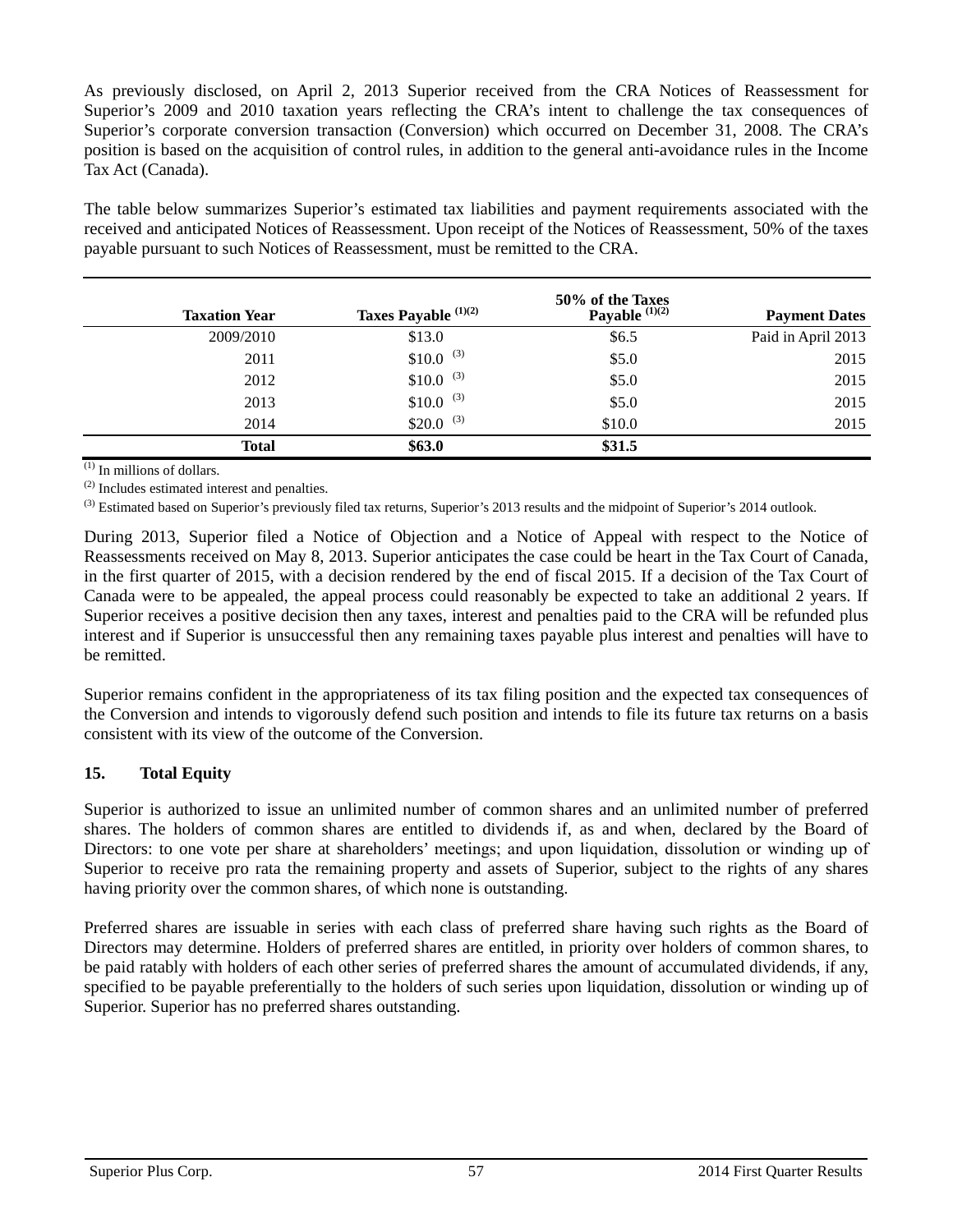|                                                   | <b>Issued Number of</b><br><b>Common Shares</b><br>(Millions) | <b>Total</b><br><b>Equity</b> |
|---------------------------------------------------|---------------------------------------------------------------|-------------------------------|
| Total Equity, December 31, 2013                   | 126.2                                                         | 540.2                         |
| Net earnings                                      |                                                               | 40.6                          |
| Other comprehensive income                        |                                                               | 14.8                          |
| Dividends declared to shareholders <sup>(1)</sup> |                                                               | (18.9)                        |
| Total Equity, March 31, 2014                      | 126.2                                                         | 576.7                         |

(1) Dividends to shareholders are declared at the discretion of Superior. During the three months ended March 31, 2014, Superior paid dividends of \$18.9 million or \$0.15 per share (March 31, 2013 – \$16.9 million or \$0.13 per share).

|                                                                           | March 31,<br>2014 | December 31.<br>$2013^{(2)}$ |
|---------------------------------------------------------------------------|-------------------|------------------------------|
| Accumulated other comprehensive loss before reclassification              |                   |                              |
| <b>Currency translation adjustment</b>                                    |                   |                              |
| Balance at the beginning of the period                                    | 4.3               | (22.6)                       |
| Unrealized foreign currency gains on translation of foreign operations    | 14.8              | 26.9                         |
| Balance at the end of the period                                          | 19.1              | 4.3                          |
| <b>Actuarial defined benefits</b>                                         |                   |                              |
| Balance at the beginning of the period                                    | (5.8)             | (25.3)                       |
| Actuarial defined benefit (loss) gain                                     | (0.1)             | 26.3                         |
| Income tax recovery (expense) on actuarial (loss) gain                    | 0.1               | (6.8)                        |
| Balance at the end of the period                                          | (5.8)             | (5.8)                        |
| Total accumulated other comprehensive gain (loss) before reclassification | 13.3              | (1.5)                        |
| Amounts reclassified from accumulated other comprehensive loss            |                   |                              |
| <b>Accumulated derivative losses</b>                                      |                   |                              |
| Balance at the beginning of the period                                    | (6.4)             | (6.0)                        |
| Reclassification of derivative losses previously deferred <sup>(1)</sup>  |                   | (0.4)                        |
| Balance at the end of the period                                          | (6.4)             | (6.4)                        |
| Total amounts reclassified from accumulated other comprehensive loss      | (6.4)             | (6.4)                        |
| Accumulated other comprehensive gain (loss) at the end of the period      | 6.9               | (7.9)                        |

 $<sup>(1)</sup>$  The reclassification of derivative losses previously deferred is included in unrealized losses on derivative financial instruments on the</sup> statement of net earnings and total comprehensive income.

#### **Other Capital Disclosures**

#### **Additional Capital Disclosure**

Superior's objectives when managing capital are: (i) to maintain a flexible capital structure to preserve its ability to meet its financial obligations, including potential obligations from acquisitions; and (ii) to safeguard its assets while maximizing the growth of its businesses and returns to its shareholders.

In the management of capital, Superior includes shareholders' equity (excluding accumulated other comprehensive gain (loss)), current and long-term borrowing, convertible unsecured subordinated debentures, securitized accounts receivable and cash and cash equivalents. Superior manages its capital structure and makes adjustments in light of changes in economic conditions and the nature of the underlying assets. In order to maintain or adjust the capital structure, Superior may adjust the amount of dividends to Shareholders, issue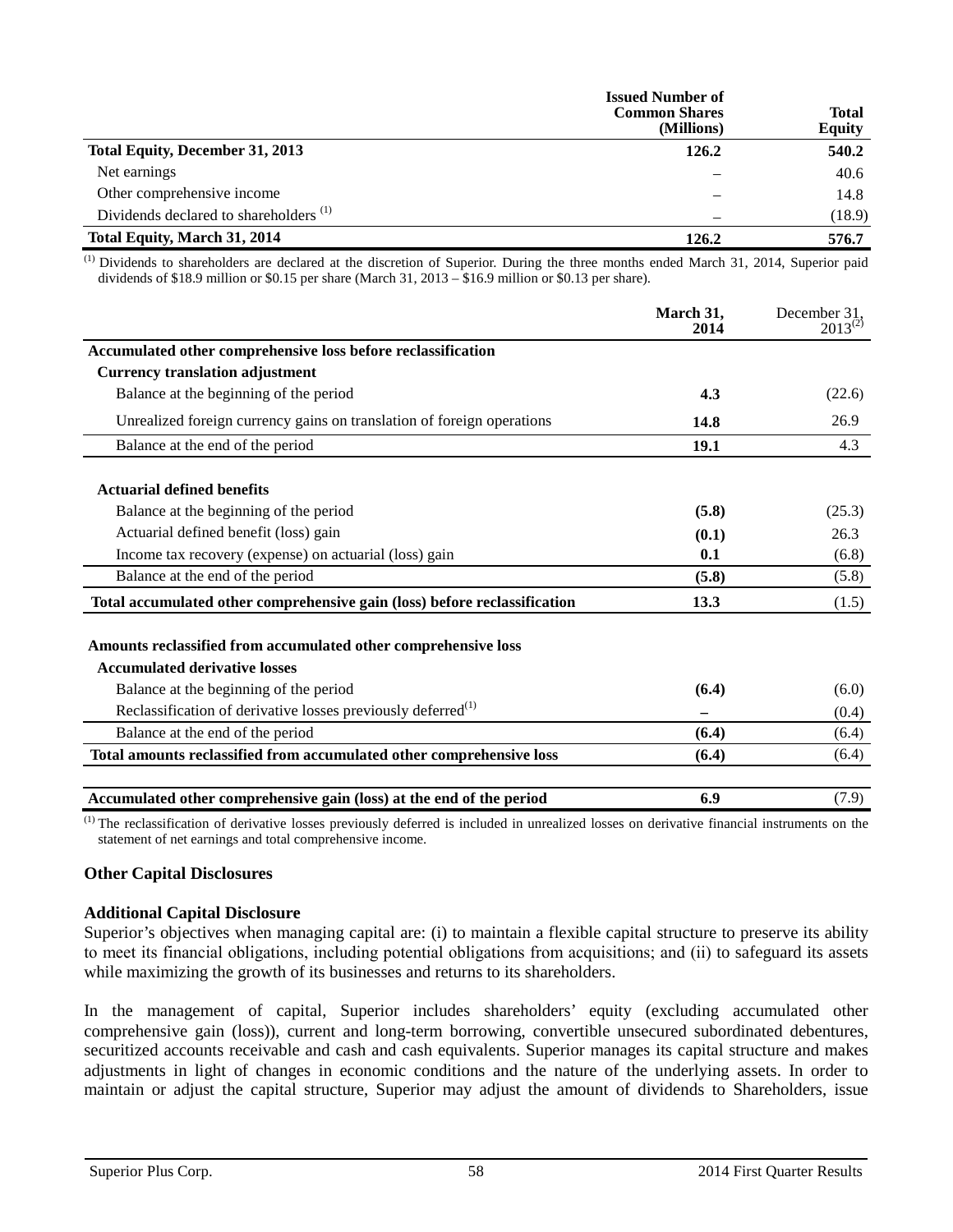additional share capital, issue new debt or convertible unsecured subordinated debentures with different characteristics.

Superior monitors its capital based on the ratio of senior and total debt outstanding to net earnings before interest, taxes, depreciation, amortization and other non-cash expenses (EBITDA), as defined by its revolving term credit facility, and the ratio of total debt outstanding to EBITDA. Superior's reference to EBITDA as defined by its revolving term credit facility may be referred to as compliance EBITDA in its other public reports.

Superior is subject to various financial covenants in its credit facility agreements, including senior debt, total debt to EBITDA ratio and restricted payments test, which are measured on a quarterly basis. As at March 31, 2014 and December 31, 2013 Superior was in compliance with all of its financial covenants.

Superior's financial objectives and strategy related to managing its capital as described above remained unchanged from the prior fiscal year. Superior believes that its debt to EBITDA ratios are within reasonable limits, in light of Superior's size, the nature of its businesses and its capital management objectives.

#### **Financial Measures utilized for bank covenant purposes**

#### *Compliance EBITDA*

Compliance EBITDA represents earnings before interest, taxes, depreciation, amortization and other non-cash expenses calculated on a 12-month trailing basis giving pro forma effect to acquisitions and divestitures and is used by Superior to calculate its debt covenants and other credit information. Compliance EBITDA is not a defined performance measure under IFRS. Superior's calculation of compliance EBITDA may differ from similar calculations used by comparable entities.

The capital structure of Superior and the calculation of its key capital ratios are as follows:

|                                                                                 | March 31, | December 31, |
|---------------------------------------------------------------------------------|-----------|--------------|
| As at                                                                           | 2014      | 2013         |
| Total shareholders' equity                                                      | 576.7     | 540.2        |
| Exclude accumulated other comprehensive (gain) loss                             | (6.9)     | 7.9          |
| Shareholders' equity excluding accumulated other comprehensive<br>$(gain)$ loss | 569.8     | 548.1        |
| Current borrowing $(1)$                                                         | 98.1      | 67.0         |
| Borrowing <sup>(1)</sup>                                                        | 486.2     | 511.7        |
| Consolidated debt                                                               | 584.3     | 578.7        |
| Convertible unsecured subordinated debentures <sup>(1)</sup>                    | 494.4     | 494.5        |
| Total debt                                                                      | 1,078.7   | 1,073.2      |
| Total capital                                                                   | 1.648.5   | 1.621.3      |

(1) Borrowing and convertible unsecured subordinated debentures are before deferred financing fees and option value.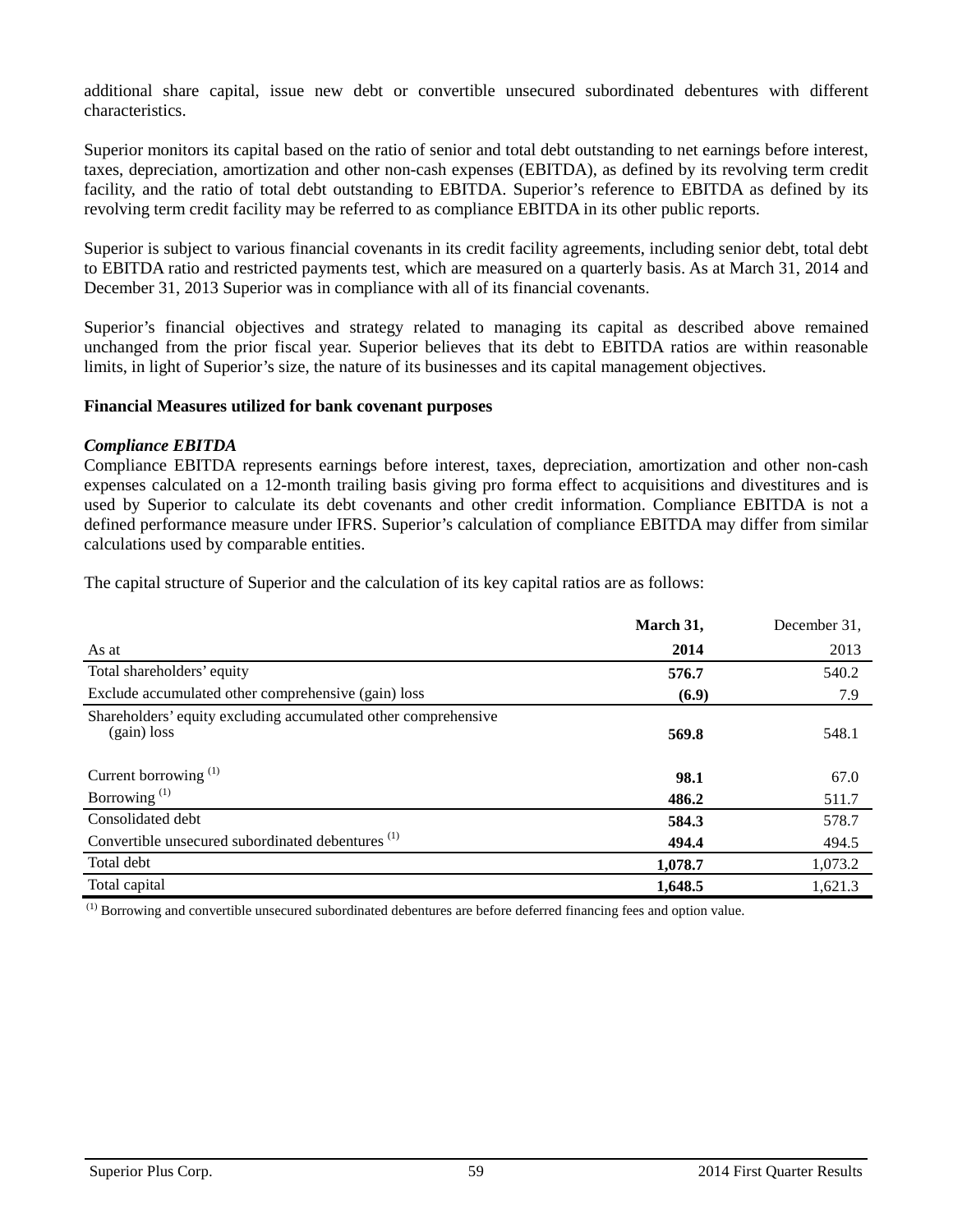| <b>Twelve months ended</b>                                                        | March 31,<br>2014 | December 31,<br>2013 |
|-----------------------------------------------------------------------------------|-------------------|----------------------|
| Net earnings                                                                      | 61.9              | 52.7                 |
| Adjusted for:                                                                     |                   |                      |
| Finance expense                                                                   | 67.7              | 71.8                 |
| Realized gains on derivative financial instruments included in finance<br>expense | <b>3.9</b>        | 3.9                  |
| Depreciation included in selling, distribution and administrative costs           | 43.3              | 42.2                 |
| Depreciation included in cost of sales                                            | 42.9              | 41.3                 |
| Gains on disposal of assets                                                       | (3.3)             | (2.9)                |
| Amortization of intangible assets                                                 | 16.4              | 19.4                 |
| Impairment of property, plant and equipment                                       | 15.5              | 15.5                 |
| Income tax expense                                                                | 6.7               | 5.7                  |
| Unrealized losses on derivative financial instruments                             | 0.9               | 5.1                  |
| Pro-forma impact of acquisitions                                                  | 5.1               | 8.5                  |
| <b>Compliance EBITDA</b> <sup>(1)</sup>                                           | 261.0             | 263.2                |

(1) EBITDA, as defined by Superior's revolving-term credit facility, is calculated on a trailing 12-month basis taking into consideration the pro-forma impact of acquisitions and dispositions in accordance with the requirements of Superior's credit facility. Superior's calculation of EBITDA and debt to EBITDA ratios may differ from those of similar entities.

|                                                | March 31, | December 31, |
|------------------------------------------------|-----------|--------------|
|                                                | 2014      | 2013         |
| Consolidated secured debt to compliance EBITDA | 2.2:1     | 2.2:1        |
| Consolidated debt to compliance EBITDA         | 2.2:1     | 2.2:1        |
| Total debt to compliance EBITDA                | 4.1:1     | 4.1:1        |

#### **16. Net Earnings per Share**

|                                                |           | Three months ended Three months ended |
|------------------------------------------------|-----------|---------------------------------------|
|                                                | March 31, | March 31,                             |
|                                                | 2014      | 2013                                  |
| Net earnings per share computation, basic      |           |                                       |
| Net earnings for the period                    | 40.6      | 31.4                                  |
| Weighted average shares outstanding (millions) | 126.2     | 113.7                                 |
| Net earnings per share, basic                  | \$0.32    | \$0.28                                |

|                                                | Three months ended<br>March 31,<br>$2014^{(1)}$ | Three months ended<br>March 31,<br>$2013^{(2)}$ |
|------------------------------------------------|-------------------------------------------------|-------------------------------------------------|
| Net earnings per share computation, diluted    |                                                 |                                                 |
| Net earnings for the period                    | 44.3                                            | 34.1                                            |
| Weighted average shares outstanding (millions) | 157.6                                           | 128.0                                           |
| Net earnings per share, diluted                | \$0.28                                          | \$0.27                                          |
| $\mathbf{m}$ , $\mathbf{m}$<br>.               |                                                 |                                                 |

 $<sup>(1)</sup>$  For the three months ended March 31, 2014, all outstanding convertible debentures have been included in the dilutive net earnings per</sup> share calculation.

(2) The following outstanding convertible debentures have been excluded from the calculation for the three months ended March 31, 2013 as they were anti-dilutive: 5.75% convertible debentures due June 2017, 5.85% convertible debentures due October 2015, 6.00% convertible debentures due June 2018, and 7.50% convertible debentures due October 2016.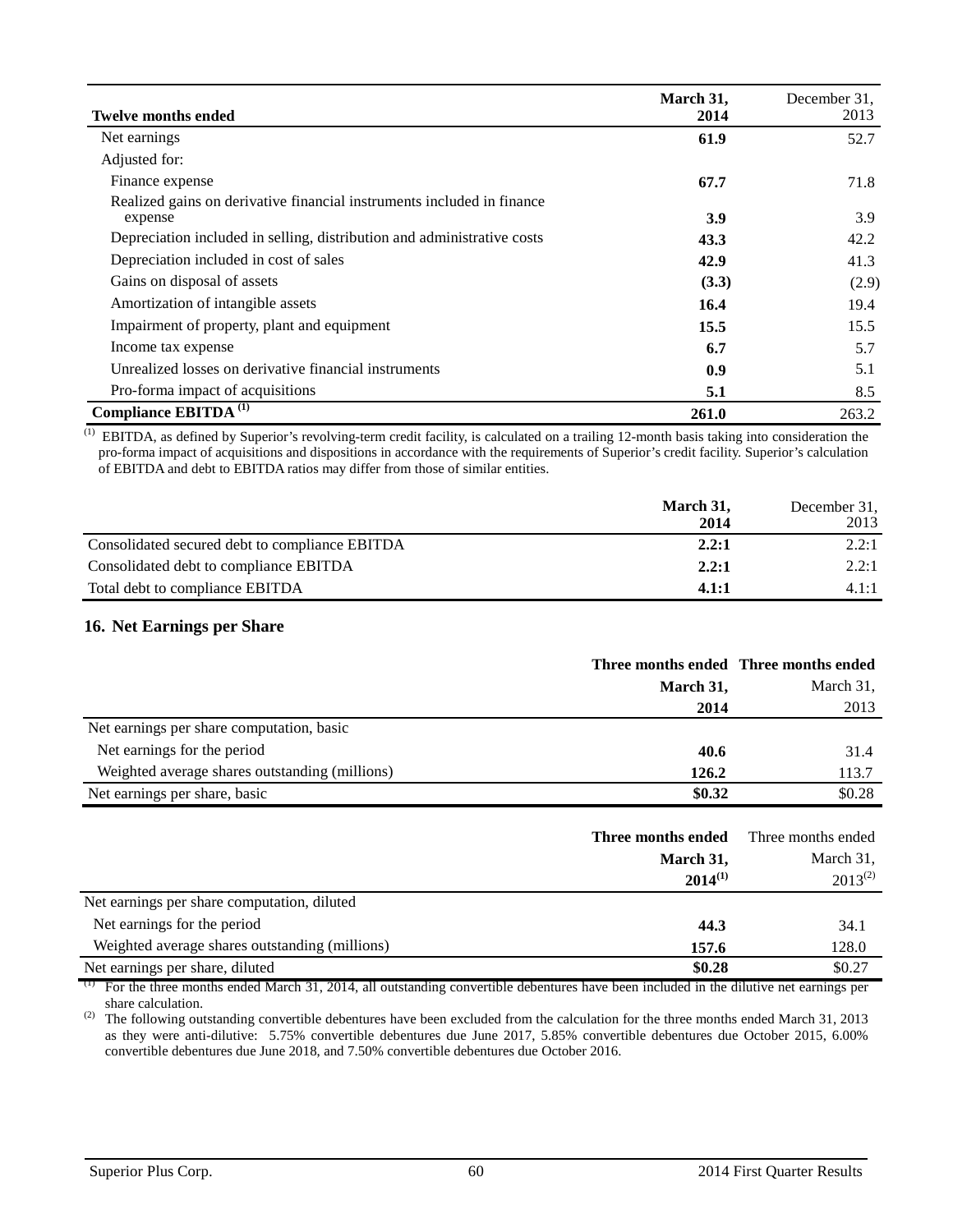# **17. Supplemental Disclosure of Non-Cash Operating Working Capital Changes**

|                                     | Three months ended | Three months ended |
|-------------------------------------|--------------------|--------------------|
|                                     | March 31,          | March 31,          |
|                                     | 2014               | 2013               |
| Changes in non-cash working capital |                    |                    |
| Trade receivables and other         | (53.0)             | (26.1)             |
| Inventories                         | 21.1               | 40.1               |
| Trade and other payables            | (19.0)             | (19.8)             |
| Other                               | 2.3                | 1.7                |
|                                     | (48.6)             | (4.1)              |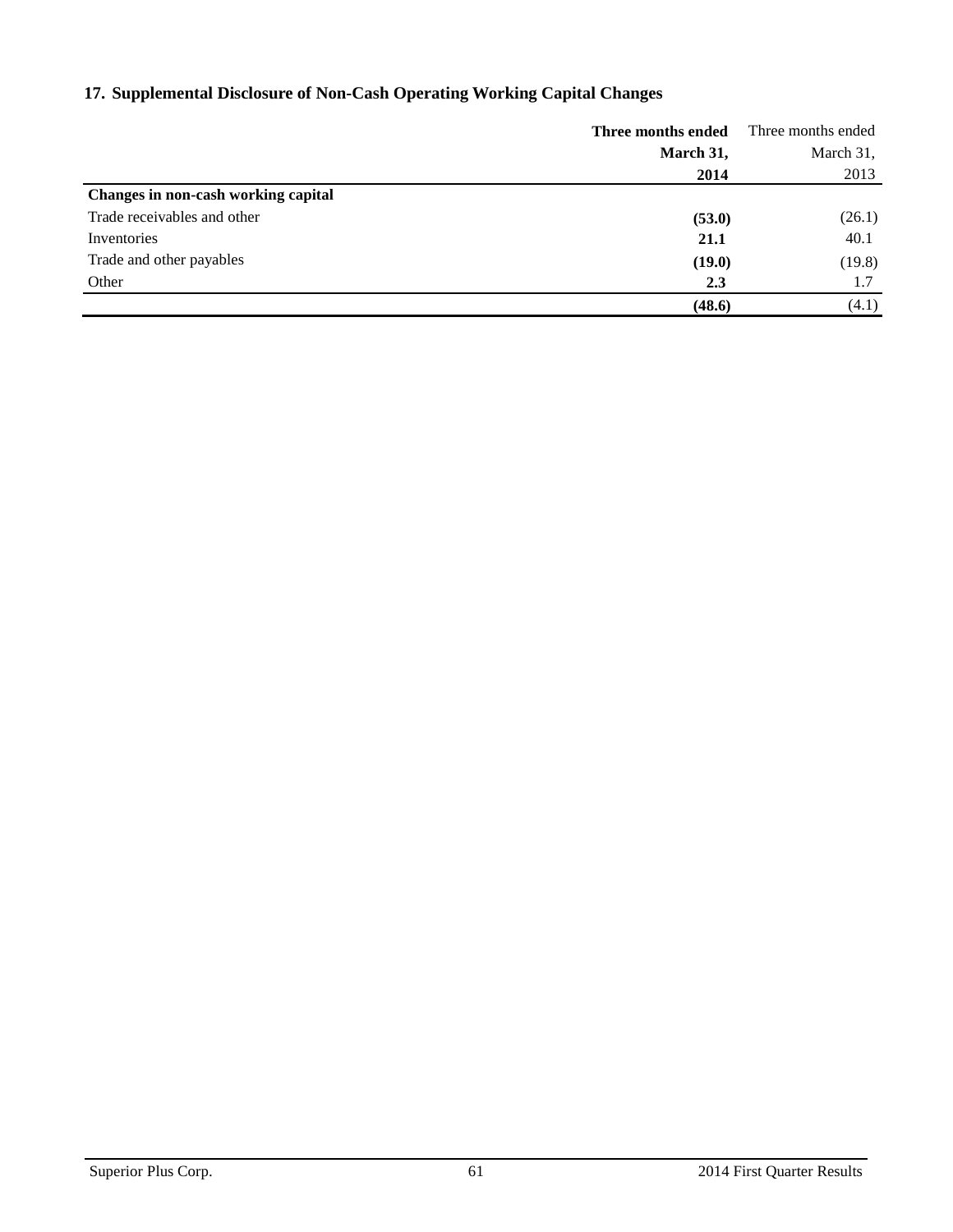#### **18. Supplemental Disclosure of Condensed Consolidated Statement of Comprehensive Income**

Revenue is recognized at the fair value of consideration received or receivable when the significant risks and rewards of ownership have been transferred.

|                                                                                                            | Three months ended Three months ended |                 |
|------------------------------------------------------------------------------------------------------------|---------------------------------------|-----------------|
|                                                                                                            | March 31,                             | March 31,       |
|                                                                                                            | 2014                                  | 2013            |
| <b>Revenues</b>                                                                                            |                                       |                 |
| Revenue from products                                                                                      | 1,261.9                               | 1,028.2         |
| Revenue from the rendering of services                                                                     | 16.9                                  | 15.2            |
| Rental revenue                                                                                             | 5.2                                   | 5.5             |
| Construction contract revenue                                                                              | 0.3                                   | (0.5)           |
| Realized (losses) gains on derivative financial instruments                                                | (1.9)                                 | 1.5             |
|                                                                                                            | 1,282.4                               | 1,049.9         |
|                                                                                                            |                                       |                 |
| Cost of sales (includes products and services)                                                             |                                       |                 |
| Cost of products and services                                                                              | (1,001.8)                             | (778.0)         |
| Depreciation included in cost of sales                                                                     | (11.9)                                | (10.3)          |
| Realized gains (losses) on derivative financial instruments                                                | 7.9                                   | (8.5)           |
|                                                                                                            | (1,005.8)                             | (796.8)         |
| Selling, distribution and administrative costs                                                             |                                       |                 |
| Other selling, distribution and administrative costs                                                       | (81.3)                                | (67.6)          |
| Restructuring costs                                                                                        | (1.8)                                 | (0.2)           |
| Employee costs                                                                                             | (106.5)                               | (95.5)          |
|                                                                                                            |                                       |                 |
| Employee future benefit expense<br>Depreciation included in selling, distribution and administrative costs | (0.9)<br>(11.4)                       | (1.5)<br>(10.3) |
| Amortization of intangible assets                                                                          |                                       |                 |
|                                                                                                            | (0.9)                                 | (4.5)           |
| Losses on disposal of assets<br>Realized gains on the translation of U.S. denominated net working capital  | 2.1                                   | (0.4)<br>0.9    |
|                                                                                                            | (200.7)                               | (179.1)         |
|                                                                                                            |                                       |                 |
| <b>Finance expense</b>                                                                                     |                                       |                 |
| Interest on borrowing                                                                                      | (4.3)                                 | (8.2)           |
| Interest on convertible unsecured subordinated debentures                                                  | (7.5)                                 | (7.9)           |
| Interest on obligations under finance leases                                                               | (1.1)                                 | (0.9)           |
| Gain on debenture redemptions                                                                              |                                       | 0.2             |
| Unwinding of discount on debentures, borrowing and decommissioning                                         |                                       |                 |
| liabilities                                                                                                | (1.5)                                 | (1.7)           |
|                                                                                                            | (14.4)                                | (18.5)          |

#### **19. Related Party Transactions**

Transactions between Superior and its subsidiaries, which are related parties, have been eliminated on consolidation and are not disclosed in this note.

For the three months ended March 31, 2014, Superior incurred \$0.2 million (March 31, 2013 – \$0.1 million) in legal fees respectively, with Norton Rose Canada LLP, a related party with Superior because a member of Superior's Board of Directors is a Partner at the law firm.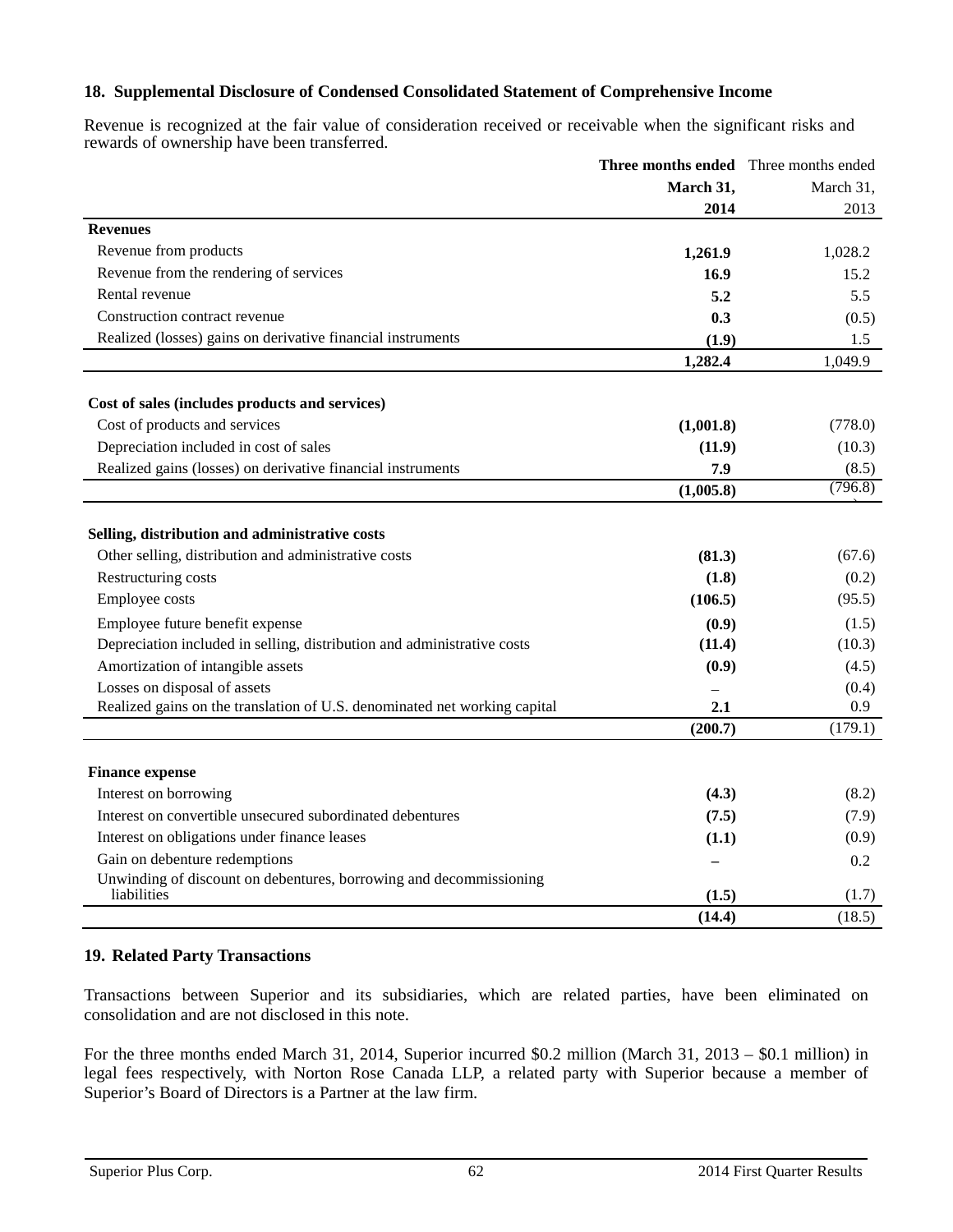#### **20. Reportable Segment Information**

Superior has adopted IFRS 8 – *Operating Segments*, which requires operating segments to be identified on the basis of internal reports about components of the Company that are regularly reviewed by the chief operating decision-maker in order to allocate resources to the segments and to assess their performance.

Superior operates three distinct reportable operating segments: Energy Services, Specialty Chemicals and Construction Products Distribution. Superior's Energy Services' operating segment provides distribution, wholesale procurement and related services in relation to propane, heating oil and other refined fuels under the following: Canadian propane division and U.S. refined fuels division. Energy Services also provides fixed-price natural gas and electricity supply services under Superior Energy Management. Specialty Chemicals' is a leading supplier of sodium chlorate and technology to the pulp and paper industries and a regional supplier of potassium and chloralkali products in the U.S. Midwest. Construction Products Distribution is one of the largest distributors of commercial and industrial insulation in North America and the largest distributor of specialty construction products to the walls and ceilings industry in Canada.

Superior's corporate office arranges intersegment foreign exchange contracts from time to time. Realized gains and losses pertaining to intersegment foreign exchange gains and losses are eliminated under the corporate cost column. All of Superior's operating segments conduct business with customers of various sizes and do not rely extensively on any single customer for their revenue stream.

| For the three months ended March 31, 2014                        | <b>Energy</b><br><b>Services</b> | <b>Specialty</b><br><b>Chemicals</b> | <b>Construction</b><br><b>Products</b> |        | <b>Total</b><br>Distribution Corporate Consolidated |
|------------------------------------------------------------------|----------------------------------|--------------------------------------|----------------------------------------|--------|-----------------------------------------------------|
| <b>Revenue</b>                                                   | 939.6                            | 157.0                                | 185.8                                  |        | 1,282.4                                             |
| Cost of sales (includes products $\&$ services)                  | (764.5)                          | (103.0)                              | (138.3)                                |        | (1,005.8)                                           |
| <b>Gross Profit</b>                                              | 175.1                            | 54.0                                 | 47.5                                   |        | 276.6                                               |
| <b>Expenses</b>                                                  |                                  |                                      |                                        |        |                                                     |
| Selling, distribution and administrative costs                   | (114.9)                          | (36.3)                               | (44.6)                                 | (4.9)  | (200.7)                                             |
| Finance expense                                                  | (0.7)                            | (0.3)                                | (0.2)                                  | (13.2) | (14.4)                                              |
| Unrealized gains (losses) on derivative financial<br>instruments | 11.8                             | (0.5)                                |                                        | (15.4) | (4.1)                                               |
|                                                                  | (103.8)                          | (37.1)                               | (44.8)                                 | (33.5) | (219.2)                                             |
| Net earnings (loss) before income taxes                          | 71.3                             | 16.9                                 | 2.7                                    | (33.5) | 57.4                                                |
| Income tax expense                                               |                                  | -                                    | —                                      | (16.8) | (16.8)                                              |
| <b>Net Earnings (Loss)</b>                                       | 71.3                             | 16.9                                 | 2.7                                    | (50.3) | 40.6                                                |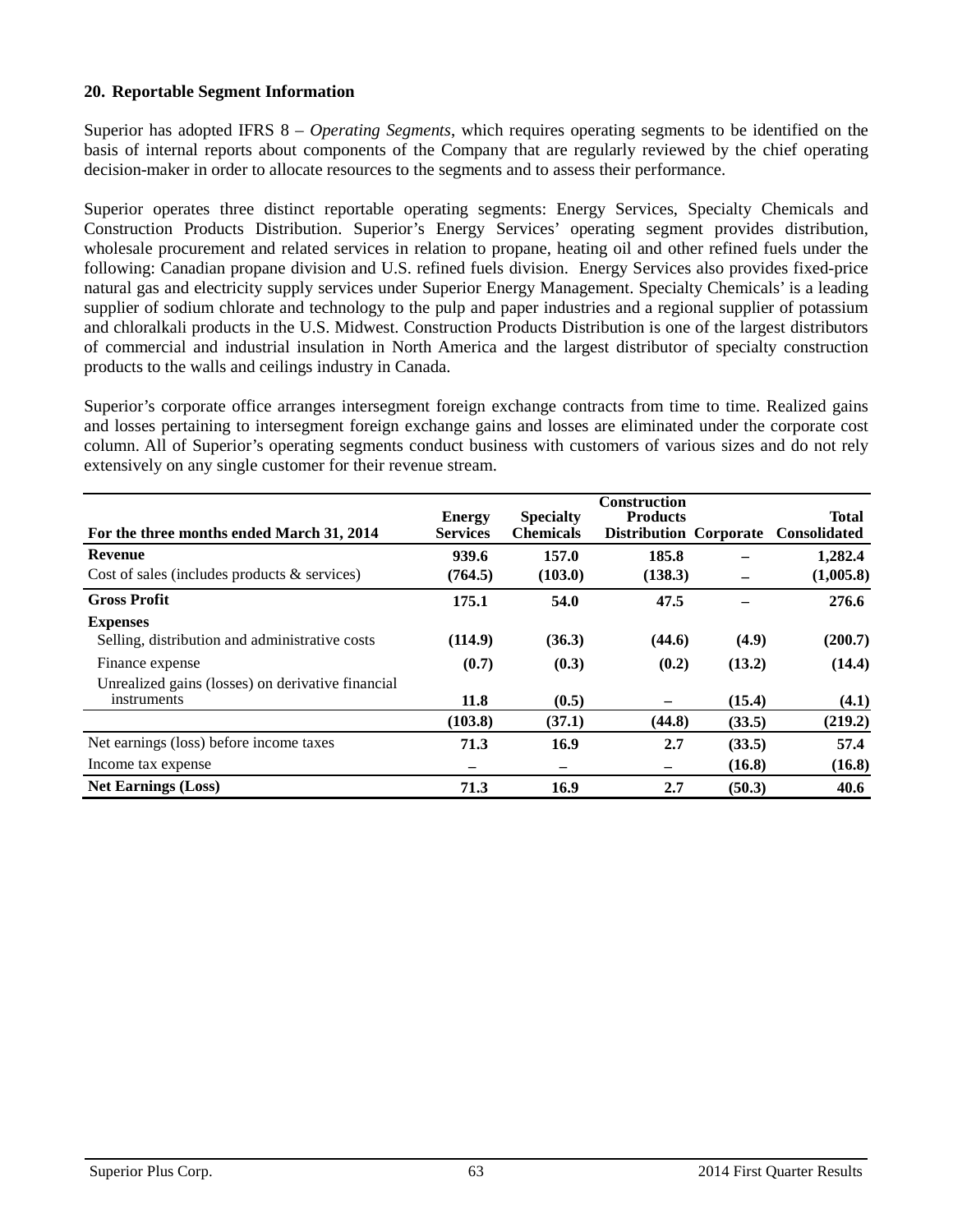| For the three months ended March 31, 2013                        | <b>Energy</b><br><b>Services</b> | <b>Specialty</b><br><b>Chemicals</b> | <b>Construction</b><br><b>Products</b><br><b>Distribution Corporate</b> |        | <b>Total</b><br><b>Consolidated</b> |
|------------------------------------------------------------------|----------------------------------|--------------------------------------|-------------------------------------------------------------------------|--------|-------------------------------------|
| <b>Revenue</b>                                                   | 719.7                            | 143.7                                | 186.5                                                                   |        | 1,049.9                             |
| Cost of sales (includes products $\&$ services)                  | (566.2)                          | (89.2)                               | (141.4)                                                                 |        | (796.8)                             |
| <b>Gross Profit</b>                                              | 153.5                            | 54.5                                 | 45.1                                                                    |        | 253.1                               |
| <b>Expenses</b>                                                  |                                  |                                      |                                                                         |        |                                     |
| Selling, distribution and administrative costs                   | (99.3)                           | (31.9)                               | (41.7)                                                                  | (6.2)  | (179.1)                             |
| Finance expense                                                  | (0.8)                            | (0.1)                                | (0.1)                                                                   | (17.5) | (18.5)                              |
| Unrealized gains (losses) on derivative financial<br>instruments | 17.9                             | 0.1                                  |                                                                         | (26.3) | (8.3)                               |
|                                                                  | (82.2)                           | (31.9)                               | (41.8)                                                                  | (50.0) | (205.9)                             |
| Net earnings (loss) before income taxes                          | 71.3                             | 22.6                                 | 3.3                                                                     | (50.0) | 47.2                                |
| Income tax expense                                               |                                  | -                                    | -                                                                       | (15.8) | (15.8)                              |
| <b>Net Earnings (Loss)</b>                                       | 71.3                             | 22.6                                 | 3.3                                                                     | (65.8) | 31.4                                |

# **Net Working Capital, Total Assets, Total Liabilities, and Purchase of Property, Plant and Equipment**

|                                           | <b>Energy</b><br><b>Services</b> | <b>Specialty</b><br><b>Chemicals</b> | <b>Construction</b><br><b>Products</b><br><b>Distribution</b> | Corporate | <b>Total</b><br><b>Consolidated</b> |
|-------------------------------------------|----------------------------------|--------------------------------------|---------------------------------------------------------------|-----------|-------------------------------------|
| As at March 31, 2014                      |                                  |                                      |                                                               |           |                                     |
| Net working capital <sup>(1)</sup>        | 223.9                            | 28.7                                 | 108.0                                                         | (24.3)    | 336.3                               |
| Total assets                              | 825.3                            | 611.5                                | 211.7                                                         | 526.5     | 2,175.0                             |
| Total liabilities                         | 294.6                            | 172.8                                | 90.2                                                          | 1,040.7   | 1,598.3                             |
| As at December 31, 2013                   |                                  |                                      |                                                               |           |                                     |
| Net working capital $(1)$                 | 178.7                            | 28.5                                 | 103.1                                                         | (17.2)    | 293.1                               |
| Total assets                              | 779.3                            | 651.3                                | 209.6                                                         | 500.9     | 2,141.1                             |
| Total liabilities                         | 317.9                            | 178.0                                | 96.4                                                          | 1,008.6   | 1,600.9                             |
| For the three months ended March 31, 2014 |                                  |                                      |                                                               |           |                                     |
| Purchase of property, plant and equipment | 5.3                              | 11.0                                 | 0.5                                                           |           | 16.8                                |
| For the three months ended March 31, 2013 |                                  |                                      |                                                               |           |                                     |
| Purchase of property, plant and equipment | 5.8                              | 5.6                                  | 0.3                                                           |           | 11.7                                |

<sup>(1)</sup> Net working capital reflects amounts as at the quarter end and is comprised of trade and other receivables, prepaid expenses and inventories, less trade and other payables, deferred revenue and dividends and interest payable.

#### **21. Geographical Information**

| Canada<br><b>States</b><br><b>Other</b><br>Revenues for the three months ended March 31, 2014<br>557.9<br>13.9<br>710.6<br>Property, plant and equipment as at March 31, 2014<br>459.1<br>383.9<br>45.0<br>Intangible assets as at March 31, 2014<br>15.7<br>19.7<br>4.0 |                               |       | <b>United</b> | <b>Total</b>        |
|--------------------------------------------------------------------------------------------------------------------------------------------------------------------------------------------------------------------------------------------------------------------------|-------------------------------|-------|---------------|---------------------|
|                                                                                                                                                                                                                                                                          |                               |       |               | <b>Consolidated</b> |
|                                                                                                                                                                                                                                                                          |                               |       |               | 1,282.4             |
|                                                                                                                                                                                                                                                                          |                               |       |               | 888.0               |
|                                                                                                                                                                                                                                                                          |                               |       |               |                     |
|                                                                                                                                                                                                                                                                          | Goodwill as at March 31, 2014 | 188.2 | 5.7           | 193.9               |
| Total assets as at March 31, 2014<br>1,430.4<br>681.3<br>63.3                                                                                                                                                                                                            |                               |       |               | 2,175.0             |
| Revenues for the three months ended March 31, 2013<br>391.6<br>17.1<br>641.2                                                                                                                                                                                             |                               |       |               | 1,049.9             |
| Property, plant and equipment as at December 31, 2013<br>458.9<br>374.6<br>44.4                                                                                                                                                                                          |                               |       |               | 877.9               |
| Intangible assets as at December 31, 2013<br>3.8<br>15.2<br>$\overline{\phantom{0}}$                                                                                                                                                                                     |                               |       |               | 19.0                |
| Goodwill as at December 31, 2013<br>188.2<br>193.7<br>5.5                                                                                                                                                                                                                |                               |       |               |                     |
| Total assets as at December 31, 2013<br>1,388.1<br>2,141.1<br>691.4<br>61.6                                                                                                                                                                                              |                               |       |               |                     |